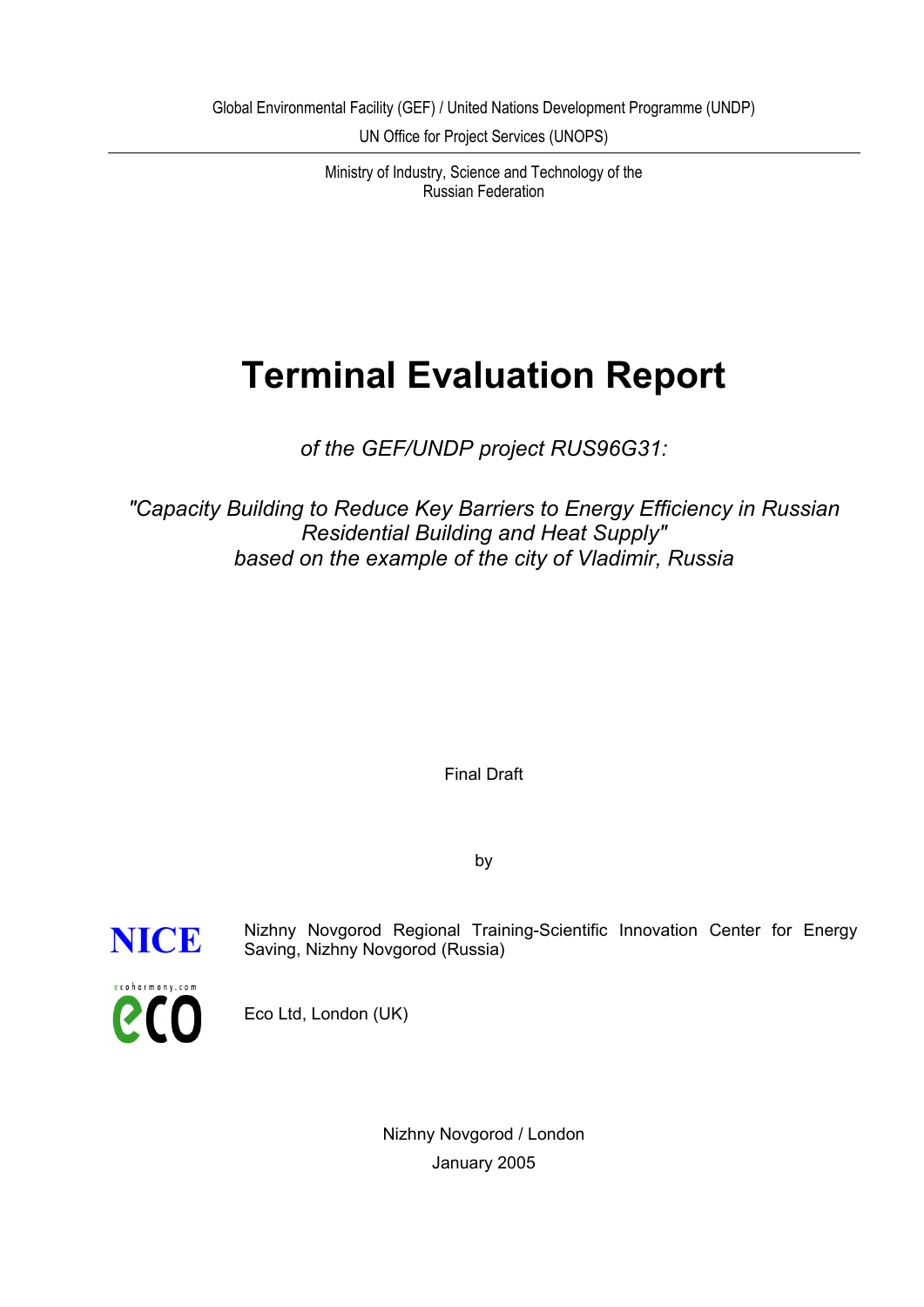**NICE**

#### Nizhny Novgorod Regional Training-Scientific Innovation Center for Energy Saving, Nizhny Novgorod (Russia)

| <b>GEF/UNDP project:</b> | Capacity Building to Reduce Key Barriers to Energy Efficiency in<br>Russian Residential Building and Heat Supply |
|--------------------------|------------------------------------------------------------------------------------------------------------------|
| Assignment:              | International Consultant – Terminal evaluation of the UNDP/GEF<br>project                                        |
|                          | Twenty five (25) working days<br>Period November- December 2004.                                                 |

#### **Team of Consultants:**

#### NICE:

- Mr. Eugene A.Zenutich (Team Leader),
- Ms. Ludmila V.Dudnikova (Senior expert),
- Ms. Olga N. Myrileva (Expert),
- Mr. Alexandr A. Zsevostyanov (Expert)

International Consultant:

• Grant Ballard-Tremeer (Expert, Eco Ltd. UK)

Nizhny Novgorod January 2005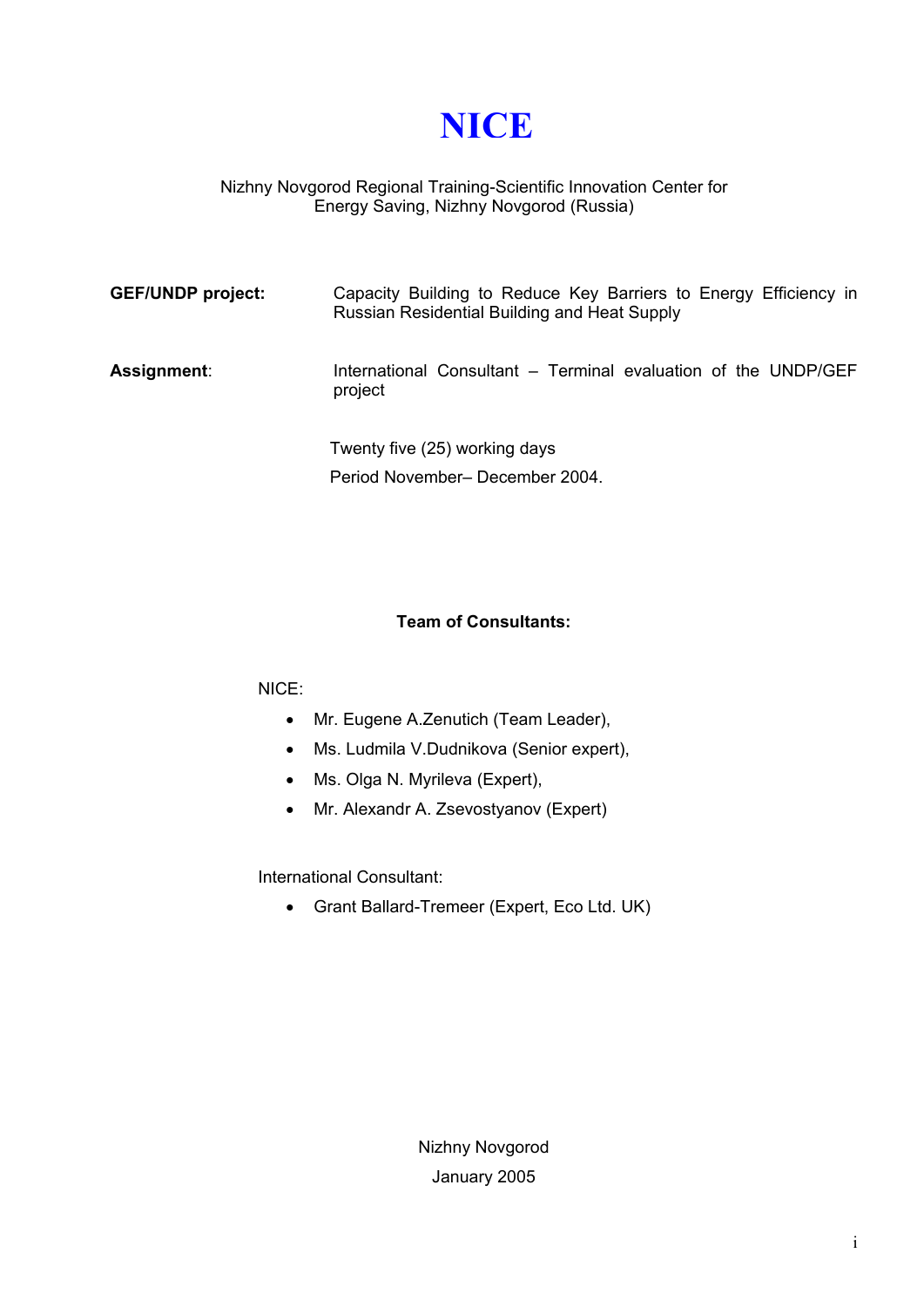## <span id="page-2-0"></span>**Contents**

| 4.1 Corrective actions for design, implementation, monitoring and evaluation of the project41 |  |
|-----------------------------------------------------------------------------------------------|--|
|                                                                                               |  |
|                                                                                               |  |
|                                                                                               |  |
|                                                                                               |  |
|                                                                                               |  |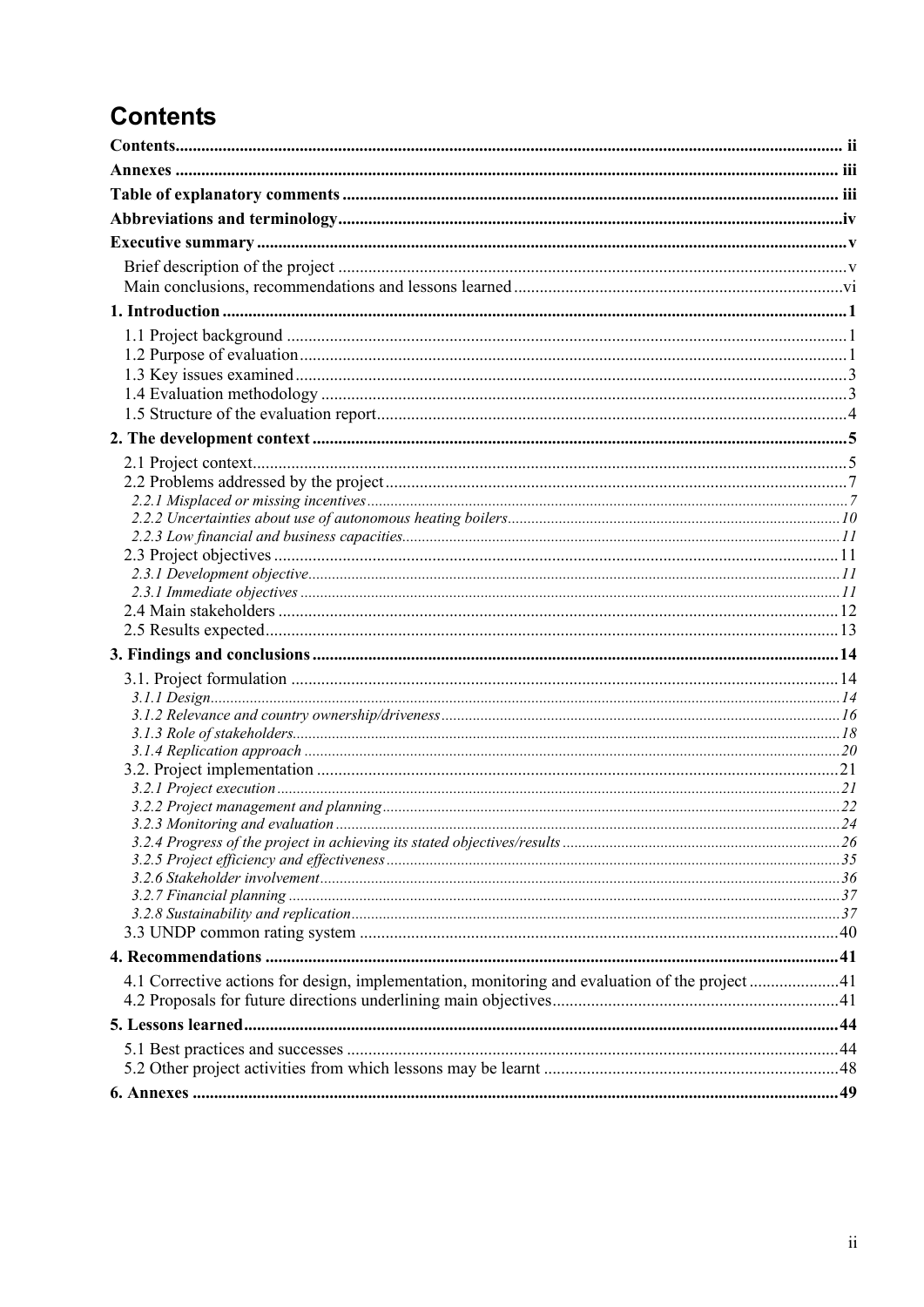## <span id="page-3-0"></span>**Annexes**

## <span id="page-3-1"></span>**Table of explanatory comments**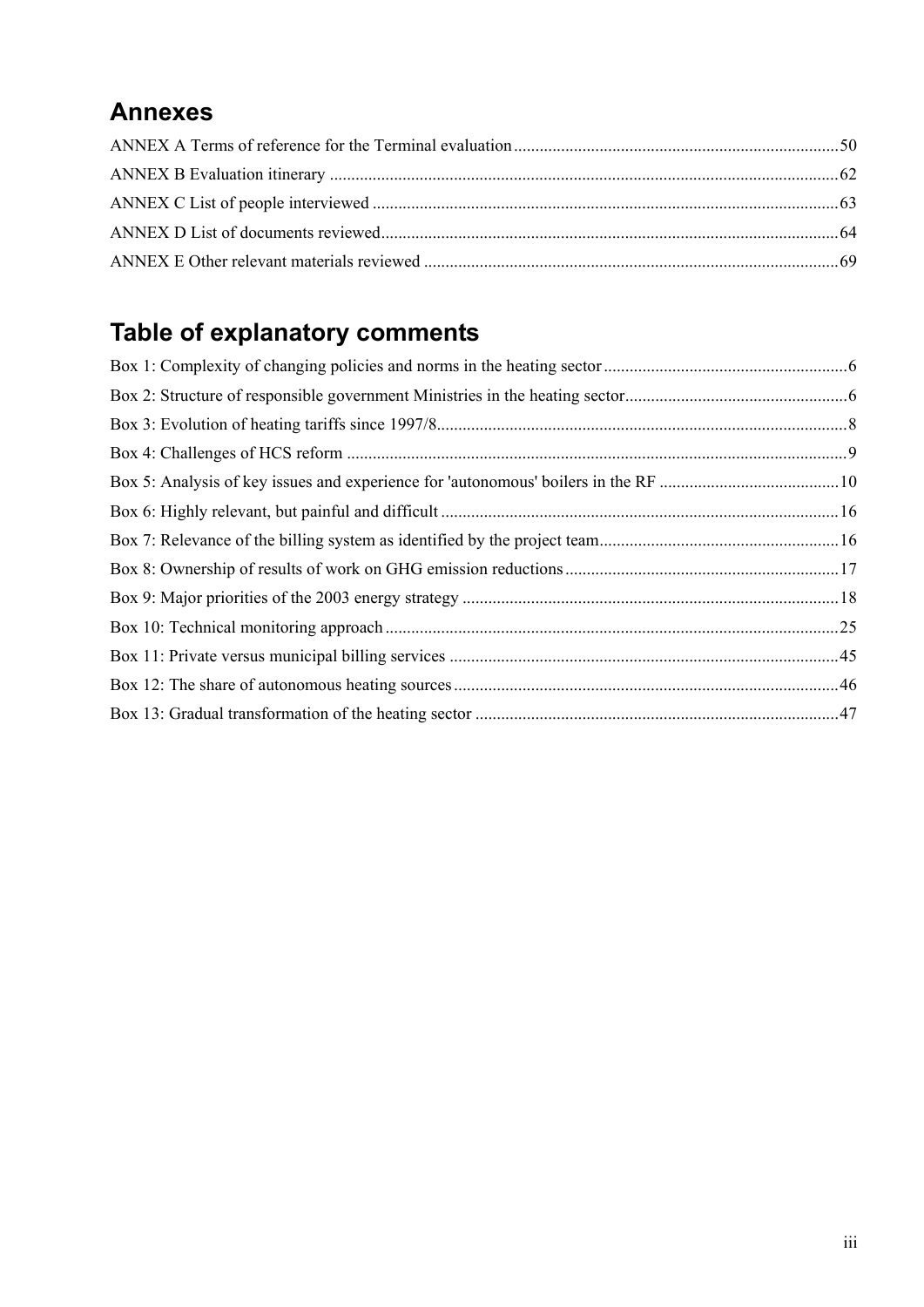## <span id="page-4-0"></span>**Abbreviations and terminology**

| Autonomous heating  In the context of this project the term 'autonomous heating' relates to building<br>level space and hot water heating systems not connected to a district heating<br>network. It does not refer to boilers installed in each flat (apartment) within<br>the building, and implies a building-level central heating network.  |
|--------------------------------------------------------------------------------------------------------------------------------------------------------------------------------------------------------------------------------------------------------------------------------------------------------------------------------------------------|
|                                                                                                                                                                                                                                                                                                                                                  |
|                                                                                                                                                                                                                                                                                                                                                  |
| Dynamic sustainability refers to the use and / or adaptation of the projects' results by the original<br>target groups and / or other target groups                                                                                                                                                                                              |
|                                                                                                                                                                                                                                                                                                                                                  |
|                                                                                                                                                                                                                                                                                                                                                  |
|                                                                                                                                                                                                                                                                                                                                                  |
|                                                                                                                                                                                                                                                                                                                                                  |
|                                                                                                                                                                                                                                                                                                                                                  |
| March 2004 the MST was closed and responsibilities were transferred to a<br>new Ministry of Industry and Energy of the Russian Federation. This report<br>will refer to the Ministry of Industry, Science and Technologies which carried<br>out the functions of the project National Executing Agency of the project from<br>1998 to March 2004 |
|                                                                                                                                                                                                                                                                                                                                                  |
|                                                                                                                                                                                                                                                                                                                                                  |
| Saving                                                                                                                                                                                                                                                                                                                                           |
|                                                                                                                                                                                                                                                                                                                                                  |
|                                                                                                                                                                                                                                                                                                                                                  |
|                                                                                                                                                                                                                                                                                                                                                  |
|                                                                                                                                                                                                                                                                                                                                                  |
|                                                                                                                                                                                                                                                                                                                                                  |
|                                                                                                                                                                                                                                                                                                                                                  |
|                                                                                                                                                                                                                                                                                                                                                  |
|                                                                                                                                                                                                                                                                                                                                                  |
| and rules government construction of buildings in the Russian Federation                                                                                                                                                                                                                                                                         |
| Static sustainability  refers to the continuous flow of the same benefits to the same target groups                                                                                                                                                                                                                                              |
|                                                                                                                                                                                                                                                                                                                                                  |
|                                                                                                                                                                                                                                                                                                                                                  |
|                                                                                                                                                                                                                                                                                                                                                  |
|                                                                                                                                                                                                                                                                                                                                                  |
|                                                                                                                                                                                                                                                                                                                                                  |
| Development (IBRD)                                                                                                                                                                                                                                                                                                                               |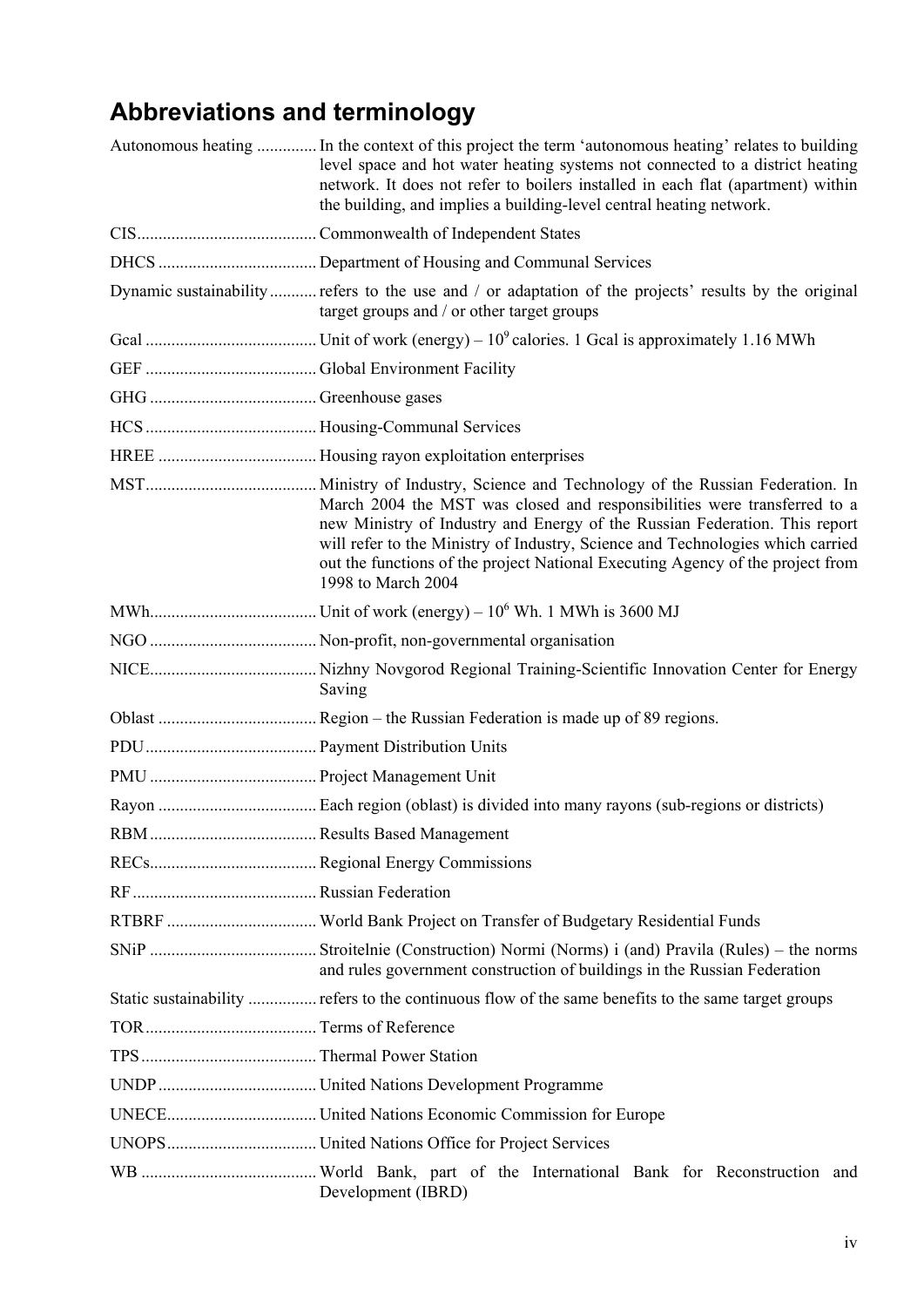## <span id="page-5-0"></span>**Executive summary**

This report contains the terminal evaluation of the UNDP/GEF project "Capacity Building to Reduce Key Barriers to Energy Efficiency in Russian Residential Building and Heat Supply" which has taken place in the city of Vladimir between 1997 and 2004. The project has aimed to enhance capacities in both the private and public sectors in the city to overcome barriers to energy-efficiency investments in residential buildings and the related heat-distribution systems, and disseminate experiences to other cities in the Russian Federation.

The evaluation was conducted in parallel by two teams with a more informal analysis aimed at formulating the project results and lessons for further dissemination in other regions and through out UNDP/GEF networks, and the present Terminal Evaluation contained in this report.

The terminal evaluation team, lead by the Nizhny Novgorod Regional Training-Scientific Innovation Centre for Energy Saving (NICE) carried out an independent, results-based and comprehensive assessment of the project during the close of 2004 with the support of UK expert Grant Ballard-Tremeer. This report contains the assessment of the evaluation team of the project success in addressing the identified barriers to energy efficiency and conservation.

#### <span id="page-5-1"></span>**Brief description of the project**

In 1995, on the initiative of the UN Economic Commission for Europe (UNECE) and in co-operation with the UNDP, an application for the preparation of an energy efficiency project focused on the reduction of negative environmental impacts in the heating sector was prepared and submitted to the Global Environmental Fund (GEF). In the mid-1990s UNECE was supporting the development of a system of Demonstration Zones of High Energy Efficiency in the Russian Federation (RF) together with Government Ministries and as part of the Energy Efficiency 2000 project in countries of the CIS, to which the Vladimir GEF project contributes. Following a call for tenders in 1996 for the selection of a demonstration zone in which the GEF project would take place, the Vladimir Demonstration Zone was selected by the Ministry of Science and Technology. In the period 1996 to 1997 preparatory activities were conducted, with the GEF Council giving approval to the full-scale project in 1997.

The project aimed to:

- develop a prototype system for consumption-based metering and billing that would create new incentives for tenants, tenant associations and district-heat distribution companies to invest in energy efficiency
- study and demonstrate the technical, economic, institutional, and geographical feasibility of developing autonomous (building-level) heat supplies
- develop the skills to conduct the economic and financial project analyses that are required by private and public financing institutions for energy efficiency investment projects.

The Ministry of Industry, Science and Technologies (MST) executed the project and the national implementation of the project is being carried out by Project Management Units in Moscow and Vladimir. The Vladimir team came under the authority of the Department of Housing and Communal Services of the Administration of the City of Vladimir.

The following activities were planned in order to achieve these objectives:

- 1. Develop a prototype system for heat and hot water consumption-based metering and billing on the basis of the actual consumption data in Vladimir and to disseminate this experience to other Russian cities via publications and the mass media.
- 2. Study and demonstrate the technical, economic, institutional, and geographical feasibility of investments into autonomous (building-level) heat supply sources, demonstration of autonomous and development of scenarios for further introduction of autonomous heat sources, identifying institutional-legal barriers and market issues, and consequences for heating and gas distribution systems.
- 3. Capacity building of personnel of administrations, municipal and private companies, to enable them to carry out financial-economic analysis and development of the feasibility studies and business-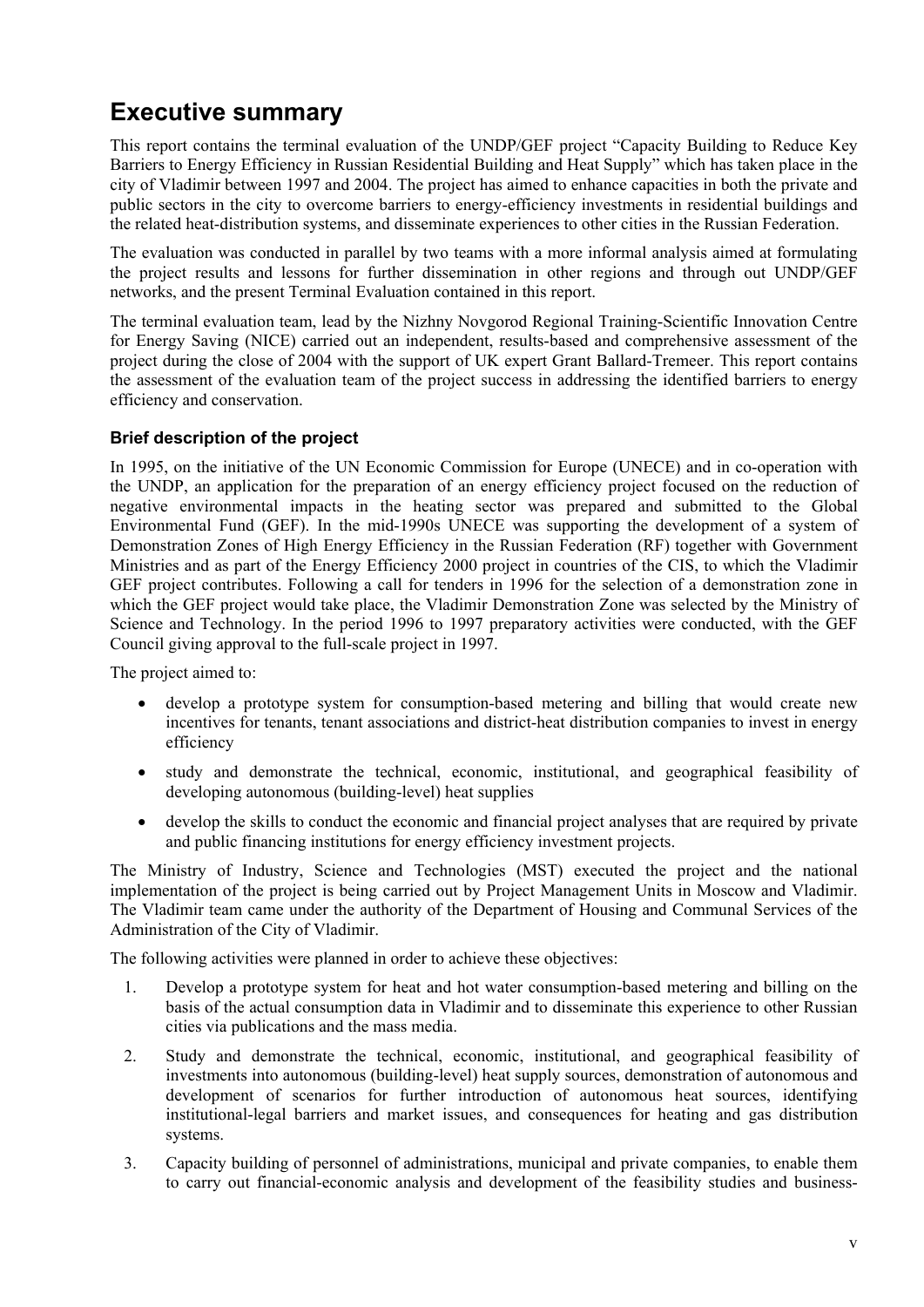plans for projects that meet the requirements of public and private financial institutions. Dissemination of the project lessons learned.

4. Establish and operate project implementation units in Vladimir and Moscow

During project implementation, two additional intermediate objectives were added, namely:

- 5. Development and implementation of the Project Dissemination Programme in the Russian Federation and the CIS countries.
- 6. Assess and measure environmental impact (climate change mitigation potential) of the project.

#### <span id="page-6-0"></span>**Main conclusions, recommendations and lessons learned**

#### *Relevance*

In the opinion of the evaluators, all objectives and directions that were included were urgent and highly relevant for the Russian Federation as defined during the period of formulation of the project document and definition of tasks. The project was timely and topical throughout the implementation period and remains urgent up to the present time. Because the project was highly relevant and touched the core of numerous economical and social factors, project tasks were not without difficulty

#### *Design*

While the project design would have benefited from more concrete performance indicators, the evaluation team believes that the project design, although having some drawbacks, could not have been substantially different from that proposed. This particularly applies to the two key objectives (1 and 2).

Project replication took place principally through publications – these took the form of booklets, papers, and conference participation. While in the original design, dissemination was implicit within objectives 1 and 2, the project team added a new objective "Develop and implement the Project Dissemination Programme in the Russian Federation and the CIS countries." This added substantially and positively to the plans in the original project document.

#### *Main achievements*

The project implementation team achieved the following concrete achievements:

- A prototype of a billing system for heat and hot water for 92 residential buildings in the city Vladimir was created (objective 1). The Project Service Unit forms bills for each apartment basing on the results of monitoring of actual consumption of heat energy for heating and hot water supply for the residential buildings. It transfers these bills to the DHCS of the city Administration for conduction of comparative analysis and further submission to the city legislative body in order to influence deputies to adjust the city norms for the heat consumption which are currently based on per 1 square meter and per person charges.
- The prototype billing system was however not fully implemented since the required legislation and normative policy has not been approved by the city administration. The fact that the billing system could not be implemented in reality was certainly most unfortunate. It is clear however that the project team made commendable efforts to get the system approved despite lack of sufficient political support in the city administration, and have managed to get good value out of the simulation activities, which were carried out.
- Autonomous boiler houses are installed and are operating in 3 residential buildings in the city Vladimir (objective 2). The Municipality, the owner of buildings, receives bills for the generated heat energy. Bills for tenants are issued by exploitation service of the residential building basing on the legally approved norm. Boiler houses are controlled and managed in automotive mode.
- In accordance with the Project Document objectives, trainings are conducted in the city Vladimir and Moscow in 1998 (objective 3).
- Experience is being disseminated by the nongovernmental organization RUSDEM and Vladimir services in accordance with the specifically developed Programme (on business-planning and financial engineering), and is being replicated in Russian regions to an extent allowed by actual Russian legislation and normative policy.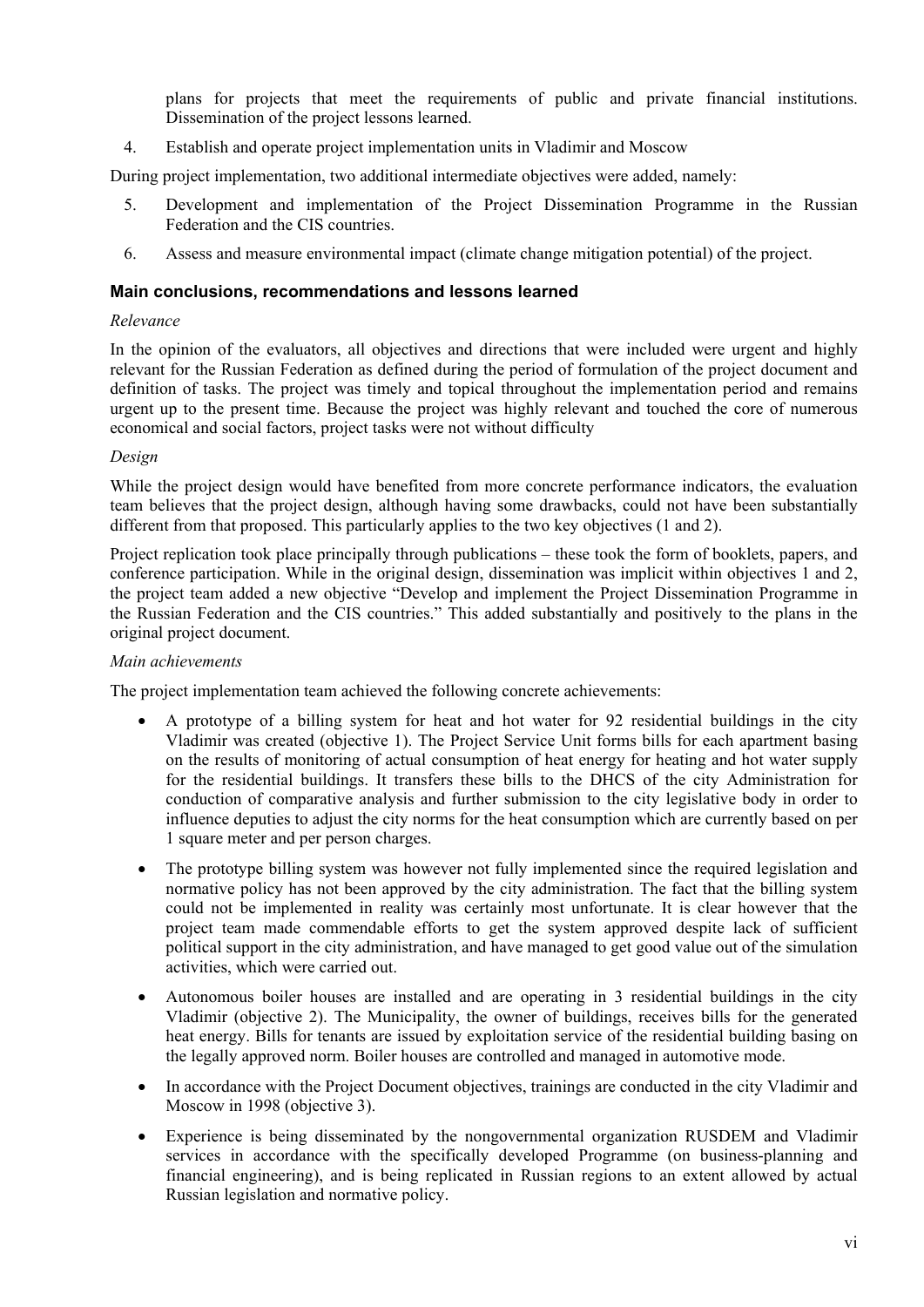• Experts of the federal environmental organization developed a methodology and sequence of assessment and inventory of the greenhouse gases emissions for the Project. In accordance with the methodology the calculation of the Project greenhouse gases emissions reduction was carried out. The documentation on procedures of legalizations, verification and certification of the potential Project climatic result has been prepared.

#### *Recommendations*

In spite of the fact that objective 1 was not fully achieved (the billing system was only simulated), its achievement is well developed and all indications are that it will be completed when the process of consumption-based billing is defined more fully in Federal legislation. In the meantime the simulation of the billing system provided useful information for the formulation of policy at all levels.

After adoption of a range of legislative acts by the Government of the  $RF - a$  process that is currently underway – to improve the payment system for communal services, including heat supply for residential buildings, and sets federal standards, the project is becoming more attractive, and the implementation of the heat supply metering-billing system is likely to proceed.

Ongoing activities on these issues are strongly recommended to build on the progress made during this project.

Objective 2, on autonomous boiler houses, can and should be widely replicated. This requires the introduction of compulsory technical norm setting for energy consumption in residential buildings and ensuring control through governmental decrees.

Implementation of objectives 3 and 5 should be continued on a broader scale, not limited to just the Vladimir Project results, but also using results of other projects, including those with the World Bank loans and other projects targeted at improvement and increase of efficiency of energy use and conservation.

It is also recommended to ensure wider dissemination of the project publications – with the use of State support for publishing on a federal level and dissemination via the state sector of Ministry of Education and Science of the RF.

It would also be valuable to publish and disseminate the methodologies, following their adjustment and after approval from Ministry of Education and Science (Agency for Education) of the RF, for use for education in special educational establishments.

The methodologies developed by the project team are recommended for distribution to Russian regions and Gosstroy of the RF for their study and analysis. After the analysis, it is possible that the Gosstroy will be able to use these methods as the basis for recommendations and include them into a regular Decree of the Government of the RF in respect of payment for communal services.

#### *Significant benefits*

While the evaluation has shown possible areas for improvement of the project, principally in the field of project design and building on lessons learned over the full 8 years of project implementation, it is the opinion of the evaluation team that the project has made a major contribution, as part of the high energy efficiency demonstration zones, and in the context of the UNECE "Energy Efficiency – 2000" project.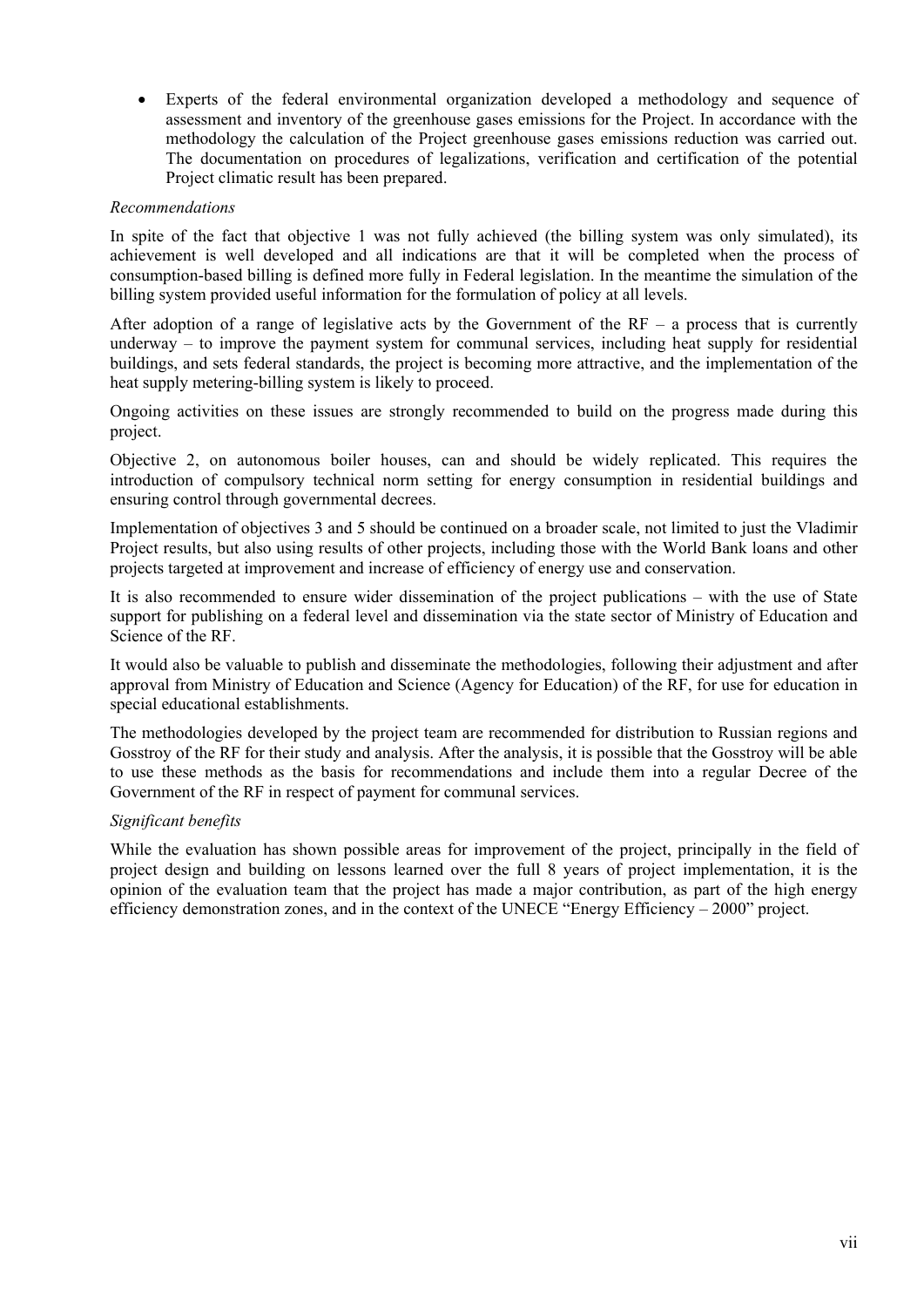## <span id="page-8-0"></span>**1. Introduction**

- 1. This report contains the terminal evaluation of the UNDP/GEF project "Capacity Building to Reduce Key Barriers to Energy Efficiency in Russian Residential Building and Heat Supply" which has taken place in the city of Vladimir between 1997 and 2004. The project has aimed to enhance capacities in both the private and public sectors in the city to overcome barriers to energy-efficiency investments in residential buildings and the related heat-distribution systems, and disseminate experiences to other cities in the Russian Federation.
- 2. The evaluation was conducted in parallel by two teams with a more informal analysis aimed at formulating the project results and lessons for further dissemination in other regions and through out UNDP/GEF networks, and the present Terminal Evaluation contained in this report.
- 3. The terminal evaluation team, lead by the Nizhny Novgorod Regional Training-Scientific Innovation Centre for Energy Saving (NICE) carried out an independent, results-based and comprehensive assessment of the project during the close of 2004 with the assistance of UK expert Grant Ballard-Tremeer (Eco Ltd). This report contains the assessment of the evaluation team of the project success in addressing the identified barriers to energy efficiency and conservation. The introduction which follows, describes briefly the project background, the aims and objectives of the evaluation exercise, highlights key issues which the evaluation team assessed, and outlines the evaluation methodology. The overall structure of the evaluation report is also presented.

#### <span id="page-8-1"></span>**1.1 Project background**

4. In 1995, on the initiative of the UN Economic Commission for Europe (UNECE) and in co-operation with the UNDP, an application for the preparation of an energy efficiency project focused on the reduction of negative environmental impacts in the heating sector was prepared and submitted to the Global Environmental Fund (GEF). In the mid-1990s UNECE was supporting the development of a system of Demonstration Zones of High Energy Efficiency in the Russian Federation (RF) together with Government Ministries and as part of the Energy Efficiency 2000 project in countries of the CIS, to which the Vladimir GEF project contributes. Following a call for tenders in 1996 for the selection of a demonstration zone in which the GEF project would take place, the Vladimir Demonstration Zone was selected by the Ministry of Science and Technology. In the period 1996 to 1997 preparatory activities were conducted, with the GEF Council giving approval to the full-scale project in 1997.

The project aimed to:

- develop a prototype system for consumption-based metering and billing that would create new incentives for tenants, tenant associations and district-heat distribution companies to invest in energy efficiency
- study and demonstrate the technical, economic, institutional, and geographical feasibility of developing autonomous (building-level) heat supplies
- develop the skills to conduct the economic and financial project analyses that are required by private and public financing institutions for energy efficiency investment projects.
- 5. The Ministry of Industry, Science and Technologies  $(MST)^1$  $(MST)^1$  executed the project and the national implementation of the project is being carried out by Project Management Units in Moscow and Vladimir. The Vladimir team came under the authority of the Department of Housing and Communal Services of the Administration of the City of Vladimir.

#### <span id="page-8-2"></span>**1.2 Purpose of evaluation**

<u>.</u>

6. This evaluation is an independent, results-based evaluation intended to provide a comprehensive overall assessment of the project, and provides an opportunity to assess critically the administrative

<sup>&</sup>lt;sup>1</sup> In March 2004 the Ministry of Industry, Science and Technologies of the Russian Federation was closed and replaced by a Ministry of Industry and Energy of the Russian Federation. This document will refer to the Ministry of Industry, Science and Technologies, which carried out the functions of the project National Executing Agency.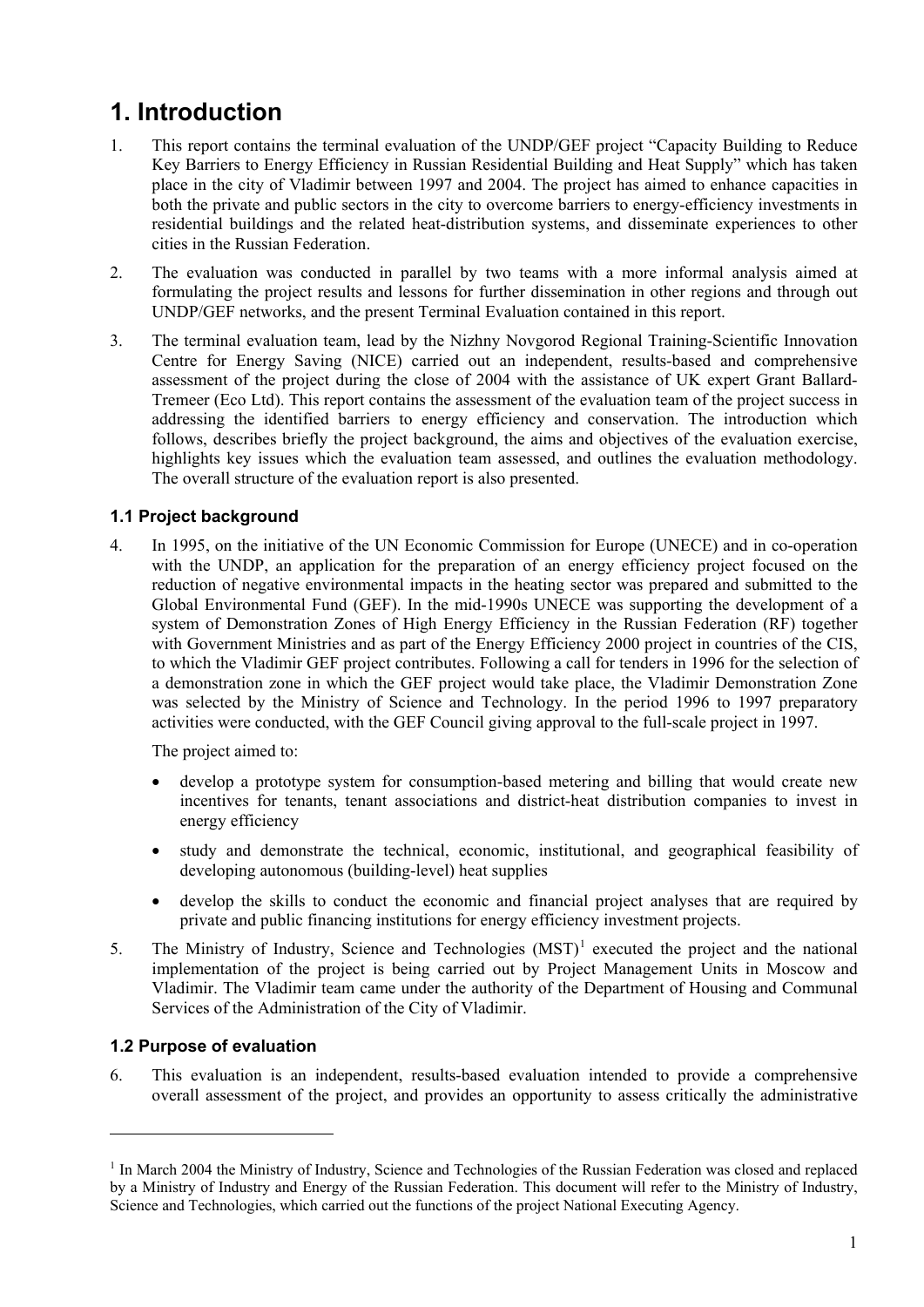and technical strategies, and issues and constraints associated with the project. The evaluation aims to assess the project success in overcoming the identified barriers to energy efficiency and conservation.

- 7. In accordance with the UNDP/GEF guiding principles for results based evaluation<sup>[2](#page-10-2)</sup>, the assessment of the results of this project was conducted in accordance with the following objectives:
	- a) to examine and evaluate the results and impact of the project;
	- b) to ensure a sound basis for decision-making required corrections and improvements;
	- c) to promote reporting on resource use; and
	- d) to confirm results by feedback from the project location and to disseminate the lessons learned.
- 8. The major project evaluation goals are:

#### *To assess the project relevance at the end of the project as well as at the time of project formulation as described in the project documents, including:*

- Reviewing project implementation priorities on local and federal (national) level,
- Defining target groups covered by the project; and review of the target groups specific needs in relation to their roles and responsibilities,
- Assessment of project relevance against the needs of directly involved stakeholders including government, local authorities, public services, and residents, and
- Contribution of the project to achieving the UNDP mission of sustainable human development (SHD).

#### *Evaluation of project implementation approaches and progress (what has been done by the project to achieve its objectives and what measures have been taken in this respect), including:*

- Quality of project execution and approaches to meet the desired project objectives,
- Quantitative evaluation, in particular the level of reduction of greenhouse gas (GHG) emissions, and
- Timeliness in provision of inputs and achievement obtaining results.

#### *Evaluation of the organization of the management of the project implementation, including:*

- Quality and timeliness of inputs and activities on financial and human resource management, and
- Efficiency and effectiveness of the Steering Committee, National Advisor and other Project Management Units.

#### *Evaluation of the overall project success against the following criteria:*

- Impact of achievement of results with reference to the development objectives of the project,
- Perspectives for replication of positive project results after the end of the UNDP support; including both static and dynamic sustainability, and
- Contribution to capacity development including the extent to which the project has empowered state establishments and municipalities to use the positive project experiences; and ownership of project results.

*Comparison with other similar activities (synergy)* financed by the government or other donors.

*Evaluation of effectiveness, efficiency and relevance* of financial mechanisms established in the framework of the project, including potential impact on levering future financing.

*Recommendations and lessons learned* for the further realization on the achievement of objectives of this project, including possible future support by UNDP and/or Government.

<span id="page-9-0"></span><u>.</u>

<sup>2</sup> "Handbook on Monitoring and Evaluating for Results", UNDP Evaluation Office 2002.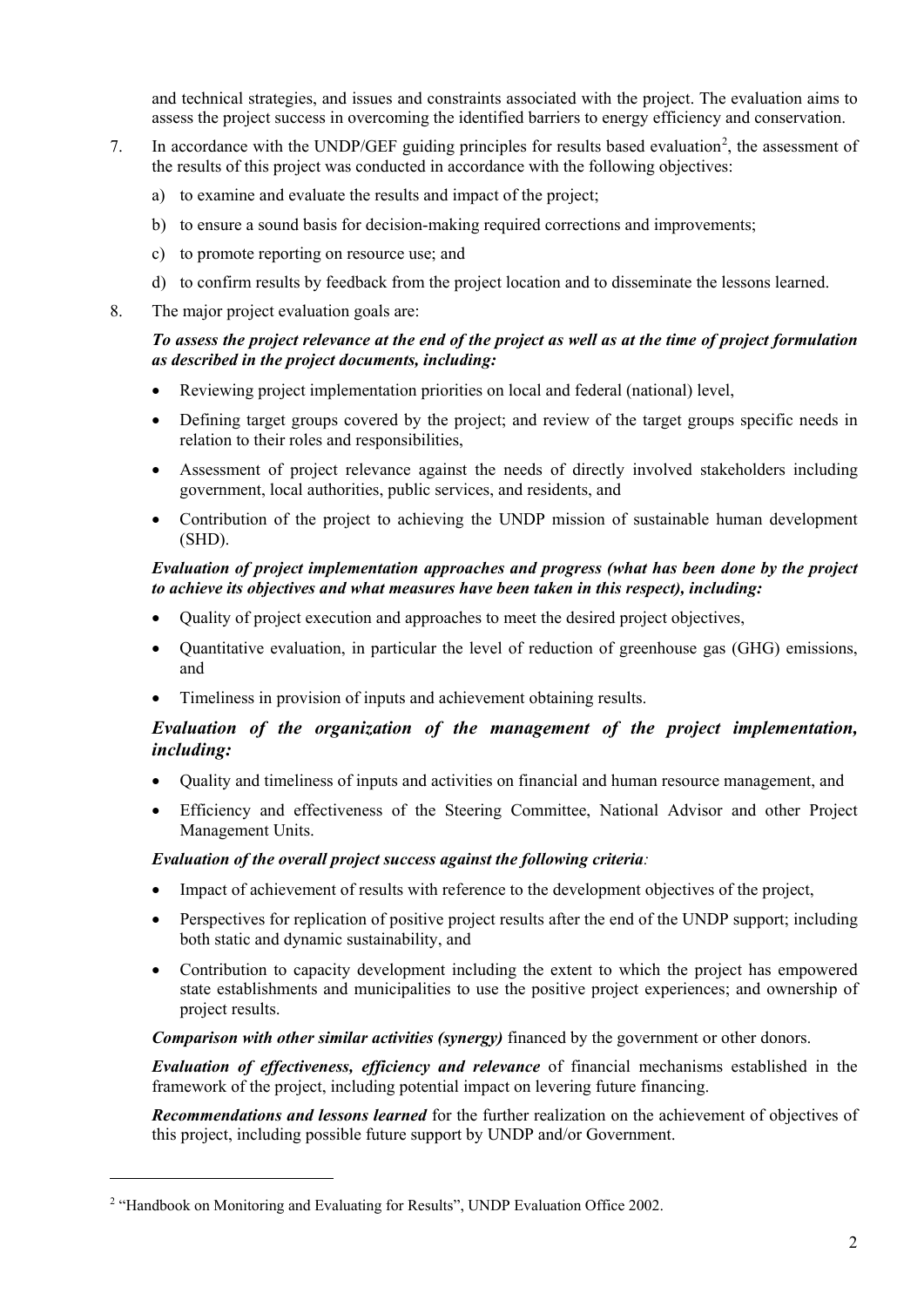#### <span id="page-10-0"></span>**1.3 Key issues examined**

- 9. While the evaluation was comprehensive, the evaluation team, as per the request in the terms of reference of the evaluation team, focused on the following key issues:
	- a) The effectiveness of the project to create financial incentives for investing into energy saving measures with subsequent reduction of other barriers to energy saving.

Metering and payment for the metered consumed energy systems (at household, supplier and generator levels – ie. throughout the heat supply system) is the first important step towards:

- (i) the creation of interest of tenants and housing organizations in the use of energy saving measures and investment in energy efficiency;
- (ii) the creation of interest of energy suppliers in reduction of heat losses in supply / distribution; and
- (iii) the creation of conditions there the financial profits of capital investments will be returned to the investors.

The evaluation of prototype of the metering-billing model system created in the project supporting the creation of these incentives for tenants, tenant associations and rayon (regional) heat supply enterprises has been carried out.

- b) The effectiveness of the study and demonstration carried out during the project of the technical, economic, institutional and geographical issues for the use of building level heat sources ('autonomous heating' systems). The evaluation included an analysis of the extent to which these issues, and the three demonstration units installed during project execution, are relevant and catalytic for the Russian heating sector.
- c) The effectiveness of the capacity building related to the lack of knowledge and skills, identified in the project document, for selection, assessment and formulation of investment projects with multi-party or private financing. While Russia possesses huge capacities in scientific and technological field, there are significant gaps in economic and financial analysis as well as the institutional basis for project development and formulation in accordance with the requirements of multi-party financing and Western and Russian private investors is absent, and the project specifically aimed to overcome these capacity gaps.

#### <span id="page-10-1"></span>**1.4 Evaluation methodology**

<u>.</u>

- 10. The approach used for the evaluation was based on the results-oriented 'outcome evaluation' approach within the framework of Results Based Management. This approach generally covers a set of related projects, programmes and strategies intended to bring about outcomes<sup>[3](#page-11-1)</sup>. In this case, the focus of the review was a single project. The evaluation thus has focused more on the project's contribution to the outcome through the project outputs, and possible improvements that could have increase the performance of delivery of outputs and ultimately the desired outcomes.
- 11. The team of five experts carried out the evaluation of the project based on the results during November and December 2004. The analysis focused on all aspects of the project activities, project management and administration, project results, as well as defined main project lessons learned in economic, technical, institutional structure and social sphere<sup>[4](#page-11-2)</sup>.
- 12. For the evaluation the team of experts used a combination of various processes, including:

<sup>3</sup> An outcome evaluation focuses on the 'developmental changes between the completion of outputs and the achievement of impact' (the outcomes), and encompasses efforts of partners working on the same issues. The evaluation assesses how and why outcomes are or are not achieved within a given context, and the role that UNDP and project management has played in bringing these about. Outcome evaluations also help to clarify underlying factors affecting the situation, highlight unintended consequences, recommend actions to improve performance in future programming, and generate lessons learned.

<span id="page-10-2"></span> $4$  These evaluation activities were conducted in accordance with the Contract for the evaluators (Ref. RUS96G31 – PO#10973, from 29 November 2004) concluded between the United Nations Office for Project Services (UNOPS) and NICE.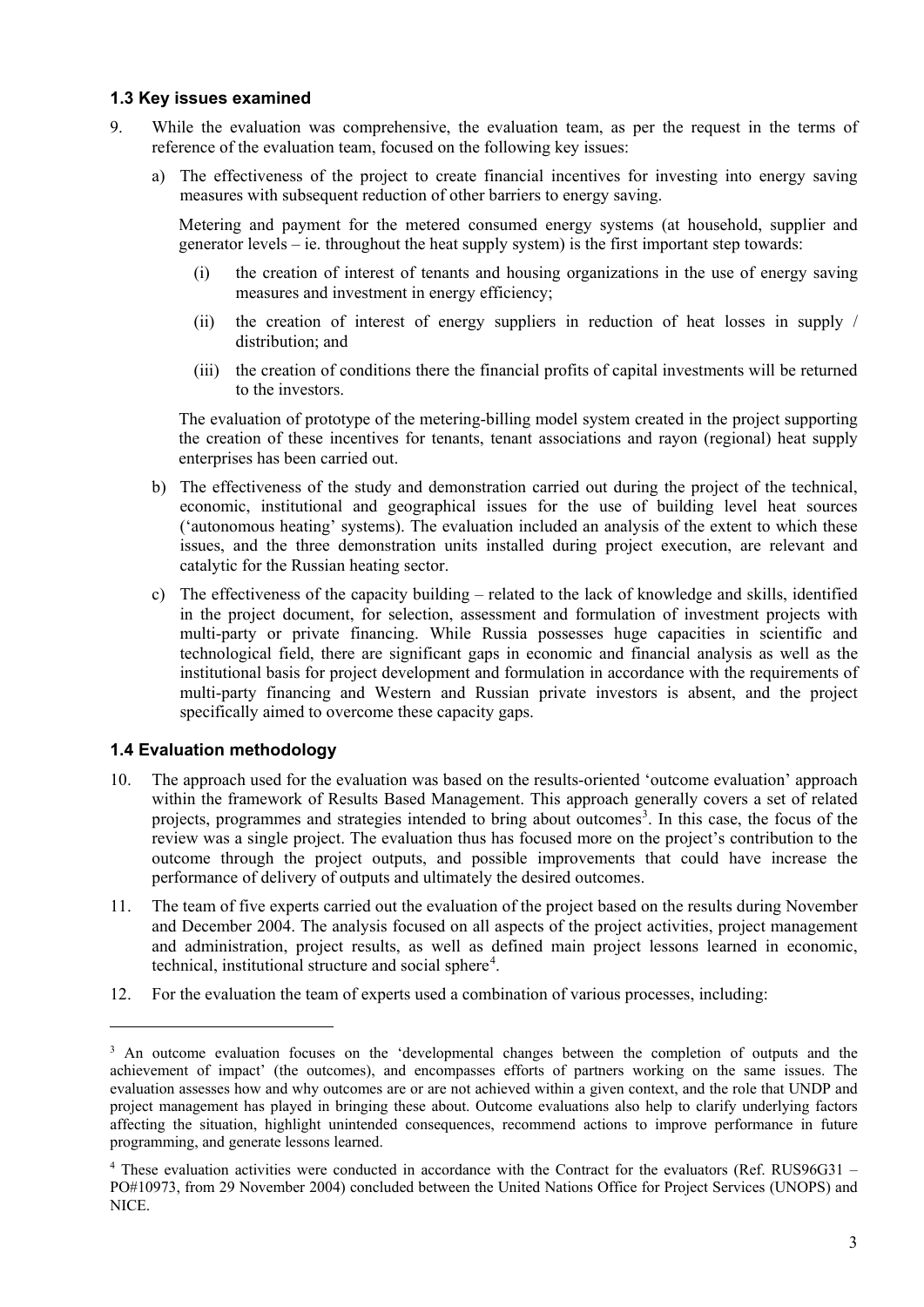- Desk review of all relevant project documentation, including legislative and normative-legislations of the Vladimir region and city of Vladimir connected with the project (a full list of literature consulted is given in [ANNEX D List of documents reviewed](#page-71-0) and [ANNEX E Other relevant](#page-76-0)  [materials reviewed\)](#page-76-0)
- Project site visits (the itinerary of site visits is given in [ANNEX B Evaluation itinerary\)](#page-69-0);
- Interviews with Ministry of Education and Science of the RF, Administrations of the city of Vladimir and Vladimir region, UNDP, representatives of government of various levels, NGOs, RUSDEM, local communities, autonomous heating companies (see [ANNEX C List of people](#page-70-0)  [interviewed\)](#page-70-0);
- Consultations with Ministry of Education and Science of the RF, the City of Vladimir Administration, UNDP, PMU (in Moscow and Vladimir); and meetings with tenant associations;
- Comparison of the Project implementation with other similar projects, including those in Nizhny Novgorod region and other regions based on the experience of the evaluation team;
- Evaluation of the state of the achieving of objectives and barriers resistance;
- Formulation of recommendations and alternative forms for the project results and dissemination of lessons learned;
- Discussion with project stakeholders, in particular relevant Ministries, the project management, and the UNDP to verify and test findings.
- 13. All results of the evaluation study are documented in this evaluation report and coordinated in accordance with the feedback from key stakeholders.
- 14. The report was prepared according to recognized UNDP and GEF guidelines on conducting evaluation projects, including:
	- "On project terminal evaluation" (Annex VII Guidelines for Implementing Agencies to conduct Terminal Evaluations),
	- "On development of Terms of Reference for the terminal evaluation" (Annex VIII Guidelines for developing TORs for Final Evaluations).
- 15. This terminal evaluation is complemented by the work of a second evaluation team which focused on a more informal analysis aimed at formulating the project results and lessons for further dissemination in other regions and through out UNDP/GEF networks. EnEffect (Sofia, Bulgaria) carried out the project analysis for dissemination purposes, and information was exchanged during the process of evaluation. EnEffect conducted evaluation of the Project Presentation and provided it to NICE for the use during the overall comprehensive project terminal evaluation. For comprehensive information about the achievements of the entire Vladimir project, the reader is encouraged to refer to both reports.

#### <span id="page-11-0"></span>**1.5 Structure of the evaluation report**

- <span id="page-11-2"></span><span id="page-11-1"></span>16. This evaluation report consists of three main sections. These are:
	- *The project and its development context* (section 2): in which we describe and analyse the formulation of the project within the socio-economic and policy context in the Russian Federation in 1997-8 when it was developed, and the changing circumstances during project execution. A good understanding of the local context and challenges is essential to an understanding of the project achievements as evaluated in subsequent sections. This section thus forms the basis on which project achievements can be assessed.
	- *Findings and conclusions* (section 3): this section is the main body of the evaluation in which we discuss and assess the original project formulation and design (including relevance and country ownership), and issues of project implementation (including management and planning, progress in achieving objectives, stakeholder participation, financial planning, and project sustainability).
	- The report ends with two chapters (section 4 and 5) in which we present the *major recommendations* from the evaluation, and highlight the *key lessons learned*.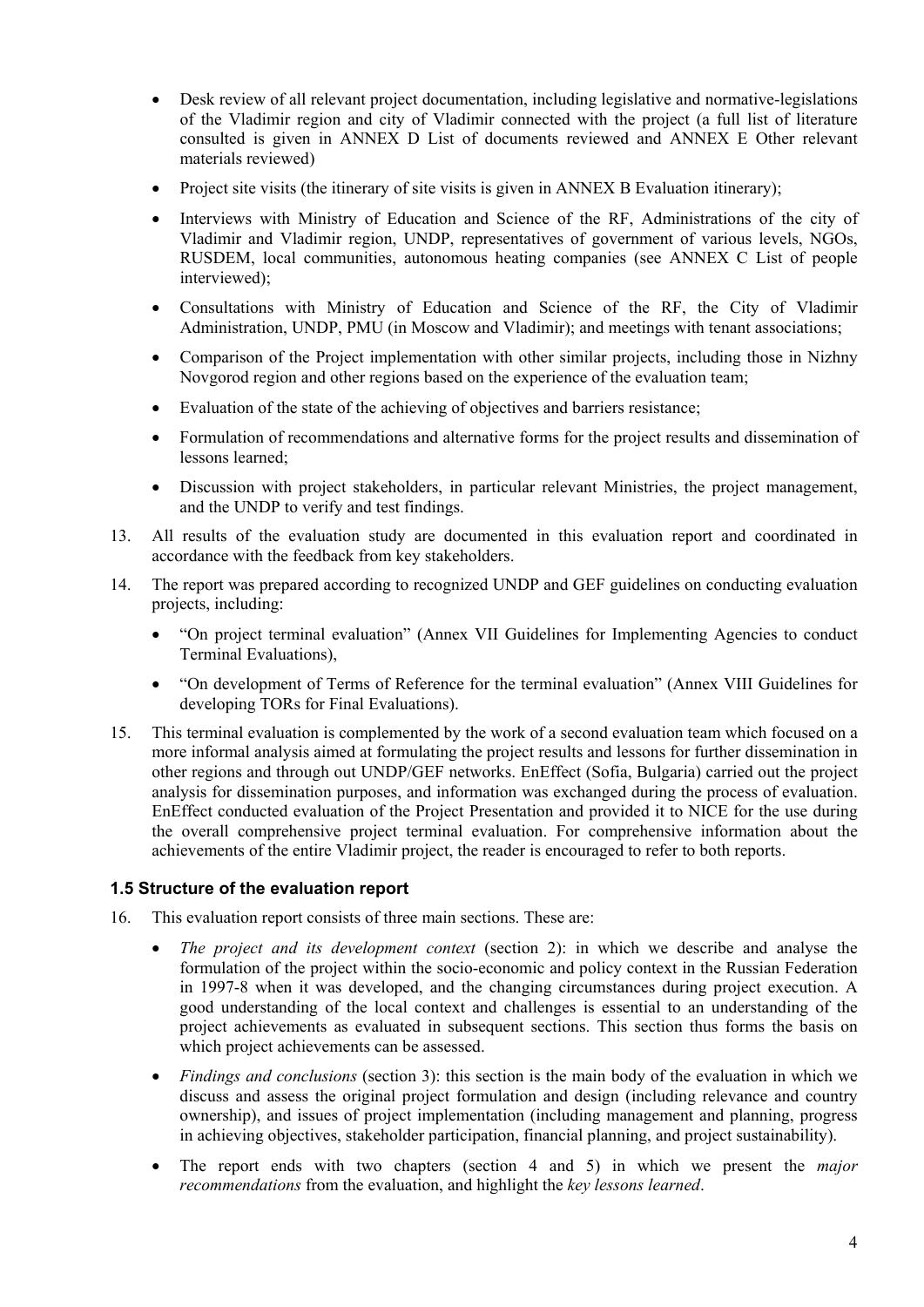### <span id="page-12-0"></span>**2. The development context**

17. Following an initial application to the GEF council for project development support in 1995, the UNECE and UNDP worked to design the project which was to become the Vladimir "Capacity Building to Reduce Key Barriers to Energy Efficiency in Russian Residential Building and Heat Supply" project. In the year 1997 the preparatory stages of the project were carried out; during this stage the GEF project brief and project document was prepared, training of 5 representatives of the city Vladimir on financial engineering basics and business planning was organized, and activities on problems of introduction of autonomous boiler houses and analysis of the heat supply system of the city Vladimir started. The full scale project brief "Capacity building to reduce key barriers to energy efficiency in Russian residential building and heat supply" was approved by the GEF Council in November 1997, and the main phase of the project started in February 1998, with a planned duration of 52 months.

#### <span id="page-12-1"></span>**2.1 Project context**

18. The Russian Federation, the world's largest country is characterised, in general, by a cold climate with mean annual temperatures of less then  $+5^{\circ}$ C across most of the country. This means special requirements and costs for energy resources for heating and creating acceptable living conditions: central heating is thus a major factor in Russia's energy balance.

Following glasnost (openness) and perestroika (restructuring) in the late 1980s and the eventual breakup of the USSR resulting in 15 independent republics by December 1991, Russia has struggled to build an effective market economy, and institutional structure to replace the earlier central planning system. The command-control economy of earlier years resulted in large inefficiencies in energy production and use since decisions were seldom based on economic and efficiency considerations. There is consequently significant room for improvements in efficient use of heat and energy saving measures in existing Russian residential buildings; however several barriers exist.

- 19. As described in the Project Document, these barriers, which exist throughout the Federation, include:
	- a) absence of financial resources for necessary investments;
	- b) lack of technological developments, financial evaluation, and human knowledge / experience;
	- c) absence of heat meters at buildings and apartment levels;
	- d) lack of incentives for tenants to improve heat efficiency of buildings or to reduce heat and hot water consumption because they do not pay for actual metered consumption (they pay a fixed monthly fee);
	- e) tenants (even if they are owners) are not responsible for the maintenance of buildings;
	- f) tenants are not united in associations, and are thus unable to make decisions on housing sector investments collectively;
	- g) subsidies for heat and hot water provided by the city authorities reduce incentives for tenants;
	- h) regional boiler houses have no incentive to improve energy efficiency of the heat distribution network because they collect payment from city authorities for the amount of heat produced by the boiler house and not for the heat that was delivered to buildings;
	- i) metering of the heat consumption in individual apartments is difficult and expensive due to physical location and arrangement of the pipelines in buildings.
- 20. In the Russian Federation, to a greater degree than in many countries partly as a result of large energy reserves, and partly resulting from the size of the heating sector – reforms in the energy sector are closely linked with the overall economic reform.

However, in general, attempts to overcome barriers for energy efficiency on the governmental level are not sufficient because the issues of heat supply are the responsibility of municipal authorities. However, municipalities have insufficient resources in the budgets and there is a lack of knowledge and skills. Without state involvement they are not capable of solving the multiple problems of the heat supply sector in an appropriate and sustainable way. To reduce barriers to the creation of favourable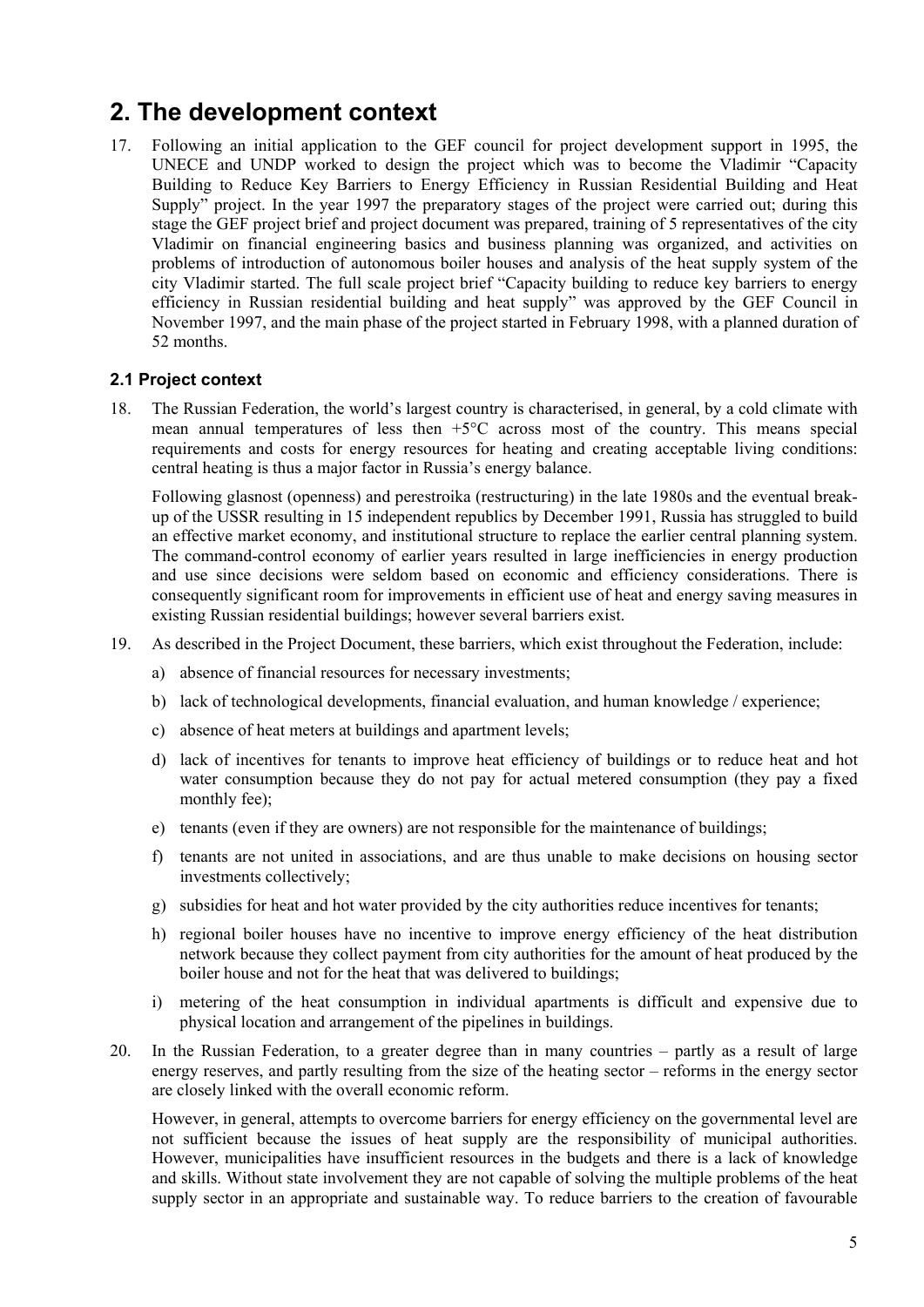investment climate to improve energy efficiency in heat supply on local level means gradual change of the chain of interdependent Russian legislative norms and creation of wide information zone to provide citizens with the option to select comfortable variants and interest of service companies to provide this comfort. Further details of this difficulty are given in [Box 1: Complexity of changing policies and](#page-13-0)  [norms in the heating sector, below.](#page-13-0)

<span id="page-13-0"></span>*Box 1: Complexity of changing policies and norms in the heating sector*

To re-approve / re-adjust (by issuing a Decree) norms means to create a legal right for citizens to pay more/less than previously. Consequently, authorities and legislative bodies have to vote for or against this "right". For authorities to make this decision means that they have to have additional means to pay for the implementation of the norm, which may include a subsidy for citizens.

*For example, in accordance with metering results, tenants might use more energy than was planned by a municipality (eg. for a corner apartment in an obsolete building), but the family living in such an apartment is listed as a family with low income with the right for state support. Moreover, authorities can change internal policy, re-approve / re-adjust (by issuing a Decree) normatives of wages of budgetary workers (teachers, doctors, officials and etc.) and pensions, as well the minimum living standard.* 

*Before the Project it was not even possible to assume such a need in additional subsidies.*

Work to reform the heating sector by the relevant ministries (see the structure and some activities of responsible ministries described in [Box 2\)](#page-13-1) has been underway during implementation of the project, and in general reflects the aims and approaches of the project.

<span id="page-13-1"></span>*Box 2: Structure of responsible government Ministries in the heating sector* 

**Ministry of Economic Development and Trade** – includes into draft budget for the prognoses (next) year those programmes that are to be approved by the Government of the RF.

For example, for reforming of the housing-communal services (HCS) the line in the federal budget appeared from the year 2002. To which regions and how much to provide financing from federal budget? Firstly to those regions those are lacking regional taxes to maintain existing HCS. However, to reduce solely the basing only on the deficit of monetary means in a region - money from federal budget are not provided basing on this.

**Gosstroy of the RF (former Ministry for Construction and HCS)** – up to now part of the Ministry of Industry and Energy – is responsible for forming programmes on HCS reform and resource saving in HCS together with the regions. In accordance with this, regions annually have to defend in Gosstroy various programmes and projects which will receive interest-free loans by Ministry of Finance of the RF. The selection process is hidden, and in relation with the reorganization of the governmental structural departments – even more so.

**Ministry of Finance** – finances in accordance with the defended programmes and project for each region separately (Main condition: to manage to defend projects and programmes in time during the period of the budget of the RF formation for the following year)

- 21. For international organisations working in the Russian Federation, the period 1993-1995 was characterized by the studying of opportunities for energy saving and meeting the requirements of investors. There was virtually no money in Russia during this period (nor financial resources – on accounts, in particular). In the country payments were frequently done by "barter". Various schemes of "financing" were created, including "bills (promissory notes)" – regional energy experts became acquainted with the system of promissory notes only in the year 1995. Based on this scheme, for example, an Energy Saving Fund in the Nizhny Novgorod region was built, as described in the RUSDEM and UNECE Book "Regional normative-legislative basis for energy saving. Demonstration Zone - Nizhny Novgorod". Other regions were replicating this experience.
- 22. It was only in late 1995 that international investors could understand mechanisms for the provision of loans to municipal enterprises. However, in 1996, being uncertain about the financial returns of such loans – they were providing loans for municipal enterprises only in the form of sub-loans via the Ministry of Finance of the RF.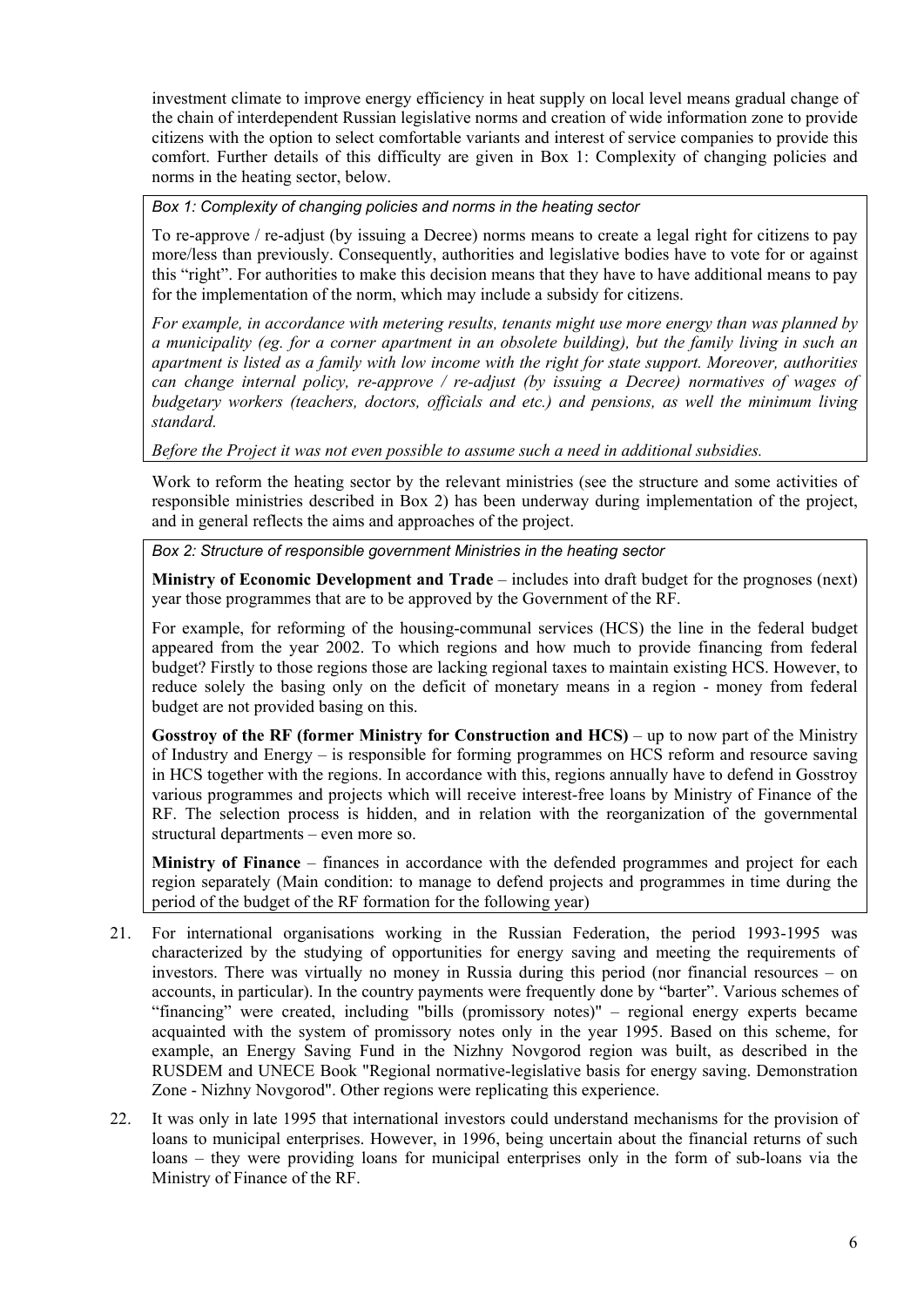At this time, three loans mostly related to heat supply were made by the World Bank. They were supervised by three different institutions:

- a) Ministry of Economy and Development of the RF Project on Transfer of the Budgetary Residential Funds (PTBRF),
- b) Ministry of Energy project to improve energy efficiency,
- c) Gosstroy RF project on modernization of urban economy sector. In the framework of this loan municipal enterprises of regions received sub-loans. The Gosstroy project was terminated, then reanimated in 2001 with the title "City heat supply "- 85 million dollars for 17 years.
- 23. Starting from the year 1995 UN ECE was actively working with Russian state organizations and RUSDEM in the framework of Programmes "Demonstration Zones" and "Energy efficiency -2000". The Ministry of Energy of the RF united energy experts from Administration of up-front regions with the goal to create a normative-legislative basis on energy saving on the basis of existing Russian experience and with the use of international ones: the first seminars in foreign countries took place at the end of the year 1995. During these years demonstration projects were implemented in many Russian regions.
- 24. In general technical skills were acquired faster then energy policy was formulated. Therefore people in authorities structures tended to focus on technical solutions (eg – "the main task is to install heat energy meter and laws will work by themselves, and would not needed to be rewritten"). This was the main mistake at the time. With technical knowledge and skills came the skills to properly read existing laws and look for paragraphs to justify actions.
- 25. For the period 1996-97 the Project became highly relevant, because in 1996 the Federal Law "On energy saving" was effected, which guaranteed metering of energy resources consumption and equipment certification, as well as state inspection of rational use of fuel and energy resources. This meant being equipped with means for heat energy consumption metering and control.
- 26. The year 1998, when the project started, was one of economic upheaval for the Russian Federation with the country seeing a real fall in GDP of almost 5% during that year and a devaluation of the Russian rouble from 5.6 to 24 roubles to the US dollar.

#### <span id="page-14-0"></span>**2.2 Problems addressed by the project**

- 27. The project addressed three primary problems, namely:
	- a) Misplaced or missing incentives for tenants, tenant associations and heating companies to improve energy efficiency and reduce energy consumption in residential buildings and district heating pipelines
	- b) Fundamental uncertainties about the feasibility (technical, economic, legal, institutional, and political) associated with autonomous (building-level) sources of heat supply as replacements for centralized district heating systems
	- c) Lack of capacity to conduct economic and financial analyses for energy efficiency projects funded by public and private financing institutions.

#### <span id="page-14-1"></span>*2.2.1 Misplaced or missing incentives*

28. Tenants, associations and heating companies have misplaced and missing incentives for energy saving in buildings and district heating networks. This is a result, in part, of the absence of heat meters at buildings and apartment levels, thus meaning that uses do not pay actual metered consumption. In addition tenants and even owners are not responsible for the maintenance of their buildings, and are not able to made decisions on investments effecting the whole building fabric or heating system. Without metering of supplied heat, regional boiler houses have no incentive to improve energy efficiency of the heat distribution network because they receive payments for the amount of heat produced by the boiler house and not for the heat that is delivered to the buildings. In addition, subsidies for heat and hot water provided by the city authorities reduce incentives for tenants (see [Box](#page-15-0)  [3,](#page-15-0) below which describes in detail the policy and price reforms that have taken place since 1997/8).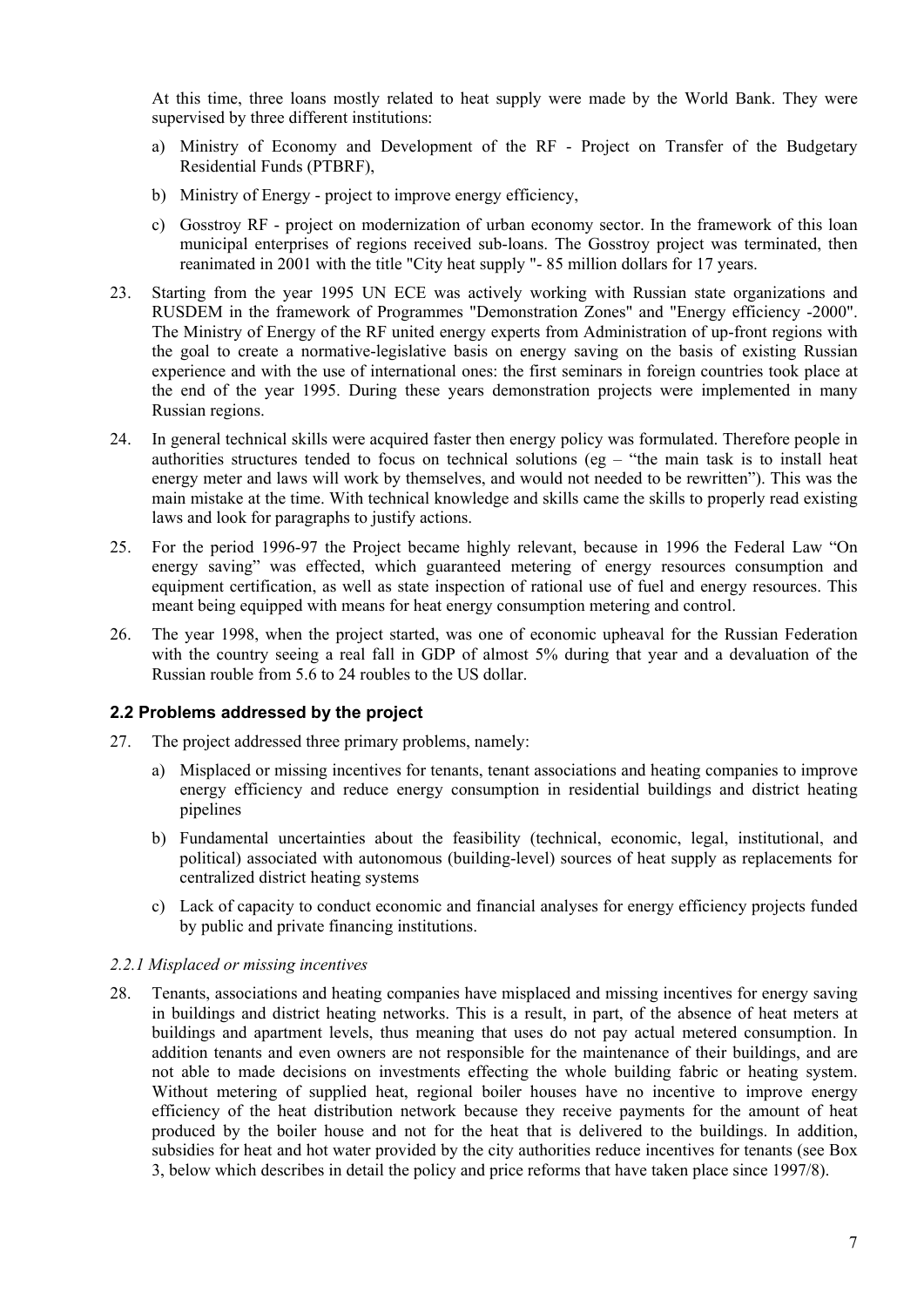<span id="page-15-0"></span>*Box 3: Evolution of heating tariffs since 1997/8*

In 1998 the limitation of consumption of all energy resources for all budgetary organizations financed from the federal budget was introduced (Decree of the government of the RF from 05.01.98 №5). Regional authorities, basing on the recommendations of this document, also introduced limitations in their respective regions.

Analysis of tariffs applied in Central Russia regions shows that tariffs are changing in the same way as a result of this decree, as in the Nizhny Novgorod region (purchased heat energy tariffs dynamics is published in the Nizhny Novgorod scientific-technical magazine «Energy efficiency» in the comments to the annual Decree of the Governor on Approval of limits on heat in physical and price indicators [\(www.nice.innov.ru\)](http://www.nice.innov.ru/). The changes in tariffs for purchased heat are shown in the graph below:





Prices for heat energy from boiler houses in Central Russia are currently on average approximately 700 roubles (ranging from 30 to 1500 roubles) for 1 Gcal depending on installed capacity, boiler houses load and fuel type.

In comparison to earlier years, 1997 was not a typical year from the point of view of tariffs analysis and comparison due to the conducted in the year 1997 prices denomination and change of the dollar currency rate from 5,6 to 24 Roubles per dollar in the year 1998.

However, it may be mentioned that up to 1992 the price of 1 Gcal was uniform over the whole of the USSR at a rate of 8 Roubles (as there was a uniform pricelist for TPS generated energy in the USSR), heat supply tariffs in the year 1992 were set up by the Decree of the Government of the RF №55 (year 1991) «On measures for prices liberalization…» with the increasing coefficient К=5. This led to the situation where regional energy commissions were setting only increasing coefficients (indexes) for heat supply to the TPS generated heat tariffs almost each 3 months. After the year 1995 the Federal Law "On state regulation of power and heat energy tariffs in the Russian Federation" N 41-ФЗ from 14.04.95 was adopted. The Law stipulated that RECs were to set tariffs for heat energy not only generated by the TPS (as have been the case previously) but also generated by boiler houses (except from municipal ones, tariffs for which were approved by city Administration); and also sets up uniform prices for all tenants for hot water for 1 person and heat for 1 square meter of living area independently from the type of a heating source.

Dynamics of tariffs for boiler houses appeared only in 1998, when RECs with trained personnel were established in the regions (before this, tariffs were set up by officials who attracted other experts for the purpose of analysis conduction on a volunteer basis (for free)).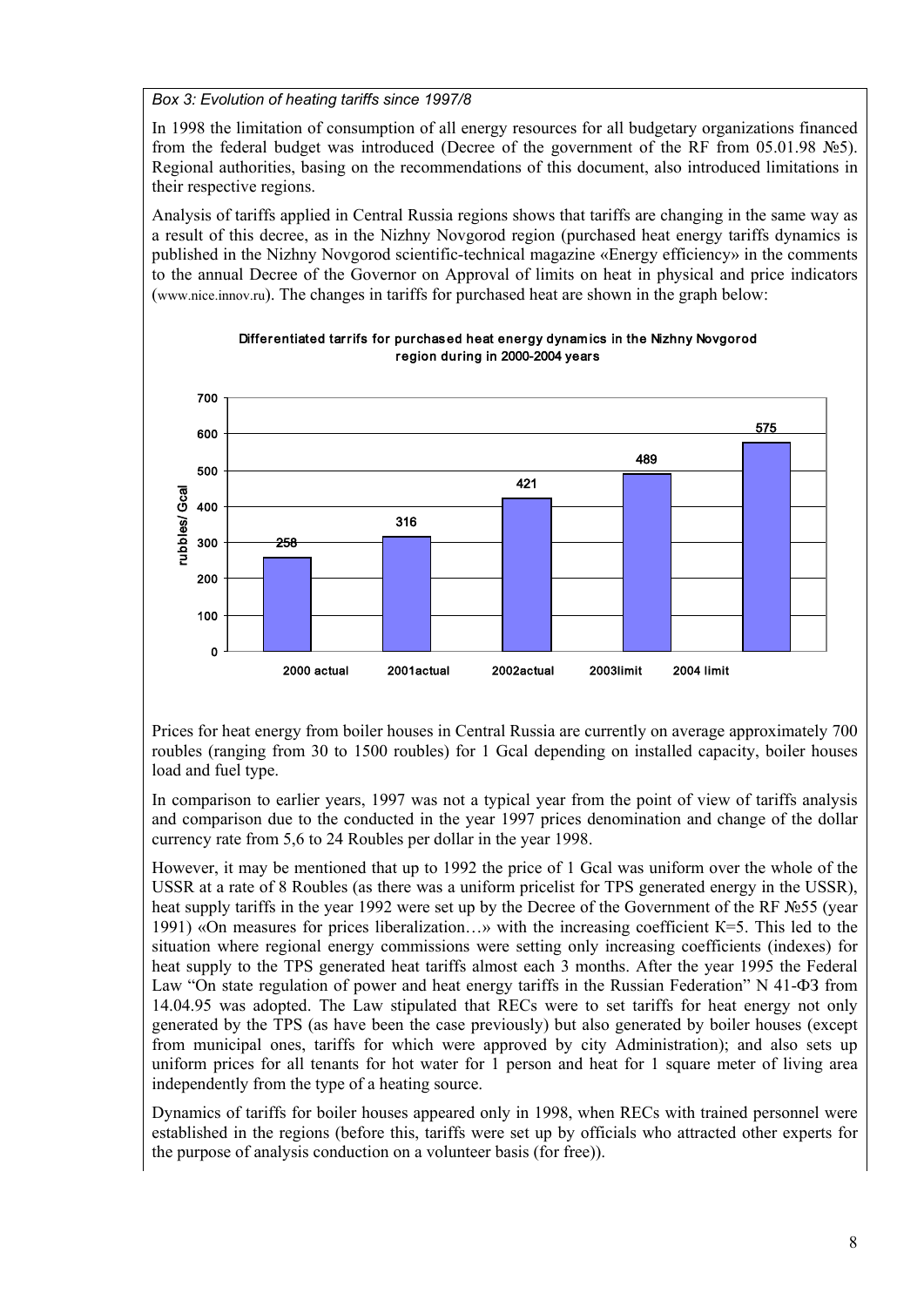At the same time, city administrations started to set payment shares for heat supply costs by tenants. This share in the year 1993 hardly reached 10%. In the same region (in its rayons and cities) the sizes of such share could differ significantly even for neighbouring regions.

For example, the dynamics of payment shares for heat approved for the Nizhny Novgorod in the year 2002 (regionally differentiated– 60%) is shown below. In accordance with the federal standard set by the Gosstroy of the RF for the year 2003 the payment share is set at the rate of 80%, and for the year 2004 – at the rate of 90%. It was not possible to obtain like information for the Vladimir region.



- 29. As has been described above, the difference between payments to heat producers and payments received from tenants is met by the city subsidy. In the year 1997 this difference, which was reimbursed by budgets, was more then 50%. At present, in the majority of cities the share of payments for heat supply by tenants is 90% of overall sum of the due payment. City administrations provide payments to the heat suppliers of approximately 10% of price for heat supplied to residential buildings. When costs for heat supply to residential buildings will be completely borne by the consumers, tenants will carry a significant burden of monthly payments for heat and hot water (even at 90% the rates are quite significant). These costs are estimated at approximately one third or even a half of the average monthly income. Thus, with the increase of costs the interest from tenants in participation in formulation of tariff policy, and thus in technical improvement, will also grow.
- 30. The remaining challenges in the area of missing and misplaced incentives, however, are substantial, as described by I.А. Bashmakov, Head of the Russian Center for energy efficiency (non-governmental center), in his article «HCS Reform: we are doing incorrectly what we have planned, or we have planned incorrectly what we are doing?» (2004) – see Box 4[: Challenges of HCS reform](#page-16-0), below.

#### <span id="page-16-0"></span>*Box 4: Challenges of HCS reform*

I.А. Bashmakov, Head of the Russian Center for energy efficiency (non-governmental center), in his article «HCS Reform: we are doing incorrectly what we have planned, or we have planned incorrectly what we are doing?», (Published in Nizhny Novgorod magazine «Energy efficiency» №3-2004 and №4-2004 (www.nice.nnov.ru) , - states:

«…The market» of many HCS (housing-communal services) is being well without weight and consumers. Services are «supplied/released» to consumers as if they were sins. Population is eliminated with elementary "market rights": it can not control volumes and quality of provided services, can not bid the price and even to refuse from consumption of services, the volumes of consumption remains unknown and ,most probably, unchanged. For many of services even suppliers can not ensue implementation of the principle «get exactly the amount you paid for». There is no clarity on the issue who is buying a service: housing sector, housing company, direction of the uniform order or municipality. Moreover, there is no clarity in respect of what is exactly the product being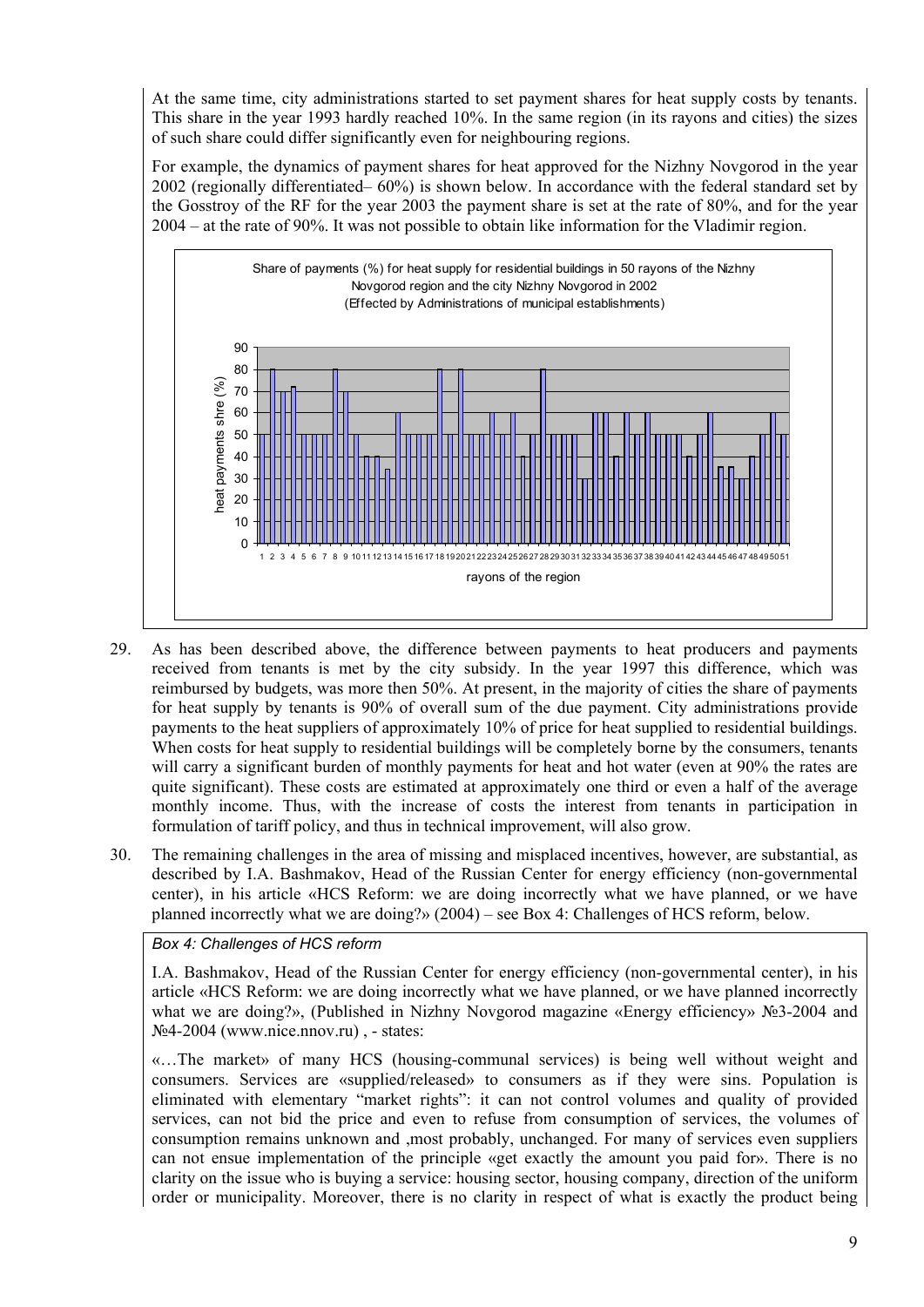purchased: resources, basing on which consumption normatives are calculated (Gcal, litres, m3, kWh), or comfort parameters that serve as a basis to assess the fact of the provision or absence of provision of a service and quality of works of the HCS (temperature and humidity in apartments, operation of water-collecting devises, illumination and clearness of streets and etc.). Therefore we are talking about a market, for which we know who is standing at the trading floor but for which we do not know what is laying on the floor for trade, we know who is paying, but we do not know who is making a decision on a purchase ….»

#### <span id="page-17-0"></span>*2.2.2 Uncertainties about use of autonomous heating boilers*

- 31. There are potential opportunities for the reduction of energy used for heating and hot water through the use of building-level boilers (referred to as 'autonomous boilers' in this report). Research conducted in 1996 in the framework of the UNDP and World Bank Programme "ESMAP" showed that in particular circumstances autonomous heat boilers were the most attractive from an economic point of view. However, there are significant information gaps and lack of clarity on the use of autonomous heat supply as alternative to the centralized one in 1996-8. At the time of the project there were only very small number of feasibility studies and demonstration projects that could serve as a learning basis. In particular, the following issues were largely unknown in Russia: the process of technical design and implementation, costs of installation and use, required technical arrangements for the gas supply system and what would be necessary to change its structure, as well the impact on the rayon or regional heat supply systems and their costs and profits. In addition, institutional issues including problems with ownership, responsibility for operation and maintenance, organization of metering and payments, as well as limitations for placement in buildings as a result of existing construction norms and structural factors. Location of boilers in building basements or on roofs is in general a significant problem in Russia (throughout the country), because construction norms prohibit the use of gas equipment, for example in building basements, and the Gosstroy of Russia can change these norms only on the bases of the experiment results.
- 32. Until 1997 the policy on the use of such boilers was unclear and a lot of information gaps and vagueness (ownership issues, construction norms, absence of the small gas boilers production and etc.) existed. Before the information barriers and lack of experience issues were addressed private investors could not invest into autonomous heating due to uncertainty associated with investment returns and viability of the new approach.

<span id="page-17-1"></span>*Box 5: Analysis of key issues and experience for 'autonomous' boilers in the RF*

Analyzing issues related to autonomous boiler houses it is necessary to take discuss two aspects: 1) 'autonomous' boilers, and 2) private investment. These two aspects should be considered separately.

Until the year 1998, there were no construction norms and rules (SNiP) allowing construction of autonomous boiler houses. Therefore small boilers were not produced in Russia. To detach residential buildings from centralized network also presents is a problem (the major ones are limits on gas and tariffs). From the year 2000 small boilers started to appear in Russia, and thousands of establishments have opted for autonomous boilers, with, in many cases only residential buildings with poor heat supplier remaining with municipalities. Municipalities do not need extra problems with improving conformability for tenants– they will not detach residential buildings to autonomous boilers on their own initiative. These buildings cannot be presented to a private firm, and a private firm cannot invest its own resources into improvement of comfort due to uncertainty the return of its investment.

An example of the difficulties of establishing autonomous, privately owned boilers follows:

There were attempts to transfer boilers into rent in two cities of the Nizhny Novgorod region (Dzerzhinsk and Sergach) with the conditions:

*Firm was to do the following*: for the 1st municipality to reconstruct boilers and networks by its own means, that were incorporated in the form of investment component into tariff for 7 years;;

for the 2nd municipality - to construct gas instead of black oil - 8 module boiler houses and to sell to it (to municipality) heat energy for residential buildings for 100% of its cost ( municipality has to collect from tenants in accordance with the set normative).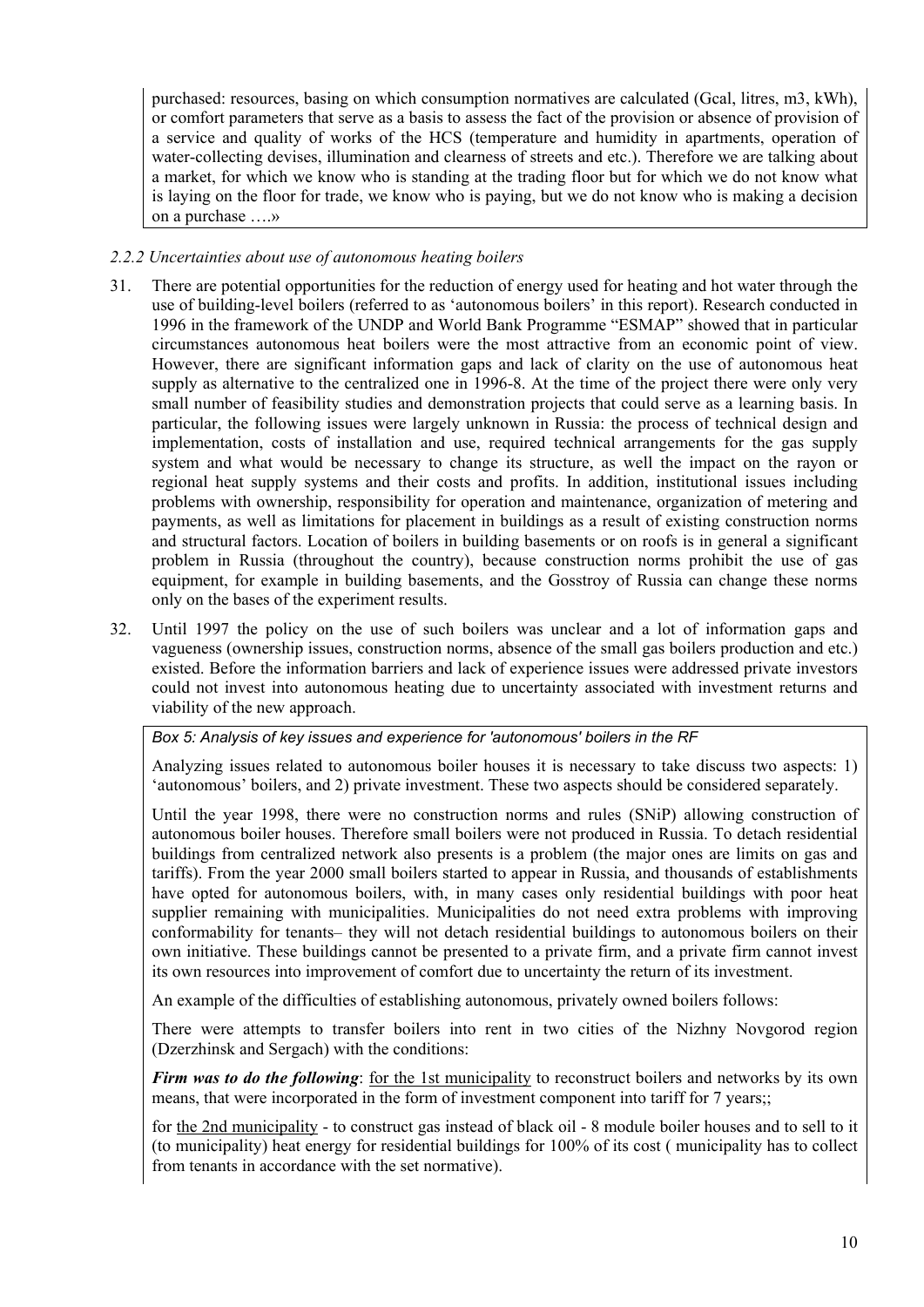#### **However, both programmes were not defended in regional Departments, were not approved by Governors and are not included into the regional budget**.

#### *As the result, the results were negative:*

for the municipality (tariff increased, but no additional resources were added to the budget. – they were simply waiting for the tariff to decrease again),

for the private company, that hoped that it will receive in a tariff a payment for heat and investments return, did not even receive payments for the supplied heat. Private company therefore has significant losses, and the planned programme did not finish.

Population did not win: there was a budget deficit, – residential buildings were cut off from hot water or heat was not supplied before temperatures dropped significantly;

Such an end of projects in the cities of Dzerzhinsk and Sergach took place due to unqualified actions of a municipality and in-correct actions of a company that targeted only gain of profits.

However, if the requirements of the legislation and normative-legislative documents are met and in accordance with the developed business-plans and feasibility studies, - projects could have been efficient and demonstrative.

#### <span id="page-18-0"></span>*2.2.3 Low financial and business capacities*

33. Capacity building of private and public sector of the city Vladimir and throughout the Russian Federation was required to reduce barriers to investments into energy efficiency in residential sectors. These issues could be resolved through effective results dissemination followed by introduction of concrete legislative and normative measures.

Projects can be better if administrative potential, its skills and knowledge, would be used in a more efficient way. The major part of residential buildings in the city of Vladimir and all Russia is under municipal management. The more competent experts are also under municipality management. Dissemination of information and model recommendation of variants of installation metering and regulation systems in existing residential buildings depends on actions of these experts.

#### <span id="page-18-1"></span>**2.3 Project objectives**

#### <span id="page-18-2"></span>*2.3.1 Development objective*

34. The development objective, as defined in the project document, was to provide sustainable and replicable models and to build the required capacities for overcoming barriers to implementation and realization of energy-efficiency improvements and energy conservation in residential buildings and heat delivery systems in Russia.

#### <span id="page-18-3"></span>*2.3.1 Immediate objectives*

- 35. To achieve the project's development objective, the following would be required:
	- Achieved outcomes and experience assessed by a maximum possible number of experts and partly applied during the implementation of demonstration projects in Russian regions.
	- Study and dissemination of existing experience, accumulation and collection of data on results of demonstration projects in other Russian regions and abroad is constantly performed, - all this would allow developing scenarios for the further introduction of autonomous heating sources.
	- Ownership, exploitation and maintenance, metering and billing models, which satisfy various stakeholders and are in conformity of the legislation in force, created.
	- Combined effect from the implementation was delivered to and voted by federal and legislative authorities.
	- New technical and building-construction normatives and rules approved; these normatives and rules will further promote development of the autonomous heating where it is appropriate and which are to show energy audit results, feasibility study and business plan. Such actions will make a success from creditors and investors.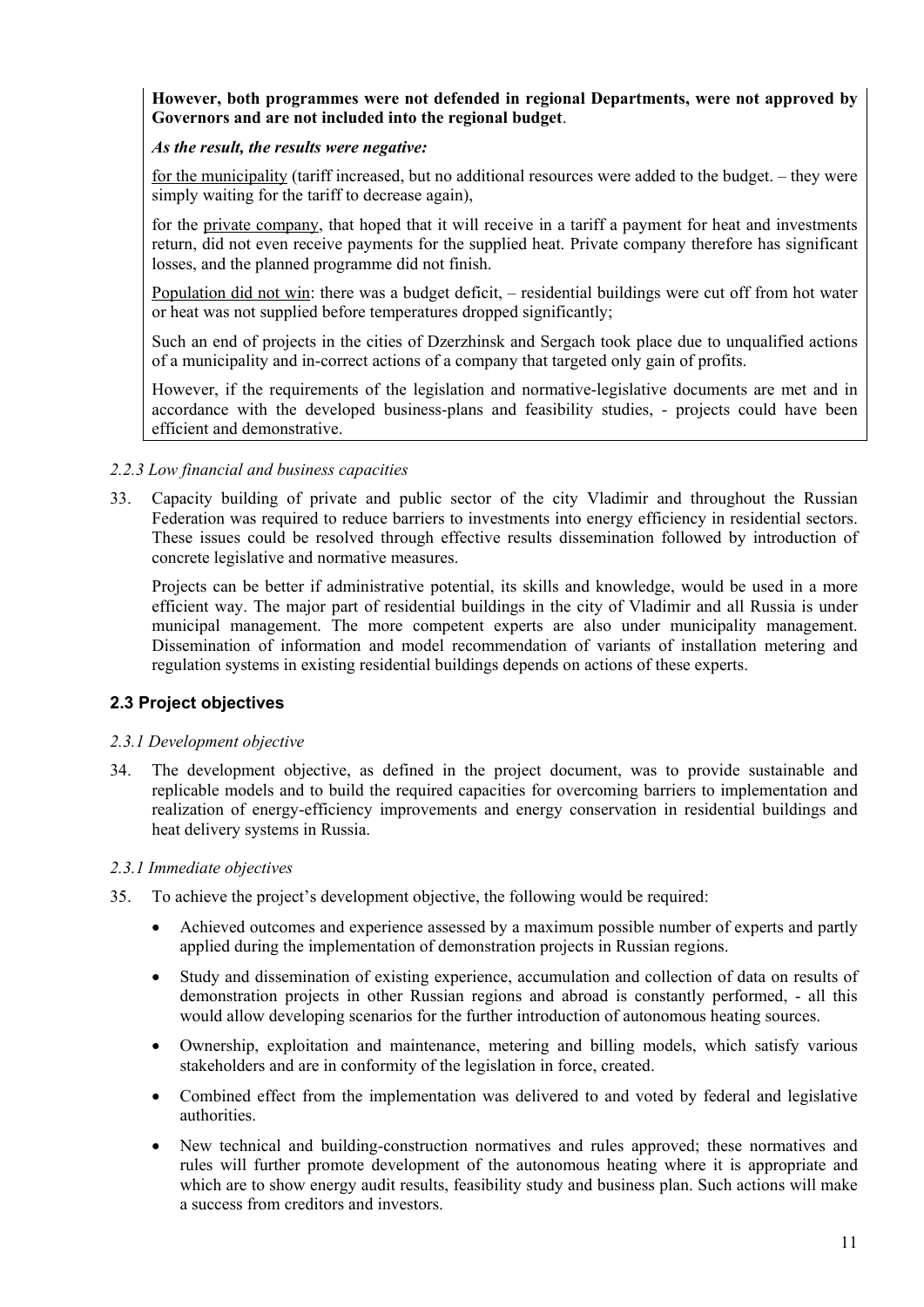- Consequences for rayon (sub-regional) heating and gas distribution systems defined.
- Continuous training, demonstration and replication of efficient experience conducted.
- 36. Therefore, the technical, legislative, geographical, economic and environmental expediency criteria and recommendations on the proper policy measures and approaches towards development of the autonomous heating sources network, including creation of the necessary environment and/or provision of technical assistance in support of reduction of main market barriers, are to be developed.
- 37. The specific immediate objectives of the project defined in the project document were:

**Objective 1:** Creation of a prototype of the legislative and institutional model of the heat and hot water consumption-based metering and billing system – a more fair system of payment - in the city of Vladimir.

**Objective 2:** Study and demonstration of the technical, economic and environmental expediency and consequences of the autonomous heat sources installation in three residential buildings.

**Objective 3:** Human resources training and creation of the base for the analysis and replication of energy efficient projects.

**Objective 4:** Creation and functioning of the Project Implementing Units in Vladimir and Moscow.

#### <span id="page-19-0"></span>**2.4 Main stakeholders**

- 38. For the coordination and successful implementation of the project activities the following organizations are relevant:
	- a) UNDP/GEF (GEF Executive Agency),
	- b) UNDP and GEF Representations in Russian (Project Manager)
	- c) UNECE (UN Economic Commission for Europe) and the «EE-2000» project
	- d) Ministry of Industry, Science and Technology of the RF (Steering Committee of the Project, National Execution Agency, National Adviser)
	- e) RUSDEM (Agency for the dissemination of Project results)
	- f) State Committee of the RF on Environmental Protection
	- g) Administration of the city Vladimir
	- h) Department of Housing and Communal Services (National Implementing Agency)
	- i) Associated Agency Management on UN project services (national manager).
	- j) Project Implementing Unit in the city Vladimir
- 39. National Adviser on policy, coordination and experience dissemination is to ensure coordination with the Moscow Project Implementation Unit for the World Bank Project on Transfer of the Budgetary Residential Funds (PTBRF) on the political decision-making level. On the level of execution in the city of Vladimir, the coordination with the PTBRF is conducted by the Department of Housing and Communal Services of the City Vladimir Administration.
- 40. A number of project goals are linked with other projects conducted in the city Vladimir. To this end, coordination during the project duration between various organizations is a necessary element for the project implementation, including activities of the Government of the RF on the basis of loans provided by World Bank, with United States Agency for International Development, European Union, Government of the Kingdom of Norway and other organizations, whose activity in one way or another are linked with this Project.
- 41. There are some groups to which the project brings concerns related to their financial stability. These include local organizations in Vladimir that provide centralized heat supply (АО-Energo, MUEs for heat distribution networks, HCS, repair enterprises and fuel supply organizations). These organisations are understandably the least interested in successful project implementation and replication, for the following reasons: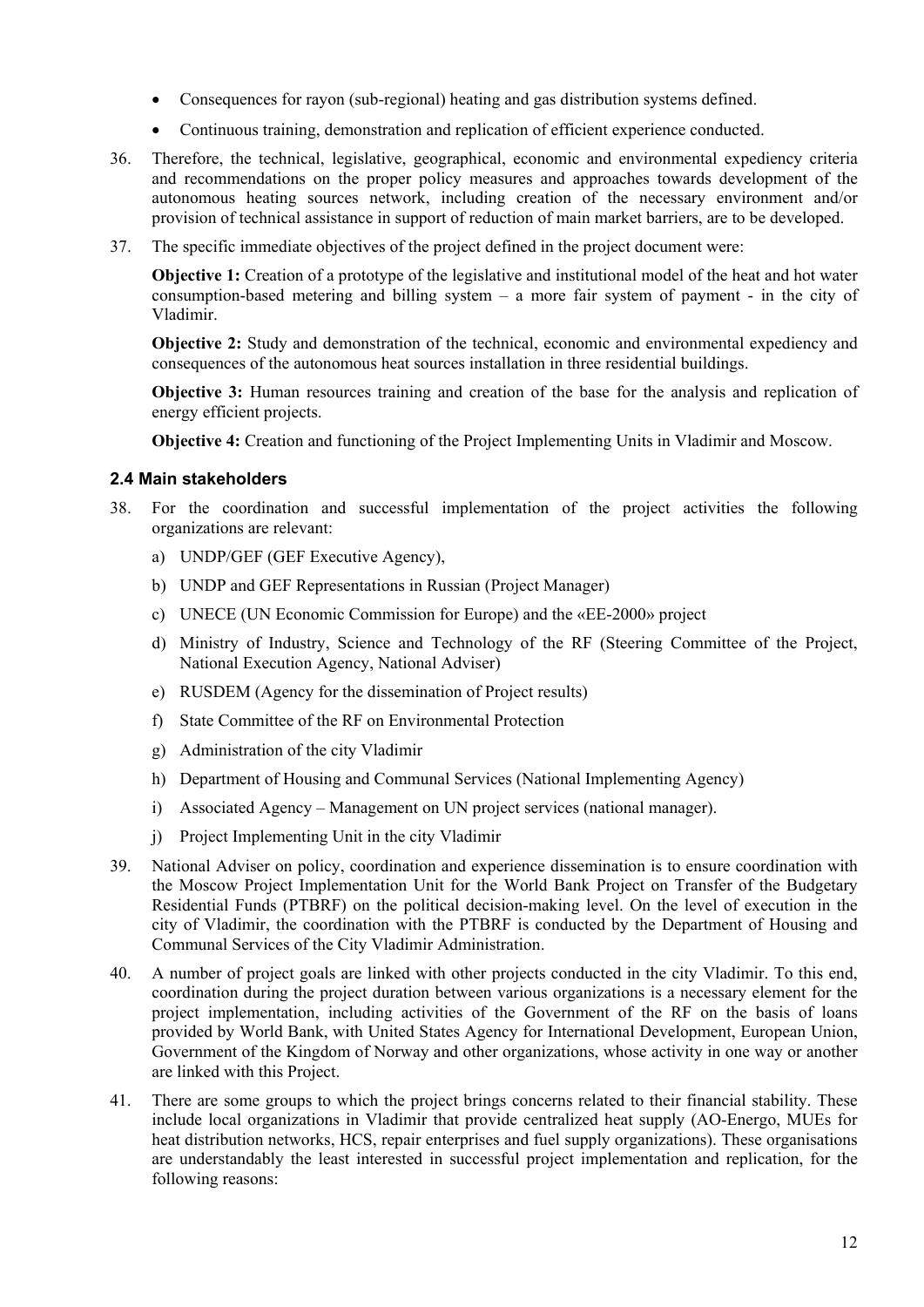- a) Their profits would decrease with a decrease in heat energy and hot water consumption. This means that they are likely to submit proposals to regulatory authorities on tariff increase or increase of the overhead costs for the intermediary services for other groups of consumers that do not participate in the project.
- b) Repair enterprises potentially loose a share of their annual activities on rehabilitation of outdoor heat distribution networks.
- c) Fuel supply providers also loose part of their profit due to a potential decrease of fuel consumption due to a shift of consumers (buildings) to autonomous heat and gas sources. Efficient autonomous boilers may require between 155 and 160 kg of oil equivalent to generate 1 Gcal of heat in comparison with the declared average statistics 231 kg of oil equivalent per Gcal (this figure implies gas boilers efficiencies below 62%). However, Gosstandart of the RF set a standard on all gas boilers applied in Russia stipulating gas boilers efficiency shall be not less then 92%, which in general does reflect the reality. Moreover, The RAO «EES Rossii» declared that losses in heat distribution networks of thermal power stations are 20%. For autonomous boilers we would expect system efficiencies over 90%.

#### <span id="page-20-0"></span>**2.5 Results expected**

42. The project was designed in such as way as to address the three main issues as identified at the time for formulation: 1) misplaced or missing incentives; 2) uncertainty on the use of autonomous boilers, and 3) capacity to analyse financial and economic aspects of investments and develop bankable proposals.

The expected results, as described in the Project Document, were thus:

- a) Removal of the incentive-related barriers, providing:
	- (i) Incentives for energy saving investments by households and tenant associations;
	- (ii) Incentives for district heating companies to reduce losses in district heating networks; and
	- (iii) Structures allowing financial returns from energy saving to flow to those making the investments.
- b) Demonstration of the optimum use of autonomous heating systems resulting in energy saving through the economically optimal balance between building level and district heating systems depending on urban geography and population densities. This would remove barriers to investments in autonomous heating systems.
- c) Increased capacity to conduct economic and financial analyses for energy efficiency projects funded by public and private financing institutions.

Once the key barriers tackled were removed, future energy saving activities were expected to follow.

43. The project document includes the general expected results as described above, but does not give indicators against which the achievement of envisioned results can be measured. This gap is discussed in more detail in section 3.1 below.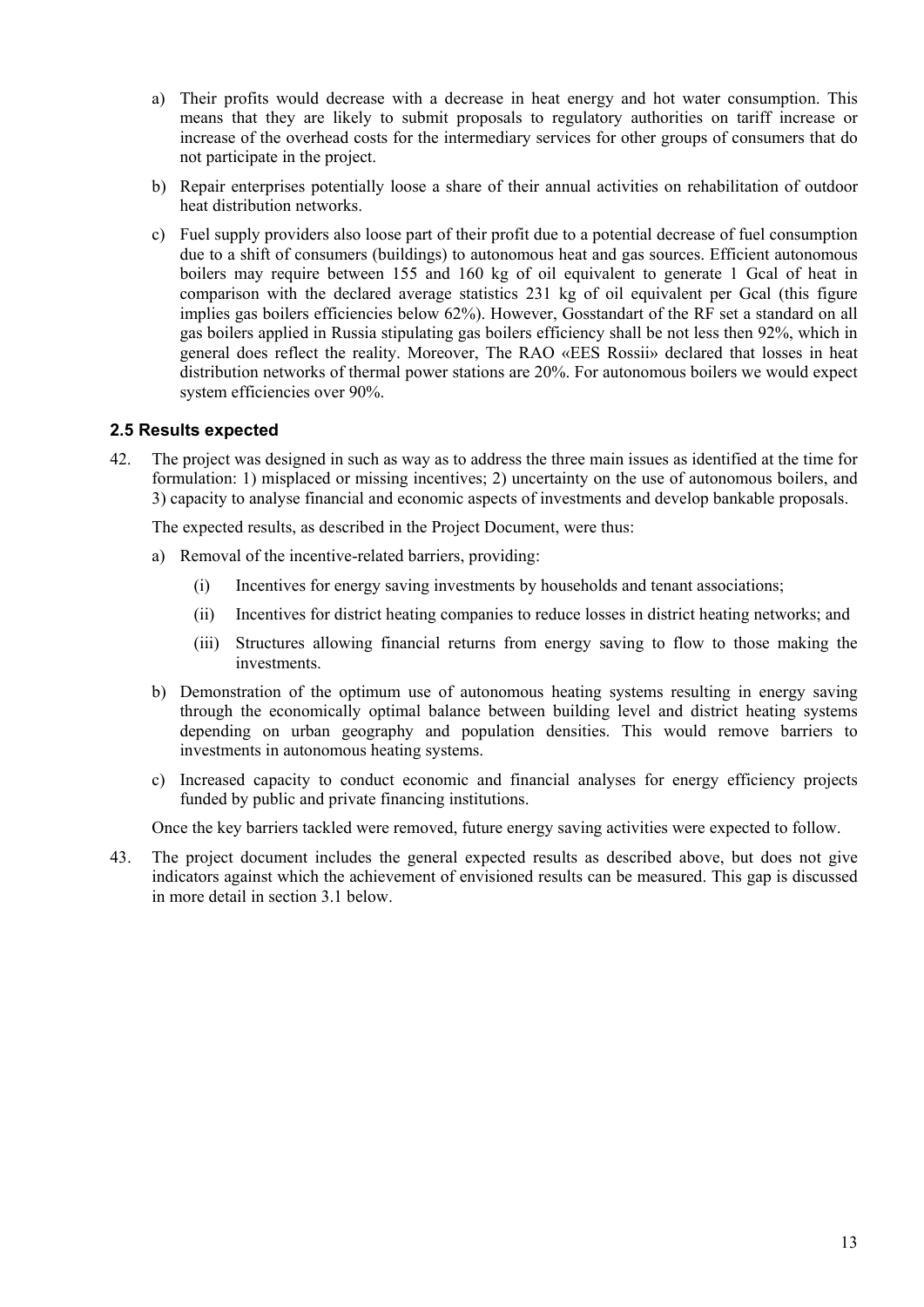## <span id="page-21-0"></span>**3. Findings and conclusions**

#### <span id="page-21-1"></span>**3.1. Project formulation**

#### <span id="page-21-2"></span>*3.1.1 Design*

- 44. In the opinion of the evaluators, all objectives and directions that were included were urgent and relevant as defined during the period of formulation of the project document and definition of tasks. The Project Document was formed in the period marked by:
	- a) Non-understanding of technical norm setting in Russia and almost its complete absence because it was not needed for the municipal heat supply systems exploitation and when costs of heat supply to residential buildings were financed up to 90 % from a budget;
	- b) Absence of the basis and experts to correct formulation of calculations of costs of implementation of heat HCS supply system projects in market conditions;

At the time of project formulation there was no system in place that would require municipalities or heating companies to make calculations of heat production costs from each boiler house. If municipal heat networks enterprise had under its jurisdiction 5-15 boiler houses and networks from TPS then costs were summed up and the differentiated tariff was set up. To date the normative basis is under development. Regional energy commissions (RECs) have started since 2003 to train heating companies to formulate calculations for each boiler house and to differentiate them, in case there are sever boiler houses

c) Absence of state and administrative controlling bodies (institutions) for energy saving processes in the HCS sector, and thus related to it – absence of model financial schemes for the design, development and implementation of regional programmes.

In the interim, a number of these issues have been tackled – partly as a result of activities implemented under this project, and the current situation is thus quite different from that at the start of the project.

45. The project document contains numerous outputs - some of which turned out to be hardly relevant, virtually impossible to implement, or ambiguous. In the opinion of the evaluators these outputs could not have been designed differently without the benefit of hindsight.

For example, "Output 2.7**:** "Research on impact for future changes in gas distribution and heating system..." Although such research is urgent, the output achieved depends strongly on the perspective of the researcher (supplier or consumer; of heat or gas). In any case, for a city, in general, it is not possible to make this an achievable and useful task, since General Plans and Schemes of heat supply of the city development do not depict reality. After the year 1992, due to numerous transfers of engineer networks from one balance into another and reduction of production loads of boiler houses and TPS, it became unreasonable to use General Plans and Schemes for research on a city level. The actual and correct information could have been obtained only on the level of a particular site, but these are numerous and diverse. In addition, for each period of time at which the study would be carried out, the result will be different as well. Thus, Output 2.7 could not be objectively achieved within the context of the project.

- <span id="page-21-3"></span>46. Somewhat unusual in project designs is the fact that immediate objective 4: "Establish and operate project implementation units in Moscow and Vladimir" was in reality mostly completed before the project started (ie. these activities took place in 1997 before the project was approved). This does not appear to have had any substantial negative impacts on the project. Objective 4 was removed during project implementation and replaced with other objectives / activities.
- 47. Under objective 1: "Create a prototype residential heat and hot water metering and billing system on the basis of metered consumption", there is some ambiguity as to whether the intention was to establish and operative the billing system "for real" or merely to create the model by which it could be run. While it is clear that the project team would have implemented the billing system fully if they had been given the opportunity by the local authorities in Vladimir, the ambiguity of the project design reduced the pressure to test the billing system and record the real impacts on energy saving from the incentives that would immediately have been created.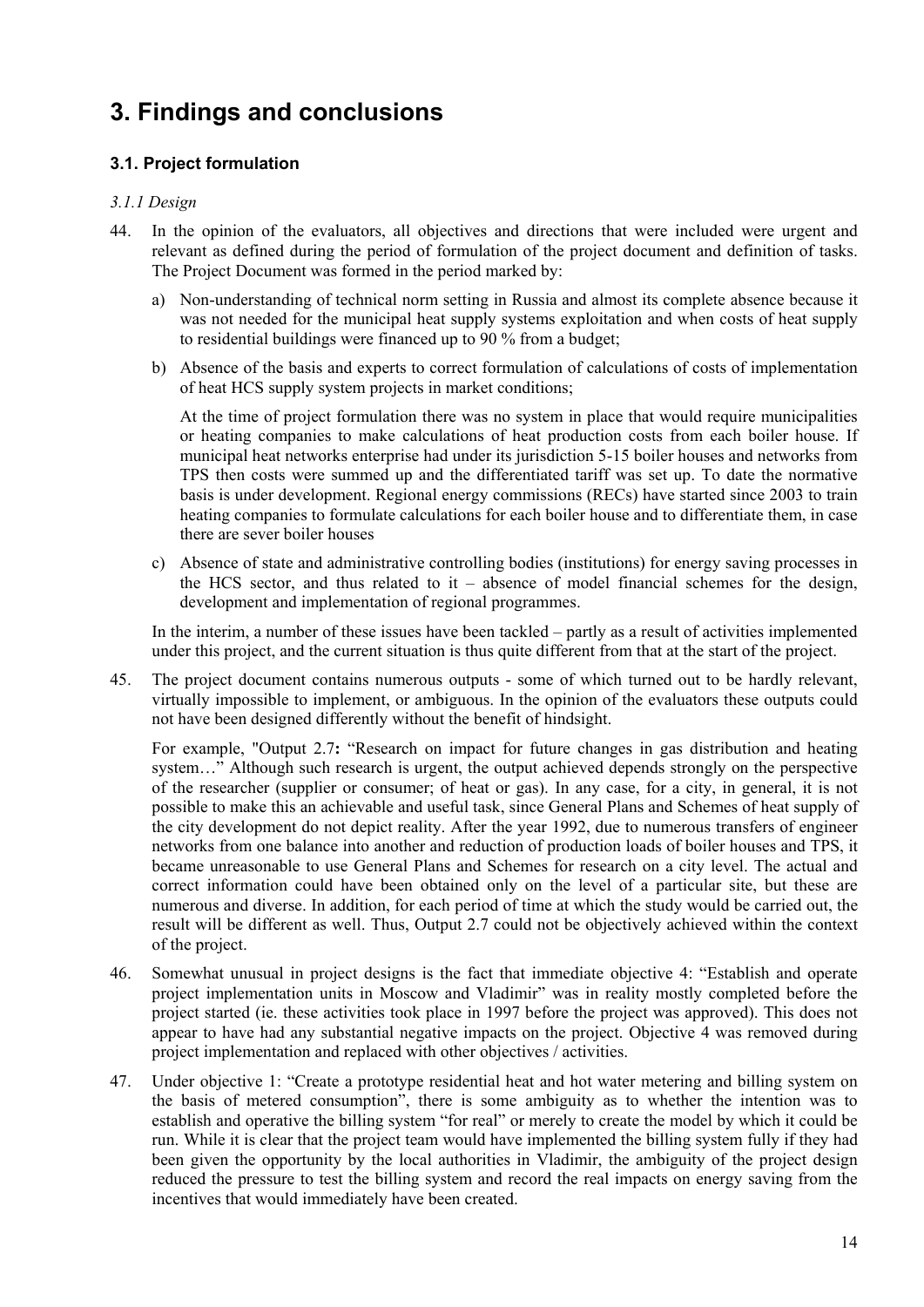<span id="page-22-1"></span>48. Sufficient objectively measurable indicators for ensuring successful achievement of activities, outputs, objectives and energy saving not given in the project document. It is thus difficult to measure objectively the efficiency and effectiveness of project implementation. This is closely related to the issues described in paragraph [46 above](#page-21-3) since clear and measurable indicators would have aided the project management to determine exactly what was required.

Also notable is the fact that no indicators were given as to expected  $CO<sub>2</sub>$  emission reductions as a direct and indirect result of implementation of the project. This is particularly noticeable by it's absence since the overall project aim is  $CO<sub>2</sub>$  emission reductions under the GEF. It should however be noted that the lack of objectively verifiable indicators for climate change impacts / greenhouse gas emission reductions is not uncommon for GEF projects approved in 1996/7.

In the year 1997 tenants paid 10-20% of the costs of heat delivery. The authorities considered that those who were received payments, i.e. the heat suppliers, correctly supervised tariffs. But suppliers simply divided costs per square meters and received their profit. To date the norms for heat consumption per 1 sq. meter are approved even though this takes no account of different consumptions for residential buildings constructed with different materials, construction methods or different decades. The Project Document did not highlight this necessity. One of the overall project indicators could have been the achievement of budgetary means savings as the result of introduction of autonomous boiler houses and billing. Billing system required a change in regional legislation on the issue of changing normatives and payments by tenants for heat supply.

- 49. The outputs and activities described under Objective 3: "Build the skills and capacity for energy efficiency project analysis and feasibility studies" appear un-ambitious in retrospect – they were completed within the first 6 months of the start of the project. This meant that ongoing training and capacity building did not explicitly take place after 1998. In the light of the project only being completed in 2004, while beneficial, it is apparent that a more ambitious capacity building design would be been beneficial. In addition – but closely related - no mechanism was designed to provide for sustainability of capacity building activities.
- 50. During implementation the project team realized that two important objectives were missing from the project design, namely:
	- Develop and implement the Project Dissemination Programme in the Russian Federation and the CIS countries (added as objective 4 or 5, replacing the original objective 4 which was achieved before the project started – see paragraph [46 above\)](#page-21-3).
	- Assess and measure environmental impact (climate change mitigation potential) of the project (added as objective 5 or 6).

Unfortunately, no new verifiable indicators were created for the two new objectives.

It is the opinion of the evaluation experts that the additional objectives positively influenced approaches for the replication of the project design and project results.

- 51. The rules of payments of bills by citizens needed to be reviewed by the city Deputies in connection with the project. This could have taken place if the Project implementation had been conducted with greater participation of region and city Deputies on the initial stage of design and if the Project Document would have included relevant indicators to guide the decision-making process. This could have improved Project outputs and results and the project efficiency and sustainability.
- 52. All risks mentioned in the project document were clearly present at the time of project design. During implementation a number of other risks became evident which had not been explicitly identified in the project document. There was, for example, a risk not to get approval for the installation of autonomous boiler houses on buildings at all, but this work was conducted and, to an amazement, fully. There was a risk not to have opportunity to conduct monitoring of heat consumption in apartments in the Project Activity Zone (92 residential buildings), but the database is available at the Project Service Unit, - thus it has been done successfully. The risk of not finding money for co-financing in Russian HCS sector always have been and still remains always.
- <span id="page-22-0"></span>53. One risk correctly highlighted in the project document was the risk "that municipal regulations may not be enacted (Output 1.3), thus preventing all remaining portions of the objective (Outputs 1.4-1.8) from being realized, and preventing the establishment of the proper incentives for future energy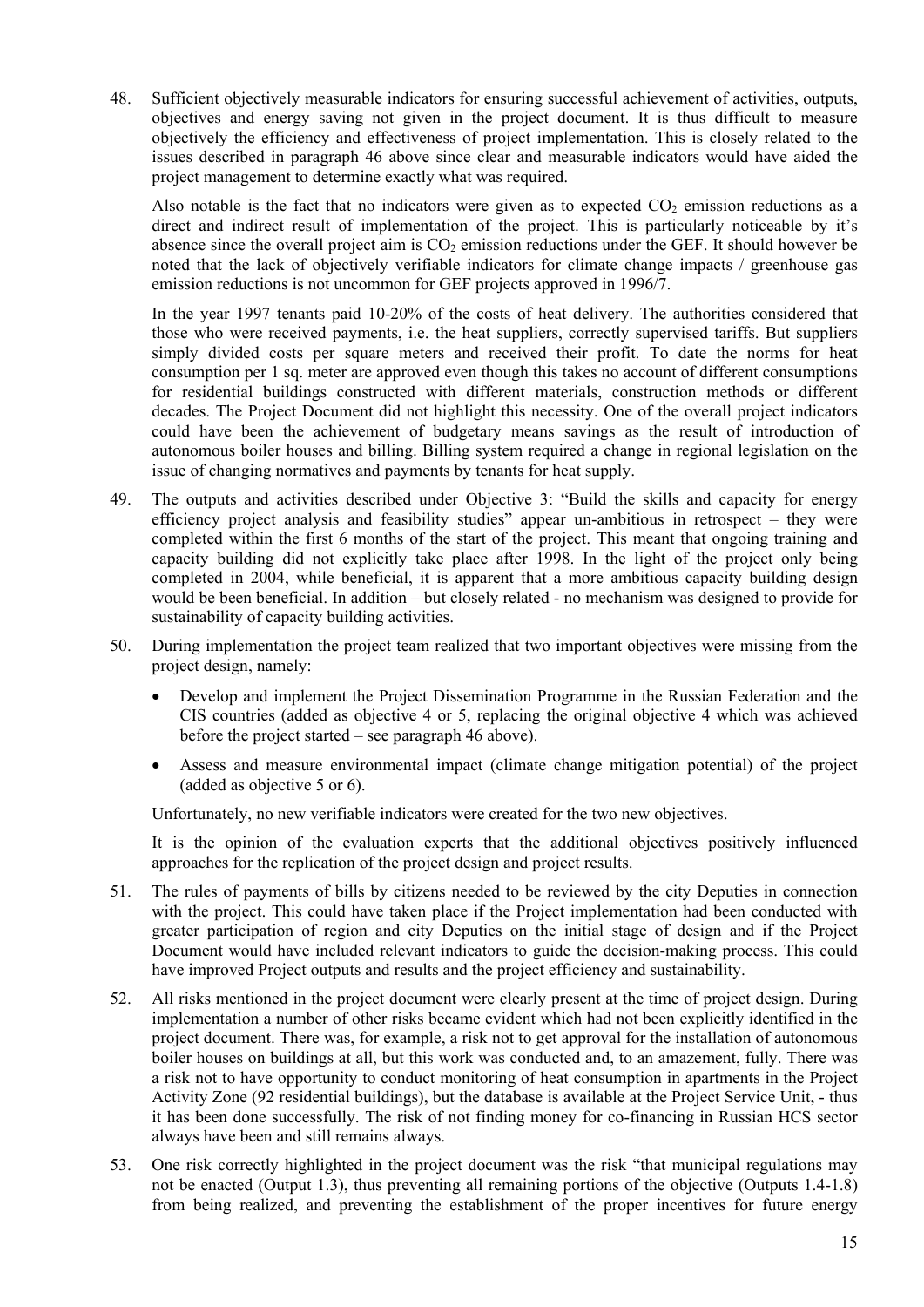efficiency improvements". (Output 1.3 states "Enact municipal regulations necessary for consumptionbased metering and billing"). To mitigate this risk a 'prior obligation' was set stating "Prior to grant effectiveness, the Vladimir city administration will enact a decree stating its commitment to produce Output 1.3 of Objective #1.". However, in reality, the city administration did enact the required decree, yet, despite this precaution, the billing system could only be simulated, not implemented in reality. Indeed, in the experience of this project, decrees supporting projects cannot be considered sufficient to change of legislation, norm setting or financing, and the only sufficient guarantee is to vote on a legislative act of the region.

54. Overall, in the light of the above discussions, which benefit from hindsight, and with provisos on the lack of project indicators, the evaluation team believes that the project design, although having some drawbacks, could not have been substantially different from that proposed. This particularly applies to the two key objectives (1 and 2).

#### <span id="page-23-0"></span>*3.1.2 Relevance and country ownership/driveness*

55. The project has been timely and topical over all period of project implementation and remains urgent up to present. Because the project was highly relevant and touched the core of numerous economical and social factors, it has not been implemented without pain and difficulty (see Box 6[: Highly relevant,](#page-23-1)  [but painful and difficult\)](#page-23-1).

#### <span id="page-23-1"></span>*Box 6: Highly relevant, but painful and difficult*

Major directions of the Project – they are urgent to present. But they are solved painfully as they touch all sectors of economy. Of cause, the major in all these - population (tenants). They are to pay for everything. How and how much, and whether family budgets will be enough for this, and whether exactly this amount shall be paid, how to calculate it and to check it – these are main question to day. They have not been put before, because the payments were so small. Nobody spent time for such an investigation.

Due to un-forecasted increase of heat supply costs and ongoing barriers to administration of processes of energy efficiency improvements from behalf of governmental organizations (due to constant reorganization of state energy inspection bodies, that was ongoing during all the period of the project implementation), – the Project acquires even bigger importance.

56. The administration of the city Vladimir is also proud of the implemented GEF/UNDP project in the region, especially as regard to installed autonomous boiler houses for heat supply to 3 residential buildings. This is proven by speeches of heads of the city on various forums, including the celebration of the launch of the first boiler house in the year 2001. Development principles towards implementation of similar projects are used by other regions for the HCS sector and by NGOs in the city of Vladimir. This proves the project expediency and local ownership / driveness.

The project remains in the ownership of the municipality of the city of Vladimir because the city was promoting the Project and provided with its normative and legislative functioning.

- 57. Transfer of three autonomous boiler houses into confiding management to a private company allows to trace (monitor) functioning of the whole Russian market mechanisms applicable for a use in municipal system of heat supply to residential buildings and to disseminated the experience. Russian regions are in need of this experience.
- 58. On the basis of the created prototype of the consumption-based heat and hot water metering-billing system the monitoring of calculated-actual heat carrier consumption on apartment level is conducted. The differences between these data and set up norms are then analyzed with the city Administration. All this played a positive role – the database of planned and actual consumption of heat carrier is created, it is possible to dispute and correct normatives that are set only in agreement of city deputies – and to transfer experience on the monitoring results into other regions.

#### <span id="page-23-2"></span>*Box 7: Relevance of the billing system as identified by the project team*

The Project Service Unit provides "plusses" of the created prototype of the consumption-based metering-billing system in order to justify actuality of the created in the framework of the Project Model of Billing, follows: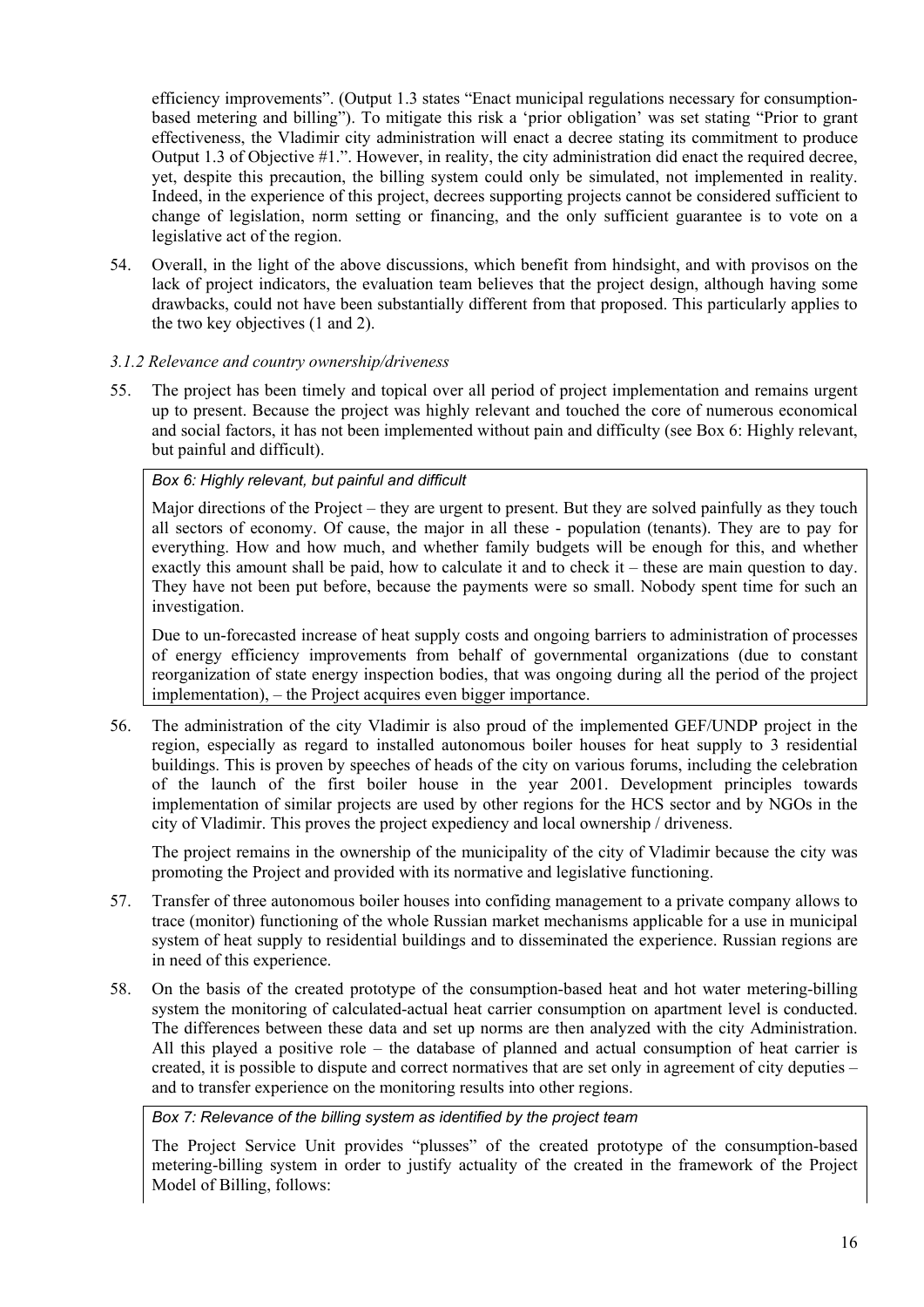- Formation of real economic incentives for population for heat energy consumption in a economic way.
- Transparency of the heat energy payment system between "Seller" the heating company, and "Buyer" – municipality, tenants. Reduction of opportunities for "misreporting by intent" and other mismanagement activities. (methodology of distribution of volumes and costs of the supplied heat energy between consumers).
- Cure of the payment system and increase of investment attractiveness of municipal hat supply.
- Creation of a database on city residential building sector funds (Methodology of Certification).
- Quality and quantity control of supplied heat energy from behalf of the «Buyer» municipal enterprise (Methodology of Monitoring).
- Creation of conditions for stimulating energy saving measures and installation of meters (heat meters, meters of cold and hot water, thermostatic valves, DHP and etc.);
- Transition from monopoly like generalization-distribution model to a market competitative relations in the field of heat supply and involvement of public into this process.

Cumulative social effect linked to the understanding of tenants-owners of privatized apartments, of tenants associations and HCE of their role in management of ownership and control of communal payments

59. The methodology and sequence for assessment and inventory of greenhouse gases emissions level are developed in Russia on the basis of the Project. The documentation on legalization, verification, certification of the climatic result is prepared (see [Box](#page-24-0) 8).

#### <span id="page-24-0"></span>*Box 8: Ownership of results of work on GHG emission reductions*

In the framework of the Project the "Sequence of centralized accounting of materials on greenhouse gases emissions and absorption by sinks and results of climatic projects, which reduce anthropogenic greenhouses gases emissions or enhancing sinks by subjects of economic activities that perform their activities on the territory of the RF" is developed and approved by the Order of the Roshydromet from 23 March 2001 with №40 (Registration of the Ministry of Justice of the RF from 21 may 2001with the № 2719). Report of V. Potapov *Implementation of Environmental Activities under the Project*, 26 pages.

*The experience of conduction of calculations and testing of the "Sequence" are presented in Book 6 « Stimulation of greenhouse gas emission reduction as a mechanism for energy saving and energy efficiency in Russian residential building sector and heat supply" (is ready to send to press, distribution – specialized seminar)*

60. For a long time (1992-2004) the direction of investments for improvement of production and consumption of energy remains urgent in the Russian Federation due to low wages and significant inefficiency of existing system of energy production and consumption in Russian municipal housing sector.

Energy saving activities that are being stimulated with the introduction of billing, monitoring and certification:

- Installation of individual hot and cold water consumption on apartment level (decrease of water consumption and decrease in payments for heating hot water supply).
- Installation of heat radiators with thermostatic valves in new buildings (improvement of comfort and reduction of heat consumption).
- Installation of DPH (heat distributors) in buildings equipped with thermostatic valves on heat radiators (real monetary savings for tenants due to available direct regulation of heat consumption).
- Warming of buildings (basements, garrets, entries, glassed balconies, installation of glass packages).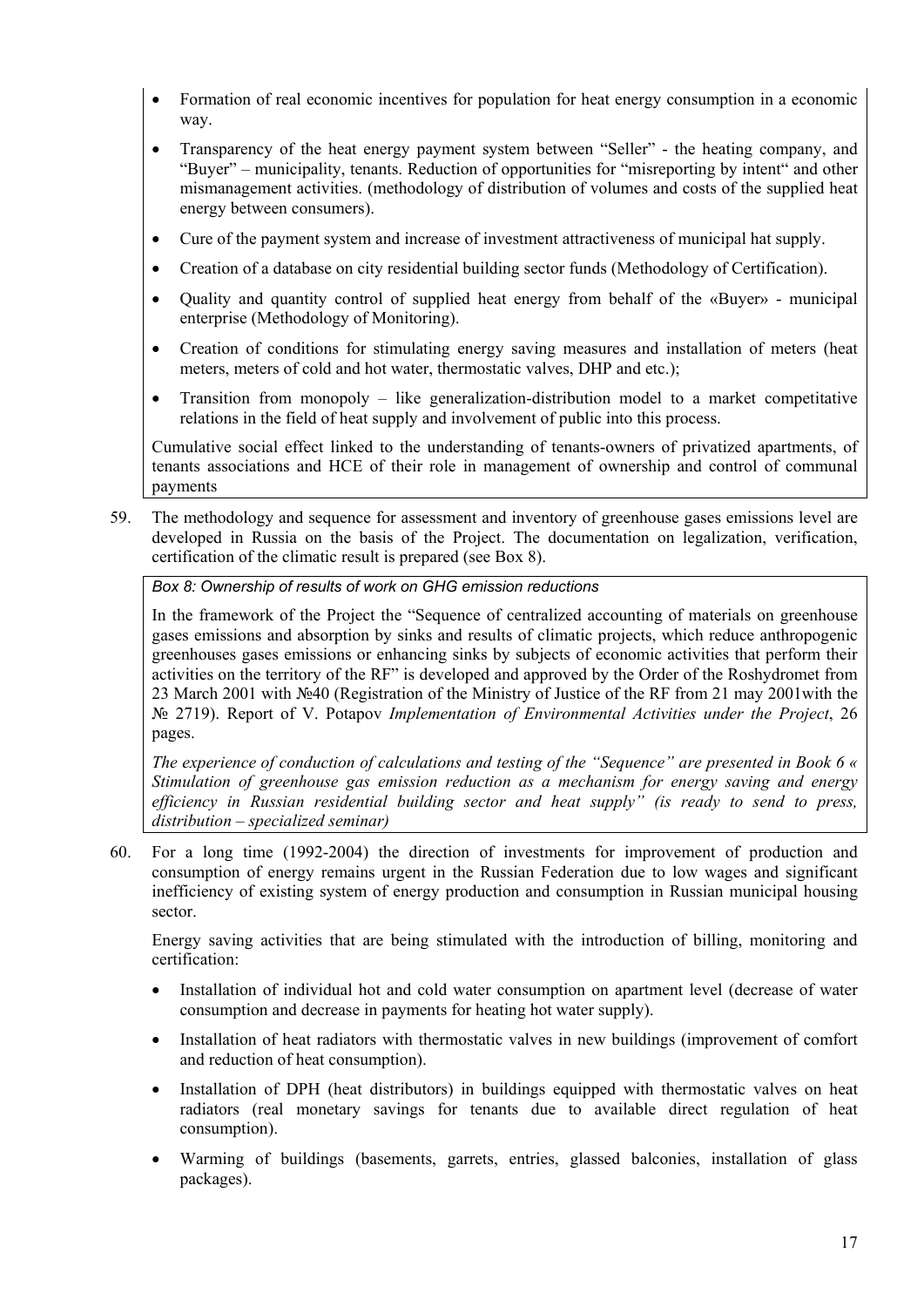• Installation of heat meters in buildings allowing for quality control of actually consumed heat and elimination of possibilities of misreporting by intention and other mismanagement activities from behalf of heat supply companies.

<span id="page-25-1"></span>*Box 9: Major priorities of the 2003 energy strategy*

Major priorities of the 2003 Energy Strategy of the RF for the period up to 2010, include

- reduction of specific costs for generation and use of energy resources be means of rational us, application of energy saving technologies and equipment, losses reduction;
- improvement of financial sustainability and efficiency of the use of a energy sector potential, increase of the labour productivity.
- Maximally efficient use of natural fuel-energy resources and energy sector potential for economic growth and improvement of the quality of living of the citizens.

#### <span id="page-25-0"></span>*3.1.3 Role of stakeholders*

- 61. The role of stakeholders at the stage of the Project Document formulation was evaluated in accordance with their capacities at that period. Based on the participation of stakeholders in Project implementation the functional system of Project execution and coordination has been developed and realized, as well as the model of implementation of international project of national execution has been created
- 62. The organizational scheme of the Project is presented below. It was improved by the project implementation team, but with minor differences from that described in the project document.



#### **Organizational scheme of the project.**

- 63. The three-level system implementation has allowed the participation of international organizations, federal agencies and municipal formations. International organizations have provided financing of works on projects and attraction of international specialists.
- 64. Federal level was necessary to secure national contributions in cofinancing of works and to guarantee the conformity of projects goals to urgent problems of Russia, to disseminate results obtained on local (municipal) level being a testing ground for creation and testing of real replicable models.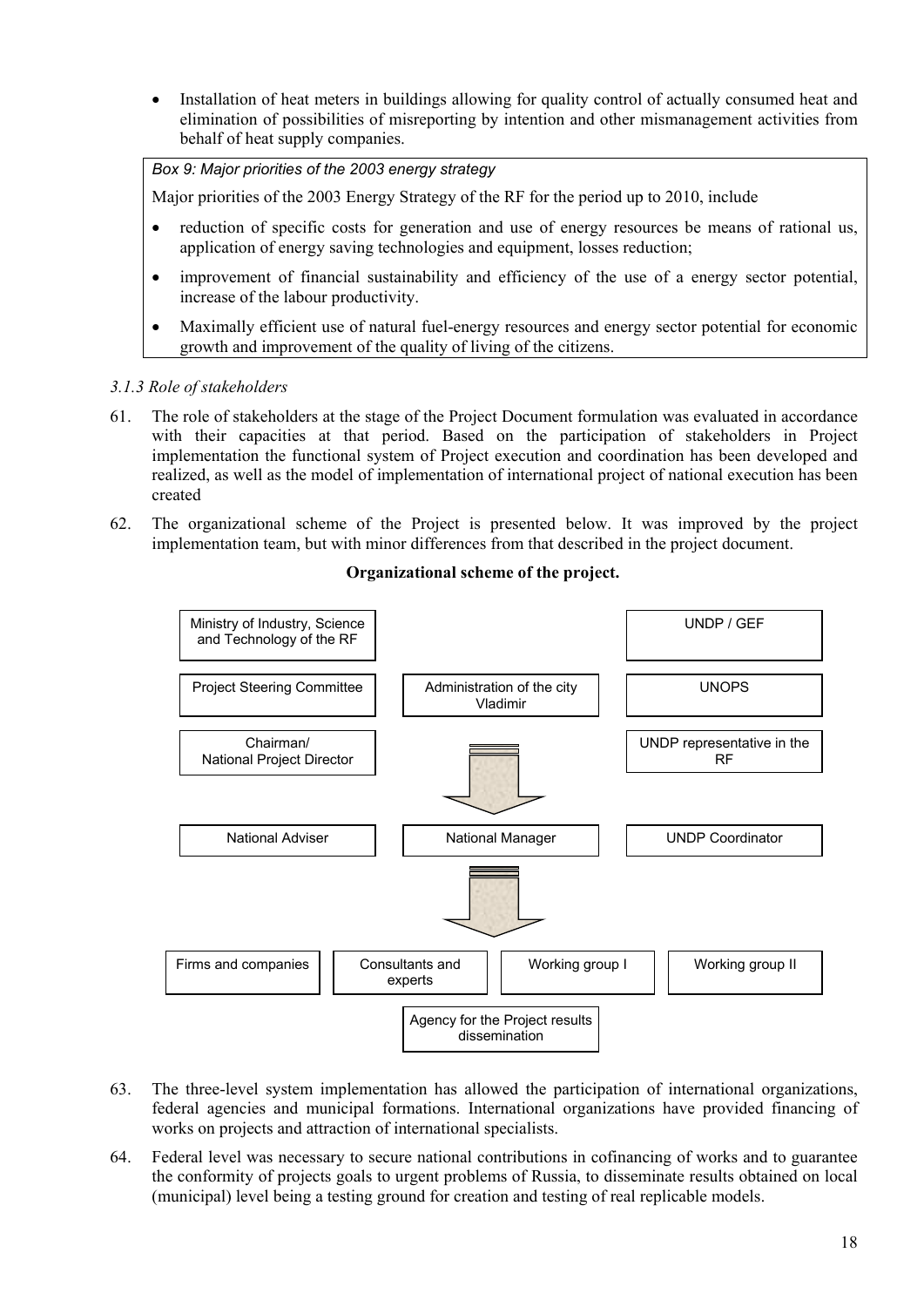- 65. This system has allowed determining necessity of involving particular organizations and their role in achievement of project goals, including:
	- UNDP/GEF (Executive Agency GEF) Project Goals are in conformity with the GEF Working Programme Nº 5 ("Elimination of barriers to energy saving and energy efficiency") adopted in February 1996. Since district heating systems and residential buildings in Russia have standard devices and performances, there is a great potential of CO2 reduction via dissemination of successful models and positive experience over the country if efficiency improvement activities show to be successful in solving problems under conditions of a region. GEF/UNDP Project Manager carries out general management of the Project.

UNDP Representation and project GEF Group (Project Management Group) in Moscow exercise control over project budget and all project expenditures.

The Representation is also responsible for conclusion of contracts with personnel and subcontractors in Russia.

- United Nations Economic Commission for Europe (Project Energy efficiency  $-2000$ ) exercises control and monitoring of project implementation for the purposes of dissemination of experience of High Energy Efficiency Demonstration Zones in environmental, social consequences and economic results of climate change.
- World Bank has secured the subloan granting for installation of heat energy consumption metering devices according to the Project of Transfer of Budgetary Residential Fund (PTBRF) in Vladimir. World Bank investments in the city Vladimir allow the GEF financial investments in efficiency increase to achieve especially good results in this city, since the conditions created will become a support and addition to the current and future capital investments.
- Ministry of Industry, Science and Technologies of the RF (at the present time: Ministry of Education and Science of the RF) –acts as the Project Steering Committee: provides realization of project policy, carries out management, bears responsibility for implementation of project measures and use of project resources by the most efficient means and for obtaining specified results called for promotion of socio-economic development of the Russian Federation. A significant part in carrying out management of project is given to coordination of cooperation between diverse organizations within the framework of project objectives and goals, including personnel selection and its activities in project implementation, settlement of matters of payment for work carried out.
- National Director of Project manages Project Committee and is responsible for fulfillment of directives of the Committee and provision of proper execution of a Project.
- National Adviser, functions of which are determined by the Project Document, ensures coordination of experience dissemination on the level of political decisions.
- Russian Association of Demonstration Zones of Energy Efficiency (RUSDEM) acts as the Agency of Project Results Dissemination: executes interactive cooperation and exchange of experience between Project participants and Russian region representatives via holding virtual conferences. Uses information exchange system of Russian demonstration zones of high energy efficiency for exchange of experience and replication of Project results. The permanent project information portal - Web-site of Project - was created.
- Vladimir City Administration ensures establishing normative-legal and legislative basis for project implementation. Provides organizational support for the project by providing premises and placing of Project Services. Matches selection of buildings and organizations for participation in the project. Formulates and realizes tariff policy. Decisive factor for project success is the intention and possibility to support actual consumption - based metering and billing system on the part of Vladimir city administration.
- Vladimir region Administration ensures establishing normative-legal an legislative basis in the region enabling conduction of experimental activities for reconstruction of heat supply systems and fuel use in cities of the region. Determines the region tariff policy for heat supply in conformity with the federal tariff policy.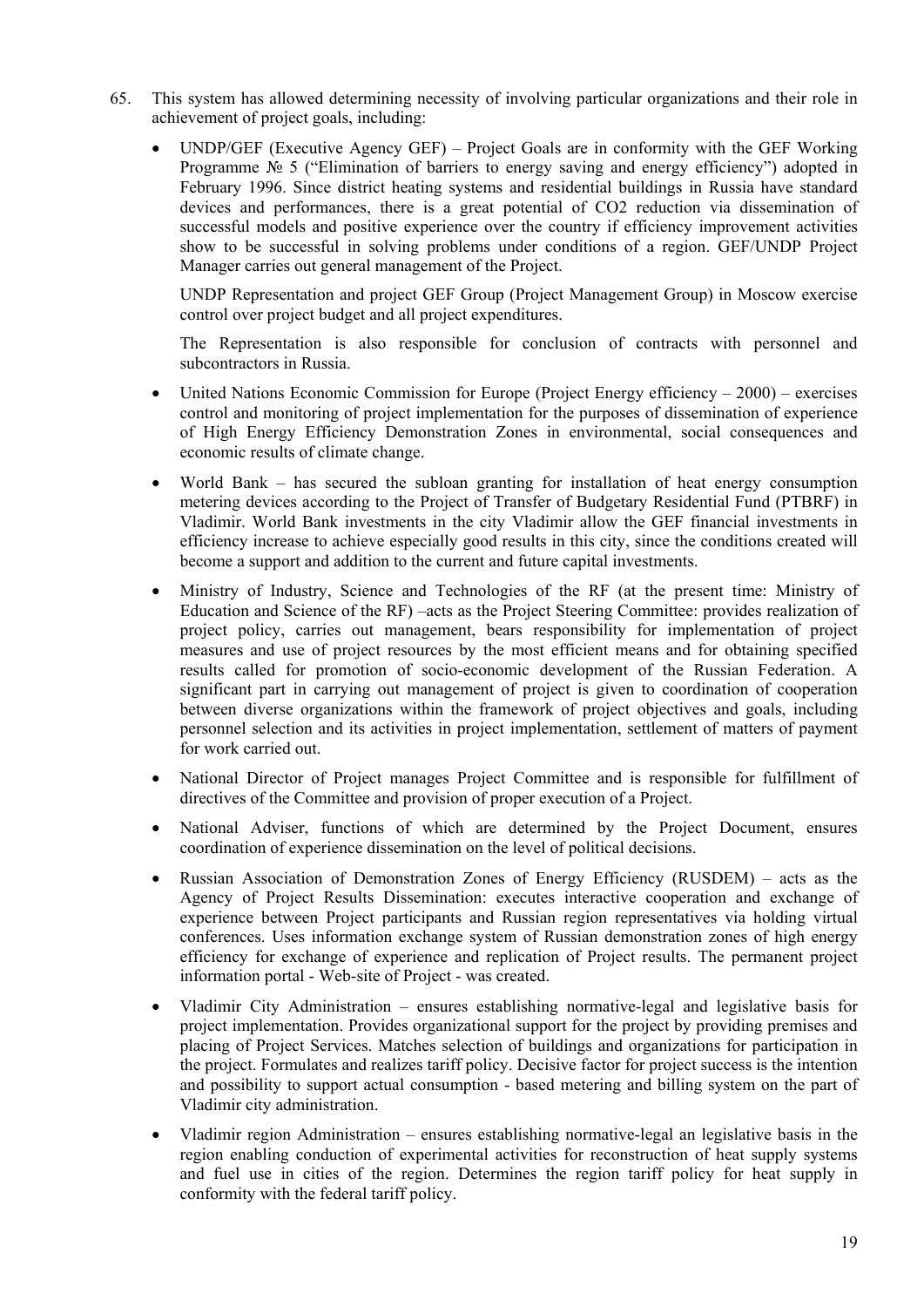- Vladimir City Department of Housing and Communal Services acts as a National Implementing Agency: provides interaction of present project with Moscow group for implementation of the World Bank Project of Transfer of Budgetary Residential Fund (PTBRF). Provides premises for the Project Services. Important coordination spheres are as follows: a) installation of heat energy meters (in the course of PTBRF) in buildings, where the UNDP/GEF project metering and billing measures are planed; b) coordination of repair and construction operations in buildings which are subject to reconstruction according to PTBRF and construction operations related to installation of autonomous heating boilers in the framework of the UNDP/GEF project; c) social studies among the tenants; d) activities aiming at public information.
- Project Implementation Service in Vladimir City the National Manager:
- Project Implementation Service: provides creation of key strategy and tasks setting for development of information-methodical and institutional provisions of works on certification, monitoring and billing of heat supply system, including technical and economical aspects. Works out efficient approaches and standard forms for the execution of survey and certification. Executes survey, building selection, development of techniques and software for maintenance of operation of metering and billing system model.
- National Manager coordinates works on Project between the city authorities and other Project participants in Vladimir. Is responsible for coordination of works with the administrative bodies and other Project participants (World Bank, USAID) in Vladimir. Ensures preparation of personnel duties, contract terms and conditions, specifications for subcontracts and technical requirements, technical characteristics of equipment, training course programmes, lists of prospective consultants and firms. Manages the Work Groups.
- OOO NPP "Electrontechnoservice": Private firm for maintenance of system of functioning of metering and billing system model. Carrying out normative calculations, monitoring of energy actual consumption and preparation of heat supply bills payable by tenants.
- OOO 'VladESCO" Private firm for maintenance of autonomous boilers functioning and carrying out of measures on optimization of fuel use and heat energy production, to which the boilers are transferred into trust management according to an agreement with Municipal Property City Management Unit.
- Heat supply enterprises in the city of Vladimir responsible for qualitative heat supply for consumers in accordance with the set up norms.

#### <span id="page-27-0"></span>*3.1.4 Replication approach*

- 66. Project replication takes place principally through publications from the project these took the form of booklets, papers, and conference participation. While in the original design, dissemination was implicit within objectives 1 and 2, the project team added a new objective "Develop and implement the Project Dissemination Programme in the Russian Federation and the CIS countries.". This added substantially to the plans in the original project document.
- 67. A second objective was added during execution, "Assess and measure environmental impact (climate change mitigation potential) of the project.". These two additional objectives positively influenced approaches for the replication of the project design and project results.
- 68. In the opinion of the evaluators, the somewhat passive replication approach (based mostly on publications) was appropriate for this project given the high interest in the subject from stakeholders throughout the country. A more active approach to replication of the capacity building activities under objective 3 would have been very valuable.
- 69. From a design-for-replication point of view the virtually 100% grant provided by the GEF for project activities is certainly questionable. Equipment purchased was certainly state-of-the-art, but appears to have been the 'most expensive that could be afforded' rather than the 'most appropriate for local needs'. This is evident in the choice of metering and controls installed (the project used electronic meters and thermostatic values, both of which are fairly luxury items and less common than simple evaporative meters and manual valves even in Western Europe), and the three imported building-level boilers. In the case of the boilers, however, there is justification in those selected since the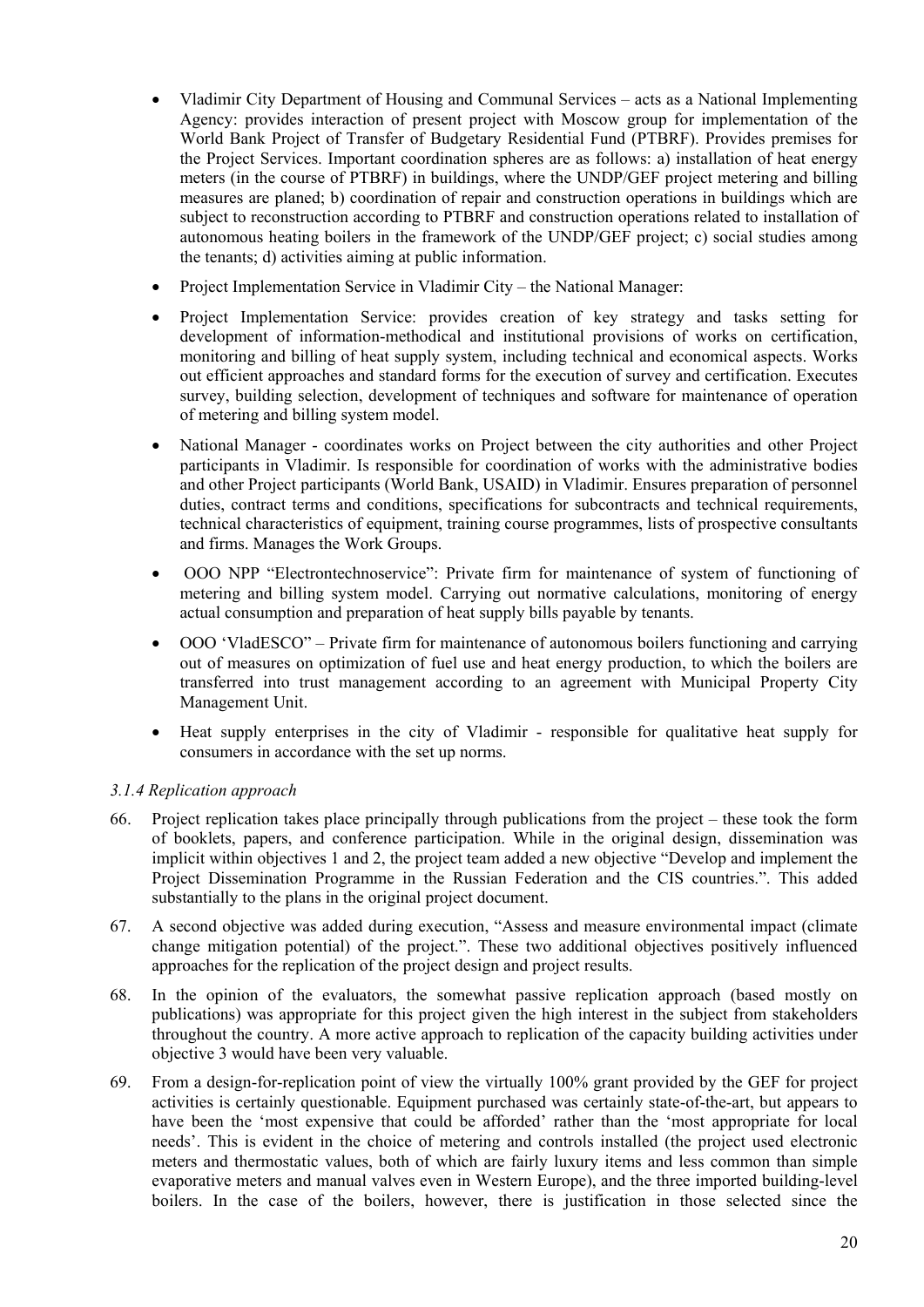demonstration focused mostly on what could be done. It would however be interesting to know how decisions might have been different had there been a substantial amount of local co-financing in capital expenditures. This may have added to the replication value of the project. From a design point of view, it should be noted that projects will almost 100% GEF funding were not exceptional in 1996, and that the GEF has changed co-funding approaches substantially in the intervening years (currently GEF expects leverage of at least 1 to 5 (five times more co-funding than the GEF grant), and preferably 1 to 8 in the climate change portfolio.

#### <span id="page-28-0"></span>**3.2. Project implementation**

#### <span id="page-28-1"></span>*3.2.1 Project execution*

- 70. The project implementation team performed activities aimed at reaching objectives stated in the Project Document. These activities were adjusted and performed with some additions in order to ensure smooth project progress.
- 71. Due to interdependence between projects (the UNDP/GEF project made use of equipment installed under the World Bank project) the project stages were synchronized with implementation phases of the World Bank projects, including the World Bank Project on Transfer of the Budgetary Residential Funds (PTBRF) (supervised by the Ministry of Economic Development and Trade of the RF). This caused some delays in project execution, for example because billing system meters for heat energy consumption by residential buildings, covered in the WB Project Activity Zone, were installed in the framework of the World Bank loan.
- 72. Execution of the terms stipulated in the Project Document faced additional barriers due to changes in federal and regional policies. In particular, the following influenced negatively the Project progress:
	- a) inflation processes in the RF (with the taken forecasted inflation at the rte of 17-10%, the actual inflation in heat supply was 30%),
	- b) dollar exchange rate growth in the year 1998 of over 400%,
	- c) structural changes in the energy sector administration and management (up until the year 1997 the Department on energy saving was a part of the Ministry of Energy of the RF. It was abolished and part of its responsibilities and tasks was put on Gosenergonadzors. The latter ones at that moment and were also at present are still in the process of internal reorganization);
	- d) change of the top-management of the Executing Agency
	- e) other issues related to licensing and certification, as well as tariff policy.
- 73. Project results information dissemination in support of the project implementation was conducted by the nongovernmental organization RUSDEM, which used its regional network and electronic information technologies, as well as traditional means of information dissemination (forums, seminars, conferences, exhibitions, publications).
- 74. Three-level system of the international project execution ensured participation of international organizations (UNDP and UNECE), federal bodies and municipal establishments. The international agencies provided for project activities financing and attraction of international experts. This system allowed identifying necessity of involvement of particular organizations and their respective roles in achieving project objectives. It also ensured the three-level analysis of the process. It is not however without drawbacks, which became evident during initial conflicts during the project start-up and longdecision-making chains. A concrete example appears to be in the decision-making process for selecting project evaluators – the entire process lasting almost one year from initial call to final execution of the work. This decision-making process is discussed further in paragraph [80 below.](#page-30-0)
- 75. The project implementation team achieved the following concrete objectives, which are reflected in the creation of interlinked institutional (management), methodological, normative and technical activities set up to reach the Project objectives stipulated in the Project Document:
	- The prototype of the billing system for heat and hot water for 92 residential buildings in the city Vladimir was created. The Project Service Unit forms bills for each apartment basing on the results of monitoring of actual consumption of heat energy for heating and hot water supply for the residential buildings. It transfers these bills to the DHCS of the city Administration for conduction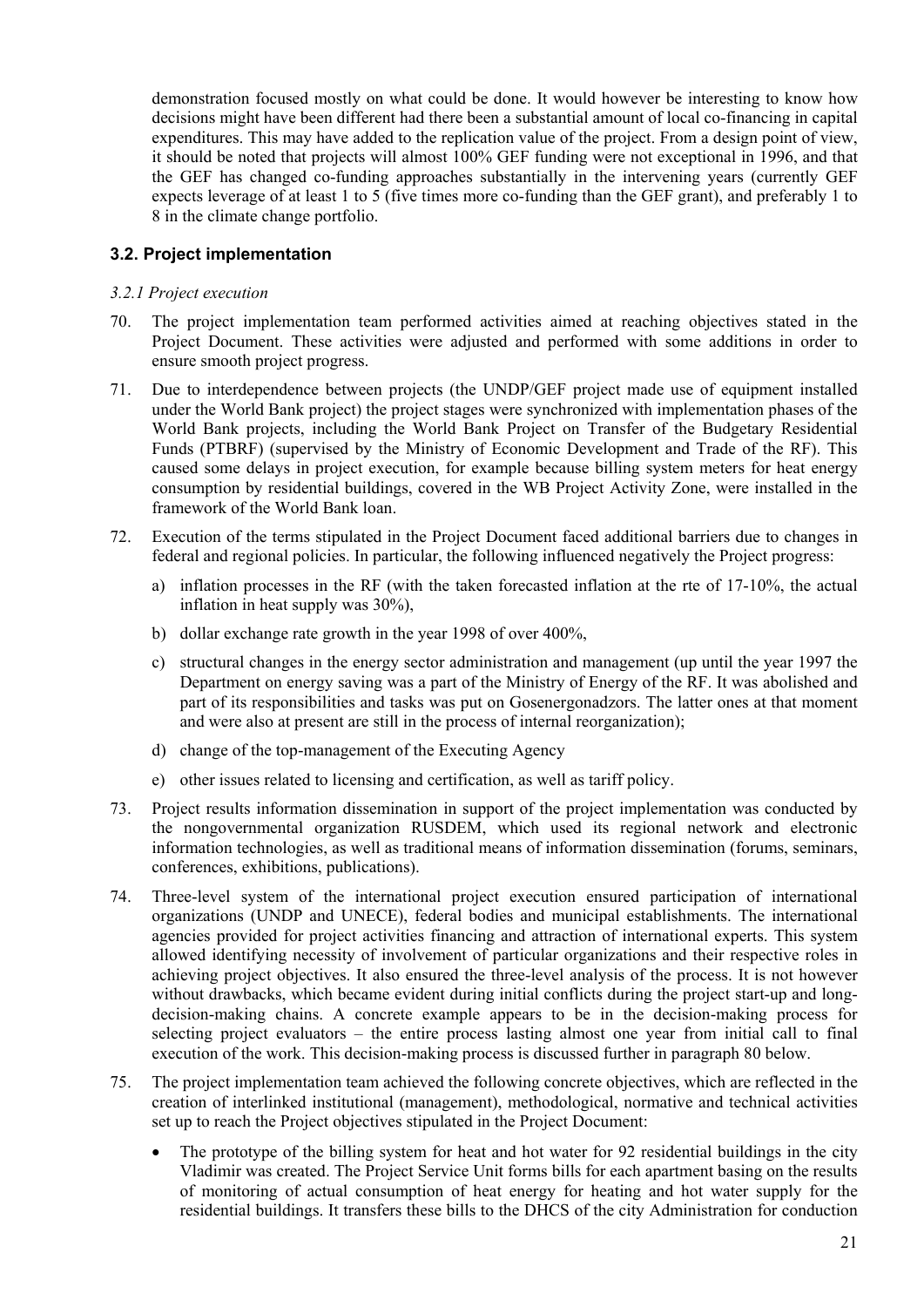of comparative analysis and further submission to the city legislative body in order to influence deputies to adjust the city norms for the heat consumption which are currently based on per 1 square meter and per person charges.

The prototype billing system has not yet been implemented since legislation and normative policy has not been approved by the city administration. Thus, the final state consisting of the introduction of payments for heat energy in accordance with the bills issued by the private company «Electrotekhservices», which service the billing system, with the calculated-metered data of heat and hot water consumption by tenants in the Project Activity Zone is still to be implemented. The original project design certainly recognised this risk and attempted to put in place the necessary prior obligations (see paragraph [53 above\)](#page-22-0). The fact that the billing system could not be implemented in reality was certainly most unfortunate. It is clear however that the project team made commendable efforts to get the system approved despite lack of sufficient political support in the city administration, and have managed to get good value out of the simulation activities, which were carried out instead.

- Autonomous boiler houses are installed and are functioning in 3 residential buildings in the city Vladimir. The Municipality, the owner of buildings, receives bills for the generated heat energy. Bills for tenants are issued by exploitation service of the residential building basing on the legally approved norm. Boiler houses are controlled and managed in automotive mode.
- In accordance with the Project Document objectives, trainings are conducted in the city Vladimir and Moscow in 1998. The training was comprised of several stages, including:
	- (i) Training of Russian experts in skills of efficient analysis and development of businessplans of energy saving projects;
	- (ii) Training of top-managers that are not dealing directly with business-plans development but who require understanding of processes of project development and structure of its business-plan;
	- (iii) Generalization of experience of activities on training course and dissemination of full information on financing of energy saving projects for municipal authorities in other cities of the RF.
	- (iv) As the result of analysis of presented applications the organizations of the city Vladimir, which personnel was invited to attend training courses, were defined and selected:
	- (v) Administration of the city of Vladimir represented by the Department of Housing and Communal Services (DHCS);
	- (vi) Housing rayon exploitation enterprises (HREE);
	- (vii) GEF Project personnel;
	- (viii) Personnel of the World Bank Project on Transfer of the Budgetary Residential Funds (PTBRF);
	- (ix) Municipal enterprise "Heating networks"
- Experience is being disseminated by the nongovernmental organization RUSDEM and Vladimir services in accordance with the specifically developed Programme (on business-planning and financial engineering), and is being replicated in Russian regions to an extent allowed by actual Russian legislation and normative policy.
- Experts of the federal environmental organization Roshydromet developed a methodology and sequence of assessment and inventory of the greenhouse gases emissions for the Project. In accordance with the methodology the calculation of the Project greenhouse gases emissions reduction was carried out. The documentation on procedures of legalizations, verification and certification of the potential Project climatic result has been prepared.

#### <span id="page-29-0"></span>*3.2.2 Project management and planning*

76. Planning and administration of the project were carried out in conformity with the strategy and organizational scheme of the project document, and according to the laws of the Russian Federation.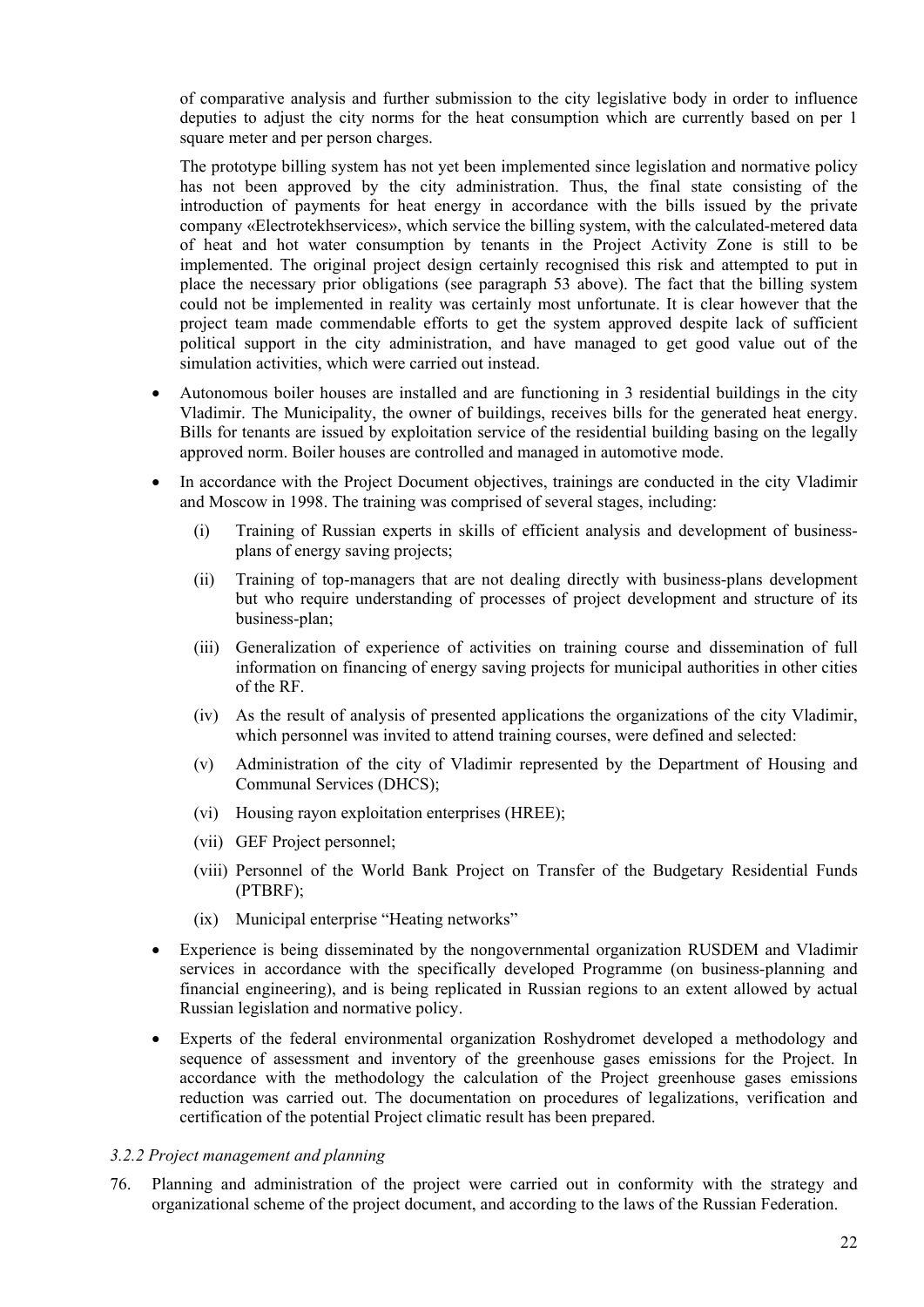- 77. Ongoing monitoring of project implementation and the achievement of intermediate results was carried out by the UN Economic Commission for Europe in the framework of the larger, international programme "Energy Efficiency - 2000" and "Demonstration zones of high energy efficiency", which was taken into account during Project implementation planning and administration.
- 78. The National Project Steering Committee under the auspice of the Ministry of Science of the RF and with the organizational control by RUSDEM met every 6 months to discuss overall project policy, strategies and implementation issues. The National Project Manager lead the project on behalf of the National Executing Agency and by employment of project staff (management Unit) in the city Vladimir, and with the established in the year 2002 Project Service Unit together with attracted private companies OOO NPP "Elektrotekhnoservice" and OOO "VladEsco" to maintain the Project Activity Zone (i.e. the zone of the billing model application) and to maintain functioning of autonomous boiler houses. The UNDP project manager together with a project manager in Vladimir defined personnel responsibilities and duties, developed technical parameters and requirements for subcontractors, specified equipment, assessed ongoing training needs and maintained the list of consultants and firms.
- 79. In accordance with the Project Document and the planned project objectives, outputs and activities, the project implementation team held planning meetings with the head of the city Vladimir Administration, defined urgent activities and activities for future years of the project implementation, defined participation from relevant stakeholders and arranged direct involvement of relevant experts in Working Groups and the Project Service Unit.

Decisions on investments and construction – such as the installation of heat consumption meters and the construction of the three autonomous boiler houses – were made in consultation with experts within the city DHCS. In addition costs and urgent activities were estimated, as well as implementation arrangements made with the participation of the city department on pricing policy and the financial department of the DHCS. Other key areas of co-operation included:

- a) installation of heat energy meters;
- b) coordination of construction and repair works in buildings, where the meters have been installed, and construction works;
- c) social studies among the tenants of residential buildings;
- d) measures on public information;
- e) participation of personnel from the five other cities in training measures;
- f) dissemination of experience of metering and billing system operation;
- g) creation of a database of building characteristics.
- <span id="page-30-0"></span>80. Project administration had a fairly complicated structure, with multiple levels of approval and decision-making in Vladimir (Project Management Unit, city Administration), in Moscow (Moscow project leader, UNDP and Ministry), and internationally (UNOPS). In the opinion of the evaluators the administrative structure was generally beneficial, ensuring necessary intervention of project coordinators and decision-makers. The long decision-making chain however does appear to have delayed decisions, and on occasion produced frustrations at various levels. There were also crises at various stages – during project start-up as well as following criticism during the mid-term evalution – which took a long time to resolve. These disadvantages however were more than compensated for by the benefit of ensuring buy-in at the city and federal levels. A balance however needs to be struck between participatory approaches and efficiency of decision-making. In retrospect this balance appears to have been 'fair to good' in this project.
- 81. The proposed project schedule was not kept, and the project extended far longer than originally envisioned (the original plan given in the project document gave, for example, a deadline for 'Final project review of all results' as August 2001). While it would have been preferable that some of the avoidable delays had been avoided – particularly during the first years of the project – the evaluators believe that the flexibility in timing, and extended implementation, was the right decision and was justified. Project budgets were not extended (the costs and activities were spread over the longer period).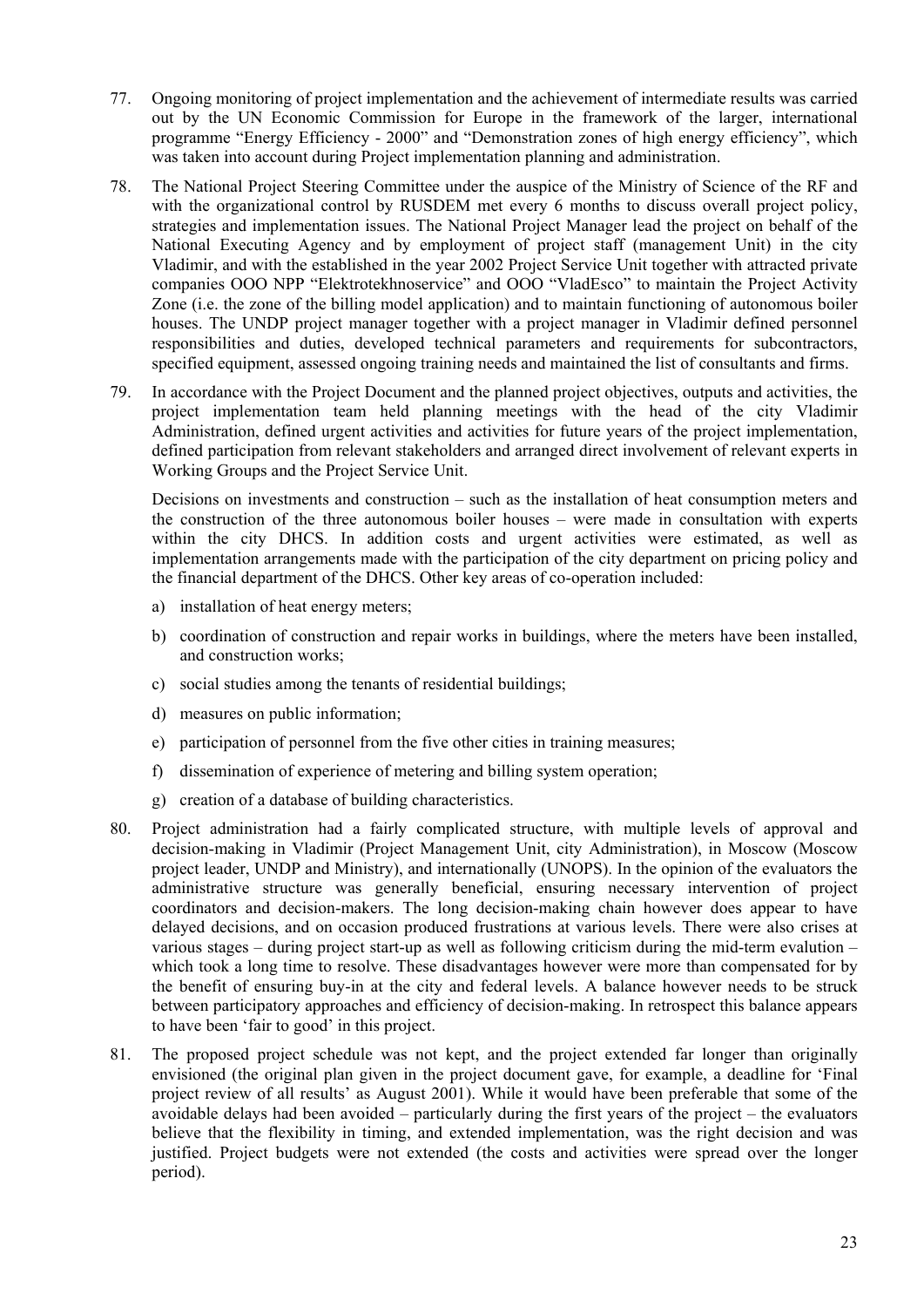82. To achieve Project objectives in accordance with the project plan and to enable the possibility for needed changes in the administration of state structural departments, the following regional normative acts and Governmental decisions were adopted:

#### **Decrees of the Government of the RF:**

- from 02.08.1999 №887 «On perfection of the households and communal services payments system and social protection measures for the population »;
- from 01.07.2002 № 490 «On conduction of experiment on application of economic model of the HCS reform»;
- from 02.04.2002 №226 «On pricing on electric and heat energy».
- from 15.06.98 N 588 **"**Оn additional measures to stimulate energy saving in Russia" *;*
- from 27.12.97 N 1629 "On perfection of the state regulation of tariffs on electricity and heat energy " **;**
- from 21.12.99 № 1410 «О создании и ведении единого государственного фонда данных о состоянии окружающей природной среды, ее загрязнении»;
- from 14.02 2000 .№ 128 «Оn adoption of decree on provision of information on the state of environment media …».

*Order of the Gosstroy RF* from 26.06.1998 №17-125/1 «Оn adoption on the normativemethodological materials on realization of the HCS reform conception» approves the HCS reform in the RF sequence.

(In accordance with the HCS reform conception, the transition towards 100 per cent payment for housing and communal services by population shall be reached to the year 2004: in the year 2001 – up to 80%, in the year  $2002 - up$  to 90%, in the year  $2003 - up$  to 100%).

*Gosstandart RF* starting from the year 1998 introduced and effected new construction Rules (additions to operational SNiP II-35-76 «Boiler facilities »), which allows construction of autonomous boiler houses.

Regional normative acts of the city authorities, including:

а) Decrees of the Head of the Vladimir city Administration:

- from 14.09.1999 №244 "Оn organization of activities in the framework of the Government of the RF project under the GEF/UNDP programme "
- from 20.03.1997 № 325-р "Оn preparation and implementation of the Government of the RF project under the GEF/UNDP programme"
- from 10.09.2001 №203 «Оn measures for the implementation of the GEF/UNDP project», which transfers autonomous boiler houses into confiding management to the private company ООО «VladESCO».

b) Instructions Head of the Vladimir city Administration::

- from 03.01.2002 №1 «On payments for heat energy fro autonomous boiler houses» with amendment from 20.02.2002 №47 *.*
- c) Order of the DHCS of the city Vladimir
- from 07.04.2003. №143 "Оn creation of the experimental Activity Zone of the Government of the RF project under the UNDP/GEF programme" *.*

Each of the listed above documents positively influenced reduction of administrative barriers to project implementation.

#### <span id="page-31-0"></span>*3.2.3 Monitoring and evaluation*

83. Project monitoring was conducted by all organizations, acting as Project coordinators, partners and participants, as well as on the permanent basis by the DHCS of the city Vladimir.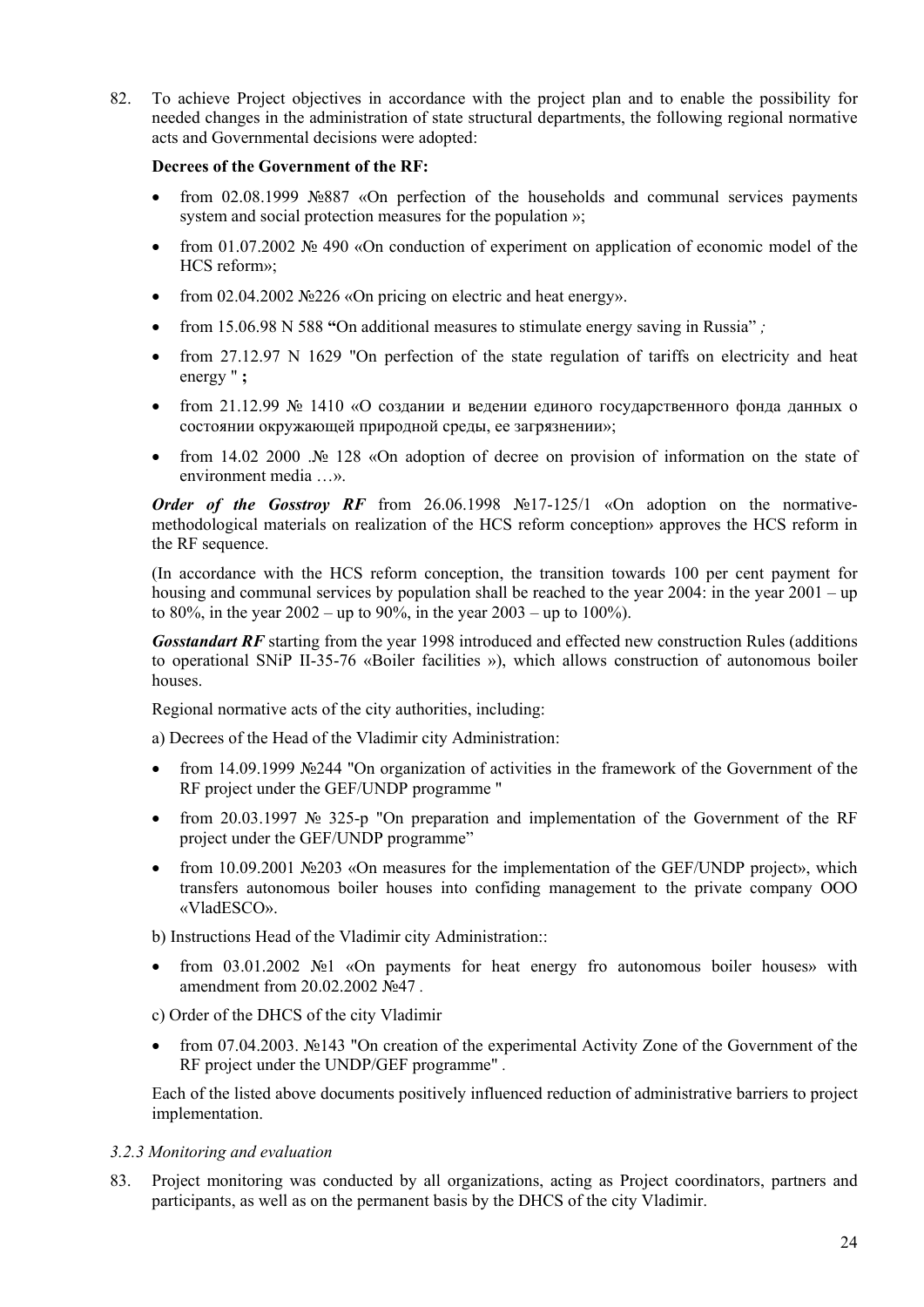Due to the importance of envisaged Project results, monitoring was conducted at a governmental level, as well as on the level of neighbouring relations, basing on the Forum discussions results, - by the Fuel and Energy Complex and Housing and Communal Services Complex experts from regions (Moscow, Nizhny Novgorod and others).

General Project monitoring was conducted by the Project management Group and Project Steering Committee in Moscow with the permanent monitoring from the Project National Manager.

- 84. Overall monitoring and evaluation followed normal UNDP practice: A Project Steering Committee met every 6 months to discuss overall project policy, strategies and implementation issues. A tripartite review took place annually, annual project reports (APR) were prepared, and an annual Project Implementation Review (PIR) prepared. The project was audited annually. A mid-term evaluation was carried out and completed in 2002. The quality of ongoing monitoring appears to have been satisfactory. The project team made careful note of results of evaluations and the project was adjusted according to feedback.
- 85. The reporting system used was appropriate for the project needs. The documentation system used both within the UNDP regional office and the project office in Vladimir appeared to have gaps, and it was not easy to locate all relevant information, and track changes in objectives and project scope.
- 86. Monitoring was hampered by the lack of objectively verifiable indicators in the original project design. This design gap has been discussed under paragraph [48 above.](#page-22-1) The project did not include a comprehensive logical framework analysis which could have guided implementation.
- <span id="page-32-0"></span>87. Technical monitoring was detailed and entirely adequate. Details are given in [Box 10](#page-32-0) [below.](#page-32-0)

#### *Box 10: Technical monitoring approach*

The following monitoring is subject of evaluation in accordance with the Project Document:

(а) monitoring of heat, hot water, gas consumption and in-door temperature during one heating season,

(b) monitoring of boilers functioning during one heating season including heat, hot water, gas consumption and in-door temperature metering.

Details are given below:

(а) Monitoring of heat, hot water, gas consumption and in-door temperature.

The goals of the monitoring in the Project Activity Zone were:

1. Comparison of quality and price of heat energy, actually consumed and paid in accordance of issued by heating companies bills.

2. Assessment of the possible change of volumes of payments during introduction of billing into practice.

Monitoring results of the year 2003 shows:

*In accordance with the heating companies bills an* aggregate heat energy consumption accounts to 99,8 % from the actual (calculated in accordance with billing) consumption for the same period (including for heating  $-95,4\%$ , for hot water supply– 107,4%), including:

- In accordance with the bills of the 1<sup>st</sup> heating company (MUE "Teploservice") was 4,5 % less.

- In accordance with the bills of the  $2<sup>st</sup>$  heating company (MUE «Teplovie seti») was on 8,6 % more.

Monitoring on the monthly basis shows even large deviations.

*For example for the Hot Water Supply –* bills of these heating companies showed the following figures for the ration of the consumption to actual (calculated in accordance with billing):

- In accordance with the bills of the  $1<sup>st</sup>$  heating company in March – 83,3%.

- In accordance with the bills of the 2st heating company in May - 173,1 *(It is possible that the second company did not perform the full heating turn off in all buildings after the official end of the heating season in April, and thus significant extra heat consumption for heating were accounted for the hot water supply.*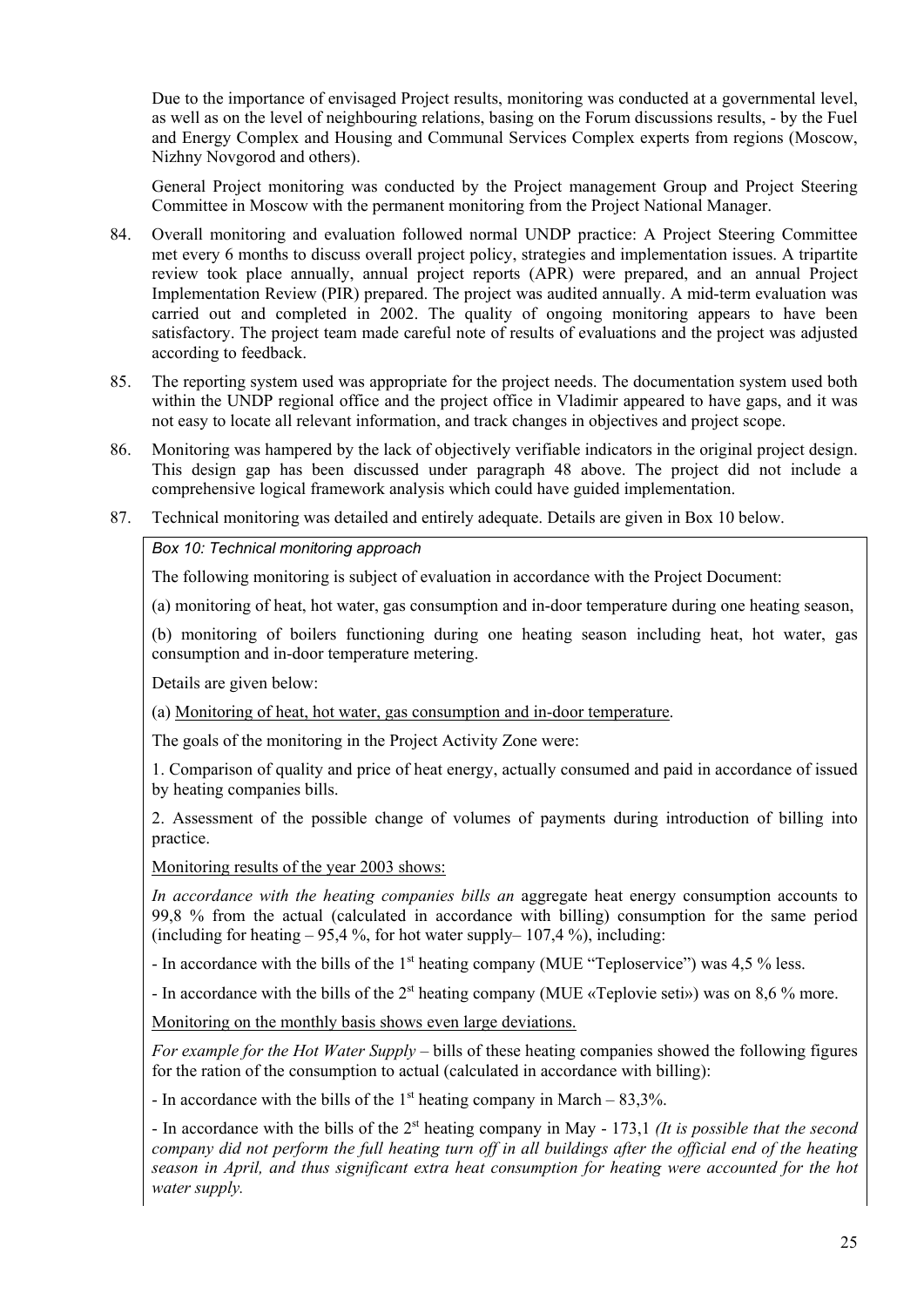(b) Monitoring of boilers functioning is conducted on the commissioned three gas boiler houses. The applied local automatics of the Dispatch System TAC Vista ensured management and control of the uniform dispatch point via modem connection without employing maintenance personnel at boiler houses.

The goals of the monitoring in the Project Activity Zone were: to evaluate parameters of boilers operation and boiler equipment in an prompt way;

- switch on and off boilers and boiler equipment;

- introduce changes in the mode of boilers operation;

- introduce changes in "temperature schedule " of heat supply ; introduce changes in temperature of the supplied hot water;

- introduce changes in "settings" of boilers and boiler equipment operations (consumption of gas, electricity, water; quantity of generated heat for heating and hot water supply);

- to archive parameters and data on boilers and boiler equipment operations.

<span id="page-33-0"></span>*3.2.4 Progress of the project in achieving its stated objectives/results* 

88. The project objectives and outputs are assessed individually in the table below.

| Objective/outputs                                                                                                                                                                                                           | Output                                                                                                                                                                                                                                                                                                        |
|-----------------------------------------------------------------------------------------------------------------------------------------------------------------------------------------------------------------------------|---------------------------------------------------------------------------------------------------------------------------------------------------------------------------------------------------------------------------------------------------------------------------------------------------------------|
| <b>Objective No.1 (terms of reference).</b><br>To create a prototype of the legislative and<br>institutional model of heat and hot water<br>consumption metering and billing system<br>based on actual metered consumption, | The<br>legislative<br><b>Objective 1 (execution):</b><br>and<br>institutional model of the<br>and hot water<br>heat<br>consumption-based metering and billing prototype was<br>created.<br>The<br>model incorporates legislative requirements,                                                                |
| aimed at the wide dissemination. To<br>develop<br>legislative<br>and<br>necessary<br>institutional model and relevant software<br>in the city of Vladimir and to disseminate<br>this experience in other cities of Russia.  | institutional scheme, calculation target groups and<br>payment mechanism, energy metering schemes on the<br>building level and proportional distribution of bills per<br>tenant on the basis of the heat distribution models, as<br>well as rules for accounting-calculation procedures on<br>the flat level. |
|                                                                                                                                                                                                                             | The buildings and flats parameters database is developed<br>(98 buildings).                                                                                                                                                                                                                                   |
|                                                                                                                                                                                                                             | Due to lack of agreement in the City Administration the<br>billing system was not used in reality, and data is based<br>on simulations.                                                                                                                                                                       |
| Output 1.1 Conception and design of model<br>for consumption-based metering and billing                                                                                                                                     | Output 1.1 The conception and design of the model for<br>consumption-based metering and billing was created:                                                                                                                                                                                                  |
|                                                                                                                                                                                                                             | Conception of certification of municipal heat<br>(i)<br>supply systems was developed and experimental<br>certification of buildings in Project Activity Zone<br>was conducted.                                                                                                                                |
|                                                                                                                                                                                                                             | Database on the city Vladimir buildings and heat<br>(11)<br>supply characteristics and database user manual<br>were developed.                                                                                                                                                                                |
|                                                                                                                                                                                                                             | (iii) Monitoring of the heat supply in the Project<br>Service Unit activity zone was conducted.                                                                                                                                                                                                               |
|                                                                                                                                                                                                                             | (iv) Functioning of the billing system in terms of<br>issuing bills for payments by citizens for heat<br>based on actual consumption was been started:                                                                                                                                                        |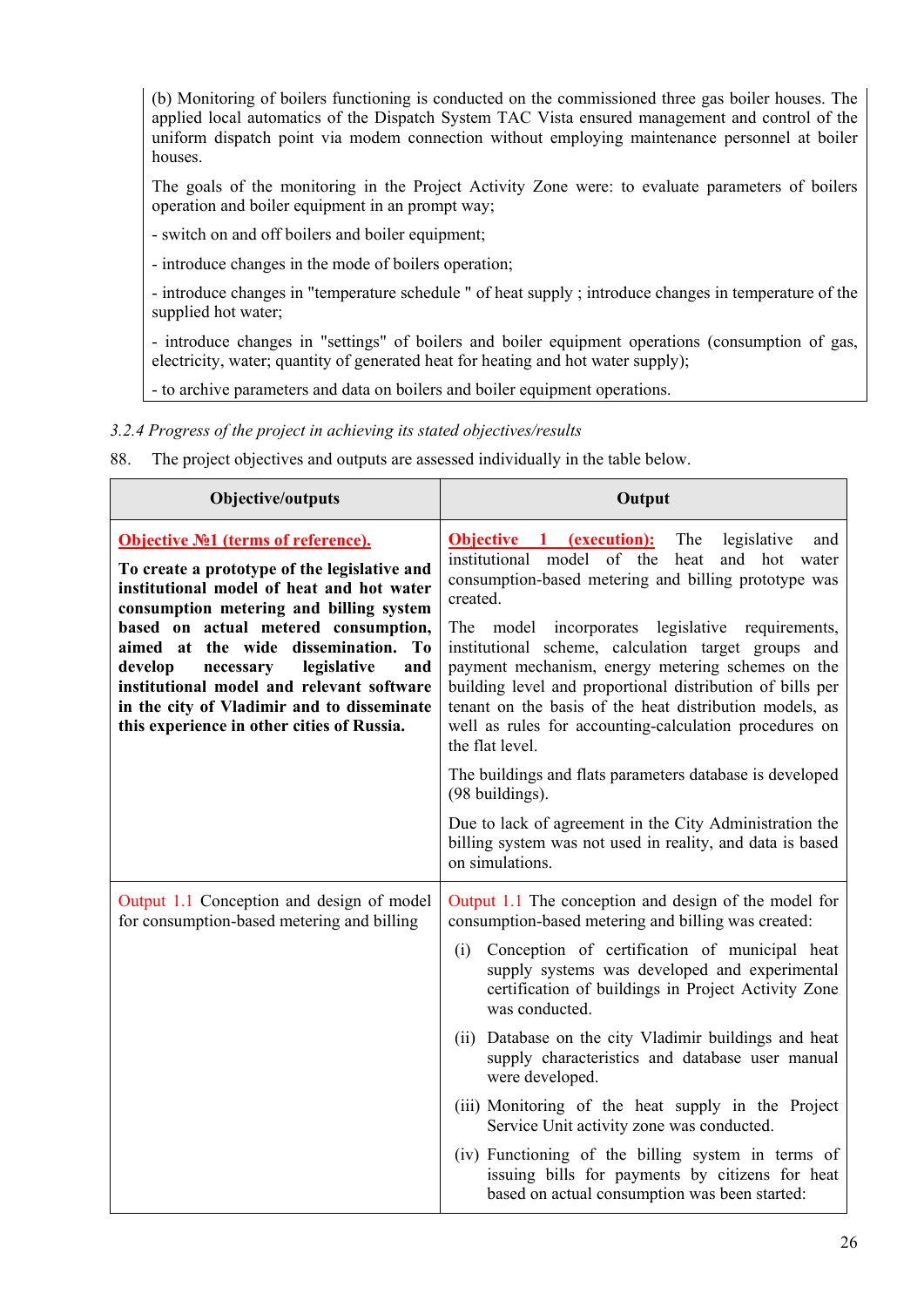|                                                                                                     | (v) Relevant methodologies and special programme<br>software was developed.                                                                                                                                                                                                                                                                                                                                                                    |
|-----------------------------------------------------------------------------------------------------|------------------------------------------------------------------------------------------------------------------------------------------------------------------------------------------------------------------------------------------------------------------------------------------------------------------------------------------------------------------------------------------------------------------------------------------------|
|                                                                                                     | REPORT "Monitoring results of the municipal heat and<br>water supply in the Project RUS96/G31activity zone"<br>was developed in 2003. The report consists of 3<br>chapters, conclusions and 19 annexes. Major part of the<br>report with conclusions is presented on 111 pages,<br>includes 56 graphics and pictures, as well as 29 tables.                                                                                                    |
| Output 1.2. Proposed municipal regulations<br>necessary for consumption-bed metering and<br>billing | Output 1.2. Normative-legislative basis necessary for<br>consumption based metering and billing was prepared,<br>as follows:                                                                                                                                                                                                                                                                                                                   |
|                                                                                                     | During the period of the project implementation:                                                                                                                                                                                                                                                                                                                                                                                               |
|                                                                                                     | Federal Law from 11.02.99 $\mathcal{N}_2$ 33- $\Phi$ 3 "On amendments<br>and additions to the Federal Law "On state regulation of<br>electric and heat energy tariffs in the RF from 14.04.95<br>$N_2$ 41- $\Phi$ 3 " was enacted;                                                                                                                                                                                                             |
|                                                                                                     | Following Decrees of the Government of the RF are<br>adopted:                                                                                                                                                                                                                                                                                                                                                                                  |
|                                                                                                     | from $02.08.1999$ No $887$ «On perfection of the household<br>payments and communal services payments and<br>measures for the social protection of the population»;                                                                                                                                                                                                                                                                            |
|                                                                                                     | from $01.07.2002$ No 490 «On conduction of an<br>experiment on application of the economic model of the<br>HCS reform»;                                                                                                                                                                                                                                                                                                                        |
|                                                                                                     | from $02.04.2002$ No $226 \times$ On pricing of electric and heat<br>energy».                                                                                                                                                                                                                                                                                                                                                                  |
|                                                                                                     | Order of Gosstroy of the RF from 26.06.1998 $N217$ -<br>125/1 «On approval of normative-methodological<br>materials for the realization of the HCS reform<br>conception in the RF <sub>»</sub> approves sequence of the HCS<br>reform.                                                                                                                                                                                                         |
|                                                                                                     | In accordance with the conception of the HCS reform in<br>the RF, the transition towards 100% payments by<br>population for the housing-communal services should be<br>done in the year 2004: in the year $2001 - \text{up to } 80\%$ , in<br>the year $2002 - up$ to 90%, and in the in the year 2004 -<br>- up to $100\%$ .                                                                                                                  |
|                                                                                                     | While the above legislation was adopted, it should be<br>noted that this was not directly as a result of activities of<br>this project, but part of country-wide reforms.                                                                                                                                                                                                                                                                      |
| Output 1.3. Enacted municipal regulations<br>necessary for consumption-based metering               | authorities<br>Output 1.3.<br><b>City</b><br>decrees<br>enacted,<br>including:                                                                                                                                                                                                                                                                                                                                                                 |
| and billing.                                                                                        | Decree of the Administration of the city Vladimir from<br>03.01.2002 №1 «On payments for the heat energy from<br>autonomous boiler houses» with amendments from<br>20.02.2002 №47, and the Order of the Vladimir City<br>Department of Housing and Communal Services from<br>07.04.2003 №143 «On establishment of he experimental<br>project activity zone», by which the experimental<br>Project activity zone was created for the purpose of |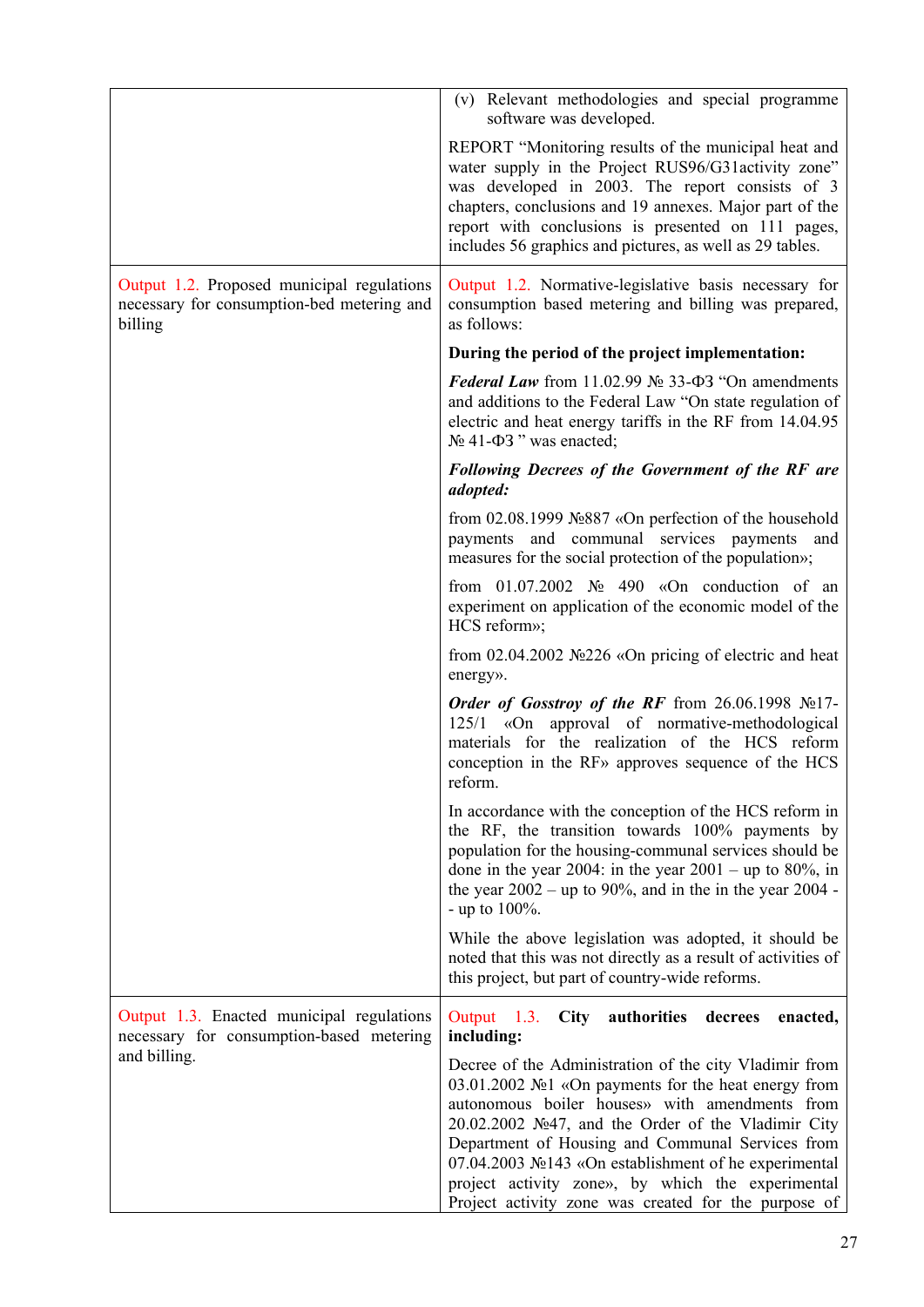|                                                                                                                                                                                                                                                                   | effecting payments by tenants and organizations of 98<br>buildings in the South-Western part of the city with the<br>use of heat carrier consumption-based metering-billing<br>model. It was defined that for the heat supply for<br>buildings payments will be effected in accordance with<br>the calculated heat consumption norms for $1 \text{ m}^2$ and $1$<br>person:                                                                                                                                                                                                                                                                                                              |
|-------------------------------------------------------------------------------------------------------------------------------------------------------------------------------------------------------------------------------------------------------------------|------------------------------------------------------------------------------------------------------------------------------------------------------------------------------------------------------------------------------------------------------------------------------------------------------------------------------------------------------------------------------------------------------------------------------------------------------------------------------------------------------------------------------------------------------------------------------------------------------------------------------------------------------------------------------------------|
|                                                                                                                                                                                                                                                                   | From autonomous boiler houses - basing on the data of<br>the unit on the building level (installed at the boiler<br>house);                                                                                                                                                                                                                                                                                                                                                                                                                                                                                                                                                              |
|                                                                                                                                                                                                                                                                   | In the billing $\text{Zone}$ – basing on the data of the unit on<br>the building level with the consequent comparison with<br>the actual distribution data on flat level with the use of<br>the heat payment distribution units (PDU) data and hot-<br>water-supply tools.                                                                                                                                                                                                                                                                                                                                                                                                               |
|                                                                                                                                                                                                                                                                   | <u>From the Project Service Unit' report for the year 2003</u><br>basing on the actually collected payments for heat<br>supply, the sum comprised:                                                                                                                                                                                                                                                                                                                                                                                                                                                                                                                                       |
|                                                                                                                                                                                                                                                                   | 93,5% from costs of the autonomous boiler houses;                                                                                                                                                                                                                                                                                                                                                                                                                                                                                                                                                                                                                                        |
|                                                                                                                                                                                                                                                                   | in the billing Zone:                                                                                                                                                                                                                                                                                                                                                                                                                                                                                                                                                                                                                                                                     |
|                                                                                                                                                                                                                                                                   | 108,6% by the MUE «Teplovie seti»,                                                                                                                                                                                                                                                                                                                                                                                                                                                                                                                                                                                                                                                       |
|                                                                                                                                                                                                                                                                   | 95,5% by the MUE «Teploservice».                                                                                                                                                                                                                                                                                                                                                                                                                                                                                                                                                                                                                                                         |
|                                                                                                                                                                                                                                                                   | (comparison showed difference between actual and<br>calculated distribution between apartments).                                                                                                                                                                                                                                                                                                                                                                                                                                                                                                                                                                                         |
| Output 1.4. Database of building<br>and<br>apartment characteristics for 40-100 pilot<br>buildings under the domain of one housing-<br>maintenance organization (including more<br>detailed data on 10 pilot buildings for<br>detailed apartment-level metering). | Output 1.4. A database of building and apartment<br>characteristics incorporating 98 buildings, including 92<br>residential buildings, 6 non-residential buildings (school,<br>three kinder gardens and two shops) was created. Seven<br>of the residential buildings are equipped with heat<br>payment distribution units (PDU), and for 31 residential<br>buildings in addition to building metering units for the<br>aggregate heat energy consumption separate metering<br>units for heat energy for the hot water supply are<br>installed. The rest of the buildings from the zone are<br>equipped with the group commercial metering units for<br>measurement of the heat carrier. |
|                                                                                                                                                                                                                                                                   | The database was created as the result of the conducted<br>certification and the "Certificate of the Project activity<br>and "Information on<br>sub-subscribers" in<br>zone"<br>MS Excel format. For each of the Project activity Zone<br>buildings the information on heat supply systems, hot<br>and cold water supply, ventilation, on conducted energy                                                                                                                                                                                                                                                                                                                               |
|                                                                                                                                                                                                                                                                   | saving measures, and on sub-subscribers was collected.                                                                                                                                                                                                                                                                                                                                                                                                                                                                                                                                                                                                                                   |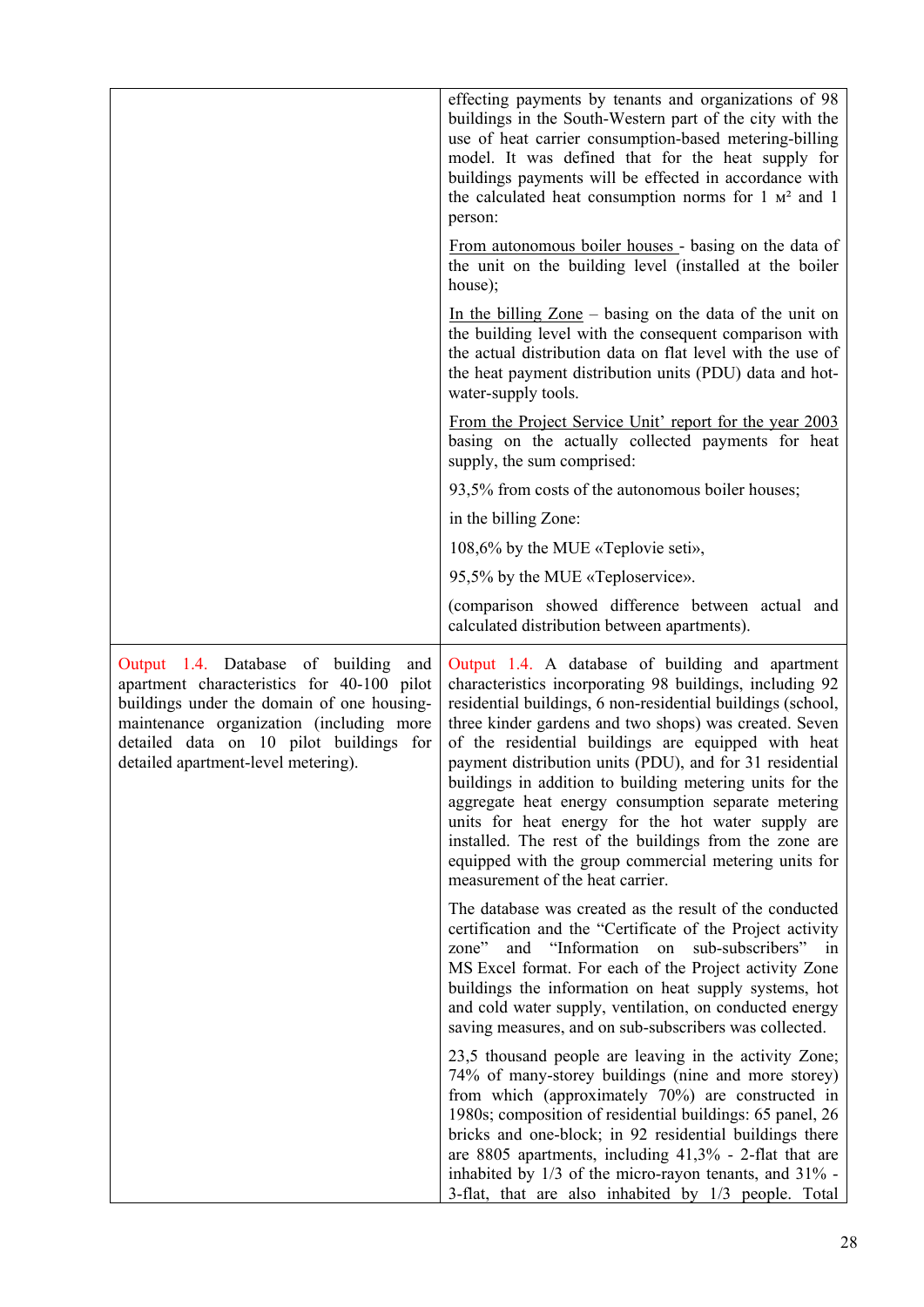|                                                                                                                                                               | residential buildings area that is heated is 492,6<br>thousand m <sup>2</sup> , from which 54,7 thousand $w^2$ (11,1%) –<br>are public places, and 8,2 thousand $M^2$ (1,7%) are under<br>sub-subscribers.                                                                                                                                                                                                                                                                                                                                                                                                                                                                                                                             |  |  |  |
|---------------------------------------------------------------------------------------------------------------------------------------------------------------|----------------------------------------------------------------------------------------------------------------------------------------------------------------------------------------------------------------------------------------------------------------------------------------------------------------------------------------------------------------------------------------------------------------------------------------------------------------------------------------------------------------------------------------------------------------------------------------------------------------------------------------------------------------------------------------------------------------------------------------|--|--|--|
| Output 1.5. Ten buildings with flat-level<br>meters installed                                                                                                 | Output 1.5. Seven buildings with the heat meters on<br>apartment level and 31 residential buildings with the<br>commercial heat and hot water meter unit on building<br>level were installed.                                                                                                                                                                                                                                                                                                                                                                                                                                                                                                                                          |  |  |  |
|                                                                                                                                                               | In 344 apartments of 7 pilot buildings the testing and<br>work out of the heat energy consumption metering on<br>the apartment level was conducted with the use of heat<br>payment distribution units – PDU (buildings $N_2$ 5, 9, 12,<br>13, 16, 20a on the str. V.Dubrova and building No 8a on<br>the str. Vasilisina). As a result of an audit the following<br>data was recorded: number of inhabitants, area of rooms,<br>availability and characteristics of meters and controllers<br>for the heat carrier use, data on heating devices. In 31<br>buildings in addition to the building level metering units<br>for the aggregate heat energy consumption the separate<br>metering units for heat and hot water are installed. |  |  |  |
| Output 1.6. Established meter reading and<br>billing service with trained and equipped<br>personnel (with capacity to service 40-100<br>multi-flat buildings) | Output 1.6. The Project Service Unit to run the billing<br>system in the city Vladimir was created consisting of 9<br>staff members. Meters reading and billing of the<br>Department of Housing and Communal Services<br>(DHCS) of the city Administration for 92 residential<br>buildings was carried out by the Service OOO<br>«Electrotechnoservice», which is staffed with trained<br>equipped personnel, MUE «Teploservice»,<br>and<br>MUE«Teplovie seti ». The billing system is fully<br>functional, although residents are not paying according<br>to the bills issued.                                                                                                                                                        |  |  |  |
| operating the meter reading and billing<br>"system" and the metering/billing service.                                                                         | Output 1.7 Experience from one year of Output 1.7 Experience from one year of operating the<br>meter reading and billing "system"<br>and<br>the<br>metering/billing by project Service Unit, to serve during<br>the comparison with the set normatives if the DHCS of<br>the city Administration, is presented in the Book 5 of the<br>National Report and Certificate of the Project Zone.                                                                                                                                                                                                                                                                                                                                            |  |  |  |
|                                                                                                                                                               | Calculation algorithm described in the Section III of the<br>«Methodology» serves as a basis for the computer<br>programme for billing population for heat and hot water<br>supply                                                                                                                                                                                                                                                                                                                                                                                                                                                                                                                                                     |  |  |  |
| Output 1.8. Handbook based upon experience<br>consumption-based<br>with<br>implementing                                                                       | Output 1.8. The following documents have been<br>developed and made available:                                                                                                                                                                                                                                                                                                                                                                                                                                                                                                                                                                                                                                                         |  |  |  |
| billing                                                                                                                                                       | "Instructions and reporting forms for reading group,<br>building level and apartment level meters"                                                                                                                                                                                                                                                                                                                                                                                                                                                                                                                                                                                                                                     |  |  |  |
|                                                                                                                                                               | "Methodology of volumes and payments distribution for<br>heat energy between consumers"                                                                                                                                                                                                                                                                                                                                                                                                                                                                                                                                                                                                                                                |  |  |  |
|                                                                                                                                                               | "Municipal heat supply system monitoring results in the<br>Project activity zone"                                                                                                                                                                                                                                                                                                                                                                                                                                                                                                                                                                                                                                                      |  |  |  |
|                                                                                                                                                               | "Certificate of the Project Activity Zone"                                                                                                                                                                                                                                                                                                                                                                                                                                                                                                                                                                                                                                                                                             |  |  |  |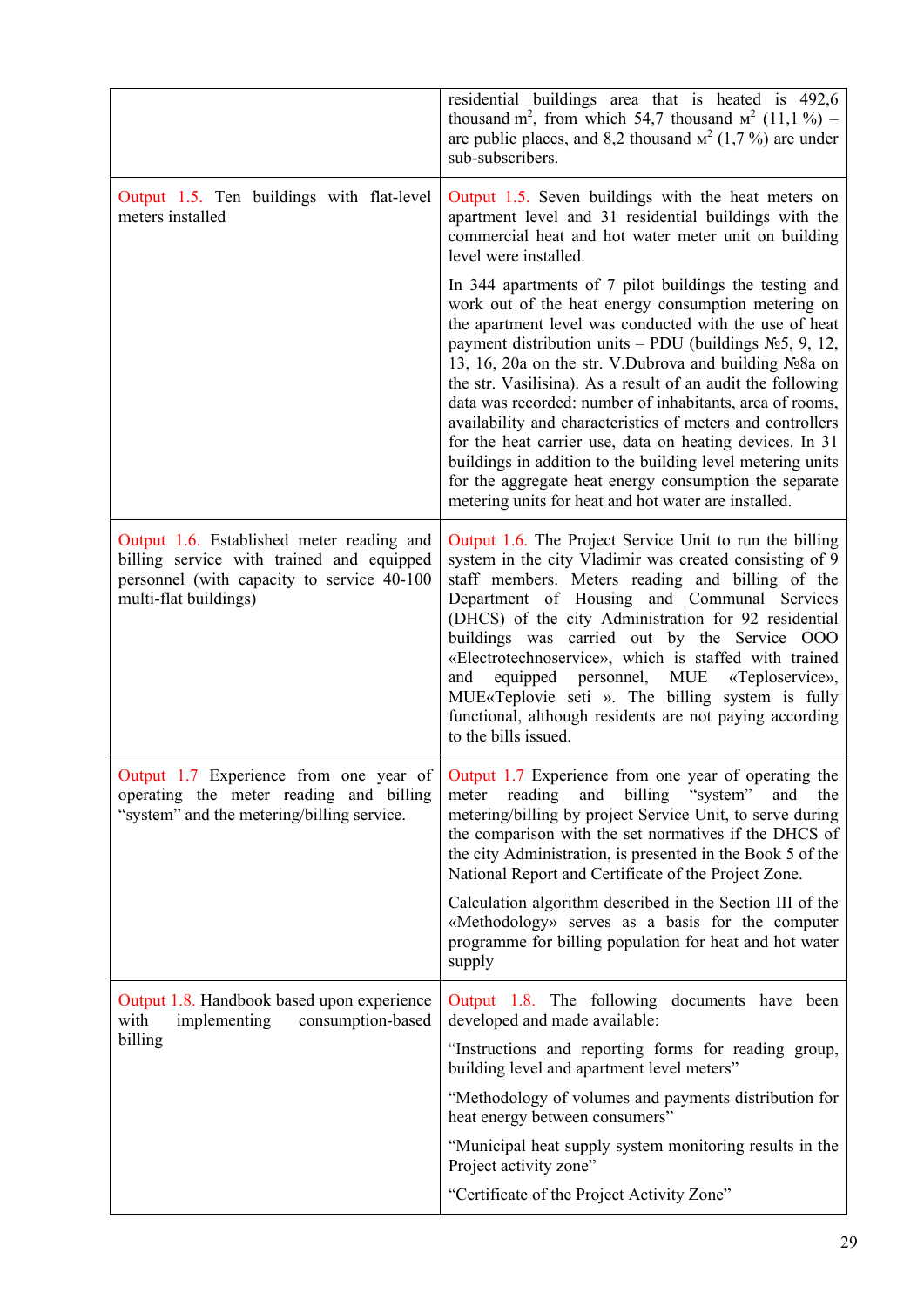|                                                                                                                                                                                                                | "Software for calculation of heat, fuel needs, losses and<br>payments"                                                                                                                                                                                                                                                                                                                                                                                                                                                                                                                                                                                                                                                                             |
|----------------------------------------------------------------------------------------------------------------------------------------------------------------------------------------------------------------|----------------------------------------------------------------------------------------------------------------------------------------------------------------------------------------------------------------------------------------------------------------------------------------------------------------------------------------------------------------------------------------------------------------------------------------------------------------------------------------------------------------------------------------------------------------------------------------------------------------------------------------------------------------------------------------------------------------------------------------------------|
| Output 1.9. Ten other cities in the Russian<br>Federation have the full information and<br>experience from activities under Objective 1<br>of the project                                                      | Output 1.9. Experience is being disseminated in other<br>Russian cities. Document package (methodology and<br>software) of the metering-billing system models is being<br>studied in the city Nerungri with the purpose to<br>introduce it in the framework of the World Bank project.                                                                                                                                                                                                                                                                                                                                                                                                                                                             |
|                                                                                                                                                                                                                | The following cities have the full information on the<br>results of the activities conducted in the framework of<br>the Objective No1: Dubna, Moscow, Zelenograd, Omsk,<br>Mytishi, Pereslavl-Zalesskiy, Saint-Petersburg, Saratov,<br>Maloyaroslavec, Irkutsk, Nizhny Novgorod, Arzamas,<br>perm, Vladimir, Ulan-Ude, Cheboksary, Petrozavodsk,<br>Nerungri.                                                                                                                                                                                                                                                                                                                                                                                      |
|                                                                                                                                                                                                                | There are positive responses with the appraisal of the<br>billing model.                                                                                                                                                                                                                                                                                                                                                                                                                                                                                                                                                                                                                                                                           |
| <u><b>Objective №2 (from terms of reference)</b></u><br>Assess and demonstrate feasibility and<br>future implications of installation of<br>autonomous heating sources in residential<br>and public buildings. | <b>Objective Nº2 (execution):</b> Autonomous gas boiler<br>houses were constructed at three multi-storey buildings<br>with the purpose to demonstrate aggregate institutional,<br>economic, and technical effects from the use of new<br>heating sources constructed and installed with modern<br>equipment and use of technologies in accordance with<br>world experience, at the following addresses:                                                                                                                                                                                                                                                                                                                                            |
|                                                                                                                                                                                                                | Lenina Avenue, 62; basement boiler house, 2 Boilers,<br>ARIMAX EETA 650, total capacity of 1,300 MW.                                                                                                                                                                                                                                                                                                                                                                                                                                                                                                                                                                                                                                               |
|                                                                                                                                                                                                                | Besimenskogo Street, 9B; Rooftop boiler house, 6<br>boilers-modules. WESSEX COUNTY 200,<br>total<br>capacity of 1,200 MW.                                                                                                                                                                                                                                                                                                                                                                                                                                                                                                                                                                                                                          |
|                                                                                                                                                                                                                | Levitana Street, 49; detached boiler house, 2 boilers,<br>ARIMAX EETA 650, total capacity 1,300 MW.                                                                                                                                                                                                                                                                                                                                                                                                                                                                                                                                                                                                                                                |
|                                                                                                                                                                                                                | An audit of residential buildings with the purpose of<br>selection of three buildings for installation of<br>autonomous boiler houses was conducted. Priority was<br>given to those buildings that had poor quality heat<br>supply.                                                                                                                                                                                                                                                                                                                                                                                                                                                                                                                |
| Output 2.1 Experience of operational in<br>Russia and Western Europe autonomous<br>boilers accumulated.                                                                                                        | Output 2.1 New construction Rules has been effected in<br>since 1998 (additions to the operational SNiP II-35-76<br>«Boiler facilities»), they allow for construction of<br>autonomous boiler houses. As a result of this and due to<br>expediency for the last 5-6 years a lot of small gas<br>boilers production facilities have appeared in Russia. For<br>example, in the Nizhny Novgorod region the share of<br>such boiler houses amounts to 54 %, including of unit<br>capacity of up to 200 kW: 1300 units working on gas,<br>the half of which are equipped with the foreign boilers;<br>207 units working on diesel, 578 units working on coal<br>and, 20 units working on black oil.<br>While the project team fully implemented<br>the |
|                                                                                                                                                                                                                | requirements of the project, it is accurate to say that<br>circumstances overtook the planned activities.                                                                                                                                                                                                                                                                                                                                                                                                                                                                                                                                                                                                                                          |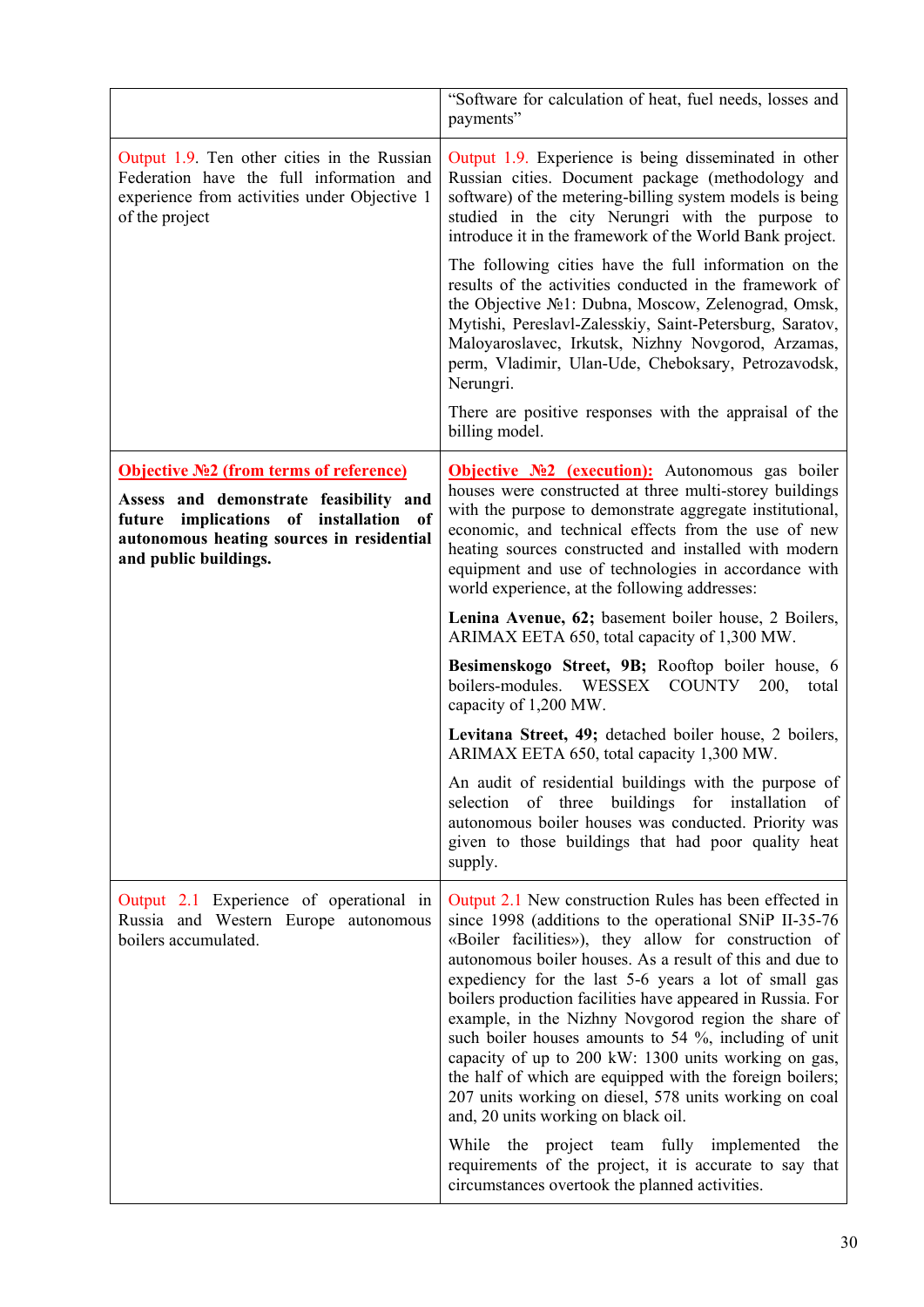| Output 2.2 Study on technical-economic<br>of<br>heat<br>autonomous<br>supply<br>aspects<br>technology, including boilers disposition.                                                                | Output 2.2 Assessment of environmental and economic<br>efficiency of autonomous heat supply was conducted.<br>Books 3-4 with a comprehensive analysis were issued.<br>The draft of the Book "Generalized experience of a<br>private company on exploitation of autonomous boiler<br>(financial, technical,<br>houses<br>methodological,<br>institutional and legislative)" has been prepared and will<br>shortly be published.                                                                              |
|------------------------------------------------------------------------------------------------------------------------------------------------------------------------------------------------------|-------------------------------------------------------------------------------------------------------------------------------------------------------------------------------------------------------------------------------------------------------------------------------------------------------------------------------------------------------------------------------------------------------------------------------------------------------------------------------------------------------------|
| Output 2.3. Study on buildings types and<br>infrastructure geographical characteristics,<br>which enable expedient use of autonomous<br>boilers from technical, economic and legal<br>point of view. | Output 2.3. Selection of a building for the construction<br>of a basement boiler house was done on the bases of<br>developed feasibility criteria for autonomous heating<br>installations, which included technical, legislative,<br>geographical and economic criteria.                                                                                                                                                                                                                                    |
|                                                                                                                                                                                                      | Developed feasibility criteria for autonomous heat<br>sources construction are presented in Book 3<br>"Methodological recommendation on construction and<br>start of exploitation of autonomous boiler houses".                                                                                                                                                                                                                                                                                             |
|                                                                                                                                                                                                      | For the selection of particular autonomous heating<br>source configurations the following was taken into<br>account: density of the building construction area in a<br>particular region, as well as the opinion of inhabitants<br>(Inhabitants were quite active in responding to tests: at<br>the house on the avenue Lenina, 62, 48 questionnaires<br>were filled in $(30,3\%)$ , at street Besimenskogo, $9B - 59$<br>questionnaires (37%) and at street Levitana, $49 - 114$<br>questionnaires (81%).) |
| Output 2.4. Three buildings are equipped<br>with installed and operational demonstration<br>autonomous boilers.                                                                                      | Output 2.4. Boiler equipment for three separate<br>buildings was purchased and installed via tender<br>procedure and "turnkey" contract. Design, construction<br>and launch works for 3 autonomous boiler houses are<br>conducted in accordance with Russian SNiP.                                                                                                                                                                                                                                          |
| Output 2.5. Reporting on experience of three<br>autonomous boilers operations during one<br>full year.                                                                                               | Output 2.5. The draft of the Book "Generalized<br>experience of a private company on exploitation of<br>boiler<br>houses<br>(financial, technical,<br>autonomous<br>methodological, institutional and legislative)" was<br>prepared. Experts demonstrated functioning of the boiler<br>house operations monitoring and controlling software.                                                                                                                                                                |
| Output 2.6. Researching and reporting on<br>institutional-legislative market issues and<br>problems (property, metering and billing,<br>certification, legislative norms).                           | Output 2.6. A draft of the Book "Generalized experience<br>of a private company on exploitation of autonomous<br>boiler houses" presenting research results<br>on<br>institutional and legislative issues and problems of a<br>market, has been prepared and will shortly be published.                                                                                                                                                                                                                     |
| Output 2.7. Assessment of the impact of<br>various scenarios of autonomous heat sources<br>introduction on the future changes in gas<br>distribution and heating systems of the city<br>Vladimir.    | Output 2.7. In the books referred to under outputs 2.5<br>and 2.6 the results of the influence on the future changes<br>are generalized:<br>(i) improvement of the heat supply quality in<br>connection with the selection of those buildings for<br>decentralized heat supply, which have poor<br>characteristics of heat carrier;                                                                                                                                                                         |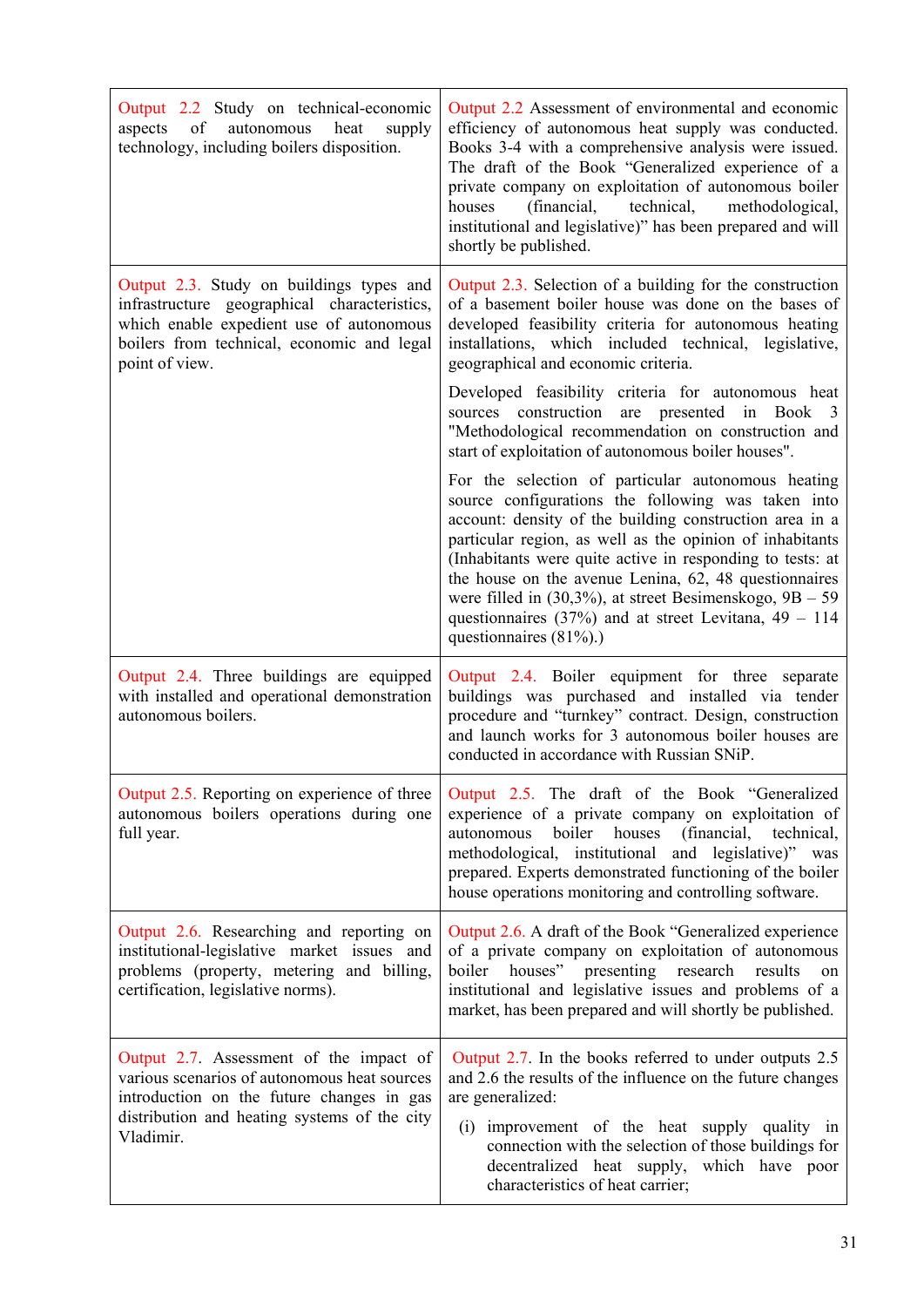|                                                                                                                                                         | (ii) fuel consumption decrease as the result of decrease<br>of losses as the result of absence of street heat<br>networks;                                                                                                                                                                                                                                               |  |  |
|---------------------------------------------------------------------------------------------------------------------------------------------------------|--------------------------------------------------------------------------------------------------------------------------------------------------------------------------------------------------------------------------------------------------------------------------------------------------------------------------------------------------------------------------|--|--|
|                                                                                                                                                         | (iii) functioning of the autonomous heating sources in<br>automotive mode allow the release of experts-<br>operators at boiler houses;                                                                                                                                                                                                                                   |  |  |
|                                                                                                                                                         | (iv) freeing of resources used for exploitation of district<br>heat networks as a part of centralized heat supply.                                                                                                                                                                                                                                                       |  |  |
| Output 2.8. Other ten Russian cities have full<br>information and experience from Objective<br>№2 of the Project.                                       | Output 2.8. Books 1-2 of the National Report National<br>Report "Heat Supply in the Russian Federation. Ways to<br>overcome the crisis" was disseminated to all Russian<br>regions. Books 3-4 were disseminated to the most active<br>in the modernization of a regions heat supply.                                                                                     |  |  |
|                                                                                                                                                         | The following cities have the full information on the<br>results of the activities conducted in the framework of<br>the Objective Nº2: Dubna, Moscow, Zelenograd, Omsk,<br>Mytishi, Pereslavl-Zalesskiy, Saint-Petersburg, Saratov,<br>Maloyaroslavec, Irkutsk, Nizhny Novgorod, Arzamas,<br>perm, Vladimir, Ulan-Ude, Cheboksary, Petrozavodsk,<br>Nerungri and others. |  |  |
| Objective Nº3 (terms of reference). Build<br>the skills<br>and<br>capacity<br>for<br>energy                                                             | <b>Objective Nº3 (execution):</b> Project training programme<br>was conducted in accordance with the Project Document<br>and included the following stages:                                                                                                                                                                                                              |  |  |
| efficiency project analysis and feasibility<br>studies.                                                                                                 | Russian experts training in efficient analysis and<br>development of energy saving projects business<br>plans;                                                                                                                                                                                                                                                           |  |  |
|                                                                                                                                                         | Training of top and medium level managers who do<br>business<br>with<br>plans<br>development<br>deal<br>not<br>themselves, but needs to understand the business<br>plan development process and structure;                                                                                                                                                               |  |  |
|                                                                                                                                                         | Generalization of activities from training courses for<br>further information dissemination for municipal<br>authorities on financing of energy saving projects in<br>other Russian cities.                                                                                                                                                                              |  |  |
|                                                                                                                                                         | Training was completed by the end of 1998.                                                                                                                                                                                                                                                                                                                               |  |  |
| Output 3.1. Group of 20-30 people - the<br>project personnel, district heating enterprises,<br>city administrations, universities and largest           | Output 3.1. In accordance with the programme the<br>following personnel was trained: permanent Project<br>staff, DHCS staff-6 people.,                                                                                                                                                                                                                                   |  |  |
| enterprises of a city - are trained.                                                                                                                    | Housing exploitation enterprise $-10$ people, Municipal<br>enterprise «Teplovie seti» - 10 people.                                                                                                                                                                                                                                                                       |  |  |
|                                                                                                                                                         | Two groups of top-managers comprised of 33 and 49<br>people, representatives of different organizations of the<br>city Vladimir, were trained                                                                                                                                                                                                                            |  |  |
| Output 3.2. Group of 50 people trained on the<br>basics of the development of energy<br>efficiency projects and understanding of<br>feasibility studies | Output 3.2. In accordance with the programme 3 stages<br>of training for the group of municipal and regional<br>managers comprised from 33 persons were conducted.<br>As the result of training programmes, 3 business-plans<br>for projects accepted by the Vladimir city administration<br>for the realization in the framework of the World Bank                      |  |  |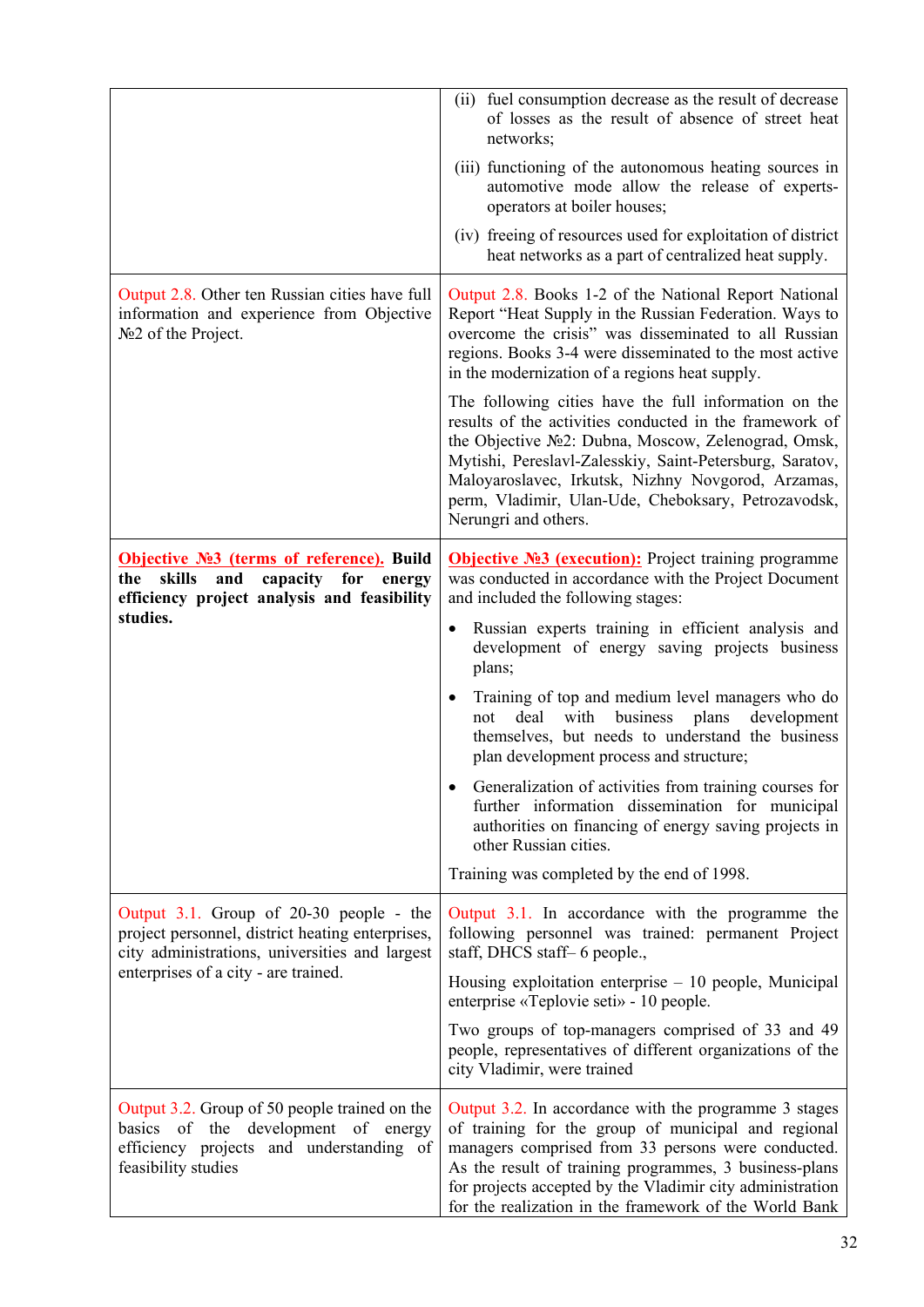|                                                                                                                                                           | projects and 2 business plans for implementation in the<br>framework of the GEF/UNDP were prepared.                                                                                                                                                                                                                                                                           |
|-----------------------------------------------------------------------------------------------------------------------------------------------------------|-------------------------------------------------------------------------------------------------------------------------------------------------------------------------------------------------------------------------------------------------------------------------------------------------------------------------------------------------------------------------------|
|                                                                                                                                                           | The quality of the business plans prepared as a result of<br>the training sessions appears to be fair. However based<br>on these plans the evaluators were not convinced that the<br>training was sufficiently vigorous.                                                                                                                                                      |
| Output 3.3. Ten other cities in the Russian<br>Federation have the full information and<br>experience from activities under Objective 3<br>of the project | Output 3.3. An informative project web page was<br>developed and is functioning. It has several thematic<br>sections which can convey information covered in the<br>training.                                                                                                                                                                                                 |
|                                                                                                                                                           | Virtual conference "Problems of metering and energy<br>resources consumption management" is conducted.<br>Scientific-practical internet conference "Energy and<br>resource saving $-21$ century" is prepared. Demo-version<br>of the Vladimir buildings and heat supply characteristics<br>database is presented with the wide use of the modern<br>information technologies. |
|                                                                                                                                                           | Dissemination of the Project implementation experience<br>is conducted with the use of information exchange<br>network of the demonstration zones of high energy<br>efficiency.                                                                                                                                                                                               |
| <b>Objective No4</b><br>(terms of reference)<br>Establishment and functioning of the<br><b>Project Implementation Units in Moscow</b><br>and Vladimir     | Objective Nº4 (execution): Project Implementation Units<br>in Moscow and Vladimir were created in accordance<br>with the set up described in the project document                                                                                                                                                                                                             |
| Output 4.1. Project Implementation Units in<br>Moscow and Vladimir, Steering Committee<br>and Working groups 1 and 2 are established.                     | Output 4.1. Project Steering Committee was established<br>in Moscow; and was managed by the Project National<br>Director. The Deputy Project national Director carried<br>out direct management of the Project Service Unit in<br>Vladimir. A National Advisor ensured coordination on<br>the political decision-making level.                                                |
|                                                                                                                                                           | The total Russian personnel involved in the project was<br>31 persons. From which, thirteen persons are permanent<br>staff (4 persons in Moscow and 9 in Vladimir),<br>comprising two working groups (for implementation of<br>Objectives 1 and 2), and Project Management Groups in<br>Moscow and Vladimir.                                                                  |
|                                                                                                                                                           | In January 2002 in Vladimir, the Project Service Unit in<br>Vladimir was established to implement tasks under<br>objectives 1 and 2; it is managed by the National Project<br>Manager.                                                                                                                                                                                        |
|                                                                                                                                                           | National Manager: coordinates Project<br>activities<br>between city authorities and other Project participants in<br>the city Vladimir. It executes Project implementation in<br>the city Vladimir under the management of the Project<br>National Director.                                                                                                                  |
|                                                                                                                                                           | The units' operations have been conducted in<br>accordance with the tasks stipulated in the main Project<br>Document.                                                                                                                                                                                                                                                         |
|                                                                                                                                                           | Output 4.2. Project coordination, Steering   Output 4.2. Coordination of Project activities was                                                                                                                                                                                                                                                                               |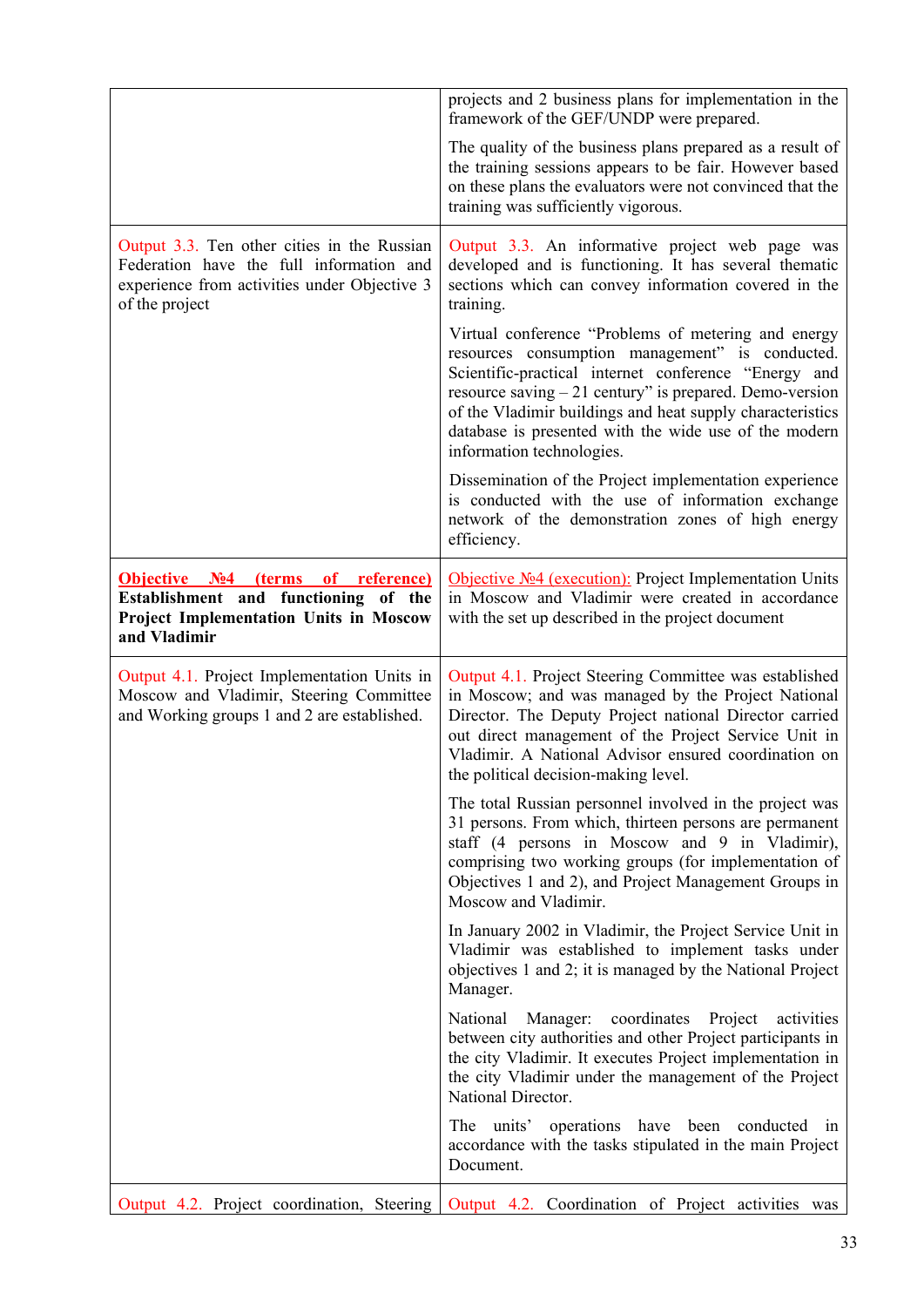| committee meetings<br>and<br>analysis<br>of<br>implementation<br>intermediate<br>results                                                                  | conducted in accordance with the tasks stipulated in the<br>main Project Document.                                                                                                                                                                                                                                                 |  |  |  |
|-----------------------------------------------------------------------------------------------------------------------------------------------------------|------------------------------------------------------------------------------------------------------------------------------------------------------------------------------------------------------------------------------------------------------------------------------------------------------------------------------------|--|--|--|
| throughout the whole project duration                                                                                                                     | Analysis of intermediate implementation results was<br>conducted by all involved stakeholders in accordance<br>with their respective duties.                                                                                                                                                                                       |  |  |  |
|                                                                                                                                                           | Assessment activities on long-term result leading to<br>actual CO <sub>2</sub> emissions reduction was conducted during<br>the whole project duration, including preparation of the<br>basic assessment parameters, market reaction prognoses<br>and assessment of positive factors.                                               |  |  |  |
| Objective №5 Develop and implement the<br>Project Dissemination Programme in the<br><b>Russian Federation and the CIS countries</b>                       | Output 5 This objective is additional and was added<br>during project execution. The objective was met through<br>dissemination activities of RUSDEM, as has been<br>described earlier.                                                                                                                                            |  |  |  |
| N <sub>26</sub><br><b>Objective</b><br><b>Assess</b><br>and<br>measure<br>environmental impact (climate<br>change<br>mitigation potential) of the project | Output 6. This objective was also added after the project<br>started. Activities aimed at assessing and measuring the<br>long-term impact of CO <sub>2</sub> emissions reductions was<br>including on the preparation of the baseline parameters<br>of assessment, market reaction forecast and assessment<br>of positive factors. |  |  |  |
|                                                                                                                                                           | A methodology for the development of assessment plan<br>and monitoring of the Project climatic result was<br>developed.                                                                                                                                                                                                            |  |  |  |
|                                                                                                                                                           | Assessment of the project's emission reductions was<br>conducted.                                                                                                                                                                                                                                                                  |  |  |  |
|                                                                                                                                                           | Documentation and procedural support for legalizations,<br>verification and certification of the Project climatic<br>result, i.e. reduction of anthropogenic emissions and<br>enhancement of absorption by sinks, was prepared.                                                                                                    |  |  |  |
|                                                                                                                                                           | Book 6 "Stimulation of greenhouse gas emission<br>reduction as a mechanism for energy saving and energy<br>efficiency in Russian residential building sector and heat<br>supply" (is ready to send to press, distribution -<br>specialized seminar).                                                                               |  |  |  |

- 89. Relating to objective 1, the project could certainly have been improved if the city deputies would have voted for and approved the Methodology of Billing so it could have been implemented in reality during the execution of the project. Instead, project experts proposed to test it on experimental basis – using actual data of existing devices and making calculations according to the methodology developed. Calculations for a heating period 2004/2005 and introduction of results and proposals on a change of heat supply normative policy by city deputies is planned to be performed by Project Service Units and DHCS in the future: experts believe that this will be possible, and that it can ensure positive voting of the Methodology of Billing for the budget year 2006.
- 90. Installation and launch of the demonstration autonomous boilers in 3 buildings took place under objective 2. Installation and launch of demonstration autonomous boilers in three buildings, establishment of a private company and transfer of boilers into its confiding management, ensures strong ownership of knowledge gained from experience of use of technical, economic and institutional expediency for capital investments into autonomous heating sources in residential and public buildings.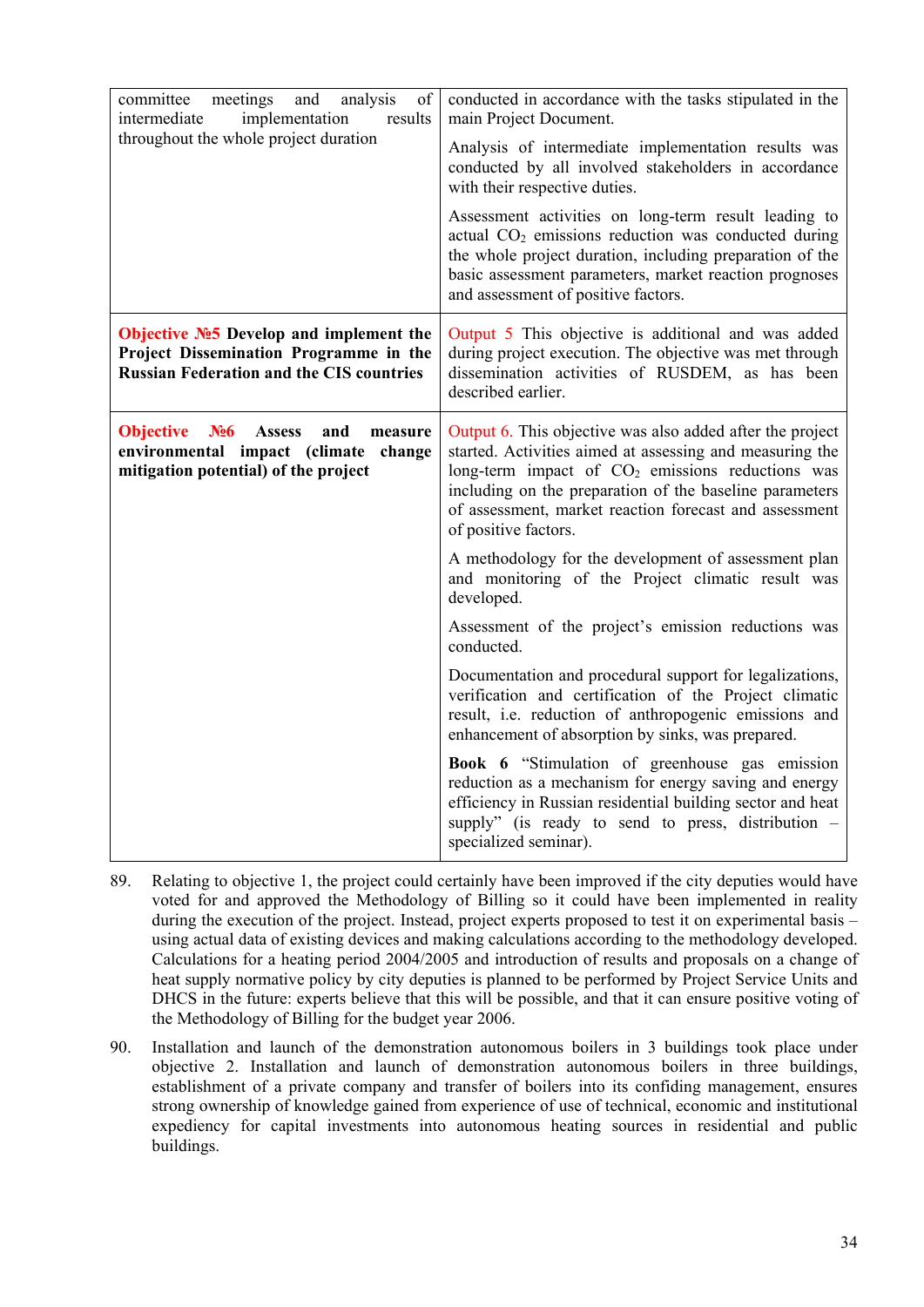#### *3.2.5 Project efficiency and effectiveness*

- 91. As has been mentioned before (see paragraph [48 above\)](#page-22-0) the project document did not include many objectively verifiable indicators against which project efficiency and effectiveness can be evaluated. The evaluators also could not locate the project logical framework and incremental cost analysis, so were unable to make many objective assessments of effectiveness.
- 92. In the framework of objective 6 the  $CO<sub>2eq</sub>$  emission reductions as a result of the project have been estimated, The following tables give details of emission reductions from objective 1 and 2:

*Table 3.1: Greenhouse gas emissions as a result of metering, control and billing activities (objective 1)*

|                                                                                                     | CO <sub>2</sub> | CH <sub>4</sub> | $N_20$   | Total in $CO2eq$ . |
|-----------------------------------------------------------------------------------------------------|-----------------|-----------------|----------|--------------------|
| Greenhouse<br>baseline,<br>gases<br>before conduction of activities<br>(tonnes $CO2$ annually)      | 45194           | 45              | 5        | 45243              |
| Greenhouses gases emissions<br>conduction of<br>levels after<br>activities, (tonnes $CO2$ annually) | 43467           | 43              | 4        | 43515              |
| Greenhouse<br>Project<br>gases<br>emissions reduction<br>(tonnes $CO2$ annually)                    | 1726            | $\overline{2}$  | $\theta$ | 1728               |
| Project emissions reduction during the exploitation project period of 20 years                      | 34566 tonnes    |                 |          |                    |

*Table 3.2 Greenhouse gas emissions as a result of installation of three autonomous boilers (objective 2)*

|                                                                                               | CO <sub>2</sub> | CH <sub>4</sub> | $N_20$   | Total in $CO2ea$ . |
|-----------------------------------------------------------------------------------------------|-----------------|-----------------|----------|--------------------|
| Greenhouse<br>baseline,<br>gases<br>tonnes annually                                           | 3018            | 3               | $\theta$ | 3021               |
| RUS/96/G31project greenhouse<br>gases levels                                                  | 2267            | 2               | $\theta$ | 2269               |
| Project<br>reduction<br>of<br>the<br>greenhouses gases emissions,<br>tonnes of $CO2$ annually | 751             |                 | 0        | 752                |
| Emissions reductions for the project exploitation life-time of 20 years                       |                 |                 |          | 15041 tonnes       |

93. For a GEF contribution of 2.98 million USD the project resulted in direct  $CO<sub>2equ</sub>$  emission reductions of 49607 tonnes over the 20 year lifetime of the project. This means a direct cost of approximately 60 USD per tonne of CO2. From an international standpoint this is a very high cost. It is however important to stress that in this project the majority of project costs were in research, training, and capacity building, not in the investments which brought about direct  $CO<sub>2</sub>$  emission reductions – metering / control and autonomous boilers. For metering and control where 20 year lifetime savings were an estimated 34600 tonnes  $CO<sub>2</sub>$  and costs relatively small (data was not available to the evaluators on details of these costs – they were part of the WB loan), reductions per tonne will be highly competitive. Taking the installation of the three boilers under objective 2, for which cost data is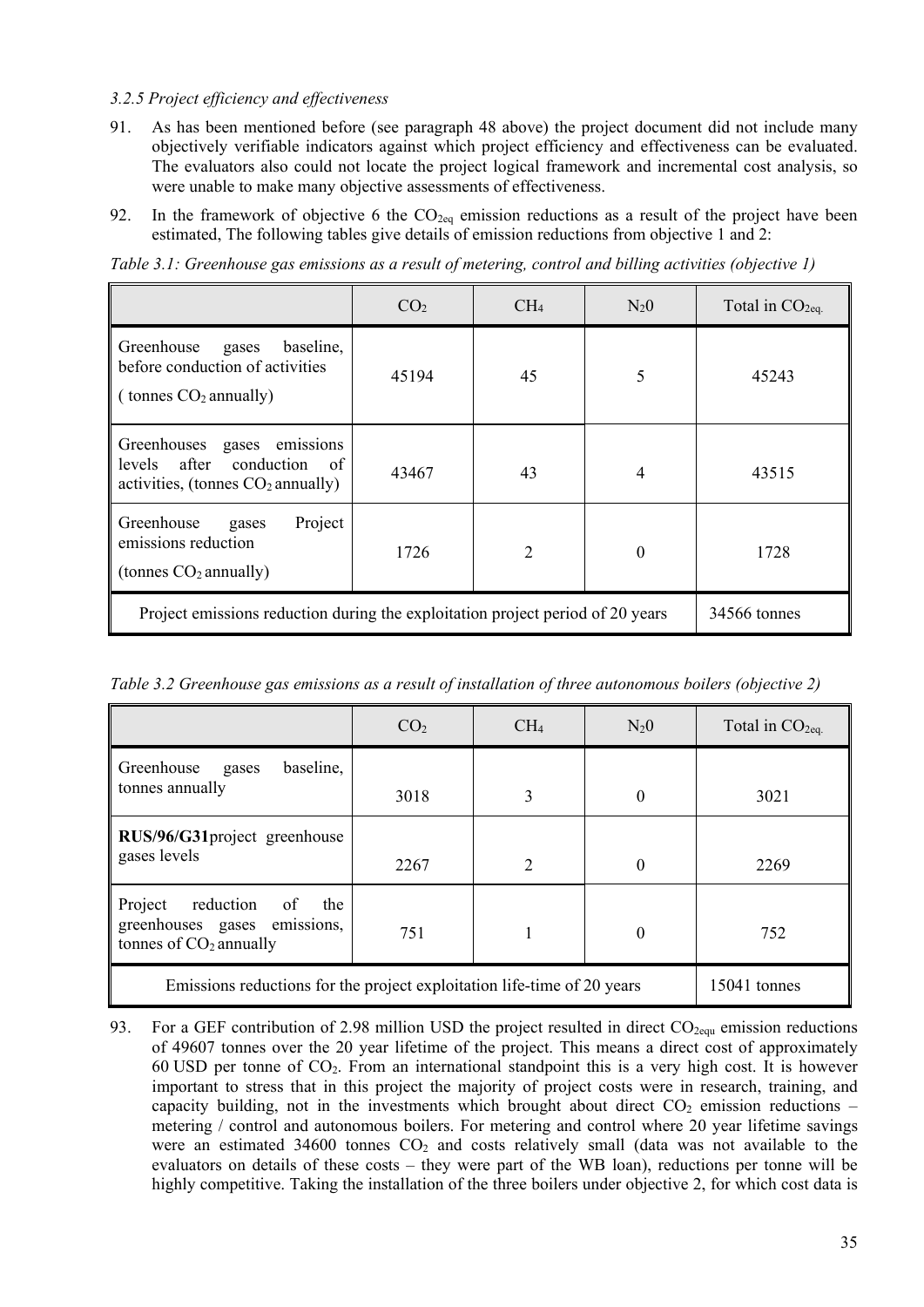readily available, costs (excluding operation and maintenance) were about 340 000 USD. The cost per tonne of  $CO<sub>2</sub>$  reduced in this case is 22 USD over 20 years.

- 94. Many studies conducted by Russian and international organizations have shown that energy saving potential in the residential heating sector offers excellent opportunities for  $CO<sub>2</sub>$  emissions reductions in Russia, as a result of the estimated 25 to 35 % savings, which are technically possible. As a result of this project it appears that the savings for metering / control and billing are significant and cost effective. The data for the autonomous boilers however shows that this intervention is costly from a greenhouse gas perspective.
- 95. In contrast to the greenhouse gas savings from the metering / control and billing (Objective 1), at the time metering and control values were installed this was not considered a good investment (financially speaking) since the decrease in consumption was only approximately 10%. Since then however, heat energy prices have grown substantially and the market of various types of heat meters has grown (as meters became cheaper). The application of various systems for actually supplied heat and hot water for residential buildings is now cost effective.
- 96. Undoubtedly, the provision of billing for heat supply independently from the quality of heating and actually consumed hot water, does not itself provide for heat savings. However, it has been evident through this project that even the provision of information to tenants and authorities, highlighting discrepancies in billing for heat energy, gives them an incentive to think and search for the ways to overcome the problem.
- 97. The production of project dissemination materials website, publishing of books, reports, conference presentations, and TV programmes – has been on the basis of the issued books in the framework of the National Report "Heat Supply in the Russian Federation. Ways to overcome the crisis" and their further distribution via state channels (Ministry of Education and Science of the RF) and private channels is necessary.

#### *3.2.6 Stakeholder involvement*

- 98. One of the most important priorities catalyzed by the Project is the three level system for the implementation of international project, which ensured participation of international organizations, federal bodies and municipal establishments.
- 99. Cooperation between local departments responsible for the implementation of particular Project objectives or milestones for achieving a particular objective is evaluated positively. On the local level partnership has developed faster then on Federal or International levels due to the common purpose of striving to overcome local barriers.
- 100. The Project allowed to activate informational activities, organization of forums (conferences, seminars, exhibitions) to acquire additional information for the direct and indirect use for the promotion of its creativity (production of various types of heat supply equipment and devices is organized).
- 101. Parties involved in the project, to a large or smaller degree impacted reduction of barriers to energy efficiency in heat supply. The degree of involvement of stakeholders is assessed in the form of their financial, intellectual, institutional and technical input and results. Major input to achieve objectives was provided by the following organizations:
	- Financial input GEF/UNDP, Government of the RF, Administration of the city Vladimir,
	- Intellectual input GEF/UNDP, Ministry of Industry and Science of the RF, RUSDEM, National Advisor, National Manager.
	- Technical input GEF/UNDP, Ministry of Industry and Science of the RF, RUSDEM, National Advisor, National Manager, Administration of the city Vladimir.
	- Institutional input RUSDEM, National Advisor, National Manager, Administration of the city Vladimir.
- 102. While there is a common interest from state structures and low income levels of population in successful Project implementation, there are some groups that due to some circumstances are not interested in the Project progress.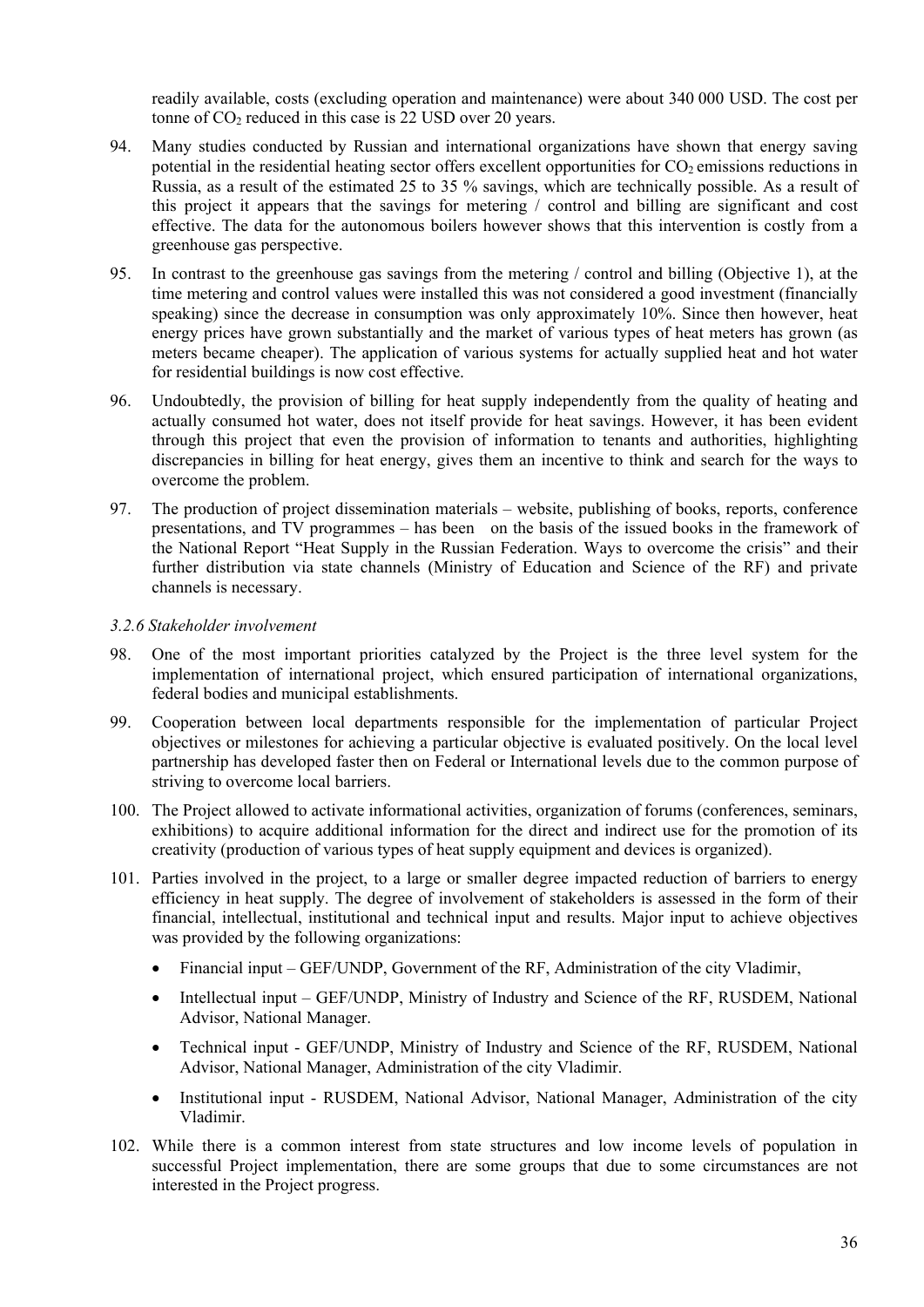- 103. These are local organizations that provide centralized heat supply (АО-Energo, MUEs for heat distribution networks, HCS, repair enterprises and fuel supply organizations), which financial stability depends on physical volumes – the bigger are volumes the bigger are profits.
- *3.2.7 Financial planning*
- 104. The original project design included a grant of 2.98 million USD, and an in-kind contribution from the Government of the Russian Federation of 4.9 million Roubles.
- 105. Major exchange rate fluctuations mean that the precise amount of in-kind contributions from the Government could not easily be determined, but the project evaluation team were given data which appeared to show that the Russian contribution was substantially more than originally envisioned.
- 106. UNOPS controlled the GEF budgets and provided the project with contractual and procurement services. Annual project audits and reporting to the steering committee confirmed overall sound financial management.
- 107. Data relating to the costs of the boilers was received from the project manager, and is given in the table below.

| Boiler house, address                                                                                    | Costs, Dollars USD |                                          |                                 |                 |
|----------------------------------------------------------------------------------------------------------|--------------------|------------------------------------------|---------------------------------|-----------------|
|                                                                                                          | Equipment          | Construction-<br>mounting<br>works (CMW) | Design works<br>and other costs | Total:          |
| Besimenskogo, 9-B                                                                                        | 82699,91           | 17494,89                                 | 9674,04                         | 109868,84       |
| D.Levitana, 49                                                                                           | 88272,98           | 5815,85                                  | 9590,71                         | 103679,54       |
| Lenina, 62                                                                                               | 86366,89           | 30074,95                                 | 9799,04                         | 126240,88       |
| Total:                                                                                                   | 257339,78          | 53385,69                                 | 29063,79                        | 339789,26       |
| Building monitoring before and after boiler houses installation (subcontracting)                         | 88000              |                                          |                                 |                 |
| Guaranteed technical maintenance of boiler houses                                                        |                    |                                          |                                 | 84000           |
| Total, USD dollars                                                                                       |                    |                                          |                                 | 511789,26 USD   |
| Moreover,<br>City Vladimir expenditures (office rent, telecommunication, transport), thousand<br>roubles |                    |                                          |                                 | 300,000 roubles |

*Financing of construction and start of exploitation of autonomous boiler houses*

#### *3.2.8 Sustainability and replication*

- 108. A complex system of project results dissemination was implemented in accordance with the project document, as well as added activities during implementation. These included:
	- a) issuing of a series of brochures which describe the progress of the project implementation and its achievements;
	- b) publicity of project results through seminars and publications in periodicals (scientific and in the press; and
	- c) use of new information technologies the project website.

Over the period of project implementation the following outputs were delivered, contributing to project replication: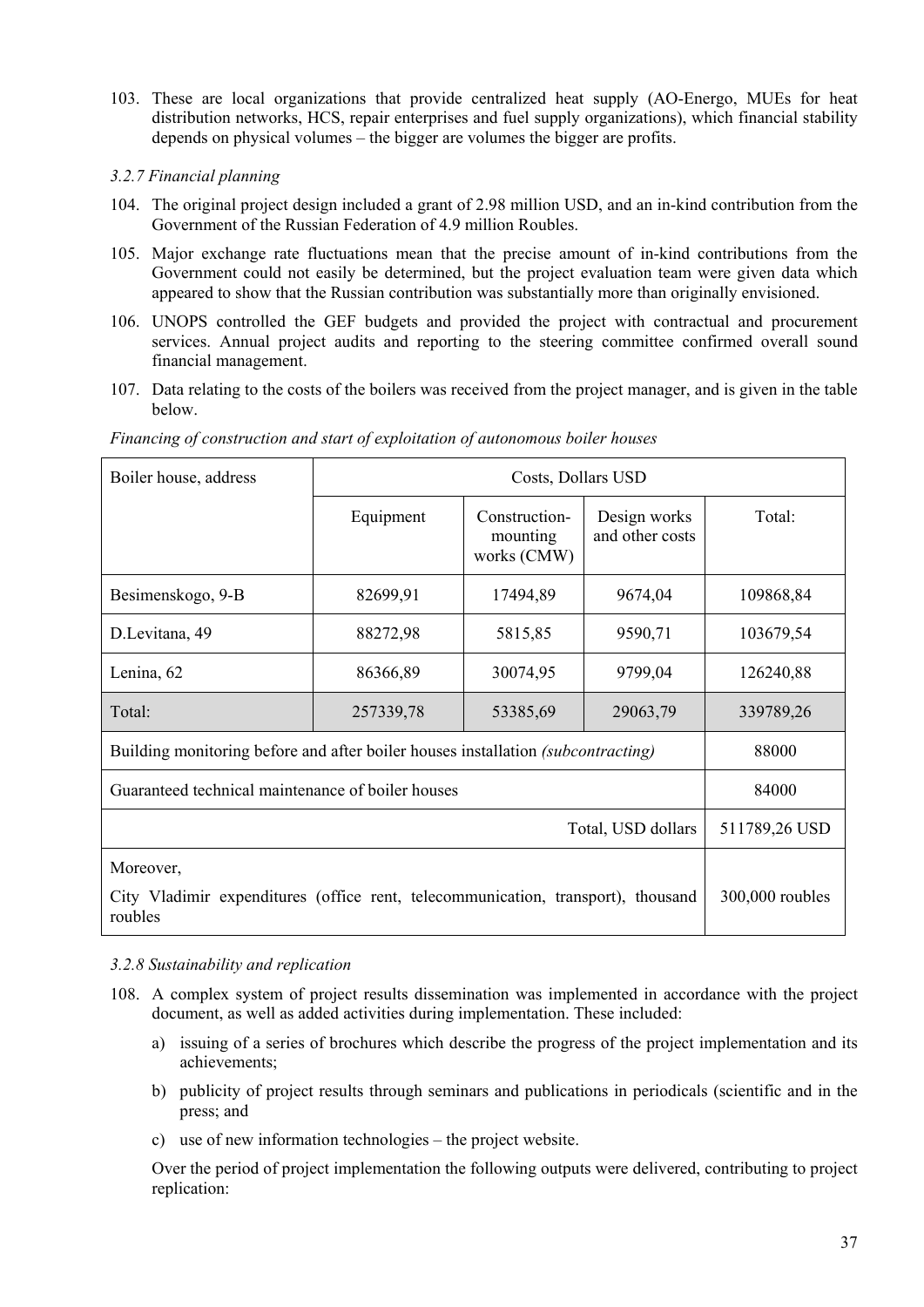- 10 seminars on the themes of Project were held, and
- 60 speeches at diverse exhibitions and conferences in different cities of Russia and CIS were given.

Experience accumulated as a result of the Project implementation, being generalized, allowed to prepare the National Report: " Heat Supply in the Russian Federation. Ways to overcome the crisis", which consists of 6 Books presenting main conclusions and recommendations on reforming of heat supply system of city communal and housing sector.

- **Book 1** "Reform of heat supply and consumption system in the RF" (distributed in all subjects of the RF, conferences, seminars, exhibitions).
- **Book 2** "Recommendations on working out of regional and municipal programmes of heat supply development" (distributed to all subjects of the RF, conferences, seminars, exhibitions).
- **Book 3** "Methodical recommendations on design, construction and commissioning of autonomous boilers" (distribution – conferences, seminars, exhibitions, administration of several regions).
- **Book 4** "Methodical instructions on introduction of basement autonomous gas boiler house" (distribution – conferences, seminars, exhibitions, administration of separate regions).
- **Book 5** "Monitoring and assessment of efficiency of municipal heat supply system modernization" (is currently in press and still to be distributed).
- **Book 6** "Stimulation of greenhouse gas emission reduction as a mechanism for energy saving and energy efficiency in Russian residential building sector and heat supply" (is ready to be sent to press, and will be distributed at specialized seminars).

as well as:

• "Album of engineering decisions of energy-efficient heat supply systems" (is sent to all subjects of the RF, distributed at conferences, seminars, exhibitions).

and in the press:

• "Album of energy efficient systems for energy resources supply for facilities of the housing and communal sector" (not sent, will be sent to subjects of the RF)

The main purpose of the distribution of these books was dissemination of project results and achievements in cities of the Russian Federation.

All books comprise a unified system of analysis of a current state of heat supply systems, recommendations on legal, institutional – economical and technological ways of their reforming and are illustrated by concrete examples of those transformations executed in series of regions of Russia and CIS.

The system for dissemination and replication is evaluated positively by the evaluation team.

109. In addition to formal publications, the project experts in Vladimir prepared and published 7 articles on the realization of the project in the newspaper "the Vladimir Telecourier". Together with employees of Vladimir TV, a DVD-film of the "Realization of the Project" (30 minutes) was prepared, as well as 15 broadcasts on the key subjects of the project. The broadcast of television debates on ГТРК "Vladimir" devoted to the process of realization of the project was held and a DVD-film prepared. The DVD-film of the tele-debates with experts of the project (1 hour 20 minutes) was also prepared. The project was also highlighted on Vladimir TV in the program of "Message - Владимир" (4-5 minutes). Questions and responses on messages on the project in mass-media were received from all sectors of the population: from students to pensioners. The television debate also included interactive voting which registered more than one and a half thousand calls, with 70% of callers supporting the idea of metered billing of heat and hot water. The studio also accepted more than 100 calls, which were answered during the show by 10 experts participating in the programme.

The evaluators were particularly impressed by these informal activities and the project team is to be commended for their efforts in this regard.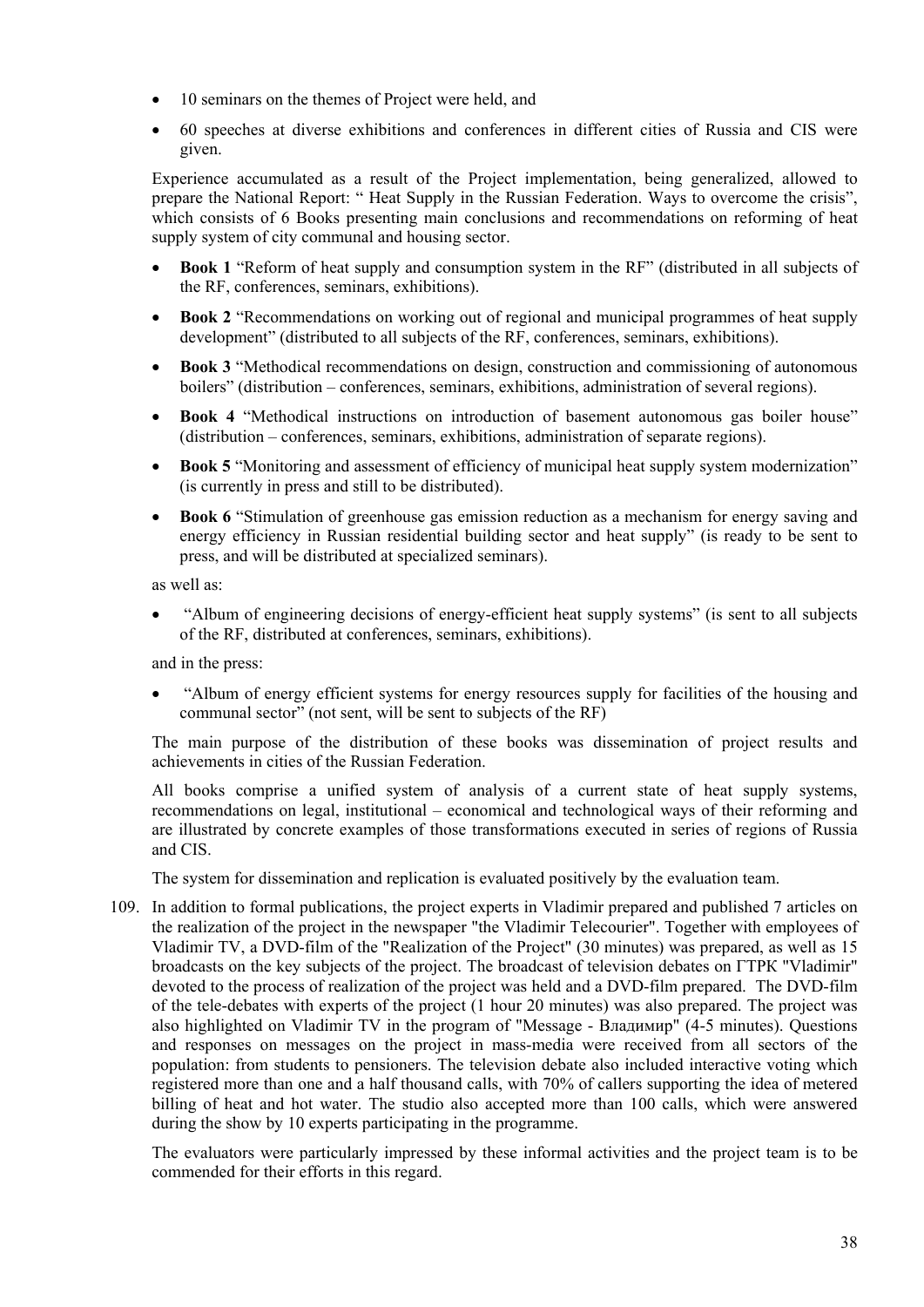- 110. The RUSDEM web-site [\(www.rusdem.com\)](http://www.rusdem.com/) contains comprehensive information materials dedicated to the project. Since 2000 the project has also been represented on [www.environment.da.ru.](http://www.environment.da.ru/) Project materials are also presented at the Russian virtual exhibition of energy efficient technologies and materials [\(www.energy-exhibition.com\)](http://www.energy-echibition.com/). In the opinion of the evaluators, these sites are professionally constructed, and contain useful information for a wide audience.
- 111. Concerning 'static sustainability' (the ongoing activities and flow of benefits in Vladimir), activities aimed at reduction of barriers during implementation of investment projects in a period of time are the most efficient when the permanent team of coordinators from city and regional authorities is in place and fully involved in the process. However political changes are fairly inevitable, and activities, which coincide with mayoral or regional governor elections have caused difficulties in ensuring continuity. In many cases, possible replacement of the authorities through elections halts the project pace that was gained with the previous team – and this was the experience in the Vladimir project. These are risks that can negatively influence the implementation process due to temporary lack on knowledge and awareness (or even electoral promises) from new officials.
- 112. On the other hand the National Project Manger was living in the city Vladimir, and the project supervisor from the DHCS of the city Administration was involved in the World Bank PTBRF Project and the UNDP / GEF meant good co-operation and local ownership. Such process of local organizations participatory process influences positively projects success. The co-operation was not always ideal, as was also pointed out in the Mid-term Evaluation, and awareness of the project was evidently not very high during interviews with stakeholders from the city administration, and there is certainly room for improvement in this regard.
- 113. The project was unable to implement the proposed billing system in reality. This was caused by opposition to perceptions that the change in billing systems would adversely effect poorer sectors of the population (who have the worst quality housing). These negative impacts to some part of the citizens of the city could not receive approval of the Duma representatives. Clearly there is a need to develop more comprehensive policy which would mean subsidies to poorer households, or (better), some mechanism to implement thermal upgrading in social housing, possibly using some earmarked revenues from the heating tariff to a fund for this purpose.

The legislation in force and technical means of state organizations do not allow in a short-term (a) to conduct audit of all municipal residential sector, (b) to define the depreciation rate of each building and to set individual norms for heat supply for each building and each apartment with the use of increasing/decreasing coefficient. Replication process of the consumption-based heat energy meteringbilling system in other cities remains challenging and can take a long time due to the city budget deficit.

Further work on these issues is recommended.

114. Overall the evaluators believe that the project is attractive for replication, dissemination of results has been well implemented, and the results are likely to be sustainable for the long-term, as federal and regional legislation support is introduced, and on the condition of financial support and investments (from local or foreign sources) into replication.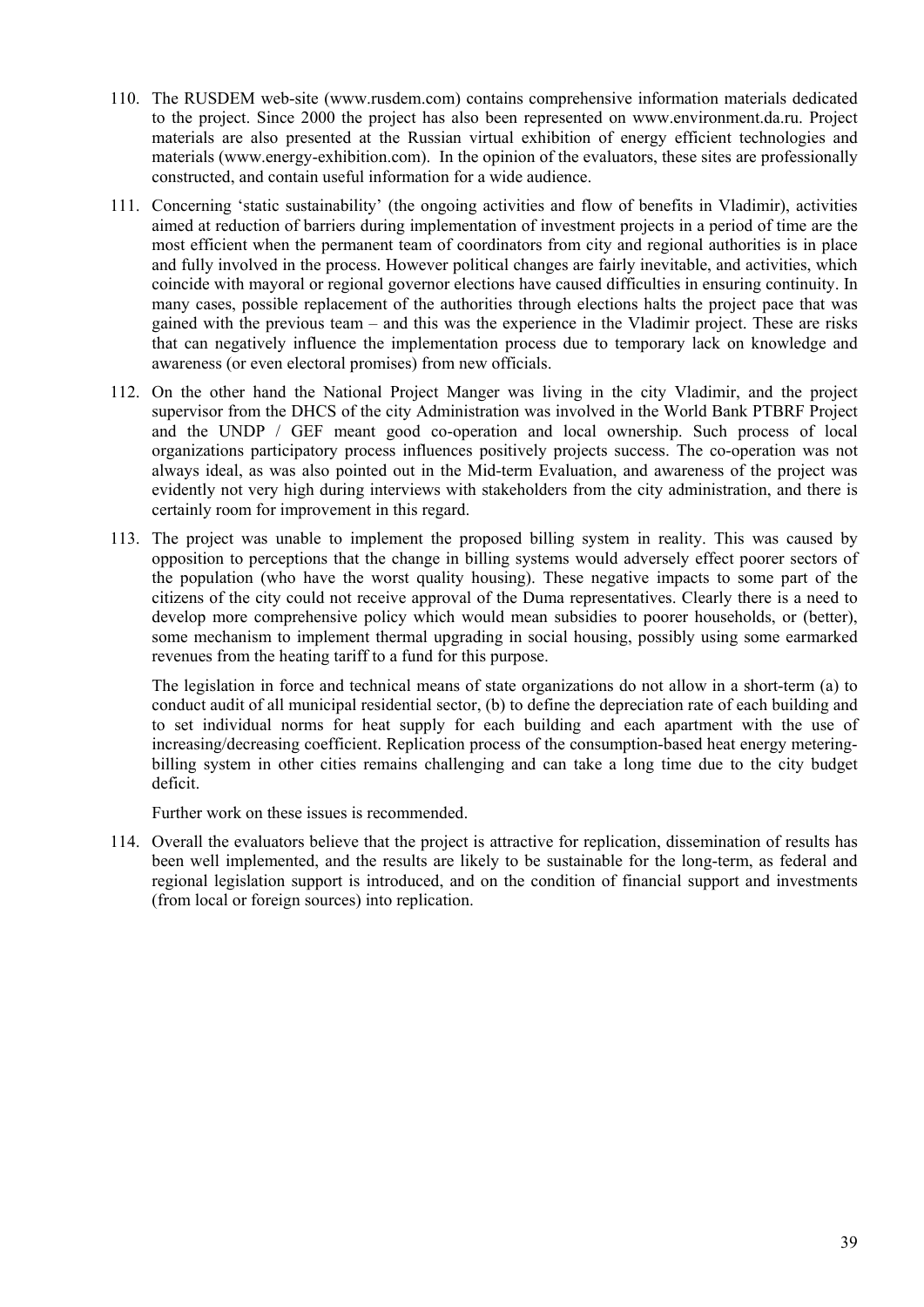#### **3.3 UNDP common rating system**

115. The evaluation team has attempted to make use of the UNDP common rating system for evaluations. Evaluation of the status of objectives is based on subjective assessments, since quantifiable indicators were not always given at the objective level in the project document. This table summarizes conclusions given in other parts of the evaluation report.

| <b>Rating outcomes:</b>                                                                                                                                                                                                                                                                             |                 |                                             |                      |  |  |
|-----------------------------------------------------------------------------------------------------------------------------------------------------------------------------------------------------------------------------------------------------------------------------------------------------|-----------------|---------------------------------------------|----------------------|--|--|
|                                                                                                                                                                                                                                                                                                     | Positive change | Unchanged                                   | Negative change      |  |  |
| Development objective: to provide sustainable and replicable models and to<br>build the required capacities for overcoming barriers to implementation and<br>realization of energy-efficiency improvements and energy conservation in<br>residential buildings and heat delivery systems in Russia. | X               |                                             |                      |  |  |
| <b>Objectives:</b>                                                                                                                                                                                                                                                                                  |                 |                                             |                      |  |  |
|                                                                                                                                                                                                                                                                                                     | Yes (achieved)  | Partial (two-thirds or<br>more of a target) | No (not<br>achieved) |  |  |
| Objective 1. Create a Prototype Residential Heat and Hot Water Metering and<br>Billing System on the Basis of Metered Consumption.                                                                                                                                                                  |                 | X                                           |                      |  |  |
| Objective 2. Study and Demonstrate the Feasibility and Future Implications of<br>Autonomous Heat Production in Residential and Public Buildings.                                                                                                                                                    | X               |                                             |                      |  |  |
| Objective 3: Build the skills and capacity for energy efficiency project analysis<br>and feasibility studies (note that the evaluators believe that the targets under<br>this objective were unambitious and unnecessarily static).                                                                 | X               |                                             |                      |  |  |
| Objective 4: Establishment and functioning of the Project Implementation Units<br>in Moscow and Vladimir                                                                                                                                                                                            | X               |                                             |                      |  |  |
| Objective 5: Develop and implement the Project Dissemination Programme in<br>the Russian Federation and the CIS countries                                                                                                                                                                           | $\times$        |                                             |                      |  |  |
| Objective 6: Assess and measure environmental impact (climate change<br>mitigation potential) of the project                                                                                                                                                                                        | $\times$        |                                             |                      |  |  |

#### **Rating sustainability:**

**The rating system assesses the degree to which progress towards achieving the outcome appears to the evaluator to be sustainable. Sustainability is determined by evidence of local ownership of outcome and systems/institutions in place to carry forward progress in the outcome or cement gains.**

|                | Sustainable | Too soon to tell or<br>cannot be determined | Unsustainable |
|----------------|-------------|---------------------------------------------|---------------|
| Sustainability | ◠           |                                             |               |

#### **Rating relevance:**

**The rating system assesses the degree to which an outcome is relevant given a country's development situation and needs. Essentially, it tests the development hypothesis. 'Somewhat' indicates that the outcome is somewhat relevant but perhaps not the best one for addressing the development situation per se.** 

|           | Yes (relevant) | Somewhat | No (not relevant) |
|-----------|----------------|----------|-------------------|
| Relevance | $\lambda$      |          |                   |

#### **Rating cost-effectiveness:**

**The rating system assesses the degree to which the progress towards—or the achievement of—the outcome is cost-effective, given the financial resources and time invested in the outcome and the degree of change actually achieved. 'Somewhat' indicates that evidence is found that the outcome is somewhat cost-effective but could have been more so.**

|                    | Yes (cost-<br>effective) | Somewhat | No (not cost-<br>effective) |
|--------------------|--------------------------|----------|-----------------------------|
| Cost-effectiveness |                          | v<br>∧   |                             |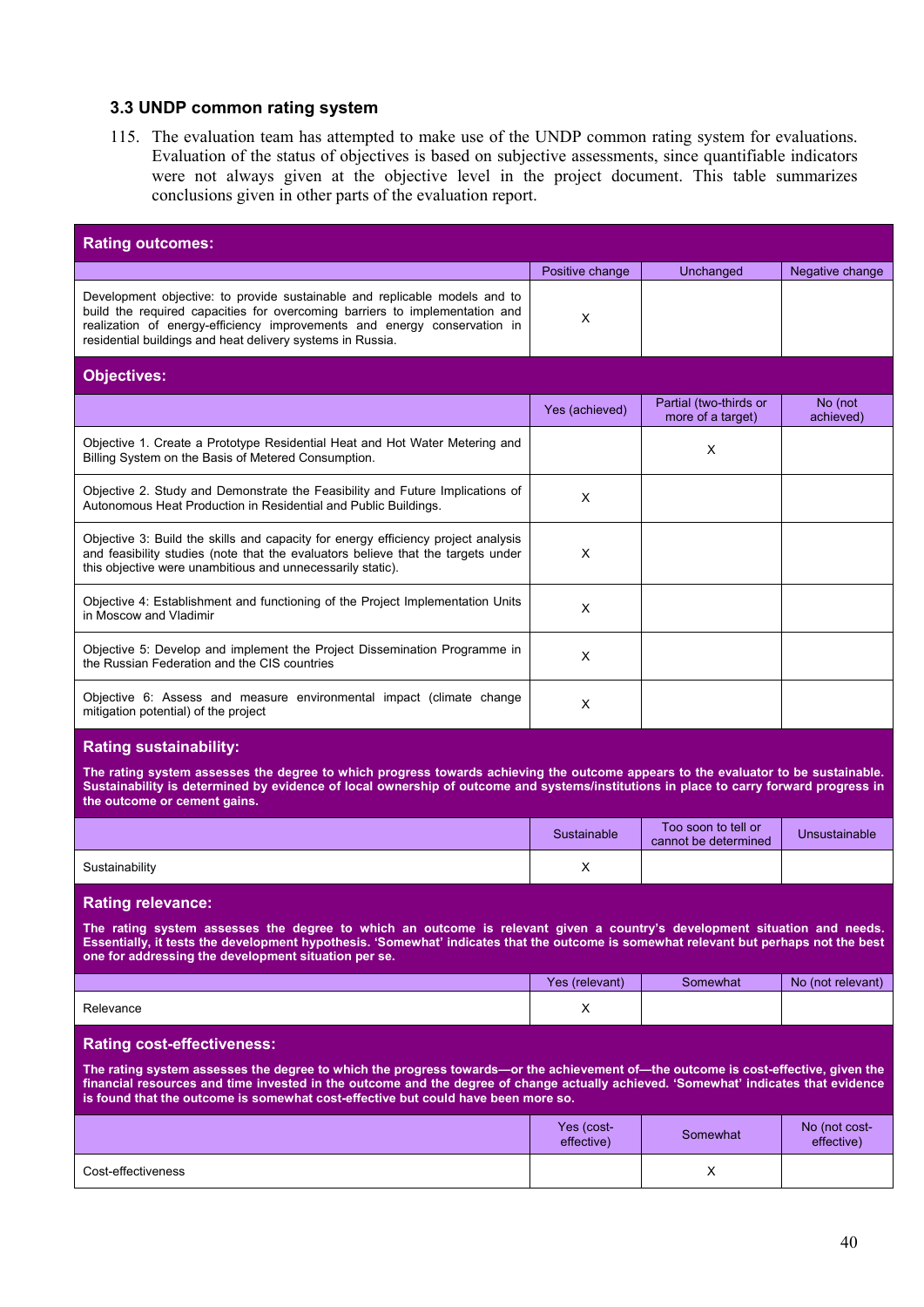# **4. Recommendations**

### **4.1 Corrective actions for design, implementation, monitoring and evaluation of the project**

116. The Project Document did not set up sufficiently detailed verifiable indicators for project objectives and did not define indicators to trace steps (outputs) of financial planning and budgetary procedures of financing, as well on definition of efficiency indicator for financial mechanism.

The *design correction* could have more wide implications, however, in the project document the following is missing or absent, based on lessons learned during execution:

- a) Necessary indicators, which could serve for determination of concrete results.
- b) There is no adequate assurance of project sustainability at a country level, which would have included, for example an opportunity for more comprehensive study of legislative and normative possibilities for the country, and the creation of preconditions for lobbying for the adoption of required laws at the level of federal legislative authorities.
- c) The project design does not include adequate institutional mechanisms to ensure sustainability at the local level. Despite this, the evaluators believe that the project implementation team should be commended for the creation of two companies– «VladEsco» and «Project Service Unit» - that have inherent strong incentives for continuation of these activities. Creation of these two companies, however, is potentially of concern since public finance was used to support them in the conditions of quite an uncompetitive market. In addition there is a risk that after the end of Project, the companies may start to hide information to ensure their competitive advantages, which will negatively influence on activities on «dissemination ».

However, taking into account the good quality of dissemination activities in the framework of the project, as well as the institutional potential of the National Agency (DHCS), the evaluators believe that such risks are minimized. Nonetheless, the design could have included from the start project activities aimed at the creation of a commercial mechanism and conditions for private sector (i.e. business-oriented approach), rather than direct support of individual commercial companies.

- d) The objectives are not defined based on requirements for changes of federal legislation but only for regional legislation. This contradicts the three-level system of international projects implementation.
- e) There are no clear tasks on monitoring of the project and its objectives so that the economic effectiveness of the project could be assessed.
- f) Risks are defined according to "supply/no supply of meters" and "voting/non-voting of legislative acts" *on local level* and do not cover legislative basis of regional and federal levels, which makes the project success impossible as regard to the change of normative policy for citizens (which must be changed at a higher level than the city.
- g) The level of rate involvement of tenants associations and heating companies, despite their involvement in the project in some cases in training and for example on provision of information was not clearly defined.

#### **4.2 Proposals for future directions underlining main objectives**

117. Despite the fact that **objective 1** was not fully achieved (the billing system was only simulated), its achievement is well developed and all indications are that it will be completed when the process of consumption-based billing is formed in the country. In the meantime the simulation of the billing system provided useful information for the formulation of policy at all levels.

Until the transition towards 100% payment for housing-communal services is completed the system of reimbursement for uncovered profits (e.g. in the city of Vladimir 10% of costs for heat supply for residential buildings are reimbursed to heat supply companies from the city budget) will be maintained. Presently, work on abolishment of privileges and their transfer into subsidies for lowincome sectors of the population is being conducted at a Federal level (Decree of the Government of the RF from 30.08.2004 №444).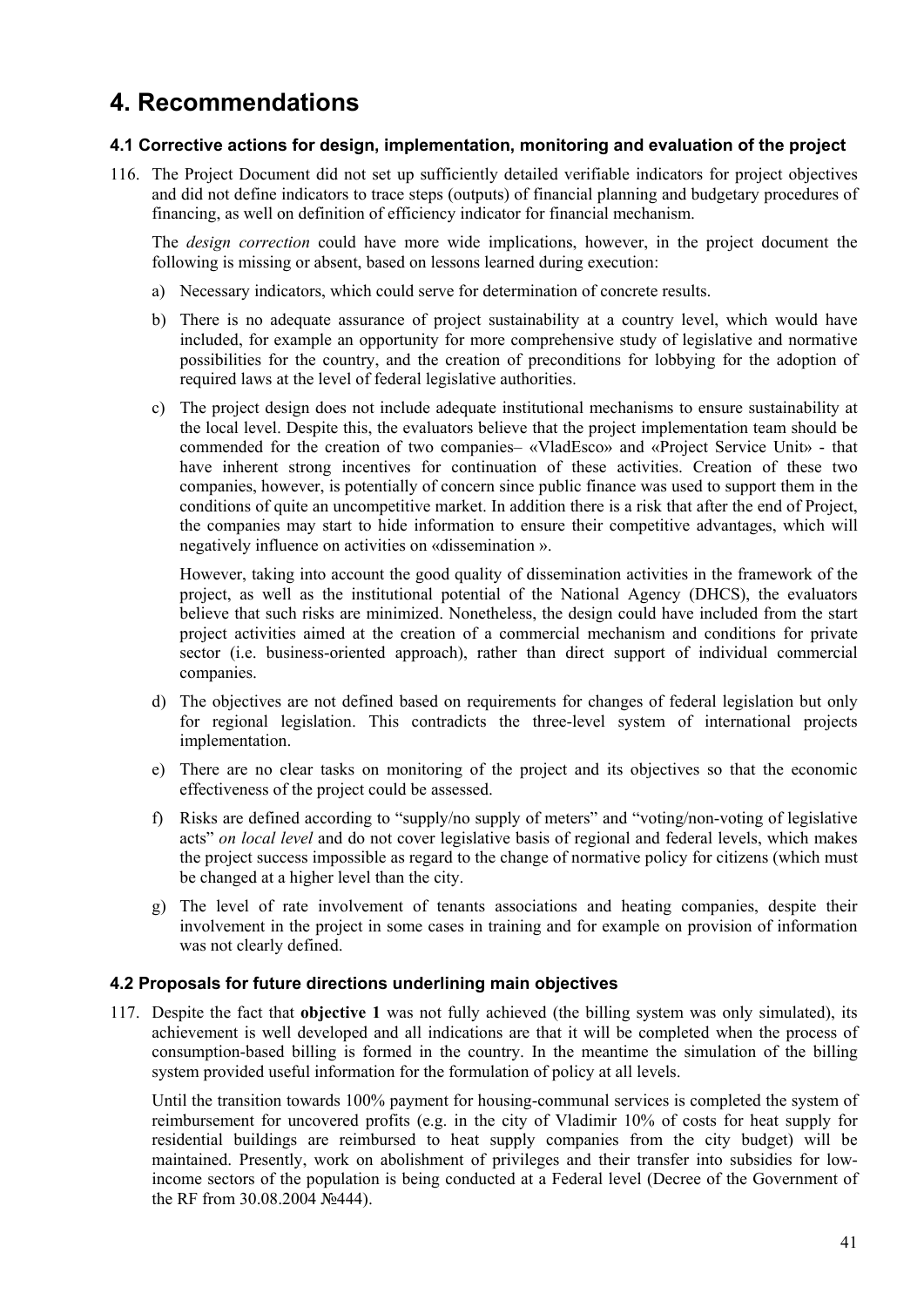Therefore, all international projects being implemented in the Russian Federation should be based on the country legislation in force and should include objectives for a change in legislation of an appropriate type and level, if necessary. In the current project there were clear challenges to implement activities through local legislation, which really required Federal legislation to bring into effect (since local administration and political staff are naturally very hesitant to make changes which are not sanctioned at the Federal level).

In addition, the adoption of head of city or rayon *decrees* supporting projects cannot be considered as a panacea in regard to a change of legislation, norm setting or financing. For example, for financing such decrees are in force only for the duration of one budget year. For the longer-term (such as for decisions on billing systems), which was required for the project implementation, it is necessary to pass legislation – dependent on the vote of the regional Duma.

After adoption of a range of legislative acts by the Government of the  $RF - a$  process that is currently underway – to improve the payment system for communal services, including heat supply for residential buildings, and sets federal standards, the project is becoming more attractive, and the implementation of the heat supply metering-billing system is likely to proceed.

Ongoing activities on these issues are strongly recommended to build on the progress made during this project.

- 118. **Objective 2**, on autonomous boiler houses, can be and must be widely replicated. This requires the introduction of compulsory technical norm setting for energy consumption in residential buildings and ensuring control through governmental decrees.
- 119. Implementation of **objectives 3 and 5** should be continued on a broader scale, not limited to just the Vladimir Project results, but also using results of other projects, including those with the World Bank loans and other projects targeted at improvement and increase of efficiency of energy use and conservation.

It is also recommended to ensure wider dissemination of the project publications – with the use of State support for publishing on a federal level and dissemination via the state sector of Ministry of Education and Science of the RF.

It would also be very useful to publish and disseminate the methodologies, following their adjustment and after approval from Ministry of Education and Science (Agency for Education) of the RF, for use for education in special educational establishments.

The methodologies developed by the project team are recommended for distribution to Russian regions and Gosstroy of the RF for their study and analysis. After the analysis, it is possible that the Gosstroy will be able to use these methods as the basis for recommendations and include them into a regular Decree of the Government of the RF in respect of payment for communal services.

- 120. Ownership rights on the Project results to present are under jurisdiction of the following organizations:
	- City Administration– for three autonomous boiler houses that are transferred by it to confiding management to private company «VladEsco»,
	- Project Service Unit (and private company «Electrotekhservice») on Methodology of Billing (*before* approval of this Methodology by city Administration).
	- RUSDEM– on Books and electronic production aimed for dissemination.

All heat energy meters, installed under the World Bank project PTBRF are under management of the city Administration.

It is the opinion of the evaluators that ownership rights should stay with:

- City Administration, *including:* 
	- (i) the three autonomous boilers, with the right of the city Administration to transfer to confiding management to a private company on the basis of a tender. It will maintain them, and sell heat energy to municipal organizations that service these residential buildings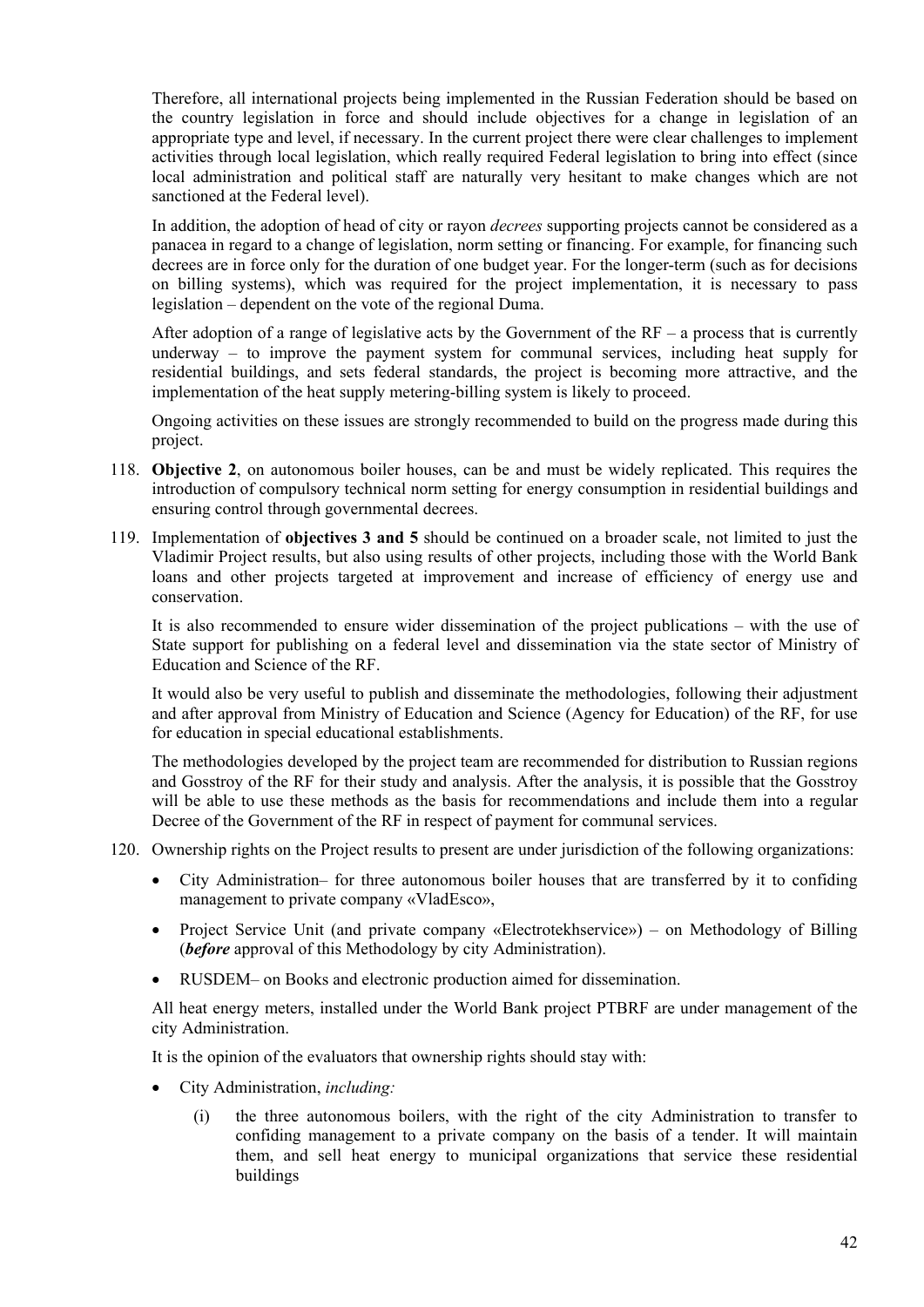- (ii) the methodology of billing (*after* approval of this methodology by city administration). Payments are to be conducted as previously by municipal organizations.
- Ministry of Industry and Science of the RF and RUSDEM, *including:* 
	- (iii) books and electronic production for the dissemination purposes under the Project with the participation of the Ministry of Education and Science.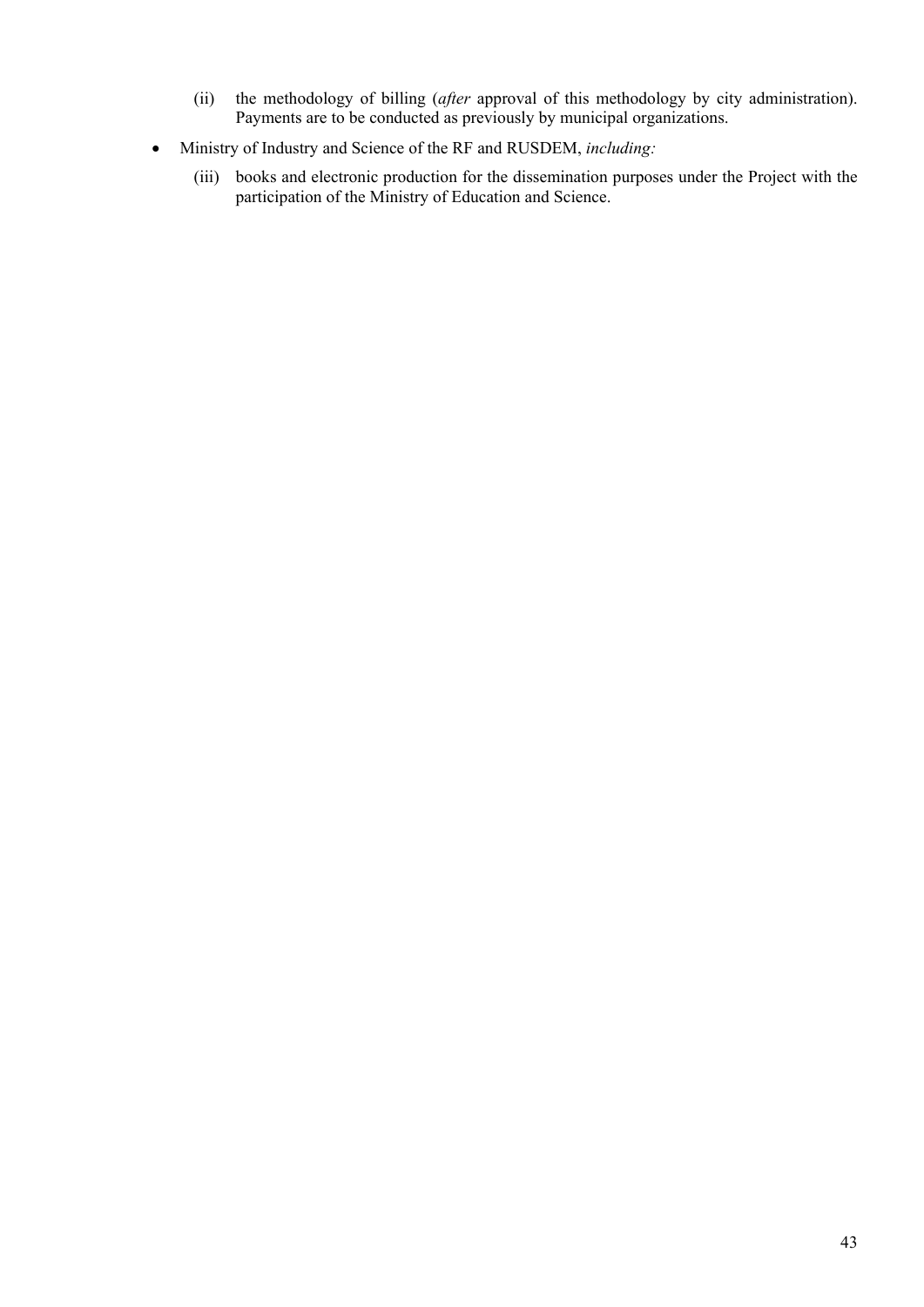## **5. Lessons learned**

#### **5.1 Best practices and successes**

- 121. The project satisfies requirements set up for the system of energy saving management in the Russian Federation and envisages solution of global objectives for the long-term:
- 122. The following models have been created:
	- a) implementation of international project by national execution,
	- b) dissemination of Project results,
	- c) reasonable combination of centralized and autonomous heat systems for cities,
	- d) consumption-based heat and hot water supply metering and billing system,
	- e) introduction of autonomous sources into municipal heat supply,

*The models listed above have been created for the first time in Russia*. Whether they could be improved further has not been the task of the evaluation team, and it not been commented on here. Most importantly they have been created - and this is a "best practice".

Further commentary on the models follows:

(а) The formulation of the Project Document – taking into account all its imperfections as raised in this evaluation (after 8 years) – laid a firm foundation for the implementation of international projects under nation execution.

(b) (c) (d) (e) national executors targeting capacity building, technology and equipment as a major objective received 'two in one": they identified gaps in knowledge and skills, they assessed the situation in the country, were trained in making generalizations and forecasts on the country level and regions level, and not on the level of separate projects (although that is of course also important); directed this information at first to the Government of the RF, and then to Russian regions (National Report «Heat supply in the Russian Federation. Ways to overcome the crises»). This experience deserves appreciation, because nothing of that kind (as contained in the publications) with critical materials existed in the USSR.

(c) The benefit of the Project is, also, the creation of the "economic model" of calculating and billing.

- 123. The following methodologies and databases have been created:
	- a) methodology and sequence of assessment and inventory of greenhouse gases (GHG) emissions from enterprises of residential building sector and heat supply,
	- b) methodology for certification and database (passport) of the metering-billing system,
	- c) methodology for distribution of volumes and costs of heat energy between consumers,
	- d) methodology (instructions and forms) to be filled in on the meter reading from group, building level and apartment level meters,

moreover:

- e) the project service unit intended for servicing of the metering-billing system was created. To solve the required tasks the following was method were developed:
	- (i) institutional and normative-legislative activities algorithm model required for calculation of distribution of payments for heat energy and fuel and energy resources;
	- (ii) technical model of the service and activity algorithm required for the complex metering and control of energy resources consumption;
	- (iii) economic model of the Project Service Unit for monitoring of the project implementation;
	- (iv) software for calculation of heat and fuel demand, losses and payments.
- 124. Based on the work of the project it is evident that the following organizations can participate in competition for the rights to manage heat supply systems: MUEs, joint stock companies (with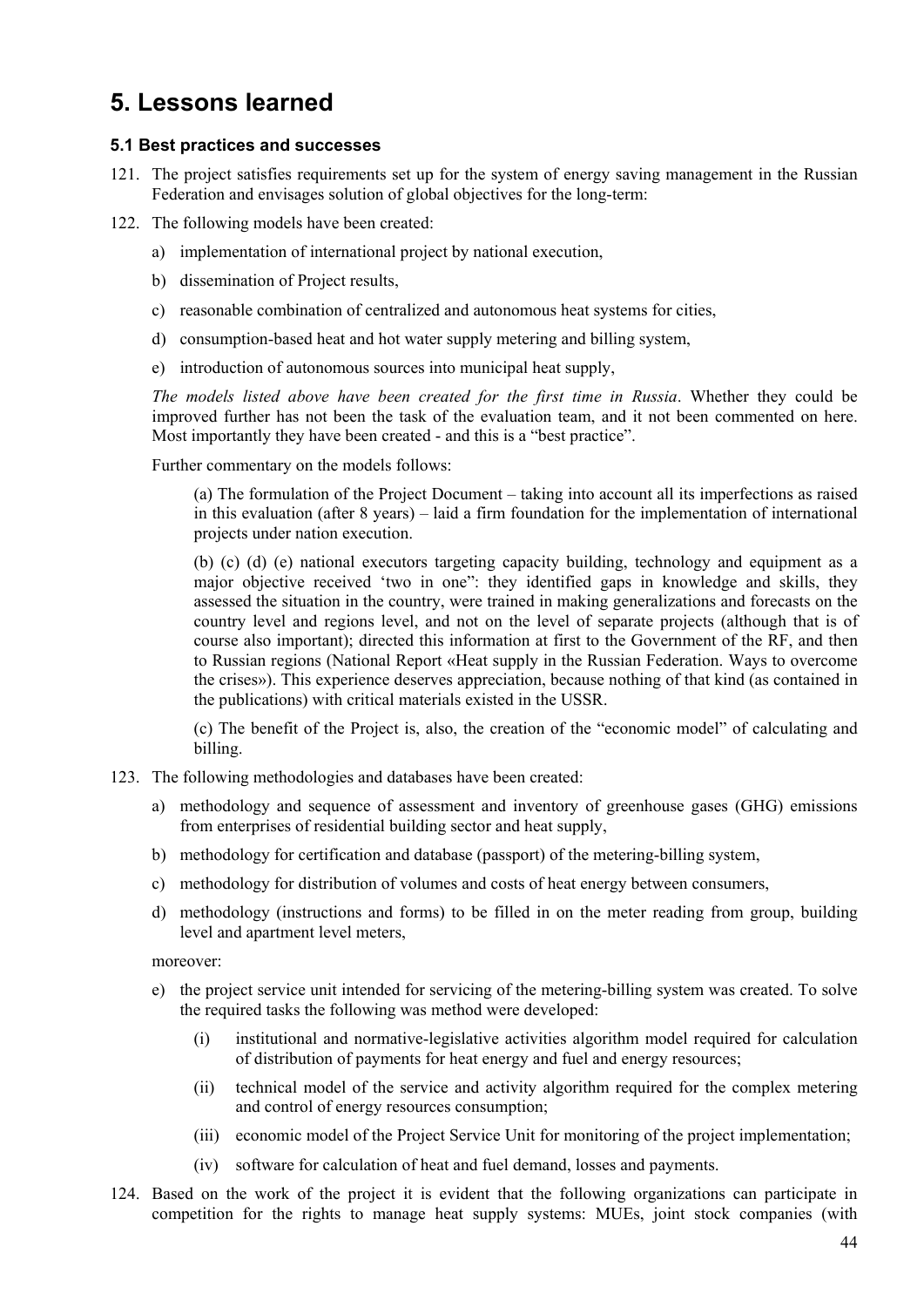participation of municipal capital) that are based on MUEs and private companies. The form of ownership is not that important as confidence in ensuring reliability and efficiency of heat supply. Private companies are still to show that they can work more efficient than municipal ones.

#### *Box 11: Private versus municipal billing services*

#### **Is the creation of a private company providing billing service is a best practice?**

National experts consider that it is.

#### **Why it is called "Project Service Unit"? It is only to provide services for the GEF project?**

The Project Service Unit is created on the basis of previously existed ООО «Elektrotekhservice». It was named following the mode of the Project Document. When the functions of this company for the GEF project will be finished, it will continue to service the Billing Zone: to present – on the basis of theoretical calculations, then, after the approval of the Methodology of Billing – officially – with the Decree of the city Administration (and after voting of Deputies) – on a practical basis. The Project Service Unit in the year 2004 is forming bills on heat energy with the use of software developed during the project on the basis of meters and heat distributors data.

After the end of the Project, the composition of the Service Unit will be defined by the Decree of the city Administration: if billing is to be implemented on practice, then costs of the Service Unit will be incorporated into tariffs by the regional energy commission. In accordance with these calculations the business-plan of this Project Service Unit (OOO "Elektrotekhservice") will be defined

The two companies (the Project Service Unit and VladEsco) are involved in the Project in order to create an efficient mechanism and to prevent possible termination of project activities, that might have taken place if the model would have been developed and serviced by municipal organizations, which do not usually follow initiatives but simply do what is ordered by a Decree of the Municipality. Their responsibilities are defined in a Statute, which is approved by the city Administration.

However, both private companies are dependant on state policy: VladEsco – on state regulation on tariffs, and the Project Service unit (Elektrotekhservice") – from instructions and requests of the city administration. If operations are incorrect, inefficient or inadequate, they can be replaced and the tender for the selection of another private company can be opened. This gives flexibility to the city administration.

- 125. The National Report "Heat Supply in the Russian Federation. Ways to overcome the crisis" comprised from 6 Books, which generalize the situation in the country in the heat supply with results and perspectives of the Project, is developed, published and directed to federal bodies and regional authorities.
- 126. A number of activities on environmental aspects of the project have been carried out. These provide unique resources related to climate change:
	- a) Assessment of the climatic result and development of a baseline and actual GHGs emissions levels from the project are conducted.
	- b) Documentation on procedures for legalization, verification and certification of the Project climatic result is prepared.
- 127. The project served to highlight the fact that federal laws, required to mobilize private investments in heat supply modernization, are not yet sufficiently efficient or effective, however a spirit of entrepreneurship, is growing.
- 128. The project, both instrumentally and documentarily, highlighted missing and inappropriate incentives towards energy efficiency for tenants, tenant associations and rayon heat supply enterprises. The project implementers developed their own flexible methodology of individual metering and billing under conditions of various types of equipment with meters and control devices, that allows to remove principle of normative-equalizing distribution and hidden cross-subsidizing.
- 129. Gosstroy of the RF, due to the project, at the first time made the decision to incorporate changes into effective construction Rules (SNiP II-35-76) for boiler facilities, which allows construction of autonomous boiler houses (Amendment №1). Thus, with the effective legislation the exploitation of autonomous boiler houses by private company of any form of ownership for heating and hot water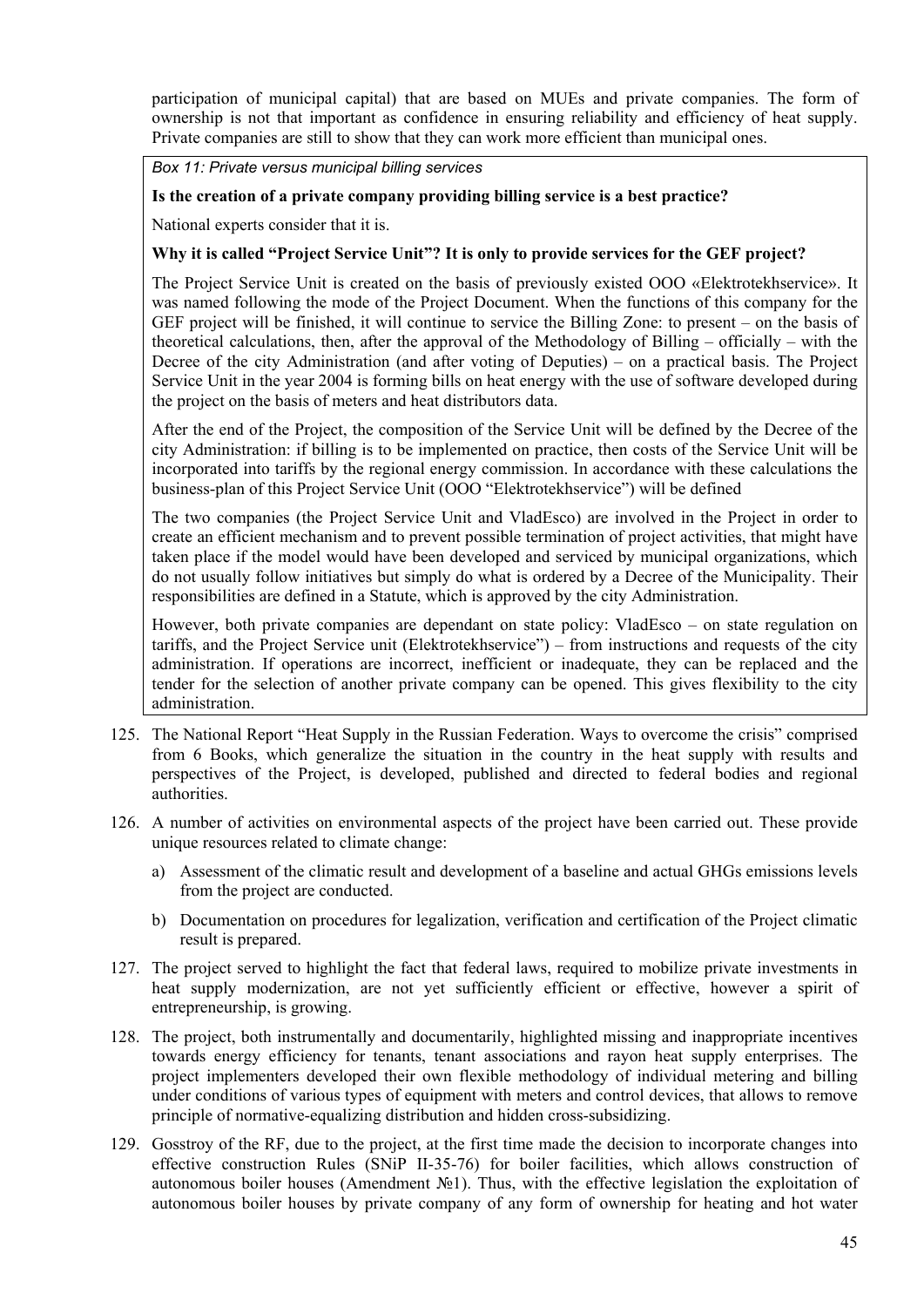supply became possible, either under private ownership rights, or under transfer of boiler houses into confiding management.

*130.* Autonomous boiler houses may take a bigger share in city heat supply systems, than 10% from the overall heat generation, as was declared in the beginning of the Project *due to an absence of energy policy for autonomous heat supply*. Transfer of buildings into autonomous heat supply is currently widely used for public buildings (school, kindergarten, administrative, production buildings and offices), especially in small settlements. The number of autonomous heating sources is growing, while the demand for heat from centralized heating sources is declining. The state statistics of these parameters on the federal level is so far absent.

#### *Box 12: The share of autonomous heating sources*

Extract from the Book 4 of the "National Report": «Experts believe that the share of autonomous heating sources in Russia will increase up to 5-10 % in nearest future».

Experience in the Nizhny Novgorod region in the field of application of autonomous boiler houses and experience from activities of federal organizations shows that this indicator in the National Report is probably set at a low level: there is a big future for autonomous boiler houses in Russia – in some cases this is alarming, taking into account the current rate of centralization of heat supply in large cities and the possible depreciation of city infrastructure. Including at the first instance heat distribution pipelines that are branched to a many-kilometre distances from each TPS or large (more then 20 MW) boiler house.

The expression: «absence of the policy» means that there was no SNiP (Rule) of the Gosstroy of the RF until the year 1997 that would allow construction of autonomous boiler houses. These type of systems were not included at all in any budgets of any levels of government: they simply did not exist before this time. Metering of natural gas consumption, distributed via low-pressure pipelines, was only done at one place - on the gas distribution point (GDP) by the municipal gas distribution company, taking into account that all the volume put through these gas distribution pipelines "went" to tenants in their apartments. Until 1997 all boiler houses were attached only to gas pipelines of medium pressure and did not have the right to being attached to gas pipelines of low pressure because these pipelines were designated only for tenants with kitchen ovens and water heaters in residential buildings constructed in the 1960s (khurzhshevki), and not into autonomous boiler houses as presently constructed.

Thanks to lobbying by RUSDEM, the Gosstroy of the RF adopted a new SNiP that allowed the construction of autonomous boiler houses.

Also thanks to experience gained from the project in Vladimir and in other cities autonomous boiler houses for individual buildings started to be constructed. There are separate examples on multi-entry residential buildings (Nizhny Novgorod - 2 roof modular (Hungary) boiler houses installed on roofs of multi-entry residential buildings: on st. Ylianova and Yaroslavskaya from 1997). There are many examples of construction of autonomous boiler houses attached to state buildings (school, children garden, office and etc), as well as many examples of private buildings (administration offices and others).

- 131. Throughout the years of the Project implementation in Russia, the qualification of top managers and experts that exploit systems of municipal heat supply gas grown:
	- a) From 1998 to 2004 thousands of heat supply experts visited foreign organizations in order to gain experience and training in basics of economic and financial analysis of projects – financial engineering and business planning for managers.
	- b) In many institutions of higher education in Russia curricula in energy saving were introduced.
	- c) In Russia experts rapidly gained access to computers and software dedicated to achievement of efficient exploitation of heat supply.
	- d) In many Russian regions interregional forums and exhibitions, as well as issues of scientificpractical magazines in energy and energy saving, are being conducted and serve for dissemination of experience in improvement of energy and fuel use efficiency.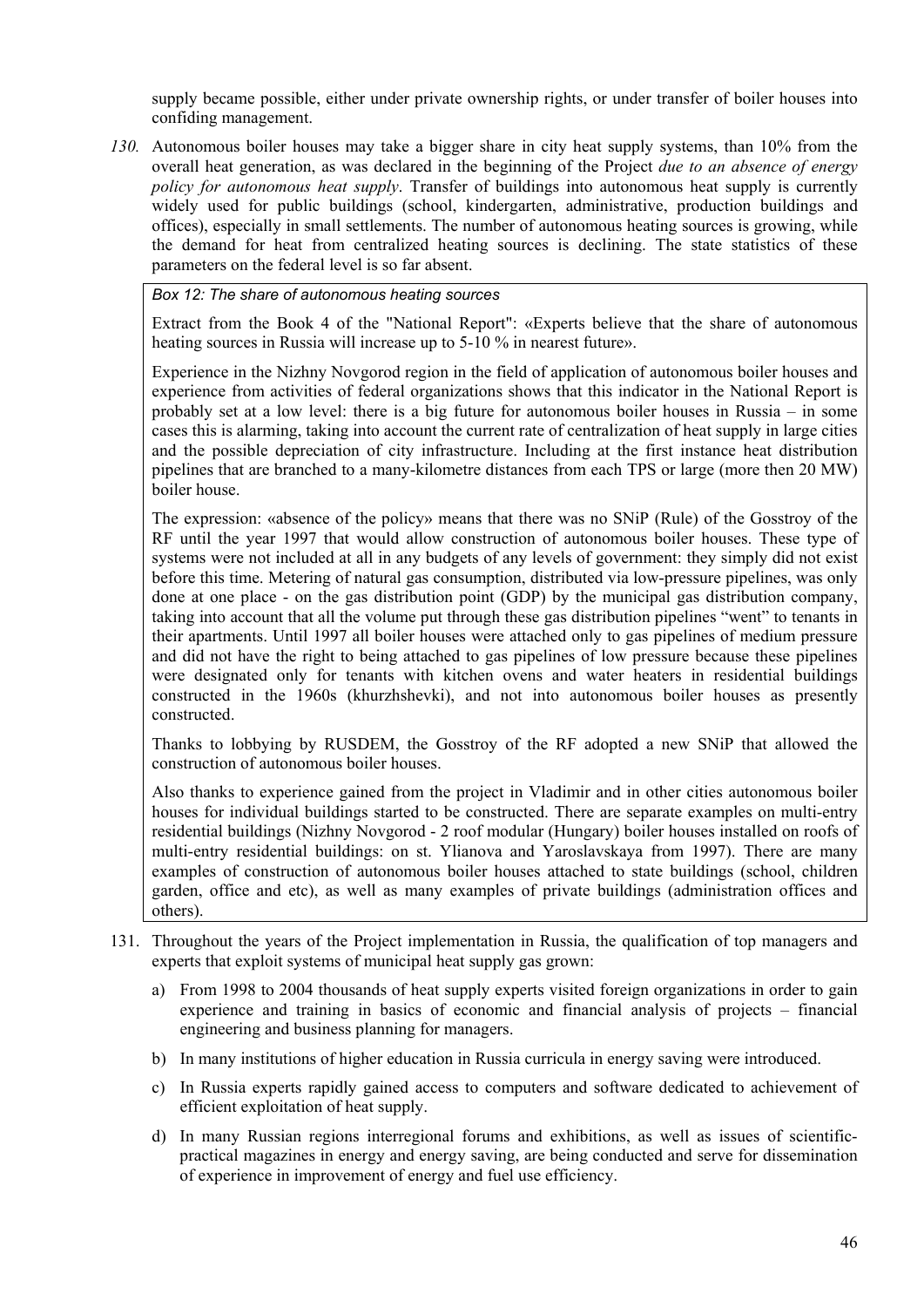- e) The attitude towards municipal property has changed radically, as has its market value and benefits (plusses and minuses) from exploitation and modernization.
- f) In many Russian cities the production of energy saving equipment (boilers) and energy resources consumption meters has started; pre-insulated heat distribution pipelines, heat exchangers, alternative heating sources (infrared radiators, air heaters and others) are also being produced locally.
- g) In majority of Russian regions regional centres in energy saving are established and form energy saving policy for regional authorities, as well as conduct accompaniment of investment projects in the region.
- h) Russian commercial banks, by applying the World Bank experiences, are providing loans for the duration of 1 to 3 years for municipal establishments for heat supply system modernization.
- i) The initiative group submitted the Draft of the Federal law "On heat supply" to the Government of the RF. The Draft envisages rights of private heat energy suppliers for consumers.

All of these benefits have taken place because of the dissemination of experience of RUSDEM in the framework of Demonstration Zones with the support from the UNECE. Regional energy experts have experienced and benefited substantially from this support. Evidence in support of this statement is the participation of Mr Frederic Roomig, manager of the UNECE Project "Energy efficiency -2000" in the organization of most large Forums on energy saving in the RF; and almost quarterly visits to Russia of Mr. Eugene Nadezhdin, the Adviser of the UNECE with a mission to disseminate lessons of other countries in creation of Demonstration Zones and energy efficiency projects. With his missions, the training and dissemination of worldwide experience in energy efficiency and energy saving started in the Russian Federation. Vladimir is one of the Demonstration Zones. At the UNECE the "Energy efficiency – 2000" project has come to an end, but the creation of demonstration projects in Russia is ongoing.

- 132. As was true at the start of the project, is still true now: the introduction of new technologies and equipment, as well as energy consumption metering and billing system is the key factor to enable the creation of the following:
	- a) interest from tenants and tenant associations to save energy and invest into energy efficiency;
	- b) interest from rayon boiler houses, which exploit heat distribution network and that own networks, to reduce heat losses during heat transmission via the network; and
	- c) a situation, where financial gains from such capital investments will be returned to investors.

#### *Box 13: Gradual transformation of the heating sector*

The commissioning of each of the three autonomous boiler houses was conducted in the form of a celebration for the residents. At these events city authorities informed citizens of the GEF/UNDP grant, demonstrated equipment, and informed people of advantages of various technologies and plans for the future.

In the future city authorities will inform the public of the results of the autonomous boiler houses and heat supply, comparing with earlier practice. As a result tenants will know that they each pay different amounts – and this is itself a lessons. Tenants will thus start to think how they can improve comfort at their apartments and not increase their payments for a heat supply, and if possible, even to reduce payments. Tenants then start to ask, from which boiler house and TPS they receive hot water and where the heat distribution pipe to their house is located.

*Due to high rate of centralization it is not possible to adopt a one-for-all Decree in the country, or in a city. It is only possible to move slowly, gradually «pushing» each move: at first meters, then autonomous boiler houses whre appropriate, then consumption-based billing.* 

Creation of the billing model and its wide discussion made citizens, authorities and municipal bodies more knowledgeable of energy and saving options. The Project in the city Vladimir demonstrated the chain of consequent activities (in technical, economic, legal, institutional and political spheres), that are required for the creation of economic incentives, and what is the key prerequisite for activities aimed at investments into energy efficiency and for gradual reduction of existing barriers.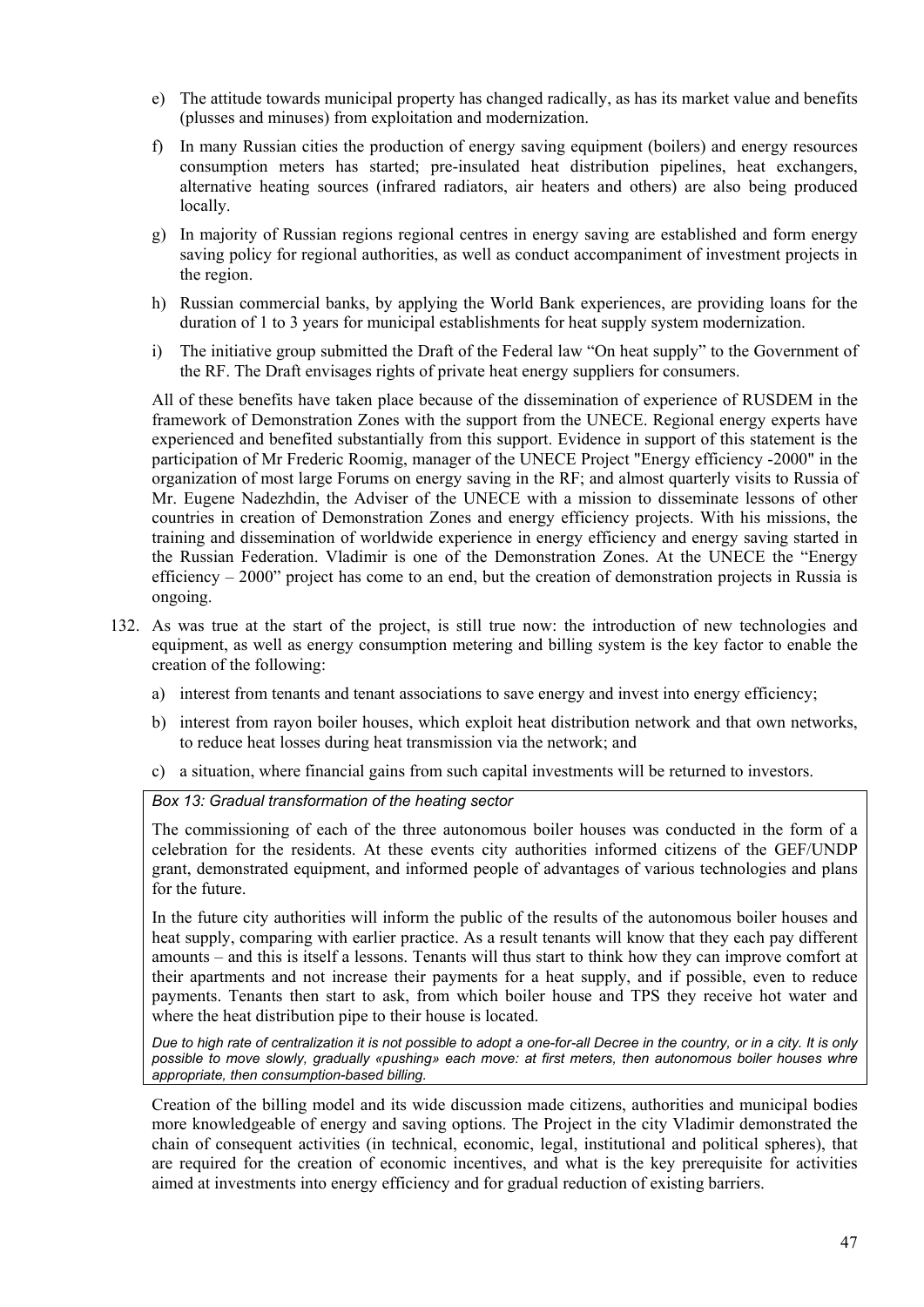#### **5.2 Other project activities from which lessons may be learnt**

- 133. The objective of creation of the metering-billing system was implemented slower and less completely than was defined in the Project Document. It was not finalized due to existing legislative barriers of RF (it is currently prohibited to transfer to 100% payment for heat supply by tenants of only some buildings in one city of the RF or buildings of one city of the RF without agreement from deputies and electorate). Deputies of the city Vladimir over the last term did not wish to take responsibility to establish new norms due to their concern that some apartments will have bigger payments in comparison with the previous period, and current legislation at a Federal level does not allow subsidies of the required amount to be paid to them.
- 134. Up to now it has not been possible to lobby for a positive voting of decrees of the Administration of the city Vladimir to approve the methodology and sequence of payments for supplied heat energy to the city population that was developed by the Project Service Unit. Only very recently, there has been a campaign to provide differentiated privileges to low income families in accordance with the concept of the HCS reform is being conducted in Russia and all the legislative acts of regional and municipal authorities are being harmonized with the federal legislation.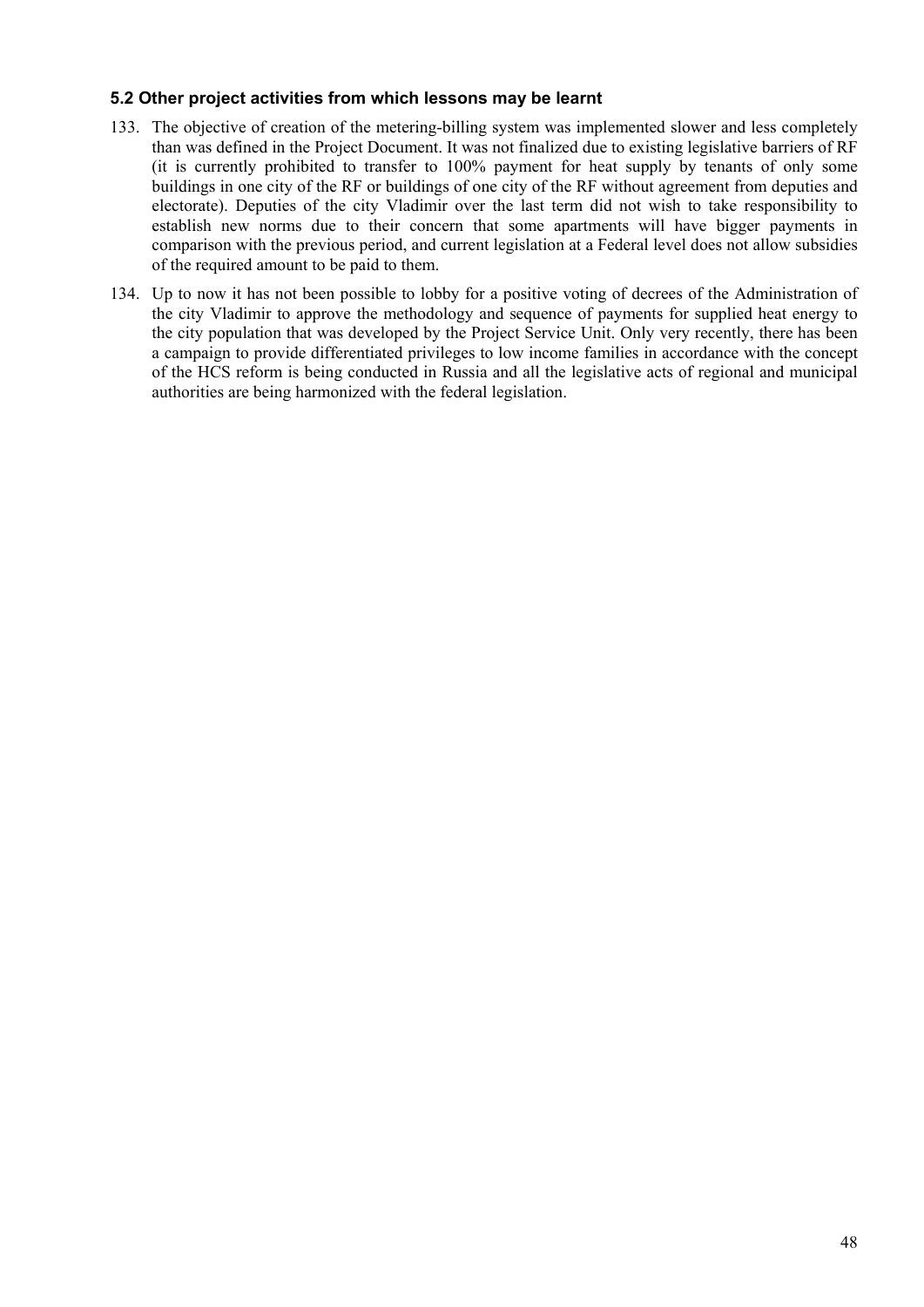# **6. Annexes**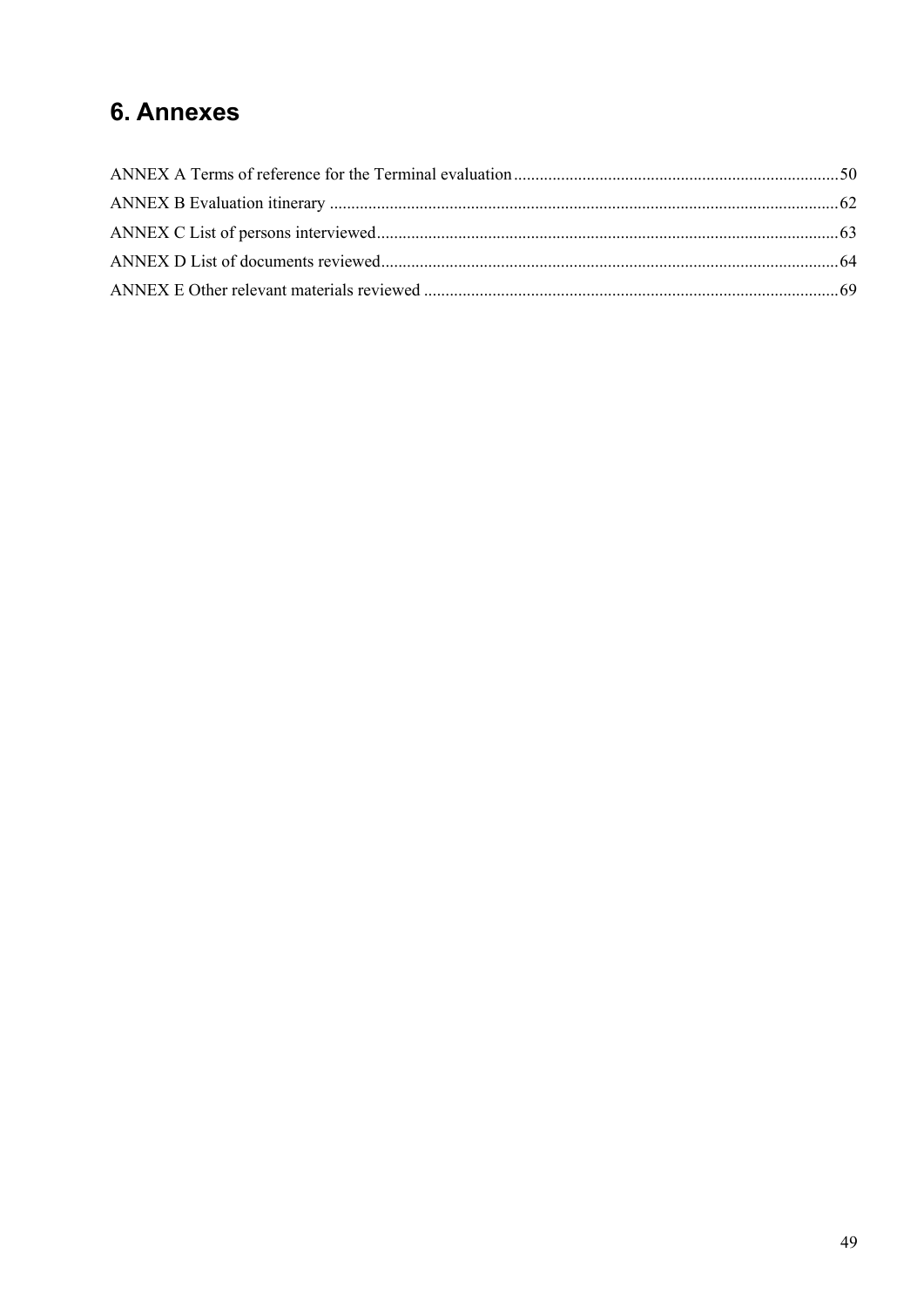### <span id="page-57-0"></span>**ANNEX A Terms of reference for the Terminal evaluation**

#### **Terms of Reference**

### **"Capacity Building to Reduce Key Barriers to Energy Efficiency in Russian Residential Building and Heat Supply "**

| <b>UNDP/GEF</b> project:                               | RUS96G31 - Capacity Building to Reduce Key Barriers to Energy<br>Efficiency in Russian Residential Building and Heat Supply |  |
|--------------------------------------------------------|-----------------------------------------------------------------------------------------------------------------------------|--|
| Assignment:                                            | International Consultant – Terminal Evaluation of the UNDP/GEF Project                                                      |  |
| Duration:                                              | Twenty five (25) working days (estimated)<br>During $15$ May $-30$ June 2004                                                |  |
| Closing date for Submission of application: 7 May 2004 |                                                                                                                             |  |

### **1. Introduction**

UNDP/GEF wishes to engage a professional team to carry out independent terminal evaluation of the project. This work will be carried out in parallel with more informal analysis and packaging of project experience and lessons for further dissemination across the region and through out UNDP/GEF networks. It is expected that two teams (dissemination and evaluation) will coordinate their efforts and exchange findings and information. For this purpose, (1) a joint debriefing with the two teams will be carried out prior to the beginning of their work; (2) a joint work plan will be agreed between the two teams; (3) discussion/consultations on the technical and institutional lessons of the project will be arranged between two teams prior to the finalization of their final reports/dissemination product.

#### **Project objectives**

The city of Vladimir located 180km east of Moscow was designated as an Energy Efficiency Demonstration Zone by the Ministry of Industry, Science and Technologies and the Ministry of Energy of the Russian Federation. The purpose of an Energy Efficiency Demonstration Zone is to demonstrate technologies, as well as to demonstrate on a local level, the institutional innovations, regulatory and legal changes, information dissemination, and other types of activities that are intended to remove barriers to market-based investments in greater energy efficiency. The overall objective of this project is to enhance capacities in both the private and public sectors in the city of Vladimir to overcome barriers to energy-efficiency investments in residential buildings and related heat-distribution systems. Experience gained in the city of Vladimir will be disseminated to other cities in the Russian Federation through a network of energy efficiency demonstration zones and through two associated projects being financed with World Bank loans.

The main objectives of the project are to:

- o develop a prototype system for consumption-based metering and billing that will create new incentives for tenants, tenant associations and district-heat distribution companies to invest in energy efficiency
- o study and demonstrate the technical, economic, institutional, and geographical feasibility of developing autonomous (building-level) heat supplies
- o develop the skills to conduct the economic and financial project analyses that are required by private and public financing institutions for energy efficiency investment projects.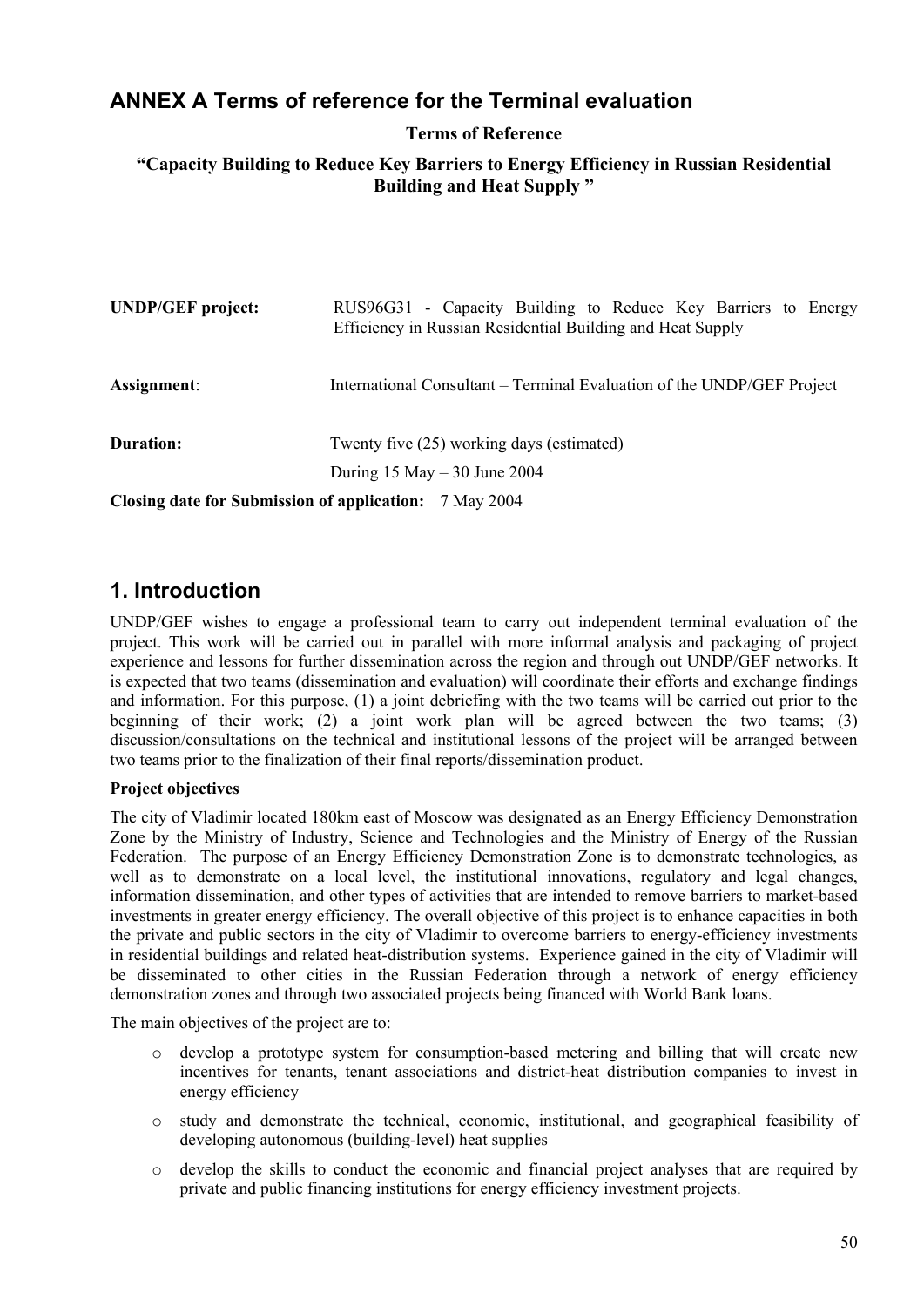The project is executed by the Ministry of Industry, Science and Technologies<sup>[5](#page-60-0)</sup> (MST) and the national implementation of the project is being carried forward by the Department of Housing and Communal Services of the Administration of the City of Vladimir. The Project Management Unit, headed by a National Project Manager is based in Vladimir.

## **2. Objective and purpose of the Terminal Evaluation**

As the project will be closing in 2004 a results-based evaluation is required. The terminal evaluation is intended to provide a comprehensive overall assessment of the project and provides an opportunity to critically assess administrative and technical strategies, issues and constraints associated with the project. This is particularly relevant since the City of Vladimir designated as an Energy Efficient Demonstration Zone will need to report on the outcomes of the project in order to disseminate best practices.

Furthermore, the evaluation serves to assess project success in addressing identified barriers to energy efficiency and conservation:

- 1. Misplaced or missing incentives for tenants, tenant associations and direct heating companies to improve energy efficiency and reduce energy consumption in residential buildings and district heating pipelines
- 2. Fundamental uncertainties about the feasibility (technical, economic, legal, institutional, and political) associated with autonomous sources of heat supply as replacements for centralized district heating systems
- 3. Lack of capacity to conduct economic and financial analyses for energy efficiency projects funded by public and private financing institutions.

As such the evaluation should also provide recommendations for strategies, approaches and/or activities for replication of the Project to achieve expected outcomes and meet objectives within other contexts cities and end-user energy sectors. Findings of this review will be incorporated as recommendations for enhanced implementation in other cities and as part of the output of the City of Vladimir as a demonstration zone.

The purpose of the Terminal Evaluation is:

<u>.</u>

- To assess overall performance against the Project objectives as set out in Project Document and other related documents
- To assess the effectiveness and efficiency of the Project
- To critically analyze the implementation and management arrangements of the Project
- To list and document initial lessons concerning Project design, implementation and management
- To assess Project outcomes to date and review planned strategies and plans for achieving the overall objectives of the Project within the timeframe
- To assess Project relevance to national priorities in Russia.
- To provide guidance for the future Project activities and, if necessary, for the implementation and management arrangements.

The Report of the Terminal Evaluation will be stand-alone document that substantiates its recommendations and conclusions.

The Report will be targeted to meet the evaluation needs of all key stakeholders (GEF, UNDP, MST, City of Vladimir, municipal energy management teams, community housing services, NGOs, commercial banks, investment project managers and other stakeholders in Vladimir and other Demonstration Zones).

<sup>&</sup>lt;sup>5</sup> In March 2004 in the course of the state government reform, the Ministry of Industry, Science and Technologies of the Russian Federation has been liquidated with transferring corresponding functions to the new Ministry of Industry and Energy of the Russian Federation. This document will refer to the Ministry of Industry, Science and Technologies which carried out the functions of the project National Executing Agency of the project during 1998-March 2004.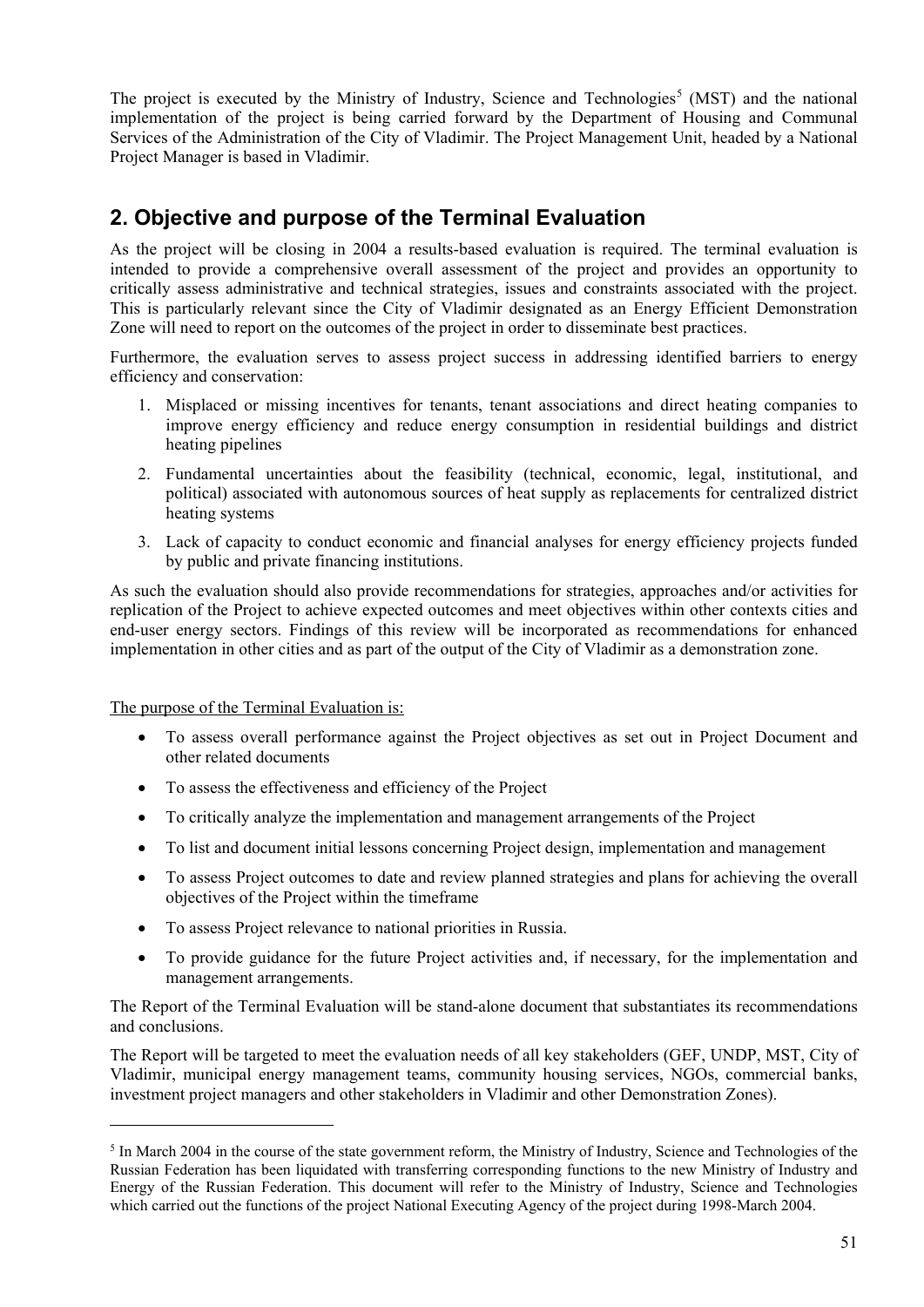## **3. Scope of Terminal Evaluation**

### **Project elements to be evaluated include:**

Project Management and Administration

- Collect, document and assess relevant elements and processes including:
	- o Project related administrative procedures
	- o Key decisions and outputs
	- o Major project implementation documents prepared with an indication of how the documents and reports have been useful
- Assess processes to support national components of the project

Project Substantive and Technical Implementation

### **1. Project Delivery**

The evaluation will assess to what extent the Project has achieved its immediate objectives. It will also identify what outputs have been produced and how they have enabled the Project to achieve its objectives.

This section will focus on following priority areas:

Progress of the Project as whole in achieving anticipated outcomes:

- Efficiency of Project activities.
- Progress in achieving of immediate objectives (level of indicator achievements when available)
- Final results with regard to the indicators of progress;
- Quality of Project activities and assessment of their effectiveness in solving the perceived problems and limitations
- Identify the major factors/constraints which have facilitated or impeded the progress of the project
- Project impacts at the policy making level
- Environmental impact (climate change mitigation potential)

*Lessons Learned and Replication Potential:* technological, institutional, regulatory, social lessons and best practices and their relevance for other Russian regions, CIS and European countries and worldwide

### *Partnership:*

- Assessment of collaboration between governments, intergovernmental, private sector and nongovernmental organizations
- Assessment of collaboration between implementation units of other related projects
- Assessment on national-level involvement and perceptions
- Assessment of local partnerships
- Transfer of capacity to the national institutions:
- Assessment on involvement of stakeholders

Specific technical areas to be underlined in the process of evaluation are presented in the Annex 2.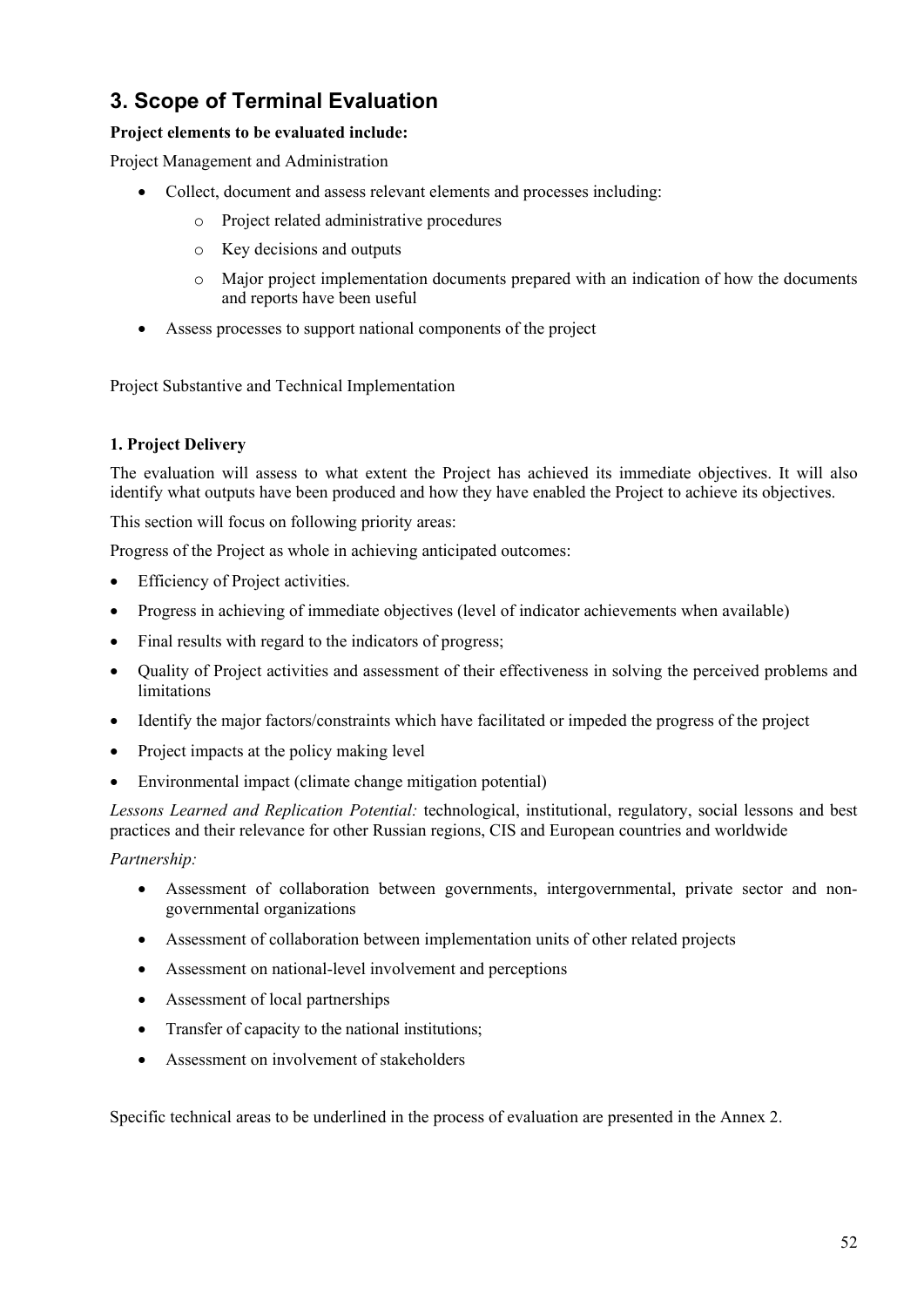#### **2. Project Implementation**

The Evaluation Team will be provided with an explanation of the implementation structure of the project by MST and UNDP (on need basis). This section will focus on following areas of implementation:

#### **Project oversight:**

- MST
- City of Vladimir Administration
- PMU in Vladimir
- UNDP
- Tripartite Review Process
- Steering Committee

#### **Project Execution:**

- MST as executing agency (under the UNDP NEX)
- National Project Manager
- PMU (efficiency of project management, including the delivery of inputs in terms of quality, quantity and timeliness; and the monitoring system)

#### **Monitoring and evaluation:**

- Has there been a monitoring and evaluation framework for the project, is it efficient?
- Is the reporting framework effective/appropriate?
- Is this framework suitable for replication/continuation for future projects?

#### **Risk Management:**

- Identify problems/constraints which have impacted or might have impact on the successful delivery of the Project
- Are they likely to repeat or occur in replicable projects?

#### **3. Project finances**

- Review the changes to fund allocations as a result of budget revisions and provide an opinion on the appropriateness and relevance of such revisions, taking into account the project activity timeframe
- <span id="page-60-0"></span>• Review the effectiveness of financial coordinating mechanisms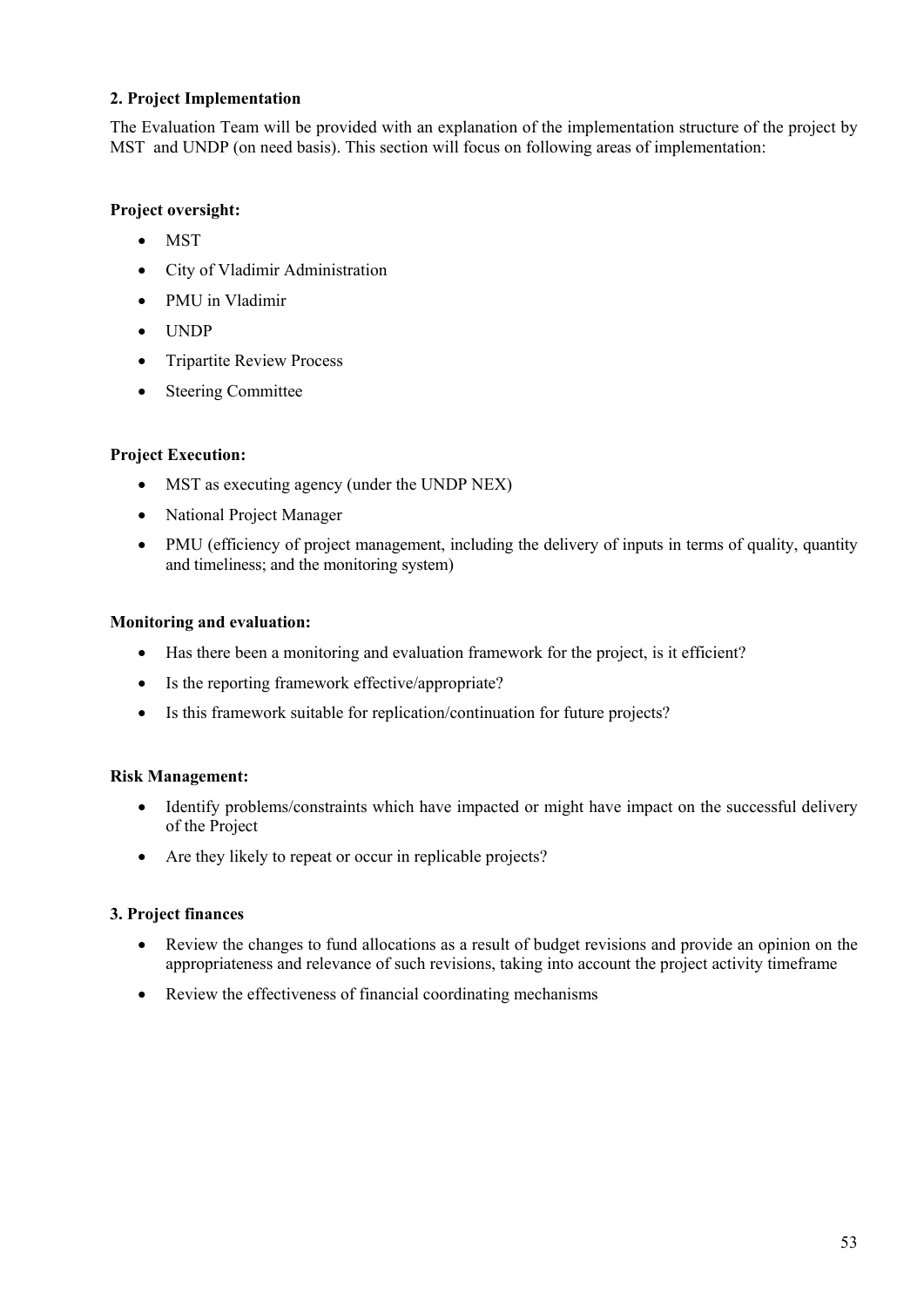## **4. Methodology for Evaluation Approach**

The Terminal Evaluation will be done through a combination of processes including a desk study, site visits and interviews - involving all stakeholders (but not restricted to): MST, City of Vladimir, UNDP, Vladimir Energy Efficiency Center, Government officials on different levels, local municipalities, local NGO's, communities etc.

The methodology for the evaluation is envisaged to cover the following areas:

- Desk study review of all relevant Project documentation (see Annex 3)
- Consultations with MST, City of Vladimir Administration, UNDP, PMU (Moscow, Vladimir)
- Site visits to the pilot buildings and meetings with tenant associations
- Interviews with stakeholders
	- o MST
	- o City of Vladimir Administration
	- o Local community representatives
	- o NGO's
	- o Tenants in pilot areas
	- o Autonomous heating companies

### **5. Outputs**

The main product of the Terminal Evaluation will be:

#### **Terminal Evaluation Report**

The final Terminal Evaluation report will include:

- Findings and conclusions in relation to issues to be addressed identified under the *Evaluation* section of this TOR
- Assessment of gaps and/or additional measures needed that might justify future GEF or any other funding to Energy Efficiency Demonstration Zones
- Project impact assessed on:
	- o The assisted institution and its staff;
	- o End-users including specific groups;
- Sustainability of the project based on:
	- o Commitment of the host government to the project targets
	- o Involvement of the local organizations (participatory process)
	- o Management and organizational factors
	- o Funding
	- o Human resources development

The draft and final report will be written in the format outlines in Annex 1 of this TOR. The draft report will be submitted to the MST no later than 12 June 2004. Based on the feedback received from stakeholders a final report will be prepared by June  $30<sup>th</sup>$  2004.

The report will be submitted both electronically and in printed version, in Russian and English.

The report will be supplemented by:

#### **Summary presentation of findings to be presented in final evaluation meeting**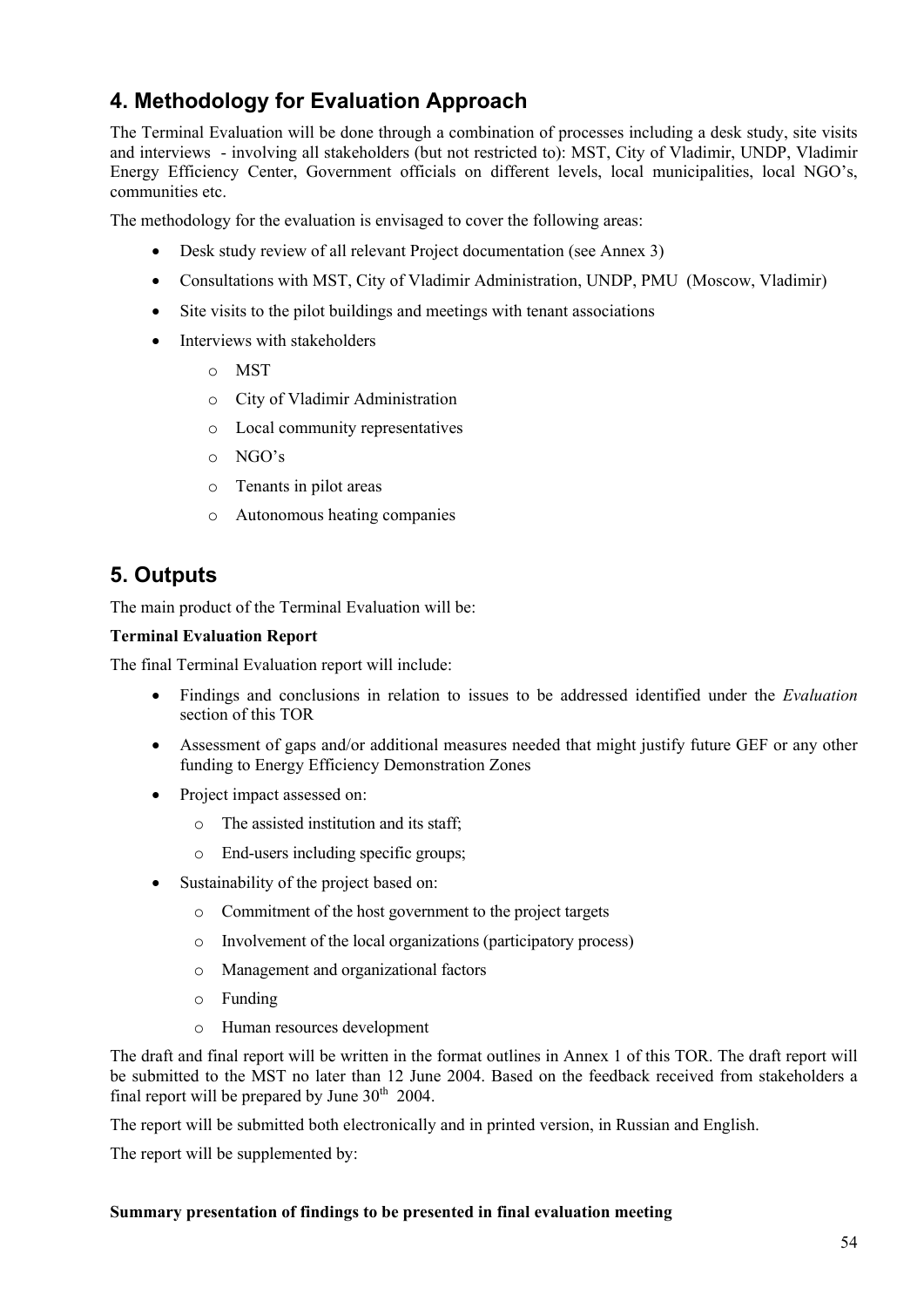Team leader will conduct a final meeting for selected stakeholders and prepares summary presentation of conclusions and findings of the Terminal Evaluation. The presentation will be followed by a question & answer session and round-table discussions on effective implementation of evaluation recommendations.

## **6. Evaluation Team**

Evaluation team should possess the following experience and qualifications:

- Experience in international projects' monitoring and evaluation with the focus on energy sector, energy efficiency systems economics, and financial investment;
- Proven expertise on energy sector and housing;
- Experience and knowledge of the Russian context for policy, institutional and regulatory issues related to energy efficiency and privatization at various Government levels.
- Additional knowledge on training methodologies and promotion of energy efficient strategies would be an asset
- Proficiency in English and in Russian languages

The evaluation team is responsible for the successful completion of the evaluation and finalizing the Terminal Evaluation report. The team is expected to be familiar with the region and have basic knowledge of the project area (such as the district heating system, socio-economic background of the region and barriers to energy efficiency promotion)

### **7. Implementation Arrangements**

#### **Evaluation management arrangements**

- Role of MST
	- o Overall coordination of evaluation activities
	- o Overall administrative arrangement of evaluation
	- o Organization of site visits
	- o Organization of meetings with selected stakeholders

Focal point: Mr. Boris Reutov, Head of Department, Deputy National Project Director (+7 095 2297870, Reutov@minstp.ru)

- Role of Vladimir project team
	- o Coordination of evaluation activities and logistics

Focal point: Mr. Anatoly Abramchenko, Project Manager (+7 0922 237509, vpiu@gef.elcom.ru)

- Role of UNDP
	- o Coordination of evaluation activities in Moscow
	- o Administrative and logistical support for Evaluation Team in Moscow

Focal point: Ms. Natalia Olofinskaya, Programme Officer (+7 095 7872139, [nataly.olofinskaya@undp.org\)](mailto:nataly.olofinskaya@undp.org)

By the beginning of the evaluation the project team will provide evaluators with the proposed list of people and organizations to be interviewed.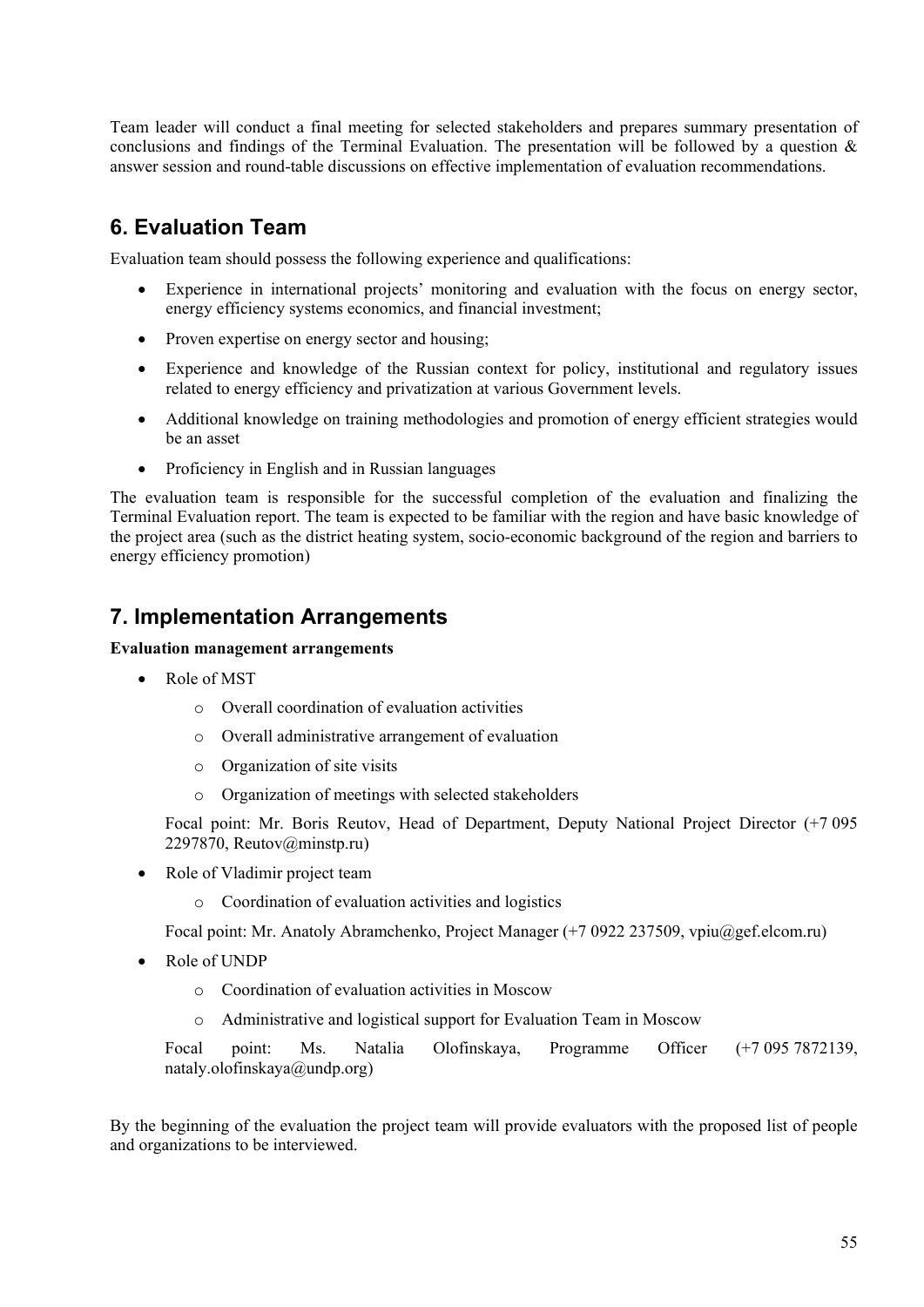#### **Tentative timeframe**

| $\bullet$ | Selection of evaluators                 | May 2004 |
|-----------|-----------------------------------------|----------|
|           | • Briefings for evaluators              | May 2004 |
|           | $\bullet$ Desk review                   | May 2004 |
| $\bullet$ | Debriefings in NY/Bratislava and Moscow | May 2004 |

• Visits to the building sites (including allocation for travel), interviews, questionnaires

May 2004

• Validation of preliminary findings with stakeholders through circulation of initial reports for comments, meetings, and other types of feedback mechanisms

|           |                                             | May 2004  |
|-----------|---------------------------------------------|-----------|
| $\bullet$ | Preparation of final evaluation report      | June 2004 |
| $\bullet$ | Presentation of report & roundtable meeting | June 2004 |

#### **APPLICATIONS SHOULD BE SENT TO:**

**lilianai@unops.org MS. LILIANA IZQUIERDO ASSOCIATE PORTFOLIO MANAGER DIVISION FOR ENVIRONMENTAL PROGRAMMES, UNOPS 405 Lexington Avenue, room 5161 New York, NY 10174 Fax: 212 457-4044**

ONLY THOSE CANDIDATES THAT ARE SHORTLISTED WILL BE NOTIFIED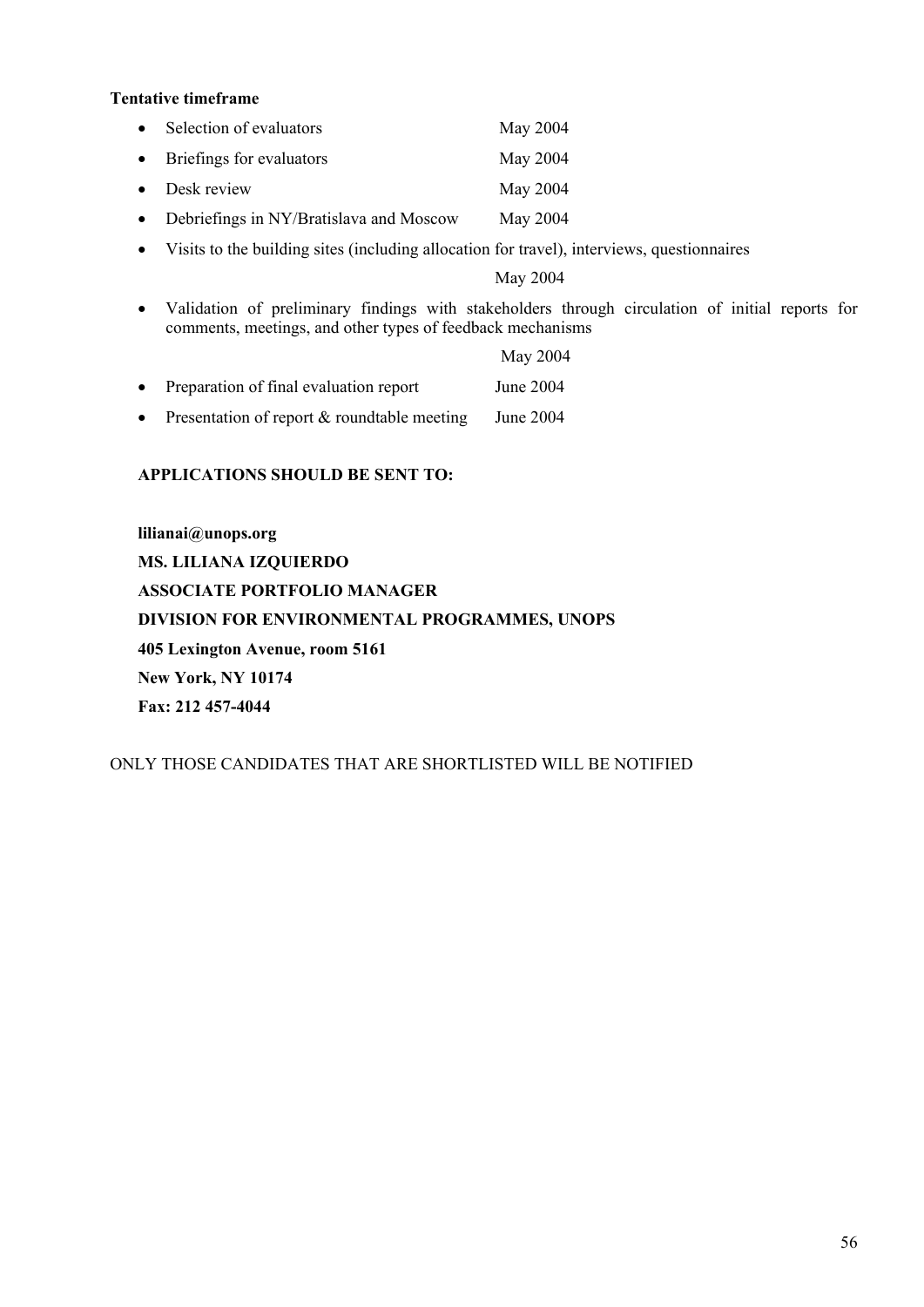### **Annex 1 of the Terms of Reference: Outline of Mid-Term Evaluation Report**

### **Executive summary**

- Brief description of the project
- Context and purpose of the evaluation
- Main conclusions, recommendations and lessons learned

### **Introduction**

- Project background
- Purpose of the evaluation
- Key issues addressed
- The outputs of the evaluation and how will they be used
- Methodology of the evaluation
- Structure of the evaluation

#### **The Project and its development context**

- Project start and its duration
- Implementation status
- Problems that the project seek to address
- Immediate and development objectives of the project
- Main stakeholders
- Results expected

#### **Findings and Conclusions**

- Project delivery
	- o Progress of the project as a whole in achieving its stated objectives
	- o Effectiveness, efficiency and timeliness of project implementation
	- o Stakeholder participation, partnerships
- Project implementation
	- o Project oversight
	- o Project execution
	- o Project implementation
	- o Project administration
	- o Project planning
	- o Monitoring and evaluation
	- o Risk management
- Project finances
	- o Financial planning
	- o Budget procedure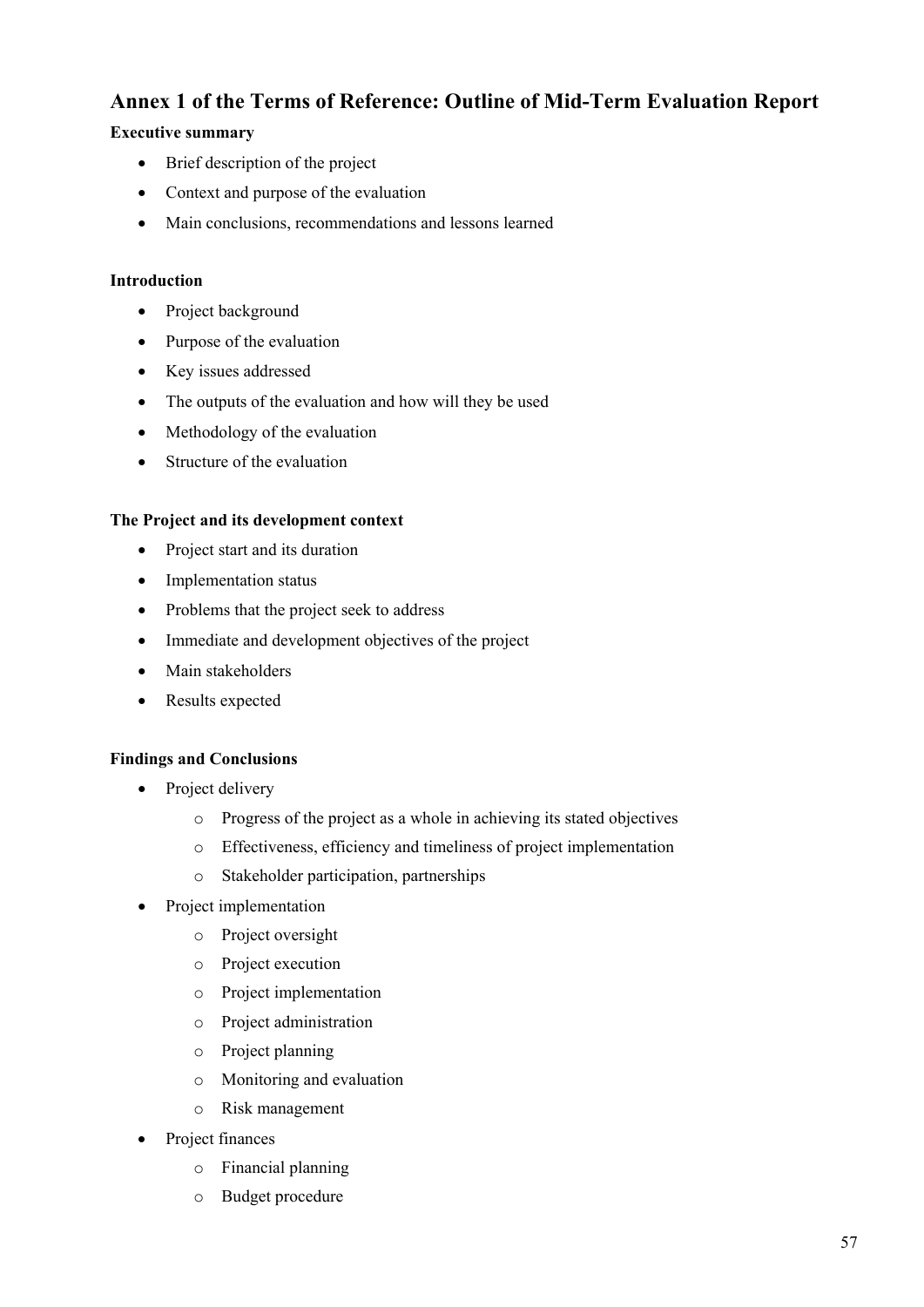- o Disbursements
- o Effectiveness of funding mechanism
- o Risks

#### **Recommendations**

- Corrective actions for the design, implementation, monitoring and evaluation of the project
- Proposals for future directions underlining main objectives

#### **Lessons learned**

• Best and worst practices in addressing issues relating to relevance, performance and success

#### **Annexes**

- TOR
- Itinerary
- List of persons interviewed
- Summary of field visits
- List of documents reviewed
- Questionnaire used and summary of results

### **Other relevant material**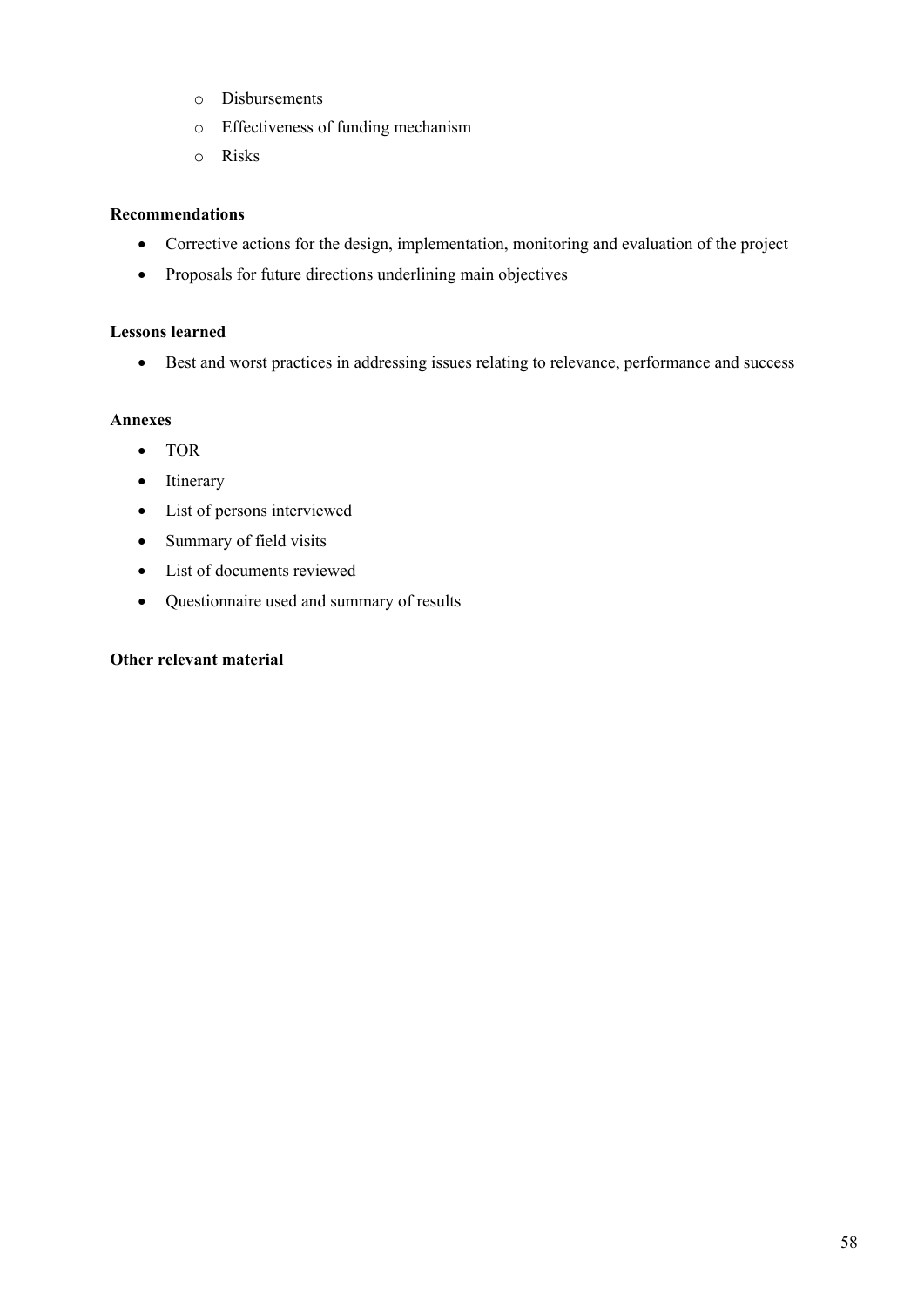## **Annex 2 of the Terms of Reference**

### **Technical areas to be outlined in the evaluation report**

The evaluation should be carried out against the following result-based indicators:

| <b>Development Objective</b>                                                                                                                                                                                                                                                                                                                                                                                                                                                                                                  | Indicator(s)                                                                                                                                                                                                                                                                                                                                                          |
|-------------------------------------------------------------------------------------------------------------------------------------------------------------------------------------------------------------------------------------------------------------------------------------------------------------------------------------------------------------------------------------------------------------------------------------------------------------------------------------------------------------------------------|-----------------------------------------------------------------------------------------------------------------------------------------------------------------------------------------------------------------------------------------------------------------------------------------------------------------------------------------------------------------------|
| The development objective of the project is to provide<br>sustainable and replicable models and to build the<br>required capacities for overcoming barriers<br>to<br>implementation and realization of energy-efficiency<br>improvements and energy conservation in residential<br>buildings and heat delivery systems in Russia.<br><b>GEF</b><br>grants will develop the institutional, regulatory,<br>information, and human resource capacities necessary to<br>reduce three key barriers to energy efficiency and energy | 1. Key economic, social, legal, technical and<br>institutional barriers to elaboration of incentives for<br>tenants, tenants associations, energy suppliers,<br>federal, regional and municipal authorities for<br>greater energy efficiency and energy conservation<br>are identified. Recommendations for regional and<br>federal level authorities are elaborated. |
| conservation. These three key barriers are:<br>(1) misplaced or missing incentives for tenants, tenant<br>associations, and district heating companies to improve<br>energy efficiency and reduce energy consumption in<br>residential buildings and district heating distribution<br>pipelines;                                                                                                                                                                                                                              | consumption-based billing<br>Prototype<br>system<br>developed by the project ensures increase of<br>households' interest in energy conservation.                                                                                                                                                                                                                      |
| (2) fundamental uncertainties about the feasibility of and<br>issues (technical, economic, legal, institutional, and<br>political) associated with autonomous sources of heat<br>supply as replacements for overly centralized district<br>heating systems; and                                                                                                                                                                                                                                                               | 2. Recommendations on the optimal combination of<br>autonomous and centralized heat supply are<br>elaborated. Benefits of the autonomous heat supply<br>are studied and demonstrated accounting legal,<br>technical, economic, institutional and geographic<br>factors.                                                                                               |
| (3) lack of capacity to conduct economic and financial<br>analyses and feasibility studies of energy efficiency<br>projects that may be financed by public and private<br>financing institutions. GEF grants will also allow<br>dissemination of this experience to other cities in Russia,<br>providing sustainable global benefits through replication<br>of successful project experience.                                                                                                                                 | 3. System of business infrastructure is established at the<br>federal, regional and municipal level to ensure increase in<br>capacity for economic and financial analysis, and<br>feasibility studies of energy efficiency initiatives as well<br>as management skills to implement those.                                                                            |

| <b>Immediate Objectives</b>                                                                                              | Indicator(s)                                                                                                                                 |
|--------------------------------------------------------------------------------------------------------------------------|----------------------------------------------------------------------------------------------------------------------------------------------|
| Create a Prototype Residential Heat and Hot Water<br>Metering and Billing System on the Basis of<br>Metered Consumption. | Prototype consumption-based residential billing<br>system created:                                                                           |
|                                                                                                                          | - concept and design of the billing model is created.<br>appropriate resolutions of<br>municipal<br>administration are prepared and adopted. |
|                                                                                                                          | - database of building and apartment characteristics<br>$(40-100$ buildings) is created.                                                     |
|                                                                                                                          | - social implication of introducing changes to the existing<br>billing system are studied; population awareness<br>campaigns are conducted.  |
|                                                                                                                          | - heat metering equipment procured and installed at<br>the pilot buildings.                                                                  |
|                                                                                                                          | - meter reading and billing service is established,                                                                                          |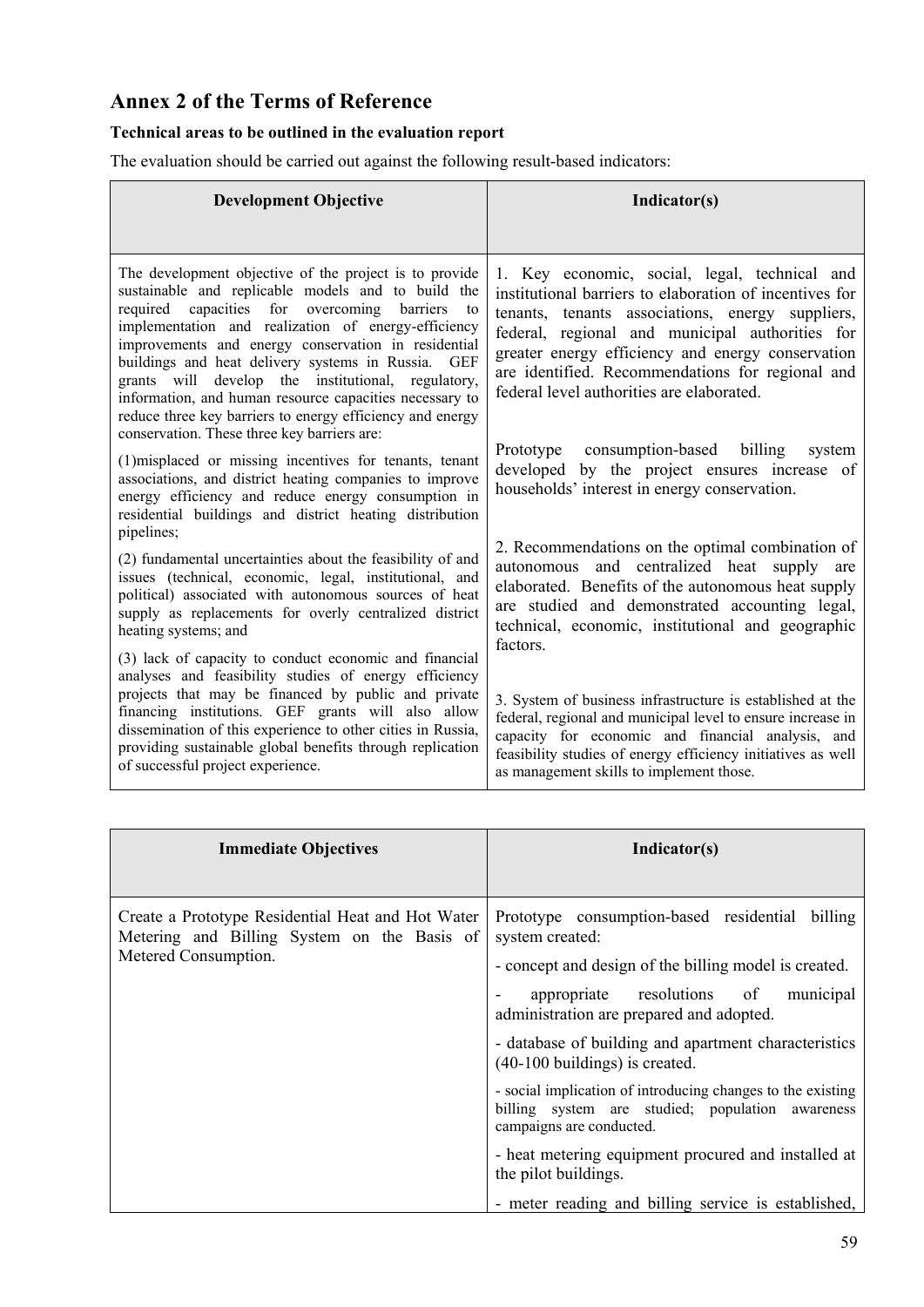|                                                                                                                                        | monitoring mechanisms are in place.                                                                                                                                                                 |
|----------------------------------------------------------------------------------------------------------------------------------------|-----------------------------------------------------------------------------------------------------------------------------------------------------------------------------------------------------|
|                                                                                                                                        | - handbook on consumption-based billing is created.                                                                                                                                                 |
|                                                                                                                                        | - pilot information and experience from activities<br>under project objective No. 1 is disseminated in 10<br>cities of the Russian Federation.                                                      |
| Study and Demonstrate the Feasibility and Future<br>Implications of Autonomous Heat Production in<br>Residential and Public Buildings. | Russian<br>international<br>experience<br>and<br>$\qquad \qquad \blacksquare$<br>1n<br>autonomous heat supply is studied.                                                                           |
|                                                                                                                                        | - Studies of legal, technical, economic, institutional<br>and geographic implications of autonomous heat<br>supply are completed.                                                                   |
|                                                                                                                                        | - Autonomous boilers are purchased and installed in<br>three buildings.                                                                                                                             |
|                                                                                                                                        | - Evaluation report on the autonomous boilers<br>operation over one full year is created.                                                                                                           |
|                                                                                                                                        | Proposals are elaborated<br>on creation<br><sub>of</sub><br>institutional models of ownership, operation and<br>maintenance, metering and billing mechanisms that<br>fit existing legal frameworks. |
|                                                                                                                                        | - Impact of autonomous boilers installation on<br>district heating and gas distribution is studied; report<br>is created.                                                                           |
|                                                                                                                                        | - pilot information and experience from activities<br>under project objective No. 2 is disseminated in 10<br>cities of the Russian Federation. (conferences,<br>seminars, publications).            |
| Build the skills and capacity for energy efficiency<br>project analysis and feasibility studies                                        | Increased skills and capacity of the local personnel<br>to conduct financial and economic analysis, to select<br>and develop economically feasible heat delivery<br>systems:                        |
|                                                                                                                                        | - modalities and schedule of training programmes<br>are created.                                                                                                                                    |
|                                                                                                                                        | - group of 20-30 selected personnel taken from the<br>project staff, municipal administration, universities,<br>and major local enterprises are trained.                                            |
|                                                                                                                                        | - business plans for projects implemented within the<br>framework of the World Bank loan and the<br>GEF/UNDP Project are developed.                                                                 |
|                                                                                                                                        | - group of 50 people is trained on basic issues of<br>feasibility studies and business plans.                                                                                                       |
|                                                                                                                                        | - pilot information and experience from activities<br>under project objective No. 3 is disseminated in 10<br>cities of the Russian Federation. (conferences,<br>seminars, publications).            |
| Develop and implement the Project Dissemination<br>Programme in the Russian Federation and the CIS<br>countries                        |                                                                                                                                                                                                     |
| Assess and measure environmental impact (climate                                                                                       | The Project impact on the GHG emission reduction                                                                                                                                                    |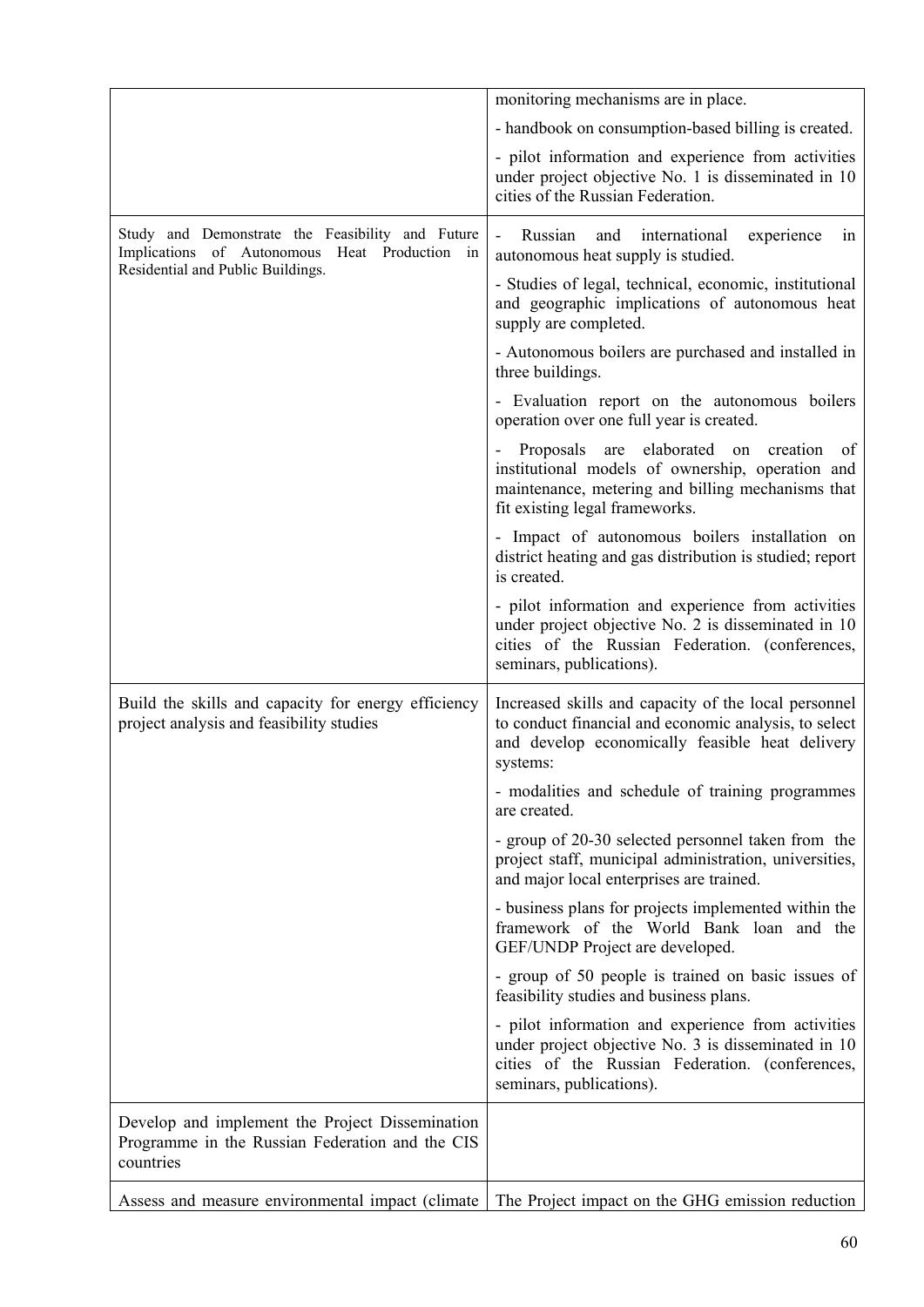#### **The evaluation report should above all make note of the following technical aspects of the project:**

Objective 1: Monitoring and billing service

- A description of metering and billing model;
- An explanation of how individual apartment bills are calculated;
- An assessment of the Pro's and Con's of this model vs other options;
- A description of the incentives for saving energy, whom they target; and what saving measures, if any have been recorded as a result;
- The reason why this model was chosen given country conditions.

Objective 2: Autonomous heating

- A description of the autonomous and district heating systems being compared, and an analysis of how representative these systems are;
- A summary of the energy consumption comparisons between the autonomous and the district heating system;
- An assessment of how applicable and catalytic the demonstration is likely to be in Russia.

Objective 3: Capacity building and dissemination:

- a summary of the measures to catalyze energy efficiency;
- the problems they were expected to address, and an analysis of how effective they have been;
- and an assessment of energy efficient measures and investments into energy efficiency they have catalyzed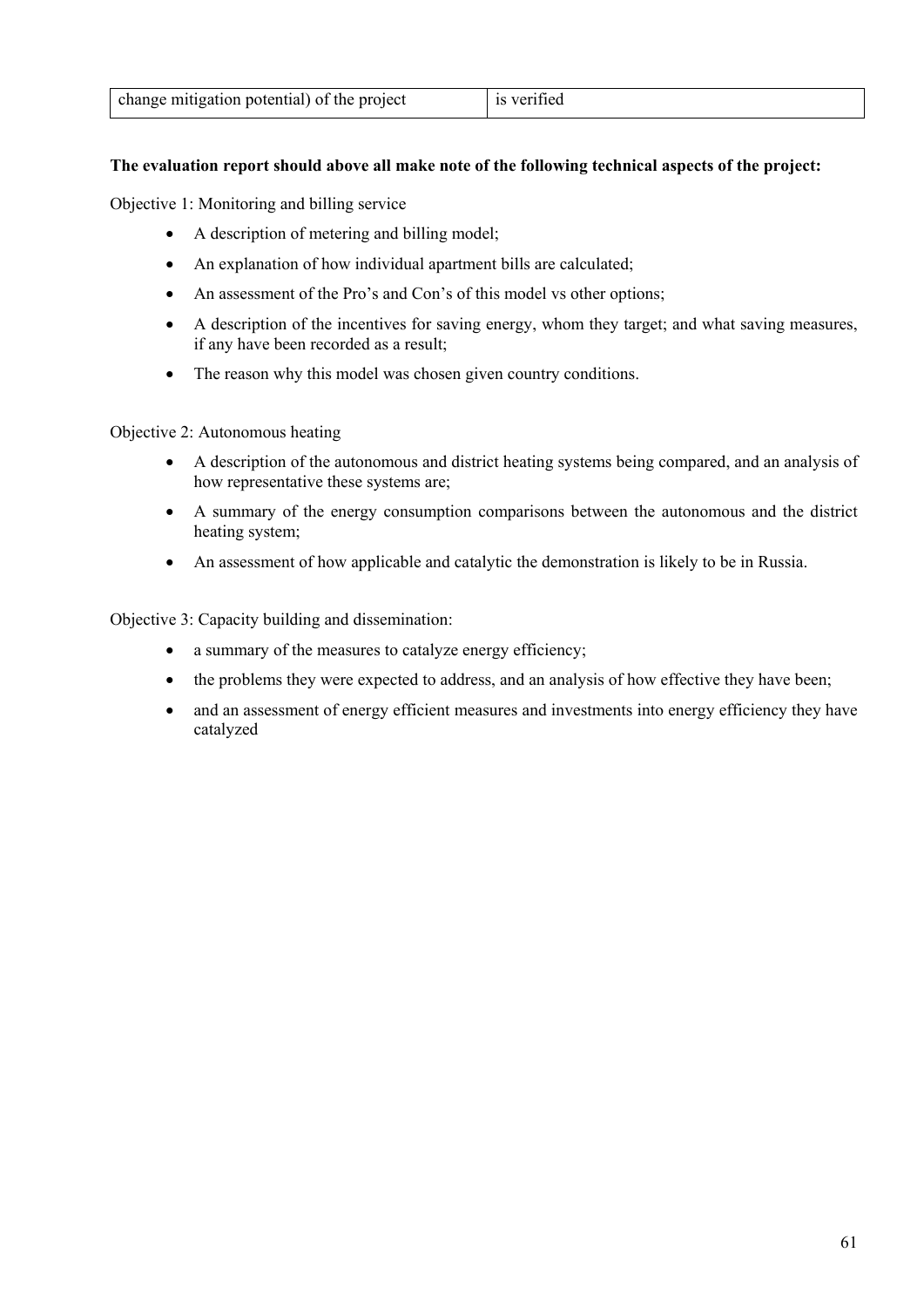## <span id="page-69-0"></span>**ANNEX B Evaluation itinerary**

- *Vladimir, 2-3 November 2004***:** Mission to the city Vladimir of NICE and team
- *Moscow 15 November 2004:* Inception meeting before the start of works with NICE experts, GEF/UNDP representatives, project Steering Committee representatives, national Advisor, representatives of RUSDEM and Mr. Grant Ballard Tremeer.
- *Vladimir 16-18 November 2004:* Mission to the city Vladimir of NCIE and team and Mr. Grant Ballard Tremeer
- *Moscow 19 November:* Meeting on results of the mission to Vladimir
- *Moscow 23 November 2004:* Final meeting on results of the mission to Vladimir
- *Moscow 2-3 December 2004:* Final meeting at the GEFR/UNDP on the Project results.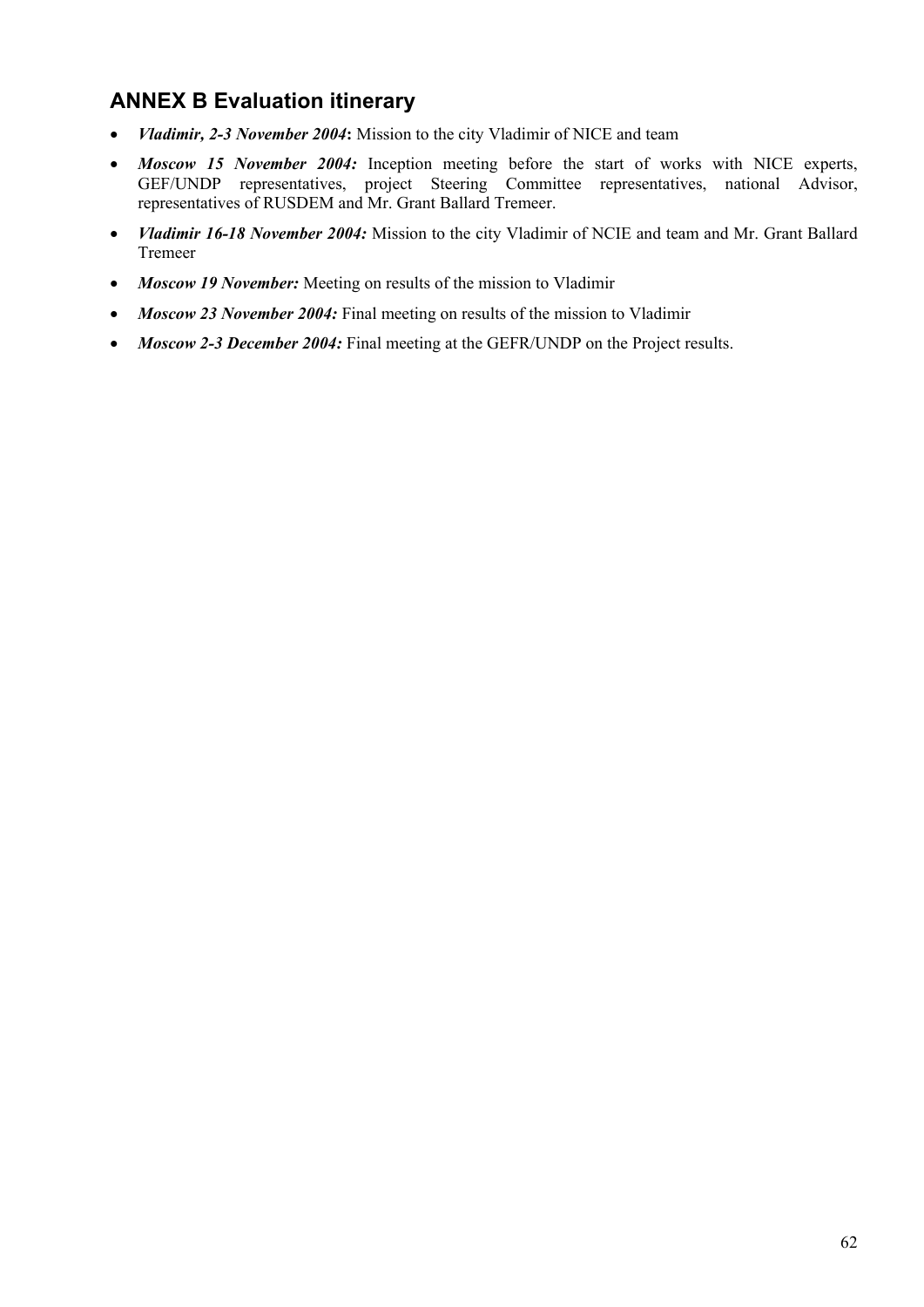# <span id="page-70-0"></span>**ANNEX C List of people interviewed**

| Mr. Boris F. Reutov         | Head of the Department, Deputy National Director, city<br>Moscow                                                                                                        |
|-----------------------------|-------------------------------------------------------------------------------------------------------------------------------------------------------------------------|
| Mr. Valerii P. Kalinina     | Head of the Unit of the DHCS of the region Vladimir<br>Administration, Supervisor of the HCS                                                                            |
| Mr. Vladimir V. Novozhilov  | Deputy Head of the DHCS of the city Vladimir Administration<br>(national Implementing Agency)                                                                           |
| Mr. Mikhaul Y. Sukharev     | Head of the DHCS of the city Vladimir Administration                                                                                                                    |
| Mr. Igor N. Pyzhov          | Senior National Advisor for the Project.<br>Responsible for the replication programme, city Moscow                                                                      |
| Mr. Vladimir Arbuzov        | Expert in coordination and dissemination RUSDEM, city<br>Moscow                                                                                                         |
| Mr. Alexei P. Antropov      | Expert in information technologies RUSDEM, city Moscow                                                                                                                  |
| Mr. Anatloiy P. Abramchenko | National Manager of the Project, city Vladimir                                                                                                                          |
| Mr. Viktor E. Vakhromeev    | Director of the Project Service Unit, city Vladimir                                                                                                                     |
| Ms Elena N. Senatorova      | Senior expert in economic aspects of the Project Service Unit,<br>city Vladimir                                                                                         |
| Mr. Alexandr S. Ryabov      | Expert in institutional-legislative aspects the Project Service<br>Unit, city Vladimir                                                                                  |
| Mr. Semen A. Dragulskiy     | Director General of the union for Energy Efficiency, city<br>Moscow                                                                                                     |
| Mr. Victor G. Semenov       | Member of Intergovernmental group for development of the<br>heat consumption strategy in Russia, editor in chief of the<br>magazine «news of Heat supply », city Moscow |
| Mr. Victor V. Potapov       | Expert in ecology, Federal Service for hydrometeorology and<br>environmental monitoring of the RF, city Moscow                                                          |

Results of the interviews were used during the preparation of this report.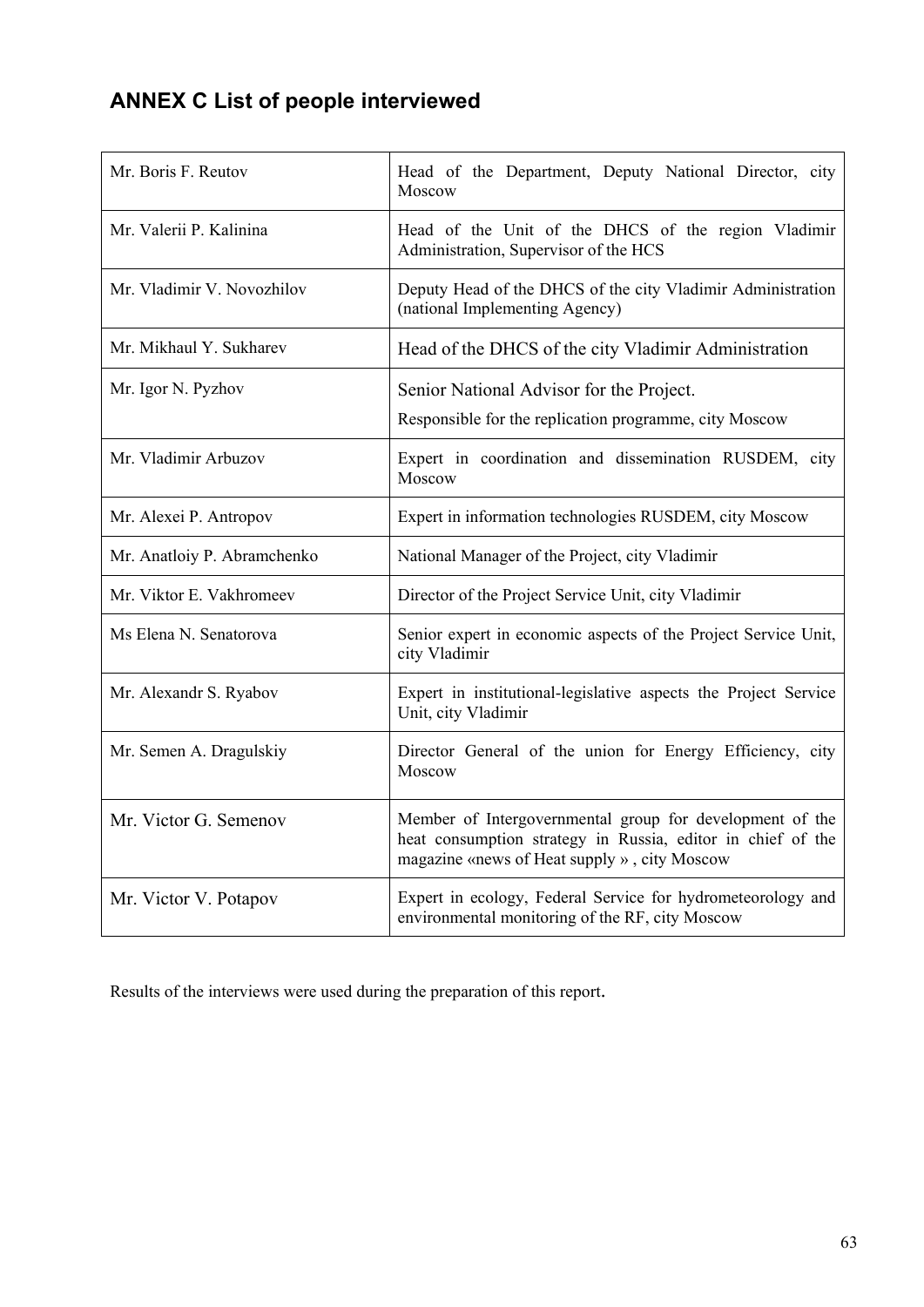### <span id="page-71-0"></span>**ANNEX D List of documents reviewed**

- 1. National Report: *Heat Supply in the Russian Federation. Ways out of Crisis*, comprising:
	- 1.1. Book 1 *Reform of Heat Supply and Heat Consumption Systems in the Russian Federation,* the RF Ministry of Industry, Science and Technologies, GEF, UNDP, 2002
	- 1.2. Book 2 Recommendations for Elaboration of Regional and Municipal Programmes for Heat Supply Development, the RF Ministry of Industry, Science and Technologies, GEF, UNDP, 2002
	- 1.2. Book 3 The *Album of Technical Approaches to Energy Efficient Heat Supply Systems* the RF Ministry of Industry, Science and Technologies, GEF, UNDP, RUSDEM, International Centre of Information, Training and Consulting, HVAC, ACTET, 2002.
	- 1.3. Book 4 «Methodological recommendation on design, construction and commissioning of autonomous boiler houses »
	- 1.4. Book 5 «Album of energy efficient systems for energy resource provision for the objects of the housing-communal sector ».
	- 1.5. Draft Book 6 «Stimulation of the greenhouse gases emissions reduction as a mechanism for energy efficiency in Russian residential building and heat supply ».
	- 1.6. Draft Book 7 «monitoring and assessment of efficiency of modernization of municipal heat supply systems ».
	- 1.7. Draft Book 8 «Dispatching and software for autonomous gas boilers houses

#### *As well as, based on recommendations in the ToR:*

#### **In English**

- 1. Annual project report for the years 1999-2002 in English and in Russian
- 2. GEF Project Implementation Reviews for the years 1999-2002 in English and in Russian
- 3. Mid-term Evaluation report

#### **In Russian**

- 4. Project *Methodology for Distribution of Scope and Cost of Supplied Heat between Consumers*, 99 pages
- 5. Outcomes of Municipal Heat Supply System Monitoring in RUS96/G31 Project Zone from January to September 2003, 90 pages
- 6. Report On Implementation of Project *Capacity Building to Reduce Key Barriers to Energy Efficiency in Russian Residential Building and Heat Supply*
- 7. Reports of international consultant Niels de Terra
- 8. Reports of international consultant Trond Dahlsvein
- 9. Report of international consultant Krassimir Kanev (b/l 11.54) from Hagler Bailly *Methodology of Cost Estimate for Feasibility Evaluation of Various Configurations of Autonomous Boiler Uunits*, 54 pages
- 10. Report of international consultant N. Velikanov (b/l 11.56) from Electrotek Concepts Inc. *Institutional Issues of Autonomous Boiler Units Installation in Vladimir*, 54 pages
- 11. Report of Stage 2.2. *Study of Technical and Economic Aspects of Autonomous Heat Supply Technology, Including Boiler Location*, 89 pages (a total of 133 pages with Appendixes)
- 12. Report of OOO NPO Termek *Monitoring of Three Residential Buildings in Vladimir*, 78 pages
- 13. Report of V. Potapov *Implementation of Environmental Activities under the Project*, 26 pages
- 14. Financial *Engineering and Business Planning*. Computer version of guidelines for managers in b/l formation, 2001, 187 pages
- 15. Quarterly Bulletin of CENEF *Energy Efficiency*,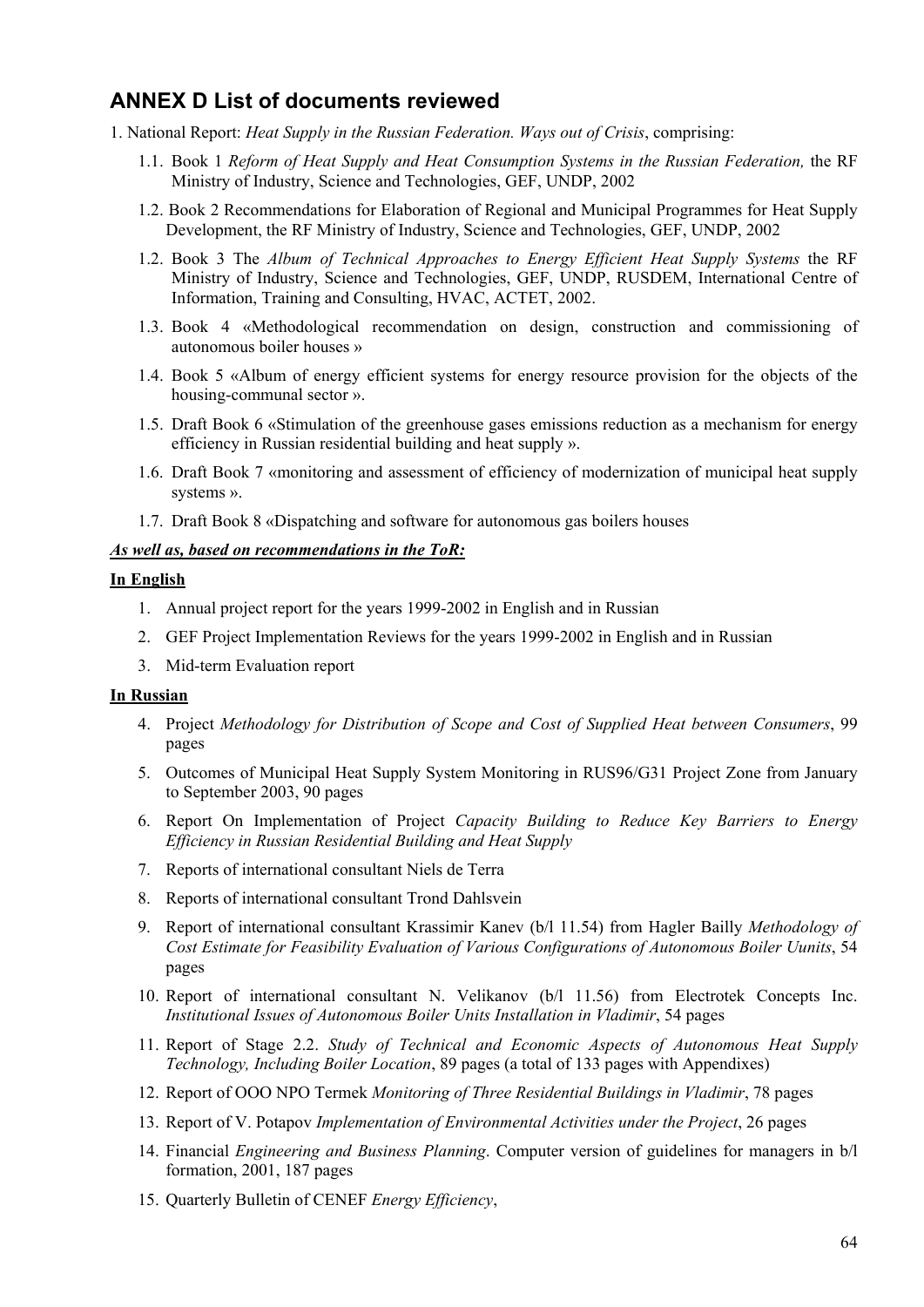№№ 2, 3/2001;

- 16. № 31/2001, article *Improvement of the Russian Heat Supply System's Energy Efficiency*, B. Reutov, A. Naumov, V. Semyonov, V. Muravyov, I. Pyzhov, pp. 2-7
- 17. Journal *Novosti Teplosnabzheniya* (Heat Supply News), №№ 5, 8/ 2002
- 18. Monthly popular scientific and political journal of Russian Academy of Sciences Presidium *Energiya*, №1/2002, article *Heat Supply of the Country on the Eve of …,* B. Reutov, A. Naumov, V. Semyonov, V. Muravyov, I. Pyzhov, pp. 3-8

№ 2/2002, article *How to Reform a Heat Supply System*, B. Reutov, A. Naumov, V. Semyonov, V. Muravyov, I. Pyzhov, pp. 7-15

№ 3/2002, article *Economic Mechanism of Heat Supply*, B. Reutov, A. Naumov, V. Semyonov, V. Muravyov, I. Pyzhov, pp. 2-9

№ 4/2002, article *Economic Mechanism of Heat Supply,* B. Reutov, A. Naumov, V. Semyonov, V. Muravyov, I. Pyzhov, pp. 18-25

№ 5/2002, article Expertise in Heat Supply Arrangement in the CIS , B. Reutov, A. Naumov, V. Semyonov, V. Muravyov, I. Pyzhov, pp. 11-16

- 19. Monthly popular scientific and political journal of Russian Academy of Sciences Presidium *Energiya*, № 6/2002, article Heat Supply is a State Matter, PhD in technical issues М. Maslennikov, PhD in technical issues S. Lazarenko, V. Kudryavtsev, PhD in technical issues G.Osipov, A. BOgdanov, pp. 18-26
- 20. Quarterly information bulletin *RSE INFORM*, № 2/1999, № 3/1999, № 1-2/2000
- 21. Specialized journal Energy Conservation, № 5/ 2000, № 5/2001
- 22. Information bulletin *Association of Russian Banks*, № 5/2001
- 23. Information bulletin *Thermal Energy Technologies*, St. Petersburg, 2001, article *Full Information on the Album of Technical Approaches*
- 24. Analytical Note on Implementation of GEF/UNDP Project Capacity Building to Reduce Key Barriers to Energy Efficiency in Russian Residential Buildings and Heat Supply, Objective 1
- 25. Journal Teploenergetica, article *The Concept of Scientific and Methodological Support to Heat Supply Reform in Residential and Communal Sector*, A. Naumov, HVAC Vice-President, pp. 6-7
- 26. Journal *Ventilation. Heating. Conditioning*., № 6/2003, article Heat Monitoring as an Instrument for Objective Assessment of New Heat Supply Technologies, A. Naumov, B. Reutov, A. Abramchenko, I. Pyzhov
- 27. Theses of conferences held under the Project
- 28. Reports of international consultant Zdravko Genchev (Analytical report by Mr. Z.Genchev and consultants' team. Center of Energy Efficiency EnEffect (Bulgaria), 2004)

## **Project publications**

- 29. Improvement of energy efficiency of the Russian system of heat supply / [V.F. Reutov, А. V. Naumov, V.G. Semenovand others.] // Quarterly bulletin of the CENEf «Energy efficiency ». –  $2001. - N<sub>2</sub>31. - pp. 2-7.$
- 30. News of heat supply: scient-tech. magazine / ООО Publishing house «News of heat supply». М: ООО Publishing house «News of heat supply», 2002. - № 5; № 8.
- 31. Heat energy monitoring instrument for objective assessment of new technologies in heat supply / А. V. Naumov, V. F. Reutov, А.P. Аbramchenko, I.N. Pyzhov . // Magazine «Ventilation. Heating. Conditioning».- 2003. - № 6.

# **Materials of the HCS reform:**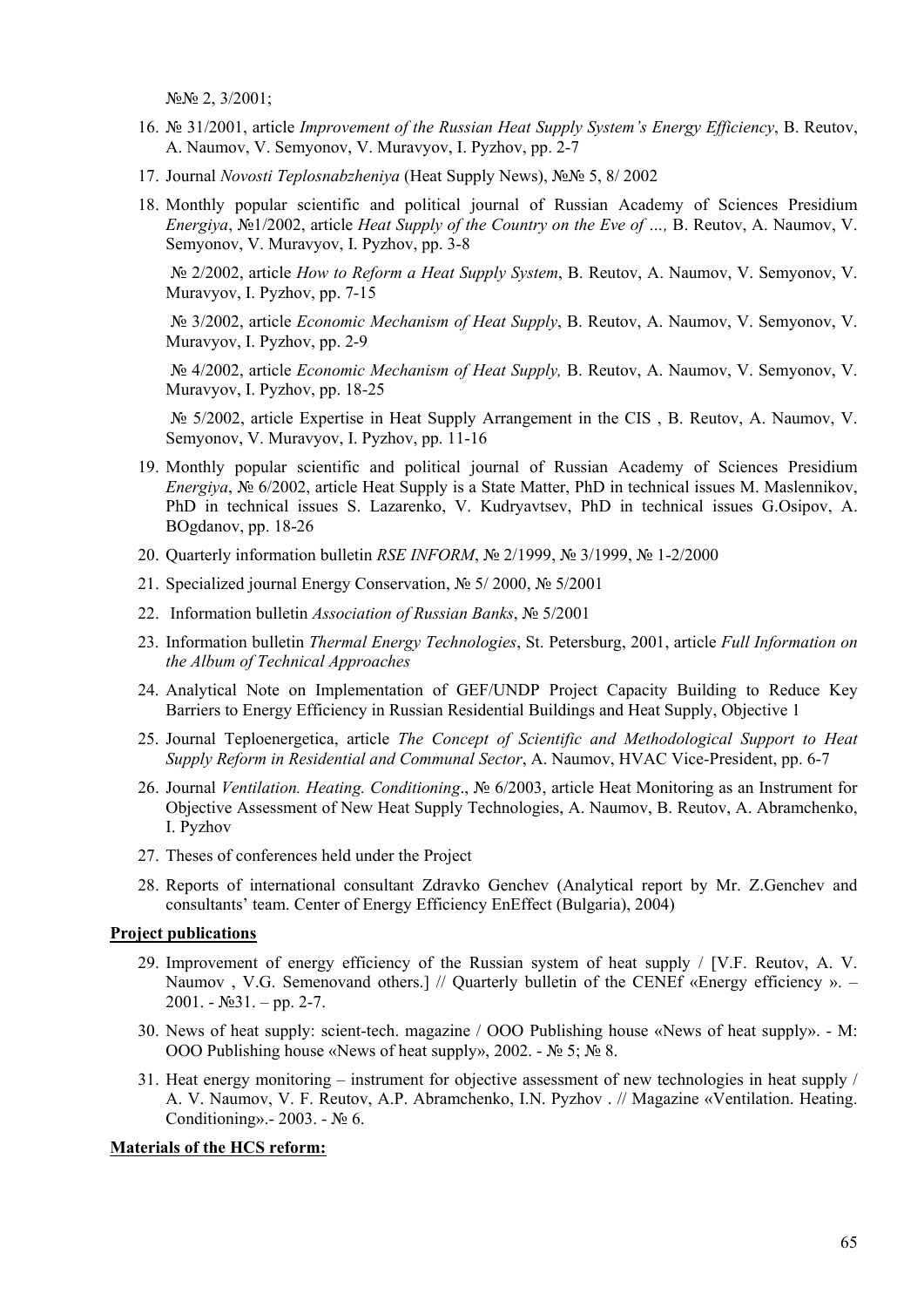- 32. Bashmakov I.A. Development and monitoring of city programmes for energy efficiency improvement of heat supply/ Bashmakov I.A.// special magazine «Energy saving». – 1999. - № 6. – p. 47-50.
- 33. Zakirov D.G Energy saving in Perm region: some problems of the legislative and normative basis / Zakirov D.G // special magazine «Energy saving». ». – 2002. - № 2. – pp. 57-59.
- 34. Chernyshov L.N. HCS reform– what actually has been done / Chernyshov L.N. // special magazine «Energy saving».. – 2002. - № 4.- pp. 16-20.
- 35. HCS reform is dedicated to incorporate interests of all citizens of the RF: interview with the Deputy Chairman of the Gosstroy, Chernyshov L.N. / Energy saving// special magazine «Energy saving».. – 2002. -  $N_2$  5. – p. 19.
- 36. Kochegarov A.D. Normative-legislative provisions for the housing and communal servicies reform in the RF / Kochegarov A.D.// special magazine «Energy saving».. – 2002. -  $\mathbb{N}_2$  6. – p. 38-39.
- 37. Sokolnik G.M. State support necessary requirement for the development of the heat supply system / Sokolnik G.M. // special magazine «Energy saving». – 2003. - № 2. – pp 20-22.
- 38. Semenov V.G. Civilized contract relations the key to the heat supply reforming Semenov V.G. // special magazine «Energy saving». – 2003. - № 2. – pp. 18-19.
- 39. Nekrasov A.S. State of the art and perspectives for the heat supply in Russia / Nekrasov A.S., Voronina S.A.// special magazine «Energy saving».. – 2004. - № 3. – pp. 22-30.
- 40. Naumov A.L. The conception of the scientific-methodological accompaniment of the HCS reform / Naumov A.L. // АВОК. – 2002. - № 6. – pp. 6-11.
- 41. Puzenkov V.M. HCS reform the view from the front line / Puzenkov V.M.// scientific-technical magazine «News of heat supply ». – 2004. -  $\mathbb{N}$  2. – pp. 31-32.
- 42. Mashinskiy V.L. Housing reform as a catalyst for the economic growth in Russia / Mashinskiy V.L. // scientific-technical magazine «News of heat supply ».. – 2003. -  $\mathbb{N}$  11. – c. 2-4.
- 43. Semenov V.G. Major principles of reforming of the heat supply systems / Semenov V.G. // scientific-technical magazine «News of heat supply ».. – 2003. - № 9. – pp. 31-32.
- 44. Kruglick S.I. Presentation at the Forum «Reform of the communal sector. the year 2003 time for making strategic decisions» / Kruglick S.I. // scientific-technical magazine «News of heat supply »..  $-2003. - N<sub>2</sub> 8. - pp. 4-6.$

## **Monitoring:**

- 45. Bashmakov I.A. Development and monitoring of city programmes for energy efficiency improvement of heat supply/ Bashmakov I.A.// special magazine «Energy saving». – 1999. - № 6. – p. 47-50.
- 46. Vakhromeev V.E. Billing and Monitoring in the municipal heat supply systems / Vakhromeev V.E. // special magazine «Energy saving». – 2003. - № 5. – pp. 36-41. (3)
- 47. Energy audit and energy certification of residential buildings incentives for energy saving<sub>*.*</sub>/ABOK//ABOK. – 2002. - № 2. – pp. 8-15.
- 48. Bashmakov I.A. Heat, money and housing reform. Policy of the market transformation of the heat supply / Bashmakov I.A. // scientific-technical magazine «News of heat supply». – 2002. - № 9. – с. 2-7.
- 49. Gonchariova I. Cooperation between suppliers and consumers in country' regions/ Gonchariova I., Gazho E.G.// scientific-technical magazine «News of heat supply ».. – 2002. -  $\mathbb{N}$  9. – pp. 51.

#### **Billing:**

- 50. Ryabinkin V.N. Distribution of heat energy for the multi-storey residential building / Ryabinkin V.N. // special magazine «Energy saving». – 2002. - № 3. – с. 20-22.
- 51. Ryabinkin V.N. On automatic heat energy metering system / Ryabinkin V.N. // special magazine «Energy saving».– 2002. - № 4. – с. 24.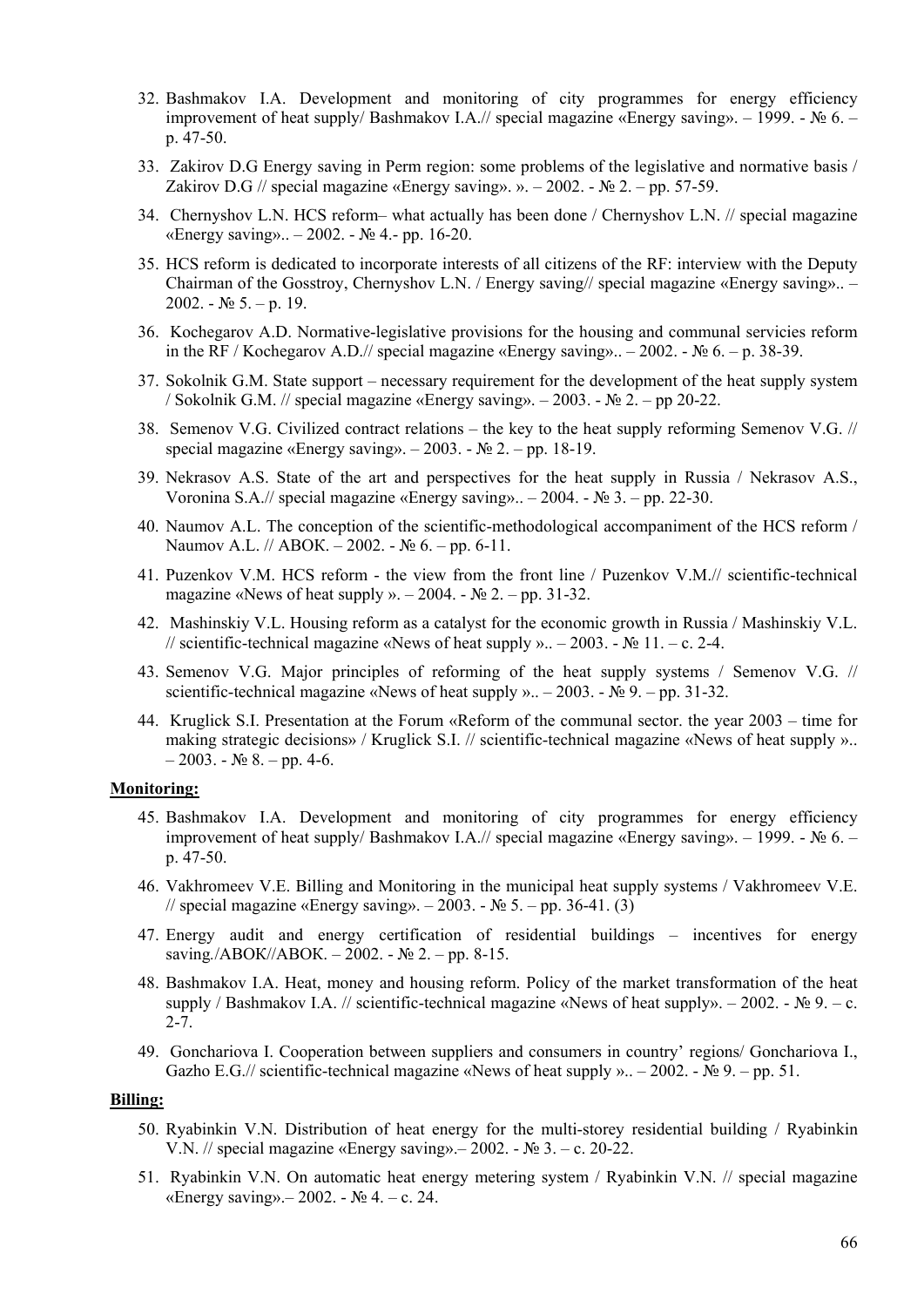- 52. Livchak V.I.. On the ways of the housing-communal reform/ Livchak V.I. special magazine «Energy saving». – 2003. -  $\mathbb{N}$ <sup>o</sup> 1. – c. 8-9.
- 53. Verbitskiy S.A. What are the barriers towards metering on apartment level of heat and hot water in residential buildings?/ Verbitskiy S.A// special magazine «Energy saving». – 2003. - № 1. – pp. 38-42.
- 54. Nikitina S.V. Metering on the apartment level and heat control: overview of existing equipment and metering types/ Nikitina S.V. /special magazine «Energy saving».– 2003. - № 2. – pp. 40-43.
- 55. Shirokov A.V. How shall we equip Moscow with water meters?/ Shirokov A.V., Lhramenkov S.V. , A.S. Verbitskiy // special magazine «Energy saving». – 2003. - № 4. – pp. 38-48.
- 56. Nikitina S.V. Conception Metering on the apartment level and heat control of the ZAO «Danfoss»/ Nikitina S.V. // special magazine «Energy saving».– 2003. - № 5. – pp. 18-19.
- 57. Li I.S. pros and cons of different type of heat metering on apartment level / Li I.S.// special magazine «Energy saving».. – 2003. - № 5. – pp. 22-24.
- 58. Nikanin R.V.. Comparative analysis of Russian and European practices of payments for heat and water consumption in multi -storey buildings / Nikanin R.V.// special magazine «Energy saving».-2003.-  $\mathbb{N}$  5. – c. 30-31.
- 59. On measures to improve water consumption metering system and perfection of payment system hot and cold water and heat energy in residential buildings and objects of the social sphere in the city of Moscow: Decree of the Government of Moscow from 10 February 2004 № 77-ПП/Y.M. Luzhkov // special magazine «Energy saving». 2004.№ 2.pp.5-9.
- 60. Velikanov V.P.Energy Audit and certification of residential buildings / Velikanov V.P., Pivovarov V.F., Reisin V.L., Podbereckaya T.G// Information bulletin «Heat energy efficiency technologies ».  $-2001. - N<sub>2</sub> 2(24). - pp. 31-33.$
- 61. Semenov V.G. On a consumer of heat energy in multi-storey building/ Semenov V.G. // scientifictechnical magazine «News of heat supply ».. – 2004. -  $\mathbb{N}^2$  2. – pp. 12-17.

## **IHS Modernization**

- 62. Kozlov K.S. Once again to the question of automative regulation of heat supply */* Kozlov K.S.// special magazine «Energy saving».. – 2003. -  $N_2$  3. – pp. 50-51.
- 63. Ilian V.K. Energy efficient system for regulation of the heat supply/ special magazine «Energy saving». // special magazine «Energy saving». – 2003. - № 4. – p. 20.

# **CHS Modernization:**

### **Boilers:**

- 64. Batening V.M. On the role and place of the decentralized heating sources/ Batening V.M., Maslennikov V.M., Tcoi A.D.// special magazine «Energy saving». – 2003. - № 1. – pp. 14-18.
- 65. Birth of the centralized heat supply in Russia: historical retrospection and materials /Energy saving// special magazine «Energy saving».– 2003. -  $\mathbb{N}$  4. – p. 8.

# **Boiler houses modernisation:**

66. Andreas Durelund Centralized heat supply from the point of view of a consumer / Andreas Durelund // scientific-technical magazine «News of heat supply ».. – 2004. - № 3. – pp. 25-27.

## **Prospective technologies and alternative energy sources:**

- 67. Fedorov L.G. Heat electricity station on the alternative fuel / Fedorov L.G., Mayakin A.S.. Moskvichev V.F.// special magazine «Energy saving».. – 2002. - № 2. – pp. 39-41.
- 68. Tishenko D.V, Decentralized combined generation/ special magazine «Energy saving»..– 2003.- № 2.–pp4-35.
- 69. Petrikov SA.. Complex approach towards efficient functioning of the HCS / Petrikov SA./ special magazine «Energy saving».– 2003. - № 4. – pp.22-23.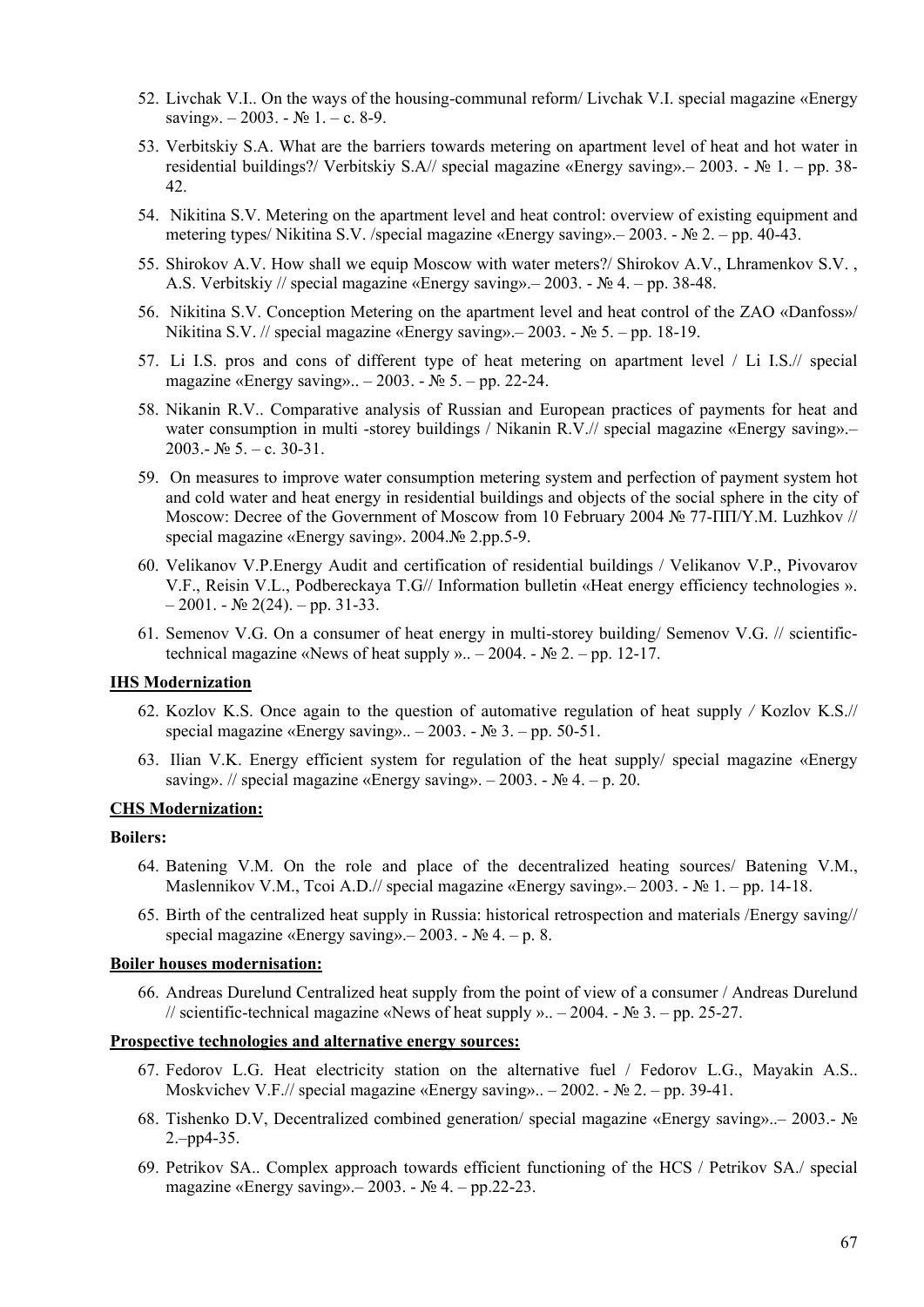- 70. Bashmakov I.A. Municipal energy planning/ Bashmakov I.A. , Papushkin V.N.// special magazine «Energy saving». – 2004. - № 3. – pp. 16-21.
- 71. Martynov A. Heat pumps and their role in energy saving / Martynov A., Kalinin N., Lunina A. // quarterly bulletin CENEf «Energy Efficiency». – 2000. - № 29. – pp. 11-12.
- 72. Ioffe L.S. Decentralized heat supply on apartment level/ Ioffe L.S., Valeev Kh.M..// information bulletin «Heat energy efficiency technologies». – 2001. - № 1(23). – pp. 30-33.
- 73. Butuzov V.A. Feasibility study of the gelious facilities installation/ Butuzov V.A..// information bulletin «Heat energy efficiency technologies»– 2001. -  $\mathbb{N}$  1(23). – pp. 37-40.

## **Heat energy metering:**

- 74. Neiman G.A. heat meters basis for payment for received heat, and means of control for the heat supply and heat consumption modes / Neiman G.A., Fudim Y.G., Medvedeva V.A., Ivanova G.M.// special magazine «Energy saving». – 2002. - № 4. – pp. 21-23.
- 75. Tcvang P.S. Problems of metering heat supplied by heat sources/ Tcvang P.S., Kosarev V.A., Ivanova M.G.// special magazine «Energy saving».. – 2002. - № 5. – pp. 20-22.
- 76. Nikitina S.V. Metering on apartment level and heat control: overview of existing equipment and metering types / Nikitina S.V. // special magazine «Energy saving».. – 2003. - № 2. – pp. 40-43.
- 77. How shall we equip Moscow with water meters?/ Shirokov A.V., Lhramenkov S.V. , A.S. Verbitskiy // special magazine «Energy saving».– 2003. - № 4. – pp. 38-48.
- 78. Livshak V.I. Heat emters installed what next?/ Livshak V.I. // ABOK. 2004. № 2. pp.8-13.

#### **Investment in HCS**:

- 79. Semenov V.G. Heat supply: realities of heat supply/ Semenov V.G.// // special magazine «Energy saving». – 2003. - № 1. – pp.32-33.
- 80. Pereladov S.D. Practice of introduction of new technologies and standards of management necessary requirements to attract investment into engineer sector of the HCS / Pereladov S.D, Kuzmin N.N., Yanson E.Zh.  $\frac{1}{1}$  // special magazine «Energy saving»– 2003.- No 2. – pp. 67-69.
- 81. Minz I.G. Improvement of economic and legislative issues of the heat supply development/ Minz I.G. // scientific-technical magazine «News of heat supply ».. – 2004. -  $\mathbb{N}_2$  3. – pp. 2-6.

## **Presentation of monitoring and billing methodologies**

- 82. Report and presentation of the project «Billing system on the basis monitoring of municipal heat supply systems» (VI All –Russia conference «regional problems of energy saving and ways of their solution », 28-30 October 2002 in the city Nizhny Novgorod)
- 83. Report on «Monitoring and prospective of billing in municipal heat supply systems» (XIX conference «Moscow – energy efficient city » , Moscow,17 April 2003)
- 84. Report on «Monitoring and billing in municipal heat supply systems» (All Russia meeting on HCS problems, Moscow 25 April 2003)
- 85. Report on «Monitoring and billing in the system of payments for heat energy of the municipal establishment of Russian cities» (conference «Code of best practices as an instrument to improve quality of public finance management» , Moscow, Golitsino, 9-10 July 2003)
- 86. Speech on the theme: «Metering –billign system on the basis of monitroing in municpial heat supply systems in the GEF/UNDP project», ( IV Moscow international innovation and investment forum, 27-28 February 2004)
- 105. Speech on the theme: «Capacity building to reduce key barriers to energy efficiency in Russian residential building and heat supply », (All Russia meeting on HCS problems in the city of Moscow, 24 April 2004)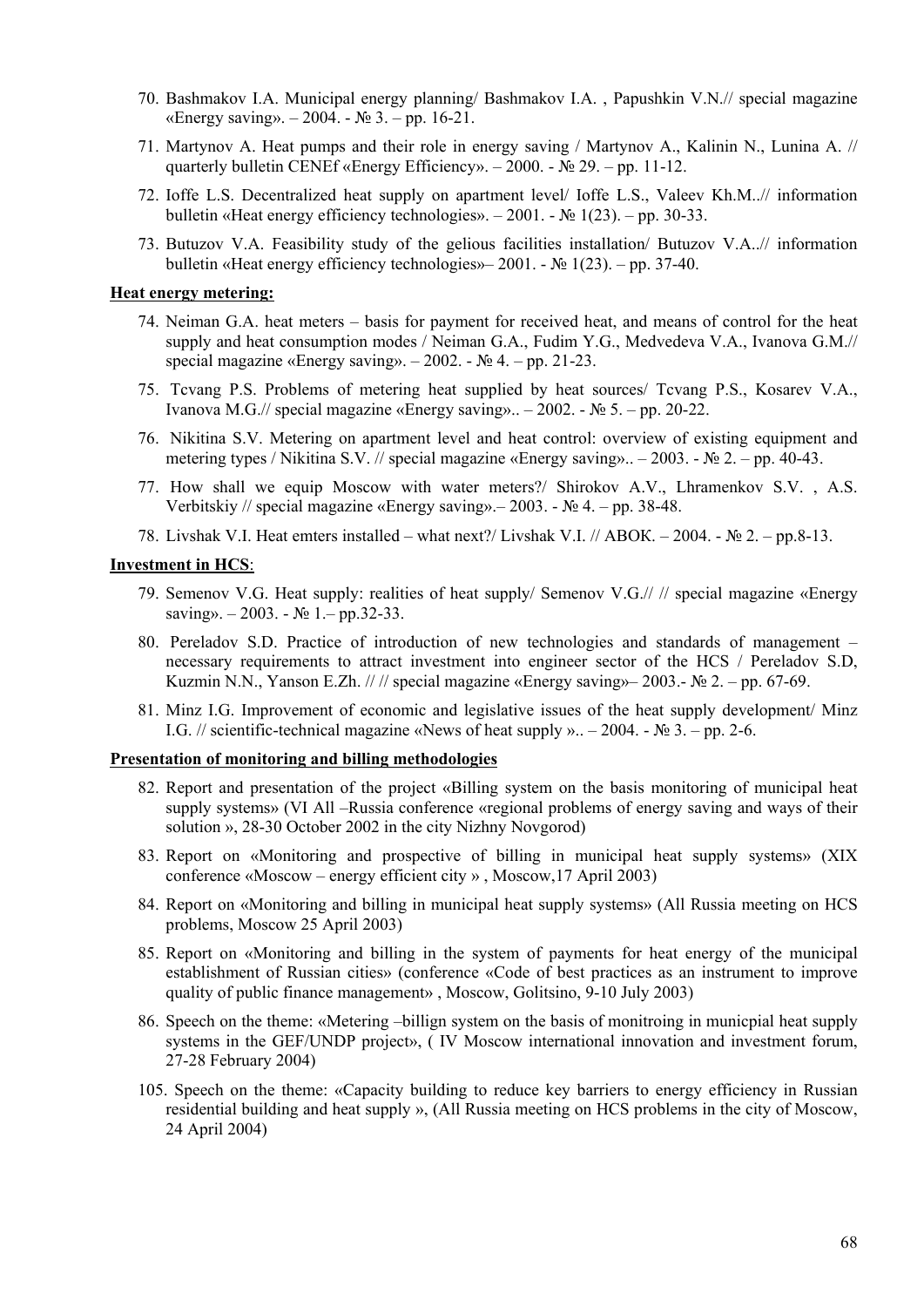# **ANNEX E Other relevant materials reviewed**

- 87. Legislative and normative acts of the RF (Laws of the RF, Decrees of the Government of the RF on issues related to FEC, tariff policy, energy and HCS reform.
- 88. Contract on Transfer of the municipal property of the administration of the city Vladimir into confiding management of the private company ООО «VladEsco» of 3 autonomous boiler houses
- 89. Certificate №475 оn approval of the supplied by the Company «Finreila OY» (Finland) equipment as a technical assistance in accordance with the Protocol from the meeting of the Commission on international technical assistance for the government of the RF from 07.12.2000 #316
- 90. Agreement on provision of technical assistance between UNDP and Administration of the city of Vladimir from 21.11.2000.
- 91. Instruction of the Head of the city Vladimir on approval of acts of state commission for approval of exploitation of constructed 3 autnonmous boiler houses from 04.01.2003 №№3-p.4-p.5-p.
- 92. Project «Methodologies for distribution of volumes and payments of supplied heat energy between consumers » and decrees on its voting.
- 93. Letters of Support for «Methodologies for distribution of volumes and payments of supplied heat energy between consumers », including:
	- from 24.07.2003 Fund «Institute of urban economics », city Moscow,
	- from 29.06.2004 MUE «Teplovodokanal» city of Noyabrsk, Tumen region.
	- from 11.08.2004 Administration of the Nurengri region, republic Sakha (Yakutia).
- 94. 108. Information on financing of the construction and commissioning of autonomous boiler houses
- 95. Decrees, orders and instructions, including :

## *(a) Decrees of the Head of the Vladimir city Administration:*

- − from 14.09.1999 №244 "Оn organization of activities in the framework of the Government of the RF project under the GEF/UNDP programme "
- − from 20.03.1997 № 325-р "Оn preparation and implementation of the Government of the RF project under the GEF/UNDP programme"
- − from 10.09.2001 №203 «Оn measures for the implementation of the GEF/UNDP project», which transfers autonomous boiler houses into confiding management to the private company ООО «VladESCO».

### *(b) Instructions Head of the Vladimir city Administration:*

- from 03.01.2002 №1 «On payments for heat energy fro autonomous boiler houses» with amendment from 20.02.2002 №47 *.*
- − from 20.02.2002 №47 «On amendment to the decree from 03.01.2002 №1«On payments for heat energy from autonomous boiler houses » *.*
- − from 21.03.2003 №125 «Оn approval of the Regulation of the Department of HCS of the Administration of the city Vladimir ».

# *(c) Orders of the DHCS of the city Vladimir:*

- from 07.04.2003. №143 "Оn creation of the experimental Activity Zone of the Government of the RF project under the UNDP/GEF programme" *.*
- from 22.09.1999 №388 «Оn organziation of activities under the GEF/UNDP организации работ по проекту ГЭФ/ПРООН №RUS/96/G31».

# *(d) Permission of the body for state tariff regulation*

- from 25.06.2004 «Оn setting tariffs for heat energy supplied by ООО «VladEsco»